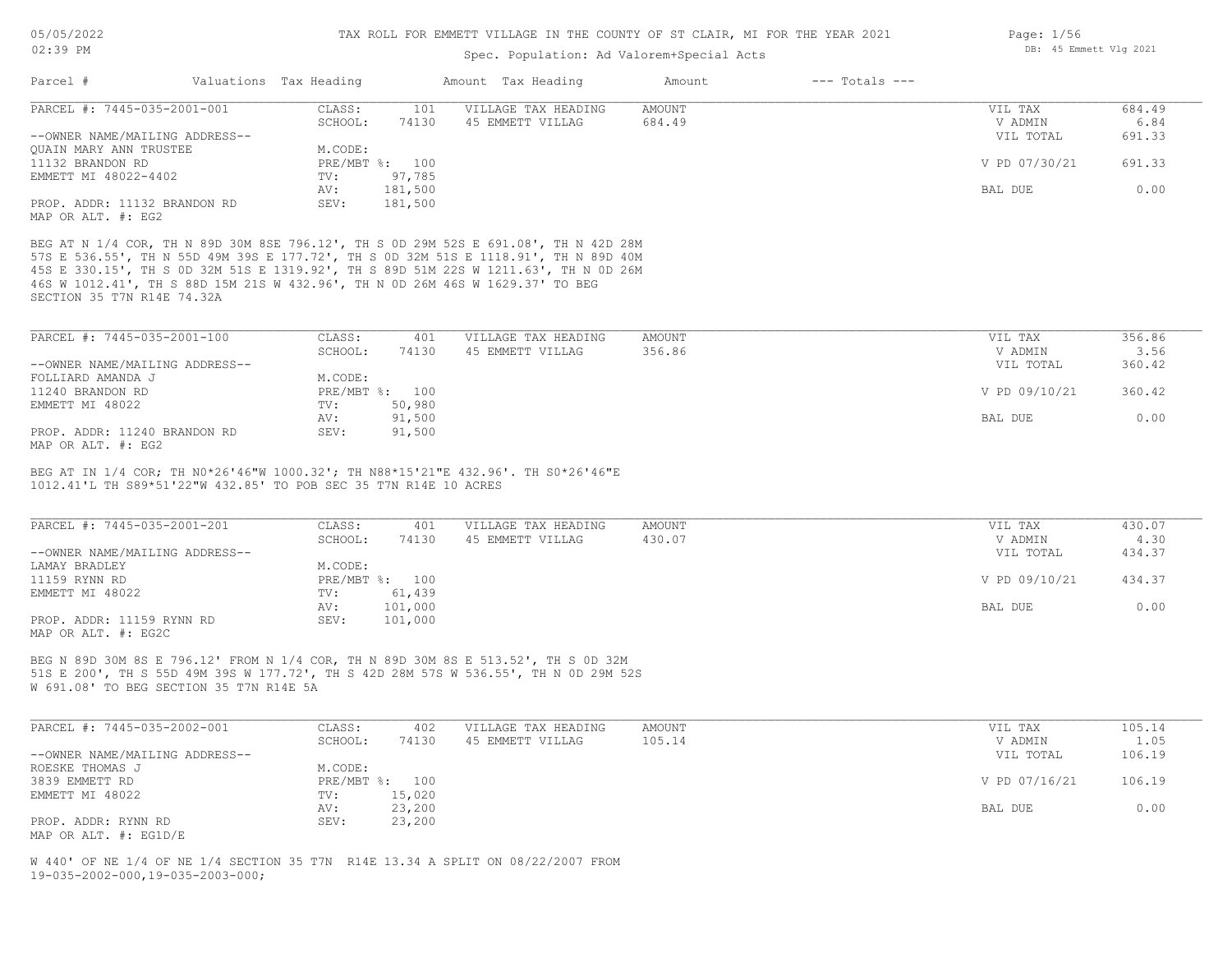| 05/05/2022 |  |
|------------|--|
|------------|--|

# 02:39 PM

# TAX ROLL FOR EMMETT VILLAGE IN THE COUNTY OF ST CLAIR, MI FOR THE YEAR 2021

Page: 2/56

DB: 45 Emmett Vlg 2021

# Spec. Population: Ad Valorem+Special Acts

| Parcel #                                                                                                                                                                                                                                                       | Valuations Tax Heading    |              | Amount Tax Heading                      | Amount                  | $---$ Totals $---$ |                    |                |
|----------------------------------------------------------------------------------------------------------------------------------------------------------------------------------------------------------------------------------------------------------------|---------------------------|--------------|-----------------------------------------|-------------------------|--------------------|--------------------|----------------|
| PARCEL #: 7445-035-2005-001                                                                                                                                                                                                                                    | CLASS:<br>SCHOOL:         | 401<br>74130 | VILLAGE TAX HEADING                     | <b>AMOUNT</b><br>312.66 |                    | VIL TAX<br>V ADMIN | 312.66<br>3.12 |
| --OWNER NAME/MAILING ADDRESS--                                                                                                                                                                                                                                 |                           |              | 45 EMMETT VILLAG                        |                         |                    | VIL TOTAL          | 315.78         |
| BRANDON ELLEN L. LIV. TRUST                                                                                                                                                                                                                                    | M.CODE:                   |              |                                         |                         |                    |                    |                |
| 11041 RYNN RD                                                                                                                                                                                                                                                  | PRE/MBT %: 100            |              |                                         |                         |                    | V PD 09/08/21      | 315.78         |
| EMMETT MI 48022                                                                                                                                                                                                                                                | TV:                       | 44,666       |                                         |                         |                    |                    |                |
|                                                                                                                                                                                                                                                                | AV:                       | 88,600       |                                         |                         |                    | BAL DUE            | 0.00           |
| PROP. ADDR: 11041 RYNN RD<br>MAP OR ALT. #: EG1A                                                                                                                                                                                                               | SEV:                      | 88,600       |                                         |                         |                    |                    |                |
| SPLIT/COMBINED ON 10/21/2019 FROM 45-035-2005-000, 45-035-2005-500; BEG W 200' FROM<br>NE SEC COR, TH S 00D 09M 16S E 1323.32', TH N 89D 53M 05S W 459.84', TH N 00D 09M<br>46S W 1021.39', TH E 149.96', TH N 00D 09M 16S W 300', TH E 310.01' TO BEG SECTION |                           |              |                                         |                         |                    |                    |                |
| 35 T7N R16E 12.92A                                                                                                                                                                                                                                             |                           |              |                                         |                         |                    |                    |                |
| PARCEL #: 7445-035-2005-100                                                                                                                                                                                                                                    | CLASS:                    | 402          | VILLAGE TAX HEADING                     | <b>AMOUNT</b>           |                    | VIL TAX            | 145.60         |
|                                                                                                                                                                                                                                                                | SCHOOL:                   | 74130        | 45 EMMETT VILLAG                        | 145.60                  |                    | V ADMIN            | 1.45           |
| --OWNER NAME/MAILING ADDRESS--                                                                                                                                                                                                                                 |                           |              |                                         |                         |                    | VIL TOTAL          | 147.05         |
| TAYLOR ANTHONY/ LAURA                                                                                                                                                                                                                                          | M.CODE:                   |              |                                         |                         |                    |                    |                |
| 4711 CLOVERDALE                                                                                                                                                                                                                                                | PRE/MBT %: 0              |              |                                         |                         |                    | BAL DUE            | 147.05         |
| SMITHS CREEK MI 48074                                                                                                                                                                                                                                          | TV:                       | 20,800       |                                         |                         |                    |                    |                |
|                                                                                                                                                                                                                                                                | AV:                       | 20,800       |                                         |                         |                    |                    |                |
| PROP. ADDR: 11127 RYNN RD                                                                                                                                                                                                                                      | SEV:                      | 20,800       |                                         |                         |                    |                    |                |
| MAP OR ALT. #: EG1F                                                                                                                                                                                                                                            |                           |              |                                         |                         |                    |                    |                |
| PARCEL #: 7445-035-2005-200                                                                                                                                                                                                                                    | CLASS:<br>SCHOOL:         | 402<br>74130 | VILLAGE TAX HEADING<br>45 EMMETT VILLAG | AMOUNT<br>36.87         |                    | VIL TAX<br>V ADMIN | 36.87<br>0.36  |
| --OWNER NAME/MAILING ADDRESS--                                                                                                                                                                                                                                 |                           |              |                                         |                         |                    | VIL TOTAL          | 37.23          |
| BRANDON ELLEN L. LIV. TRUST                                                                                                                                                                                                                                    | M.CODE:                   |              |                                         |                         |                    |                    |                |
| 11041 RYNN RD                                                                                                                                                                                                                                                  | PRE/MBT %: 100            |              |                                         |                         |                    | V PD 09/08/21      | 37.23          |
| EMMETT MI 48022                                                                                                                                                                                                                                                | TV:                       | 5,268        |                                         |                         |                    |                    |                |
|                                                                                                                                                                                                                                                                | AV:                       | 7,100        |                                         |                         |                    | BAL DUE            | 0.00           |
| PROP. ADDR: RYNN RD<br>MAP OR ALT. #: EG1A2                                                                                                                                                                                                                    | SEV:                      | 7,100        |                                         |                         |                    |                    |                |
| BEG W 510' FROM NE SEC COR, TH W 150', TH S 300', TH E 150', TH N 300' TO BEG<br>SECTION 35                                                                                                                                                                    | T7N R14E                  |              | 1.03A                                   |                         |                    |                    |                |
| PARCEL #: 7445-035-2005-501                                                                                                                                                                                                                                    | CLASS:                    | 401          | VILLAGE TAX HEADING                     | AMOUNT                  |                    | VIL TAX            | 76.79          |
|                                                                                                                                                                                                                                                                | SCHOOL:                   | 74130        | 45 EMMETT VILLAG                        | 76.79                   |                    | V ADMIN            | 0.76           |
| --OWNER NAME/MAILING ADDRESS--<br>BRANDON ELLEN L                                                                                                                                                                                                              |                           |              |                                         |                         |                    | VIL TOTAL          | 77.55          |
| 11041 RYNN RD                                                                                                                                                                                                                                                  | M.CODE:<br>PRE/MBT %: 100 |              |                                         |                         |                    | V PD 09/08/21      | 77.55          |
| EMMETT MI 48022                                                                                                                                                                                                                                                | TV:                       | 10,970       |                                         |                         |                    |                    |                |
|                                                                                                                                                                                                                                                                | AV:                       | 16,700       |                                         |                         |                    | BAL DUE            | 0.00           |
| PROP. ADDR: 11013 RYNN RD<br>MAP OR ALT. #: EG1A                                                                                                                                                                                                               | SEV:                      | 16,700       |                                         |                         |                    |                    |                |
| SPLIT/COMBINED ON 10/21/2019 FROM 45-035-2005-000, 45-035-2005-500; BEG AT NE SEC<br>COR, TH S 00D 09M 16S E 1322.72', TH N 89D 53M 05S W 200', TH N 00D 09M 16S W<br>1322.32', TH E 200' TO BEG SECTION 35 T7N R16E 6.07A                                     |                           |              |                                         |                         |                    |                    |                |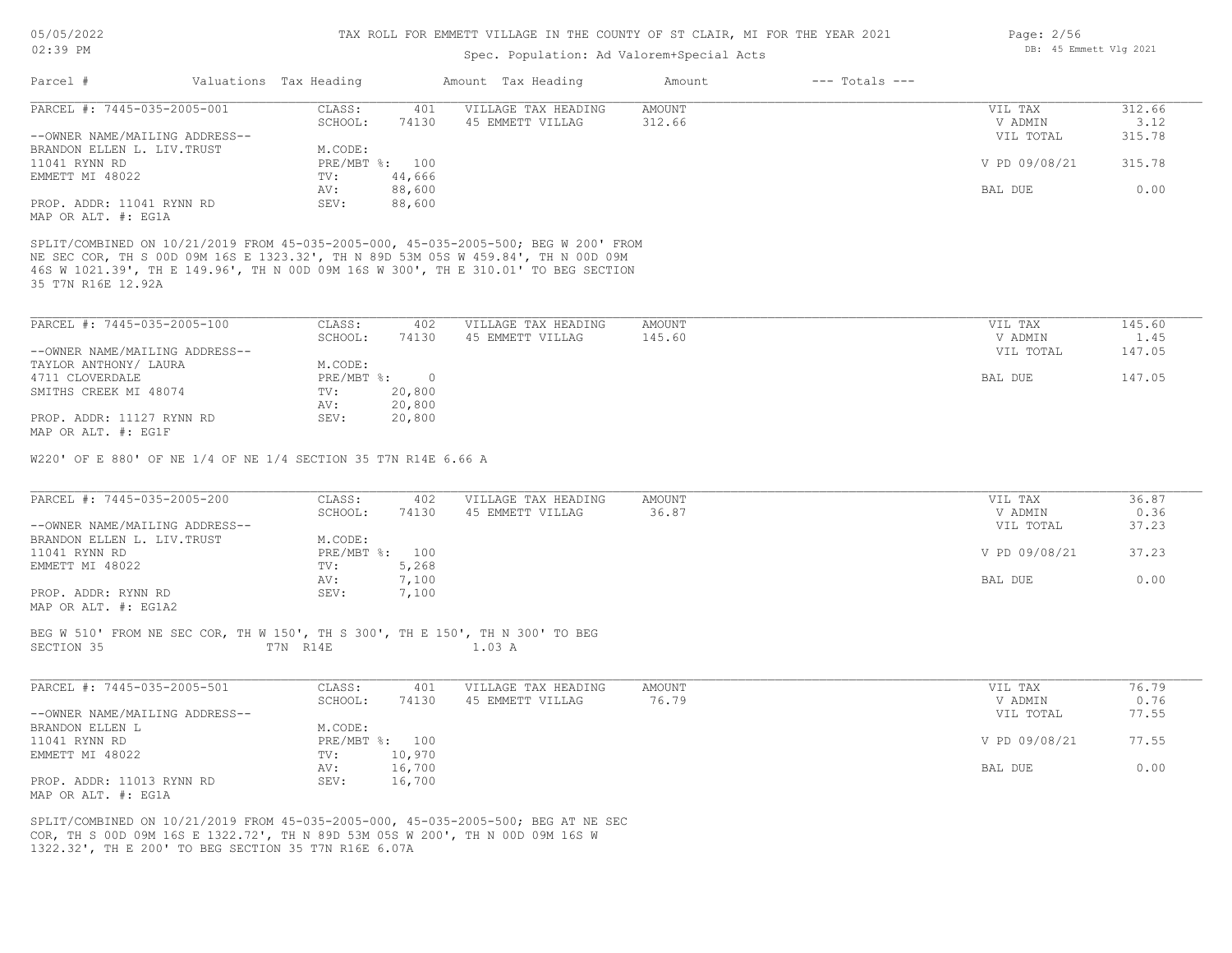| 05/05/2022 |  |
|------------|--|
|            |  |

## Spec. Population: Ad Valorem+Special Acts

| Parcel #                       | Valuations Tax Heading |                | Amount Tax Heading  | Amount | $---$ Totals $---$ |               |       |
|--------------------------------|------------------------|----------------|---------------------|--------|--------------------|---------------|-------|
| PARCEL #: 7445-035-2007-000    | CLASS:                 | 402            | VILLAGE TAX HEADING | AMOUNT |                    | VIL TAX       | 91.49 |
|                                | SCHOOL:                | 74130          | 45 EMMETT VILLAG    | 91.49  |                    | V ADMIN       | 0.91  |
| --OWNER NAME/MAILING ADDRESS-- |                        |                |                     |        |                    | VIL TOTAL     | 92.40 |
| QUAIN MICHAEL                  | M.CODE:                |                |                     |        |                    |               |       |
| 11006 BRANDON RD               |                        | PRE/MBT %: 100 |                     |        |                    | V PD 07/29/21 | 92.40 |
| EMMETT MI 48022-4400           | TV:                    | 13,070         |                     |        |                    |               |       |
|                                | AV:                    | 19,800         |                     |        |                    | BAL DUE       | 0.00  |
| PROP. ADDR: 11006 BRANDON RD   | SEV:                   | 19,800         |                     |        |                    |               |       |
| MAP OR ALT. #: EG3A            |                        |                |                     |        |                    |               |       |

<sup>1319.92&#</sup>x27;; TH N89\*40'45"E 331.85'; TH S0\*38'52"E 1320.96' TO POB. SECTION 35 T7N

R14E 10.09 A

| PARCEL #: 7445-035-2007-100    | CLASS:  | 401            | VILLAGE TAX HEADING | AMOUNT | VIL TAX       | 370.86 |
|--------------------------------|---------|----------------|---------------------|--------|---------------|--------|
|                                | SCHOOL: | 74130          | 45 EMMETT VILLAG    | 370.86 | V ADMIN       | 3.70   |
| --OWNER NAME/MAILING ADDRESS-- |         |                |                     |        | VIL TOTAL     | 374.56 |
| PALAZZOLO LINDA                | M.CODE: |                |                     |        |               |        |
| 11030 BRANDON RD               |         | PRE/MBT %: 100 |                     |        | V PD 09/08/21 | 374.56 |
| EMMETT MI 48022                | TV:     | 52,980         |                     |        |               |        |
|                                | AV:     | 102,100        |                     |        | BAL DUE       | 0.00   |
| PROP. ADDR: 11030 BRANDON RD   | SEV:    | 102,100        |                     |        |               |        |
| MAP OR ALT. #: EG3B            |         |                |                     |        |               |        |

W 325' OF E 650' OF SE 1/4 OF NE 1/4 SECTION 35 T7N R14E 9.8 A

| PARCEL #: 7445-035-2007-200    | CLASS:  | 401            | VILLAGE TAX HEADING | AMOUNT | VIL TAX       | 389.52 |
|--------------------------------|---------|----------------|---------------------|--------|---------------|--------|
|                                | SCHOOL: | 74130          | 45 EMMETT VILLAG    | 389.52 | V ADMIN       | 3.89   |
| --OWNER NAME/MAILING ADDRESS-- |         |                |                     |        | VIL TOTAL     | 393.41 |
| QUAIN ROBERT/DONNA             | M.CODE: |                |                     |        |               |        |
| 11006 BRANDON RD               |         | PRE/MBT %: 100 |                     |        | V PD 09/13/21 | 393.41 |
| EMMETT MI 48022-4400           | TV:     | 55,646         |                     |        |               |        |
|                                | AV:     | 91,900         |                     |        | BAL DUE       | 0.00   |
| PROP. ADDR: 11006 BRANDON RD   | SEV:    | 91,900         |                     |        |               |        |
| MAP OR ALT. #: EG3C            |         |                |                     |        |               |        |

E325' OF SE 1/4 OF NE 1/4 SECTION 35 T7N R14E 9.8 A

| PARCEL #: 7445-035-3001-000    | CLASS:       | 401     | VILLAGE TAX HEADING | AMOUNT | VIL TAX       | 501.16 |
|--------------------------------|--------------|---------|---------------------|--------|---------------|--------|
|                                | SCHOOL:      | 74130   | 45 EMMETT VILLAG    | 501.16 | V ADMIN       | 5.01   |
| --OWNER NAME/MAILING ADDRESS-- |              |         |                     |        | VIL TOTAL     | 506.17 |
| KILIAN EDWARD M/ANNA           | M.CODE:      |         |                     |        |               |        |
| 11141 BRANDON RD               | $PRE/MBT$ %: | 100     |                     |        | V PD 09/13/21 | 506.17 |
| EMMETT MI 48022                | TV:          | 71,595  |                     |        |               |        |
|                                | AV:          | 108,000 |                     |        | BAL DUE       | 0.00   |
| PROP. ADDR: 11141 BRANDON RD   | SEV:         | 108,000 |                     |        |               |        |
| MAP OR ALT. #: EG5             |              |         |                     |        |               |        |

EXC G.T.R.R. ROW SECTION 35 T7N R14E 22.94 A 32M 54S E 1325.15', TH S 89D 58M 19S W 779.84', TH N 0D 32M 54S W 1325.51' TO BEG BEG N 89D 59M 53S E 534.45' FROM INT 1/4 COR, TH N 89D 59M 53S E 779.84', TH S 0D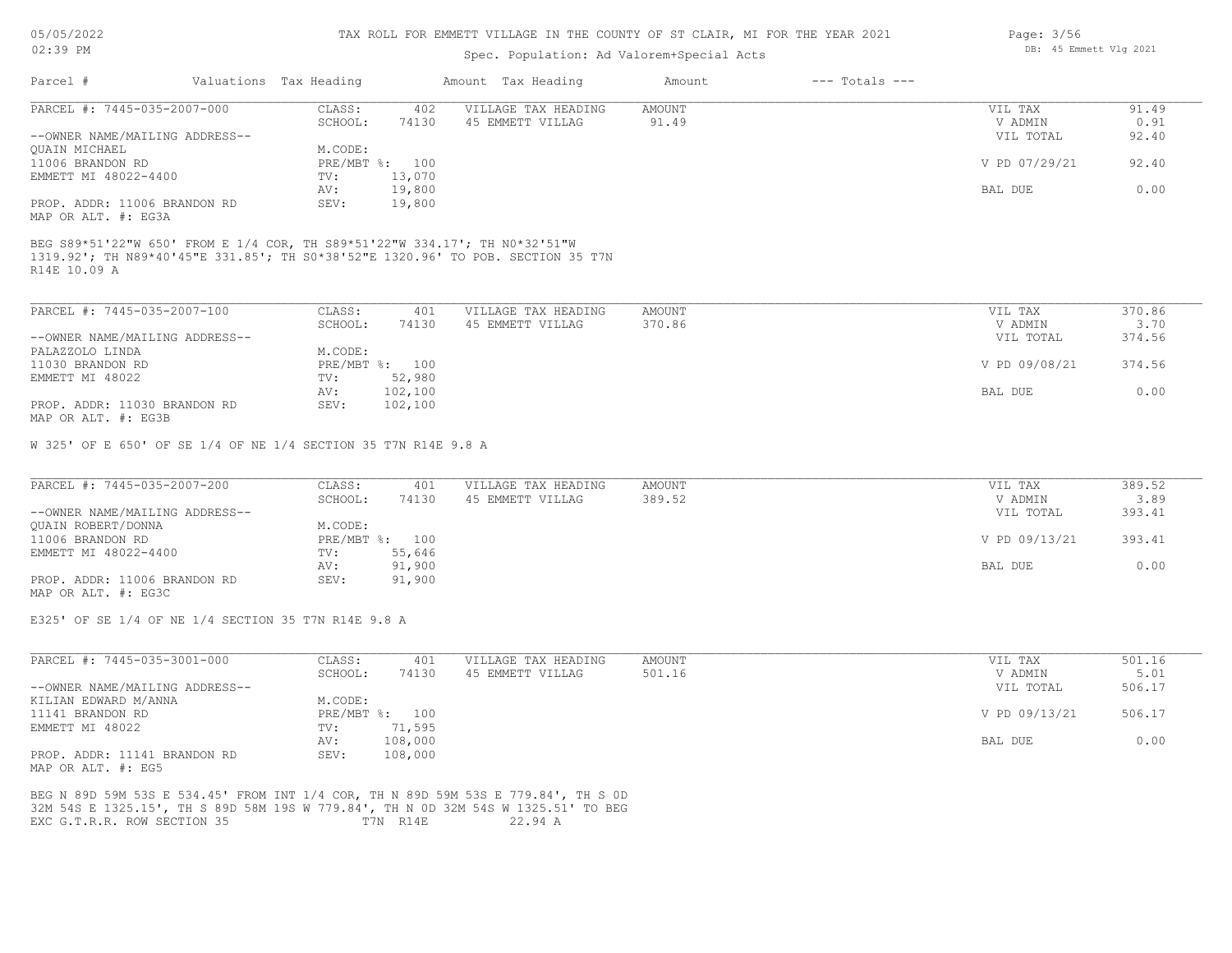|  |  | 05/05/2022 |
|--|--|------------|
|--|--|------------|

| 02:39 PM                                      |                                                                     |                |         | Spec. Population: Ad Valorem+Special Acts                                                     |               |                    | DB: 45 Emmett Vlg 2021 |        |
|-----------------------------------------------|---------------------------------------------------------------------|----------------|---------|-----------------------------------------------------------------------------------------------|---------------|--------------------|------------------------|--------|
| Parcel #                                      | Valuations Tax Heading                                              |                |         | Amount Tax Heading                                                                            | Amount        | $---$ Totals $---$ |                        |        |
| PARCEL #: 7445-035-3001-100                   |                                                                     | CLASS:         | 402     | VILLAGE TAX HEADING                                                                           | <b>AMOUNT</b> |                    | VIL TAX                | 124.76 |
|                                               |                                                                     | SCHOOL:        | 74130   | 45 EMMETT VILLAG                                                                              | 124.76        |                    | V ADMIN                | 1.24   |
| --OWNER NAME/MAILING ADDRESS--                |                                                                     |                |         |                                                                                               |               |                    | VIL TOTAL              | 126.00 |
| KILIAN JOHN T/MAUREEN                         |                                                                     | M.CODE:        |         |                                                                                               |               |                    |                        |        |
| 1584 WESTBROOK                                |                                                                     | PRE/MBT %:     | $\circ$ |                                                                                               |               |                    | V PD 07/16/21          | 126.00 |
| MADISON HEIGHTS MI 48071                      |                                                                     | TV:            | 17,823  |                                                                                               |               |                    |                        |        |
|                                               |                                                                     | AV:            | 24,000  |                                                                                               |               |                    | BAL DUE                | 0.00   |
| PROP. ADDR: BRANDON RD<br>MAP OR ALT. #: EG58 |                                                                     | SEV:           | 24,000  |                                                                                               |               |                    |                        |        |
|                                               | 538.98', TH NO^21'9"W TO BEG EXC G.T.R.R. ROW SECTION 35<br>14.06 A |                |         | BEG AT INT 1/4 COR, TH N89^59'53"E 534.45', TH S0^32'54"E 1325.51', TH S89^58'19W<br>T7N R14E |               |                    |                        |        |
| PARCEL #: 7445-035-3002-000                   |                                                                     | CLASS:         | 401     | VILLAGE TAX HEADING                                                                           | AMOUNT        |                    | VIL TAX                | 342.09 |
|                                               |                                                                     | SCHOOL:        | 74130   | 45 EMMETT VILLAG                                                                              | 342.09        |                    | V ADMIN                | 3.42   |
| --OWNER NAME/MAILING ADDRESS--                |                                                                     |                |         |                                                                                               |               |                    | VIL TOTAL              | 345.51 |
| LAMAY HELEN M                                 |                                                                     | M.CODE:        |         |                                                                                               |               |                    |                        |        |
| 11007 BRANDON RD                              |                                                                     | PRE/MBT %: 100 |         |                                                                                               |               |                    | V PD 09/08/21          | 345.51 |
| EMMETT MI 48022-4401                          |                                                                     | TV:            | 48,871  |                                                                                               |               |                    |                        |        |
|                                               |                                                                     | AV:            | 89,800  |                                                                                               |               |                    | BAL DUE                | 0.00   |
| PROP. ADDR: 11007 BRANDON RD                  |                                                                     | SEV:           | 89,800  |                                                                                               |               |                    |                        |        |
| MAP OR ALT. #: EG4                            |                                                                     |                |         |                                                                                               |               |                    |                        |        |
|                                               | N233 FT OF E 139 FT OF SE 1/4 0.74 A SEC 35 T7N R14E                |                |         |                                                                                               |               |                    |                        |        |
| PARCEL #: 7445-035-3003-000                   |                                                                     | CLASS:         | 102     | VILLAGE TAX HEADING                                                                           | AMOUNT        |                    | VIL TAX                | 178.05 |
|                                               |                                                                     | SCHOOL:        | 74130   | 45 EMMETT VILLAG                                                                              | 178.05        |                    | V ADMIN                | 1.78   |
| --OWNER NAME/MAILING ADDRESS--                |                                                                     |                |         |                                                                                               |               |                    | VIL TOTAL              | 179.83 |
| QUAIN REV. TRUST                              |                                                                     | M.CODE:        |         |                                                                                               |               |                    |                        |        |
| 11225 CHERRY LAWN                             |                                                                     | PRE/MBT %: 100 |         |                                                                                               |               |                    | V PD 07/27/21          | 179.83 |
| BRIGHTON MI 48114                             |                                                                     | TV:            | 25,437  |                                                                                               |               |                    |                        |        |
|                                               |                                                                     | AV:            | 97,700  |                                                                                               |               |                    | BAL DUE                | 0.00   |
| PROP. ADDR: BRANDON RD                        |                                                                     | SEV:           | 97,700  |                                                                                               |               |                    |                        |        |
| MAP OR ALT. #: EG8A                           |                                                                     |                |         |                                                                                               |               |                    |                        |        |
|                                               | 1/4 EXC W 150' OF E 499' OF N 415' SECTION 35 T7N R14E 55.84 A      |                |         | NE 1/4 OF SE 1/4 EXC GTRR R/W & EXC N 233 FT OF E 139 FT & N 1/2 OF SE 1/4 OF SE              |               |                    |                        |        |
|                                               |                                                                     |                |         |                                                                                               |               |                    |                        |        |
| PARCEL #: 7445-035-3003-100                   |                                                                     | CLASS:         | 401     | VILLAGE TAX HEADING                                                                           | <b>AMOUNT</b> |                    | VIL TAX                | 354.06 |
|                                               |                                                                     | SCHOOL:        | 74130   | 45 EMMETT VILLAG                                                                              | 354.06        |                    | V ADMIN                | 3.54   |
| --OWNER NAME/MAILING ADDRESS--                |                                                                     |                |         |                                                                                               |               |                    | VIL TOTAL              | 357.60 |
| LAMAY HOLLY M                                 |                                                                     | M.CODE:        |         |                                                                                               |               |                    |                        |        |
| 11043 BRANDON RD                              |                                                                     | PRE/MBT %: 100 |         |                                                                                               |               |                    | V PD 09/10/21          | 357.60 |
| EMMETT MI 48022                               |                                                                     | TV:            | 50,580  |                                                                                               |               |                    |                        |        |
|                                               |                                                                     | AV:            | 84,800  |                                                                                               |               |                    | BAL DUE                | 0.00   |
| PROP. ADDR: 11043 BRANDON RD                  |                                                                     | SEV:           | 84,800  |                                                                                               |               |                    |                        |        |

MAP OR ALT. #: EG8B

W150' OF E 499' OF N 415' OF SE 1/4 SECTION 35 T7N R14E 1.42 A

Page: 4/56 DB: 45 Emmett Vlg 2021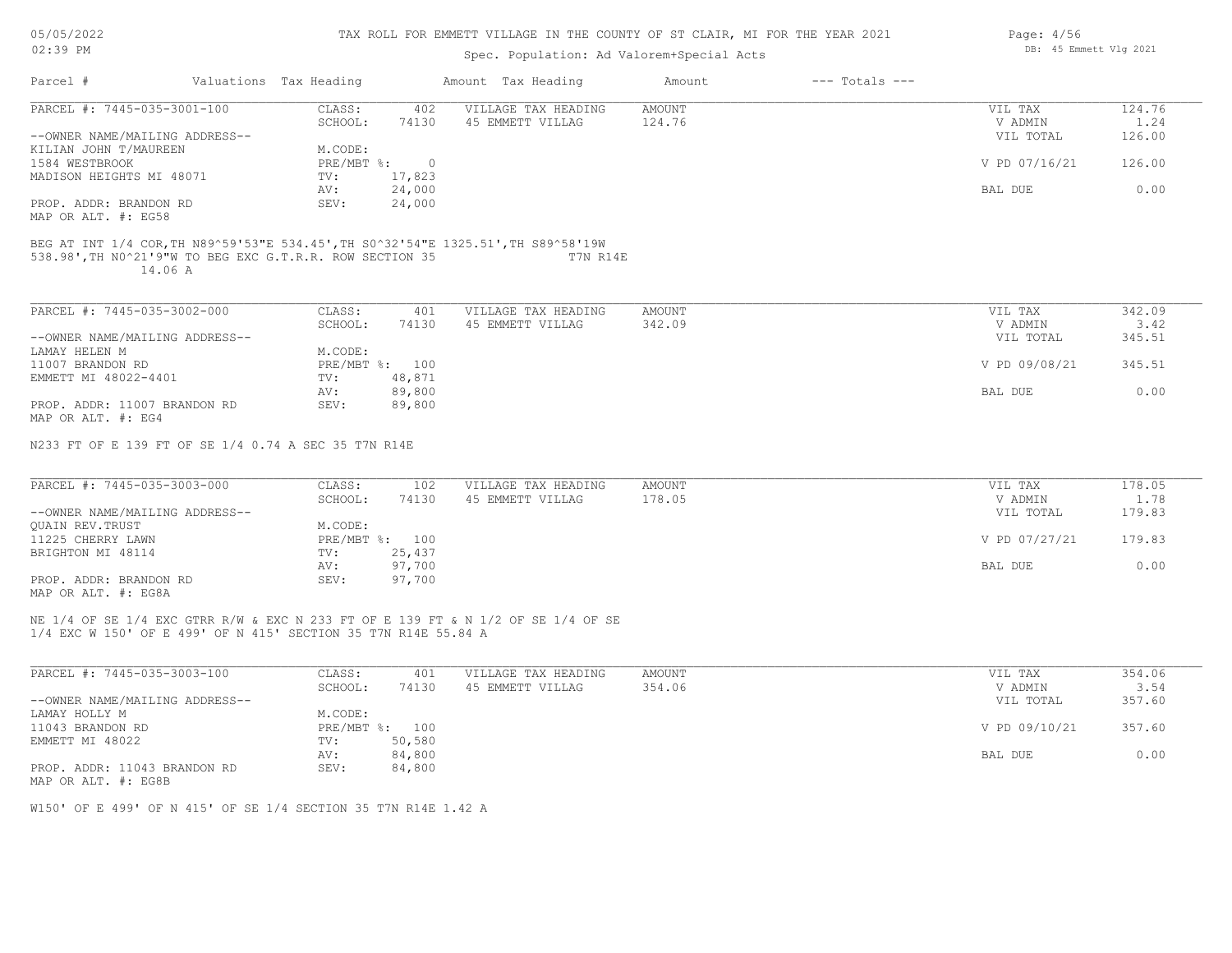#### TAX ROLL FOR EMMETT VILLAGE IN THE COUNTY OF ST CLAIR, MI FOR THE YEAR 2021

## Spec. Population: Ad Valorem+Special Acts

| Parcel #                        | Valuations Tax Heading |        | Amount Tax Heading  | Amount | $---$ Totals $---$ |               |       |
|---------------------------------|------------------------|--------|---------------------|--------|--------------------|---------------|-------|
| PARCEL #: 7445-035-3004-000     | CLASS:                 | 402    | VILLAGE TAX HEADING | AMOUNT |                    | VIL TAX       | 90.73 |
|                                 | SCHOOL:                | 74130  | 45 EMMETT VILLAG    | 90.73  |                    | V ADMIN       | 0.90  |
| --OWNER NAME/MAILING ADDRESS--  |                        |        |                     |        |                    | VIL TOTAL     | 91.63 |
| R & R PROPERTY ENTERPRISES, LLC | M.CODE:                |        |                     |        |                    |               |       |
| 36516 SAMOA                     | PRE/MBT %:             |        |                     |        |                    | V PD 09/13/21 | 91.63 |
| STERLING HEIGHTS MI 48312       | TV:                    | 12,962 |                     |        |                    |               |       |
|                                 | AV:                    | 19,700 |                     |        |                    | BAL DUE       | 0.00  |
| PROP. ADDR: BURT RD             | SEV:                   | 19,700 |                     |        |                    |               |       |
|                                 |                        |        |                     |        |                    |               |       |

MAP OR ALT. #: EG7A

S041'25"E 651.06' TO BEG SECTION 35 T7N R14E 10.006 A BEG W 648.38' FROM SE SEC COR,TH W 675',TH N028'16"W 648',TH N8944'24"E 667.13' TH

| PARCEL #: 7445-035-3004-100    | CLASS:     | 302    | VILLAGE TAX HEADING | AMOUNT | VIL TAX       | 173.60 |
|--------------------------------|------------|--------|---------------------|--------|---------------|--------|
|                                | SCHOOL:    | 74130  | 45 EMMETT VILLAG    | 173.60 | V ADMIN       | 1.73   |
| --OWNER NAME/MAILING ADDRESS-- |            |        |                     |        | VIL TOTAL     | 175.33 |
| STRACHEN MONTGOMERY            | M.CODE:    |        |                     |        |               |        |
| 11911 FOLEY RD                 | PRE/MBT %: |        |                     |        | V PD 07/16/21 | 175.33 |
| EMMETT MI 48022                | TV:        | 24,800 |                     |        |               |        |
|                                | AV:        | 24,800 |                     |        | BAL DUE       | 0.00   |
| PROP. ADDR: 11118 BURT RD      | SEV:       | 24,800 |                     |        |               |        |
| MAP OR ALT. #: EG7B            |            |        |                     |        |               |        |

24S E 318.38', TH S 0D 41M 25S E 652.5' TO BEG SECTION 35 T7N R14E 4.76 A BEG W 330' FROM SE SEC COR, TH W 318.38', TH N 0D 41M 25S W 651.06', TH N 89D 44M

| PARCEL #: 7445-035-3004-200    | CLASS:       | 201     | VILLAGE TAX HEADING | AMOUNT | VIL TAX       | 570.71 |
|--------------------------------|--------------|---------|---------------------|--------|---------------|--------|
|                                | SCHOOL:      | 74130   | 45 EMMETT VILLAG    | 570.71 | V ADMIN       | 5.70   |
| --OWNER NAME/MAILING ADDRESS-- |              |         |                     |        | VIL TOTAL     | 576.41 |
| REEVES KENNETH A               | M.CODE:      |         |                     |        |               |        |
| 3961 HITCHINGS                 | $PRE/MBT$ %: |         |                     |        | V PD 09/13/21 | 576.41 |
| FORT GRATIOT MI 48059          | TV:          | 81,530  |                     |        |               |        |
|                                | AV:          | 100,700 |                     |        | BAL DUE       | 0.00   |
| PROP. ADDR: 11116 BURT RD      | SEV:         | 100,700 |                     |        |               |        |
| MAP OR ALT. #: EG7C            |              |         |                     |        |               |        |

654' TO BEG SECTION 35 T7N R14E 4.94 A BEG AT SE SEC COR,TH W 330',TH N041'25"W 652.5',TH N89 44'24"E 330',TH S041'25"E

| PARCEL #: 7445-035-3005-000    | CLASS:  | 401            | VILLAGE TAX HEADING | AMOUNT | VIL TAX       | 474.27 |
|--------------------------------|---------|----------------|---------------------|--------|---------------|--------|
|                                | SCHOOL: | 74130          | 45 EMMETT VILLAG    | 474.27 | V ADMIN       | 4.74   |
| --OWNER NAME/MAILING ADDRESS-- |         |                |                     |        | VIL TOTAL     | 479.01 |
| GUDME BRAD                     | M.CODE: |                |                     |        |               |        |
| 11172 BURT RD                  |         | PRE/MBT %: 100 |                     |        | V PD 09/03/21 | 479.01 |
| EMMETT MI 48022                | TV:     | 67,753         |                     |        |               |        |
|                                | AV:     | 120,500        |                     |        | BAL DUE       | 0.00   |
| PROP. ADDR: 11172 BURT RD      | SEV:    | 120,500        |                     |        |               |        |
| MAP OR ALT. #: EG6C            |         |                |                     |        |               |        |

5.41 A S0^15'9"E 1325.13',TH W 177.95' TO BEG SECTION 35 T7N R14E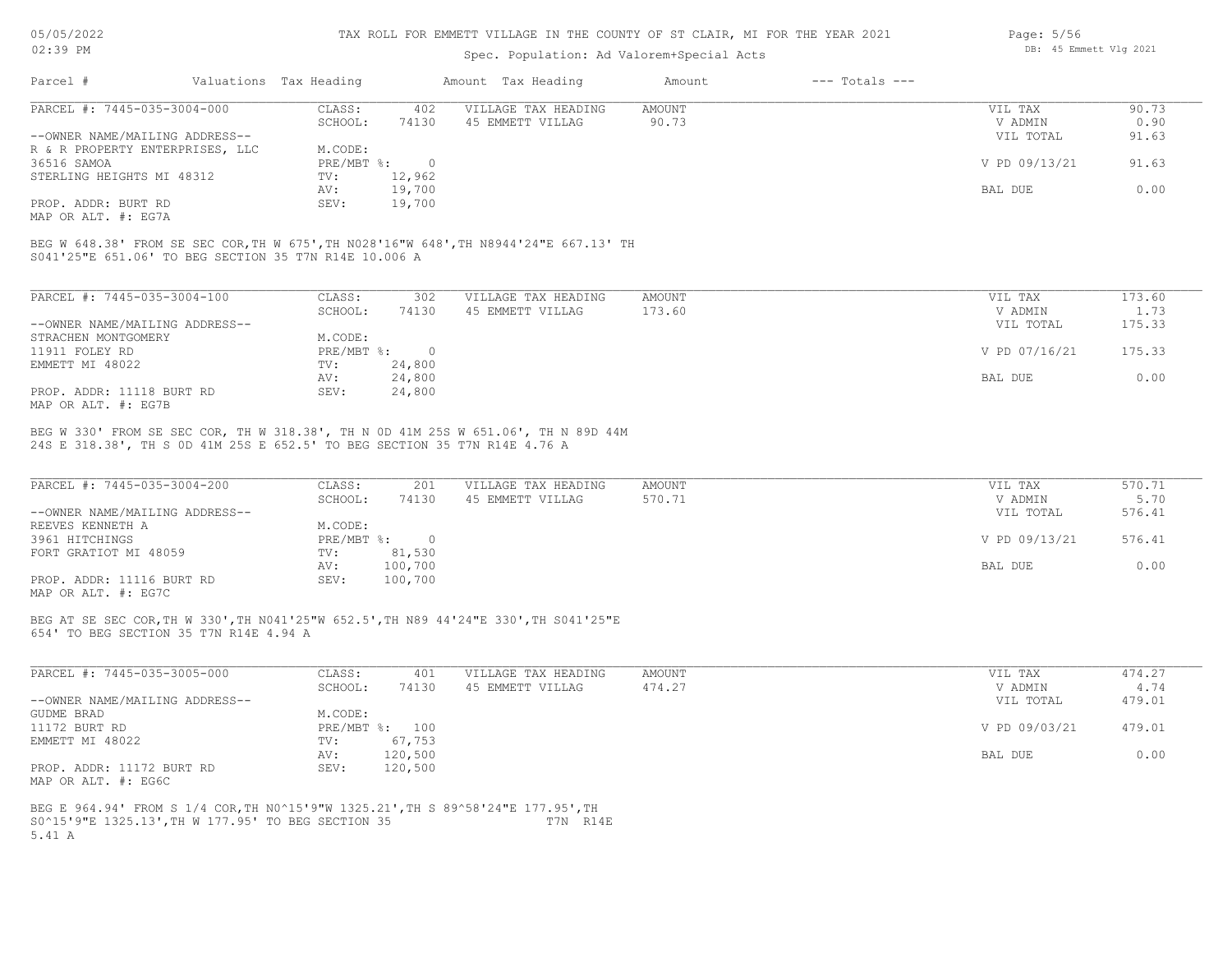| 05/05/2022 |    |
|------------|----|
| 02:39      | PМ |

# Spec. Population: Ad Valorem+Special Acts

|                                                                                       |                              | spec. ropulation. Ad valorem special Acts               |        |                    |                  |            |
|---------------------------------------------------------------------------------------|------------------------------|---------------------------------------------------------|--------|--------------------|------------------|------------|
| Parcel #                                                                              | Valuations Tax Heading       | Amount Tax Heading                                      | Amount | $---$ Totals $---$ |                  |            |
| PARCEL #: 7445-035-3005-100                                                           | CLASS:<br>402                | VILLAGE TAX HEADING                                     | AMOUNT |                    | VIL TAX          | 68.79      |
|                                                                                       | 74130<br>SCHOOL:             | 45 EMMETT VILLAG                                        | 68.79  |                    | V ADMIN          | 0.68       |
| --OWNER NAME/MAILING ADDRESS--                                                        |                              |                                                         |        |                    | VIL TOTAL        | 69.47      |
| OUAIN GALIA L/TUCKER A/FRANKLIN J                                                     | M.CODE:                      |                                                         |        |                    |                  |            |
| 410 N. BATCHEWANA                                                                     | PRE/MBT %:<br>$\overline{0}$ |                                                         |        |                    | V PD 07/29/21    | 69.47      |
| CLAWSON MI 48017                                                                      | 9,828<br>TV:                 |                                                         |        |                    |                  |            |
|                                                                                       | 14,700<br>AV:                |                                                         |        |                    | BAL DUE          | 0.00       |
| PROP. ADDR: BURT RD                                                                   | 14,700<br>SEV:               |                                                         |        |                    |                  |            |
| MAP OR ALT. #: EG6D                                                                   |                              |                                                         |        |                    |                  |            |
|                                                                                       |                              |                                                         |        |                    |                  |            |
| BEG E 1142.89' FROM S 1/4 COR,TH N015'9"W 1325.13',TH S8958'24"E 175.43',TH           |                              |                                                         |        |                    |                  |            |
| S028'16"E 1325.08', TH W 180.49' TO BEG SECTION 35 T7N R14E 5.14 A                    |                              |                                                         |        |                    |                  |            |
|                                                                                       |                              |                                                         |        |                    |                  |            |
| PARCEL #: 7445-035-3005-200                                                           | CLASS:<br>401                | VILLAGE TAX HEADING                                     | AMOUNT |                    | VIL TAX          | 449.40     |
|                                                                                       | SCHOOL:<br>74130             | 45 EMMETT VILLAG                                        | 449.40 |                    | V ADMIN          | 4.49       |
| --OWNER NAME/MAILING ADDRESS--                                                        |                              |                                                         |        |                    | VIL TOTAL        | 453.89     |
| MC CLELLAND LARRY                                                                     | M.CODE:                      |                                                         |        |                    |                  |            |
| 11176 BURT RD                                                                         | PRE/MBT %: 100               |                                                         |        |                    | V PD 08/30/21    | 453.89     |
|                                                                                       |                              |                                                         |        |                    |                  |            |
| EMMETT MI 48022                                                                       | 64,200<br>$\texttt{TV}$ :    |                                                         |        |                    |                  |            |
|                                                                                       | 118,200<br>AV:               |                                                         |        |                    | BAL DUE          | 0.00       |
| PROP. ADDR: 11176 BURT RD                                                             | SEV:<br>118,200              |                                                         |        |                    |                  |            |
| MAP OR ALT. #: EG6E                                                                   |                              |                                                         |        |                    |                  |            |
| BEG E 787' FROM S 1/4 COR, TH NO^15'9"W 13325.29', TH S89^58'24"E 177.94'TH SO^15'9"E |                              |                                                         |        |                    |                  |            |
| 1325.21', TH W 177.94' TO BEG SECTION 35                                              |                              | T7N R14E 5.41 A                                         |        |                    |                  |            |
|                                                                                       |                              |                                                         |        |                    |                  |            |
|                                                                                       |                              |                                                         |        |                    |                  |            |
| PARCEL #: 7445-035-3006-000                                                           | CLASS:<br>401                | VILLAGE TAX HEADING                                     | AMOUNT |                    | VIL TAX          | 389.12     |
|                                                                                       | 74130<br>SCHOOL:             | 45 EMMETT VILLAG                                        | 389.12 |                    | V ADMIN          | 3.89       |
| --OWNER NAME/MAILING ADDRESS--                                                        |                              |                                                         |        |                    | VIL TOTAL        | 393.01     |
| CLARK CHRISTOPHER ALAN                                                                | M.CODE:                      |                                                         |        |                    |                  |            |
| 11188 BURT RD                                                                         | PRE/MBT %: 100               |                                                         |        |                    | V PD 09/10/21    | 393.01     |
| EMMETT MI 48022-4407                                                                  | TV:<br>55,589                |                                                         |        |                    |                  |            |
|                                                                                       | 76,500<br>AV:                |                                                         |        |                    | BAL DUE          | 0.00       |
| PROP. ADDR: 11188 BURT RD                                                             | SEV:<br>76,500               |                                                         |        |                    |                  |            |
| MAP OR ALT. #: EG6B                                                                   |                              |                                                         |        |                    |                  |            |
|                                                                                       |                              |                                                         |        |                    |                  |            |
| E324 FT MEAS ON S SEC LINE OF W 787 FT OF SW 1/4 OF SE 1/4 9.82 A SEC 35 T7N R14E     |                              |                                                         |        |                    |                  |            |
|                                                                                       |                              |                                                         |        |                    |                  |            |
| PARCEL #: 7445-035-3007-000                                                           | CLASS:<br>401                | VILLAGE TAX HEADING                                     | AMOUNT |                    | VIL TAX          | 298.38     |
|                                                                                       |                              | $C \cap \{11001, \ldots, 74120\}$ $AE$ EMMERIE $UTTTAC$ | 20020  |                    | <b>IZ ADMINI</b> | $\sim$ 0.0 |

|                                | ------       | ---    |                  | ------ |           | ------ |
|--------------------------------|--------------|--------|------------------|--------|-----------|--------|
|                                | SCHOOL:      | 74130  | 45 EMMETT VILLAG | 298.38 | V ADMIN   | 2.98   |
| --OWNER NAME/MAILING ADDRESS-- |              |        |                  |        | VIL TOTAL | 301.36 |
| BERNARDI DINO / BRENDA         | M.CODE:      |        |                  |        |           |        |
| 11276 BURT RD                  | $PRE/MBT$ %: |        |                  |        | BAL DUE   | 301.36 |
| EMMETT MI 48022                | TV:          | 42,626 |                  |        |           |        |
|                                | AV:          | 66,000 |                  |        |           |        |
| PROP. ADDR: 11276 BURT RD      | SEV:         | 66,000 |                  |        |           |        |
| MAP OR ALT. #: EG6A            |              |        |                  |        |           |        |

BEG AT S 1/4 COR.TH N 0D 15M 9S W 1325.66',TH S 89D 58M 24S E 154.33', TH S OD 15M

9S E 1325.59'TH W 154.33' TOTHE BEG SEC 35 T7N R14E 4.7 A

Page: 6/56 DB: 45 Emmett Vlg 2021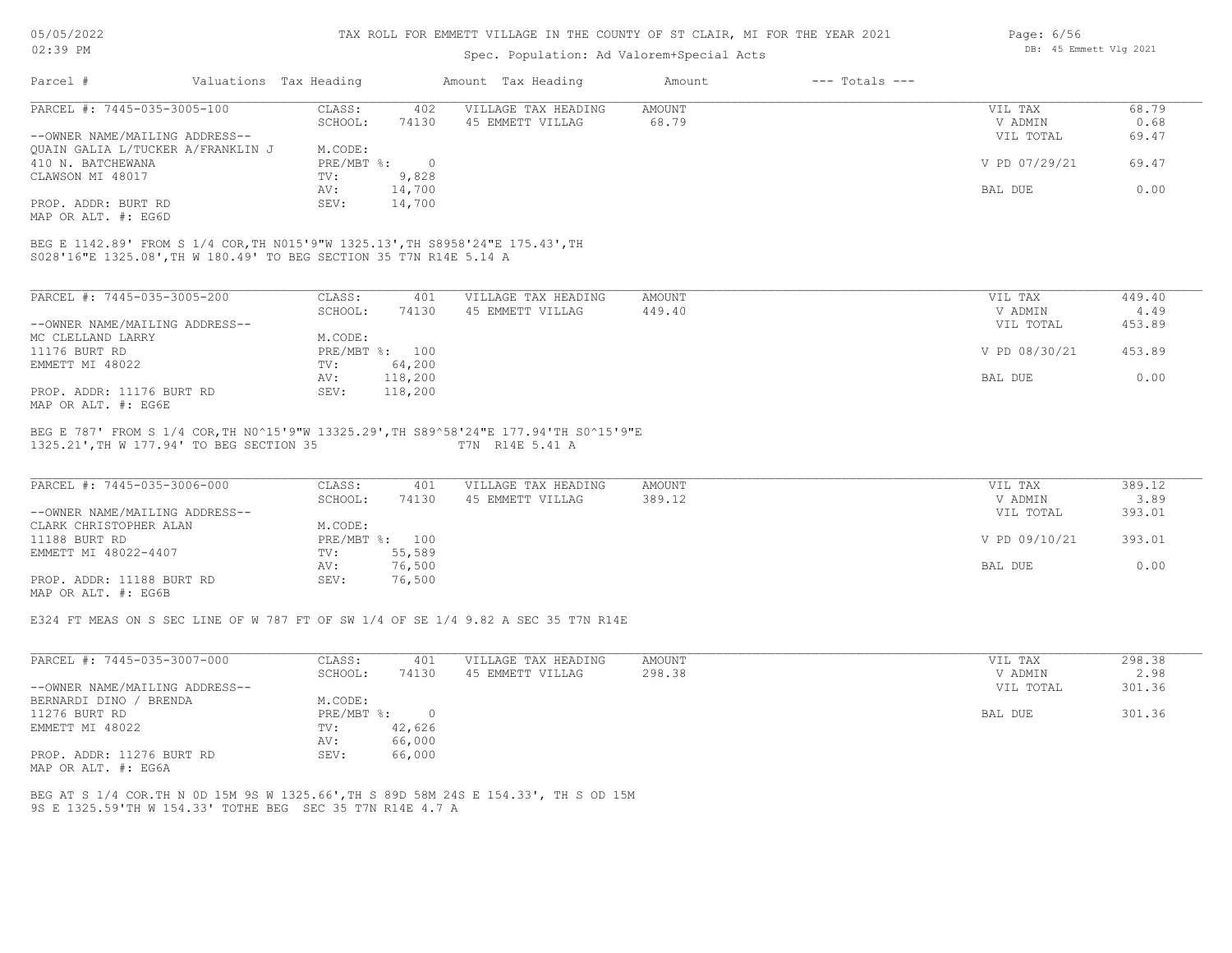#### TAX ROLL FOR EMMETT VILLAGE IN THE COUNTY OF ST CLAIR, MI FOR THE YEAR 2021

## Spec. Population: Ad Valorem+Special Acts

| Page: 7/56 |                        |  |
|------------|------------------------|--|
|            | DB: 45 Emmett Vlg 2021 |  |

| Parcel #                       | Valuations Tax Heading |        | Amount Tax Heading  | Amount | $---$ Totals $---$ |           |       |
|--------------------------------|------------------------|--------|---------------------|--------|--------------------|-----------|-------|
| PARCEL #: 7445-035-3007-100    | CLASS:                 | 402    | VILLAGE TAX HEADING | AMOUNT |                    | VIL TAX   | 68.04 |
|                                | SCHOOL:                | 74130  | 45 EMMETT VILLAG    | 68.04  |                    | V ADMIN   | 0.68  |
| --OWNER NAME/MAILING ADDRESS-- |                        |        |                     |        |                    | VIL TOTAL | 68.72 |
| BERNARDI DINO JR               | M.CODE:                |        |                     |        |                    |           |       |
| P.O. BOX 241                   | PRE/MBT %:             |        |                     |        |                    | BAL DUE   | 68.72 |
| DRYDEN MI 48428                | TV:                    | 9,721  |                     |        |                    |           |       |
|                                | AV:                    | 14,200 |                     |        |                    |           |       |
| PROP. ADDR: BURT RD            | SEV:                   | 14,200 |                     |        |                    |           |       |
| MAP OR ALT. #: EG6A2           |                        |        |                     |        |                    |           |       |

S0^15'9"E 1325.52',TH W 154.33' TO BEG SECTION 35 T7N R14E 4.70 A BEG E 154.33' FROM S 1/4 COR,TH N0^15'9"W 1325.59',TH S89^58'24"E 154.33',TH

| PARCEL #: 7445-035-3007-200    | CLASS:     | 402        | VILLAGE TAX HEADING | AMOUNT | VIL TAX           | 99.40  |
|--------------------------------|------------|------------|---------------------|--------|-------------------|--------|
|                                | SCHOOL:    | 74130      | 45 EMMETT VILLAG    | 99.40  | V ADMIN           | 0.99   |
| --OWNER NAME/MAILING ADDRESS-- |            |            |                     |        | VIL TOTAL         | 100.39 |
| GURZICKERMAN SERVICES LLC      | M.CODE:    |            |                     |        |                   |        |
| 1800 BAUMAN RD                 | PRE/MBT %: | $\bigcirc$ |                     |        | 100.39<br>BAL DUE |        |
| COLUMBUS MI 48063              | TV:        | 14,200     |                     |        |                   |        |
|                                | AV:        | 14,200     |                     |        |                   |        |
| PROP. ADDR: BURT RD            | SEV:       | 14,200     |                     |        |                   |        |
| MAP OR ALT. #: EG6A3           |            |            |                     |        |                   |        |
|                                |            |            |                     |        |                   |        |

 4.70 A S0^15'9"E 1325.44;,TH W 154.34' TO BEG SECTION 35 T7N R14E BEG E 308.66' FROM S 1/4 COR,TH N0^15'9"W 1325.52',TH S89^58'24"E 154.34',TH

| PARCEL #: 7445-036-1001-002    | CLASS:  | 102            | VILLAGE TAX HEADING | AMOUNT | VIL TAX       | 314.34 |
|--------------------------------|---------|----------------|---------------------|--------|---------------|--------|
|                                | SCHOOL: | 74130          | 45 EMMETT VILLAG    | 314.34 | V ADMIN       | 3.14   |
| --OWNER NAME/MAILING ADDRESS-- |         |                |                     |        | VIL TOTAL     | 317.48 |
| CENTENNIAL PINES FARMS, INC    | M.CODE: |                |                     |        |               |        |
| 2775 BRICKER RD                |         | PRE/MBT %: 100 |                     |        | V PD 07/22/21 | 317.48 |
| GOODELLS MI 48027              | TV:     | 44,907         |                     |        |               |        |
|                                | AV:     | 90,200         |                     |        | BAL DUE       | 0.00   |
| PROP. ADDR: BRANDON ST VAC.RD. | SEV:    | 90,200         |                     |        |               |        |
| $MAD$ $CD$ $ATH$ $H$ , $DCD$   |         |                |                     |        |               |        |

MAP OR ALT. #: EG16A

19', TH N 87D 05M 11S W 919.99' TO BEG SECTION 36 T7N R14E 66.37A CHORD BEARS S 24D 33M 40S W 82.72', TH N 75D 08M 00S W 454.62', TH N 02D 25M 40S E 40S W 2191.29', TH S 75D 08M 00S E 76.94' TO A CURVE TO LEFT, RADIUS 1482.39', W 1/4 COR, TH N 02D 33M 05S E 2172.13', TH S 87D 02M 00S E 1315.31', TH S 02D 25M SPLIT/COMBINED ON 10/21/2019 FROM 45-036-1001-001; BEG N 02D 33M 05S E 473.80' FROM

| PARCEL #: 7445-036-1001-010    | CLASS:  | 402            | VILLAGE TAX HEADING | AMOUNT | VIL TAX       | 9.49 |
|--------------------------------|---------|----------------|---------------------|--------|---------------|------|
|                                | SCHOOL: | 74130          | 45 EMMETT VILLAG    | 9.49   | V ADMIN       | 0.09 |
| --OWNER NAME/MAILING ADDRESS-- |         |                |                     |        | VIL TOTAL     | 9.58 |
| CENTENNIAL PINES FARMS, INC    | M.CODE: |                |                     |        |               |      |
| 2775 BRICKER RD                |         | PRE/MBT %: 100 |                     |        | V PD 07/22/21 | 9.58 |
| GOODELLS MI 48027              | TV:     | 1,356          |                     |        |               |      |
|                                | AV:     | 9,000          |                     |        | BAL DUE       | 0.00 |
| PROP. ADDR: BRANDON RD. VAC    | SEV:    | 9,000          |                     |        |               |      |
| MAP OR ALT. #: EG16A           |         |                |                     |        |               |      |

05S W 473.80' TO BEG SECTION 36 T7N R14E 2A 11S E 184.20', TH N 02D 31M 38S E 473.80', TH N 87D 05M 11S W 184', TH S 02D 33M SPLIT/COMBINED ON 10/21/2019 FROM 45-036-1001-001; BEG FROM W 1/4 COR, TH S 87S 05M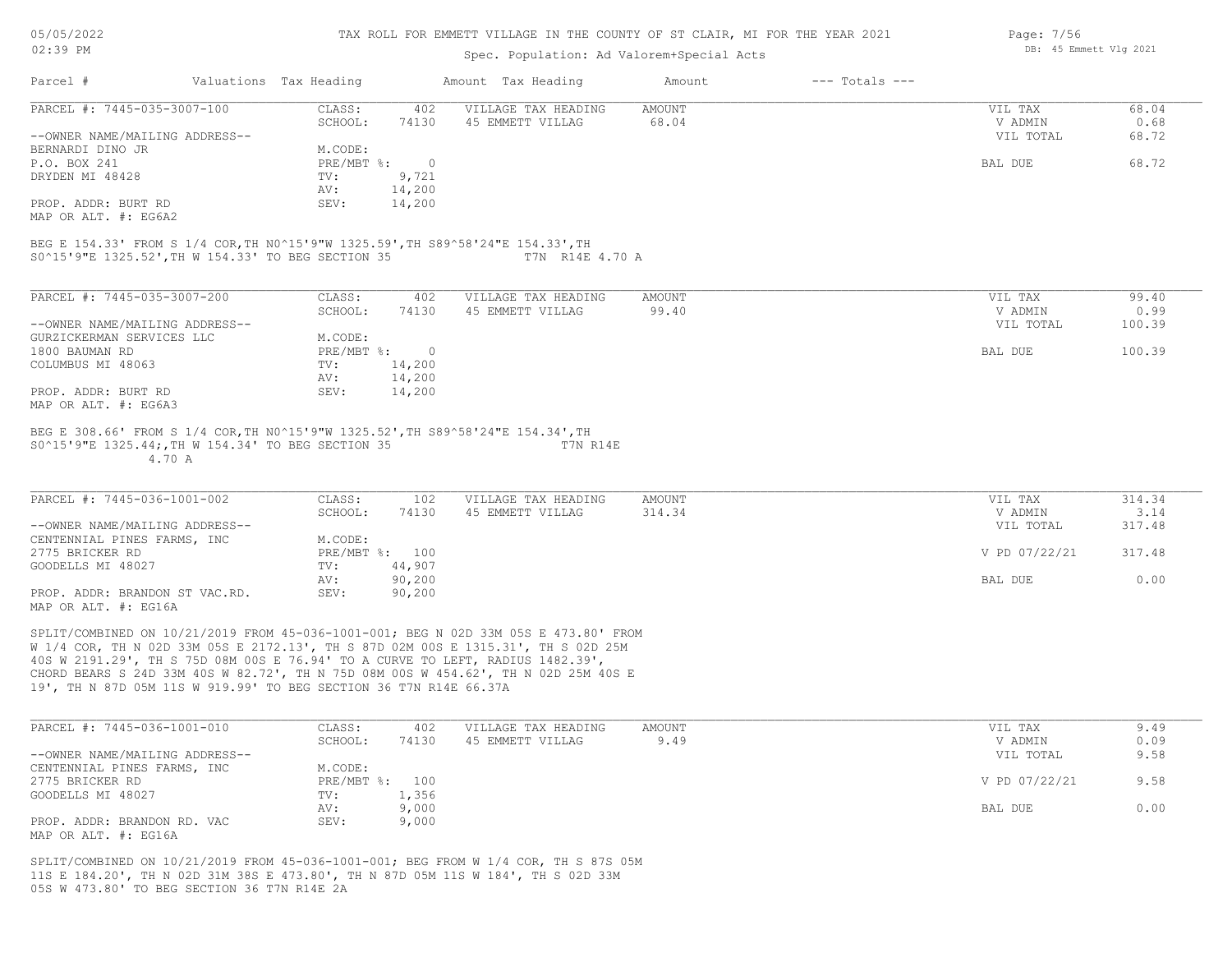## Spec. Population: Ad Valorem+Special Acts

| Parcel #                       | Valuations Tax Heading |       | Amount Tax Heading  | Amount | $---$ Totals $---$ |               |      |
|--------------------------------|------------------------|-------|---------------------|--------|--------------------|---------------|------|
| PARCEL #: 7445-036-1001-020    | CLASS:                 | 402   | VILLAGE TAX HEADING | AMOUNT |                    | VIL TAX       | 9.49 |
|                                | SCHOOL:                | 74130 | 45 EMMETT VILLAG    | 9.49   |                    | V ADMIN       | 0.09 |
| --OWNER NAME/MAILING ADDRESS-- |                        |       |                     |        |                    | VIL TOTAL     | 9.58 |
| CENTENNIAL PINES FARMS, INC    | M.CODE:                |       |                     |        |                    |               |      |
| 2775 BRICKER RD                | PRE/MBT %: 100         |       |                     |        |                    | V PD 07/22/21 | 9.58 |
| GOODELLS MI 48027              | TV:                    | 1,356 |                     |        |                    |               |      |
|                                | AV:                    | 9,000 |                     |        |                    | BAL DUE       | 0.00 |
| PROP. ADDR: BRANDON RD VAC     | SEV:                   | 9,000 |                     |        |                    |               |      |
| MAP OR ALT, #: EG16A           |                        |       |                     |        |                    |               |      |

W 184', TH S 02D 31M 38S W 473.80' TO BEG SECTION 36 T7N R14E 2A W 1/4 COR, TH S 87D 05M 11S E 184.20', TH N 02D 30M 11S E 473.81', TH N 87D 05M 11S SPLIT/COMBINED ON 10/21/2019 FROM 45-036-1001-001; BEG S 87D 05M 11S E 184.20' FROM

| PARCEL #: 7445-036-1001-030    | CLASS:       | 402    | VILLAGE TAX HEADING | AMOUNT | VIL TAX       | 9.49 |
|--------------------------------|--------------|--------|---------------------|--------|---------------|------|
|                                | SCHOOL:      | 74130  | 45 EMMETT VILLAG    | 9.49   | V ADMIN       | 0.09 |
| --OWNER NAME/MAILING ADDRESS-- |              |        |                     |        | VIL TOTAL     | 9.58 |
| PIERCE PROPERTY HOLDINGS, LLC  | M.CODE:      |        |                     |        |               |      |
| 10465 BRYCE RD                 | $PRE/MBT$ %: | 100    |                     |        | V PD 09/13/21 | 9.58 |
| AVOCA MI 48006                 | TV:          | 1,356  |                     |        |               |      |
|                                | AV:          | 12,400 |                     |        | BAL DUE       | 0.00 |
| PROP. ADDR: BRANDON RD VAC     | SEV:         | 12,400 |                     |        |               |      |
| MAP OR ALT. #: EG16A           |              |        |                     |        |               |      |

W 184', TH S 02D 30M 11S W 473.81' TO BEG SECTION 36 T7N R14E 2A W 1/4 COR, TH S 87D 05M 11S E 184.20', TH N 02D 28M 44S E 473.81', TH N 87D 05M 11S SPLIT/COMBINED ON 10/21/2019 FROM 45-036-1001-001; BEG S 87D 05M 11S E 368.40' FROM

| PARCEL #: 7445-036-1001-040    | CLASS:  | 402            | VILLAGE TAX HEADING | AMOUNT | VIL TAX       | 9.49 |
|--------------------------------|---------|----------------|---------------------|--------|---------------|------|
|                                | SCHOOL: | 74130          | 45 EMMETT VILLAG    | 9.49   | V ADMIN       | 0.09 |
| --OWNER NAME/MAILING ADDRESS-- |         |                |                     |        | VIL TOTAL     | 9.58 |
| PIERCE PROPERTY HOLDINGS LLC   | M.CODE: |                |                     |        |               |      |
| 10465 BRYCE RD                 |         | PRE/MBT %: 100 |                     |        | V PD 09/13/21 | 9.58 |
| AVOCA MI 48006                 | TV:     | 1,356          |                     |        |               |      |
|                                | AV:     | 12,400         |                     |        | BAL DUE       | 0.00 |
| PROP. ADDR: BRANDON RD VAC     | SEV:    | 12,400         |                     |        |               |      |
| MAP OR ALT. #: EG16A           |         |                |                     |        |               |      |

W 184', TH S 02D 28M 44S W 473.81' TO BEG SECTION 36 T7N R14E 2A W 1/4 COR, TH S 87D 05M 11S E 184.20', TH N 02D 27M 17S E 473.81', TH N 87D 05M 11S SPLIT/COMBINED ON 10/21/2019 FROM 45-036-1001-001; BEG S 87D 05M 11S E 552.60' FROM

| PARCEL #: 7445-036-1001-050    | CLASS:  | 402            | VILLAGE TAX HEADING | AMOUNT | VIL TAX       | 9.49 |
|--------------------------------|---------|----------------|---------------------|--------|---------------|------|
|                                | SCHOOL: | 74130          | 45 EMMETT VILLAG    | 9.49   | V ADMIN       | 0.09 |
| --OWNER NAME/MAILING ADDRESS-- |         |                |                     |        | VIL TOTAL     | 9.58 |
| PIERCE PROPERTY HOLDINGS LLC   | M.CODE: |                |                     |        |               |      |
| PO BOX 311                     |         | PRE/MBT %: 100 |                     |        | V PD 09/13/21 | 9.58 |
| EMMETT MI 48022                | TV:     | 1,357          |                     |        |               |      |
|                                | AV:     | 9,000          |                     |        | BAL DUE       | 0.00 |
| PROP. ADDR: BRANDON RD VAC     | SEV:    | 9,000          |                     |        |               |      |
| MAP OR ALT. #: EG16A           |         |                |                     |        |               |      |

W 183.99', TH S 02D 27M 17S W 473.81' TO BEG SECTION 36 T7N R14E 2A W 1/4 COR, TH S 87D 05M 11S E 184.21', TH N 02D 25M 40S E 473.81', TH N 87D 05M 11S SPLIT/COMBINED ON 10/21/2019 FROM 45-036-1001-001; BEG S 87D 05M 11S E 736.80' FROM Page: 8/56 DB: 45 Emmett Vlg 2021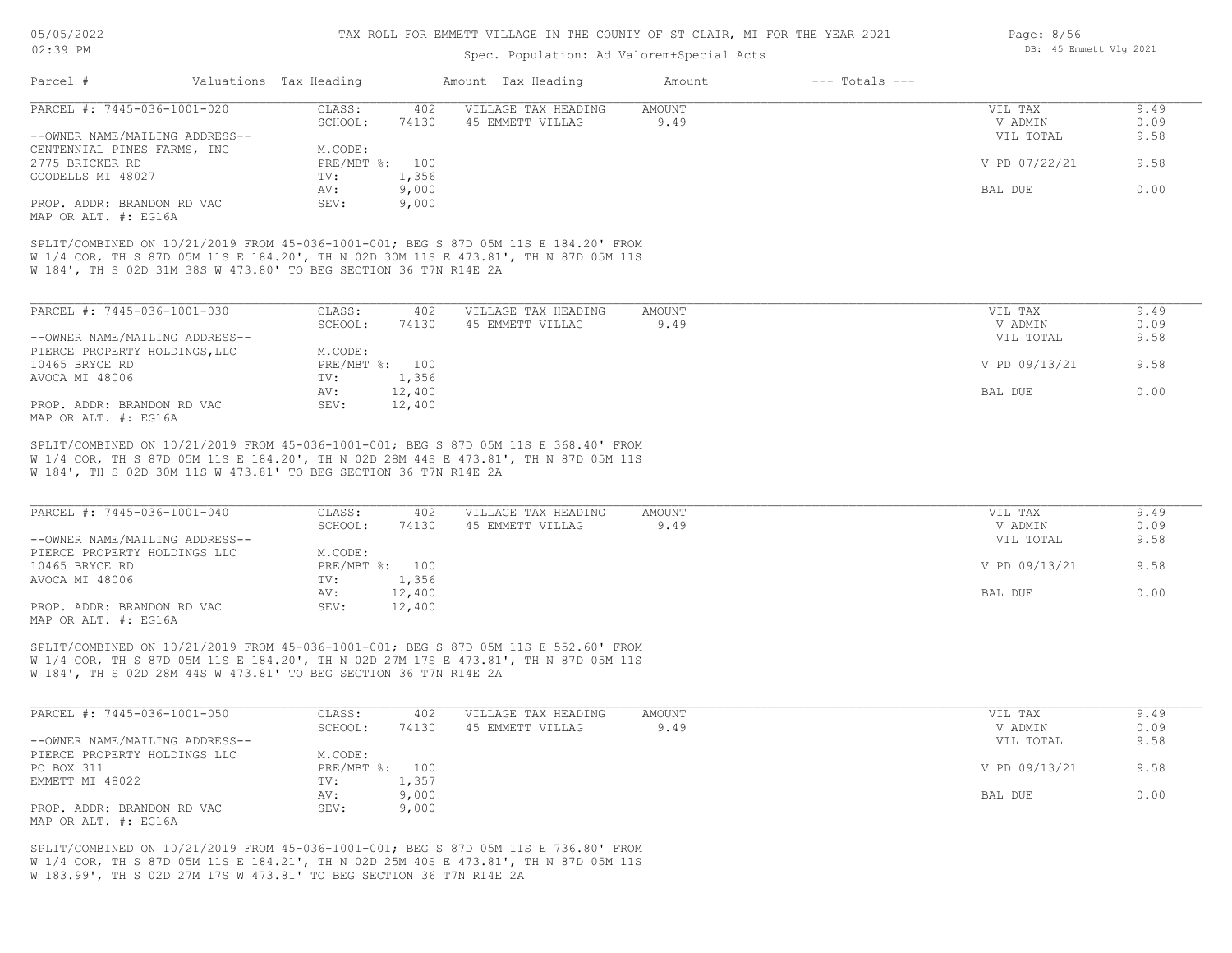## Spec. Population: Ad Valorem+Special Acts

| Parcel #                       | Valuations Tax Heading |                | Amount Tax Heading  | Amount | $---$ Totals $---$ |               |        |
|--------------------------------|------------------------|----------------|---------------------|--------|--------------------|---------------|--------|
| PARCEL #: 7445-036-1001-101    | CLASS:                 | 401            | VILLAGE TAX HEADING | AMOUNT |                    | VIL TAX       | 402.73 |
|                                | SCHOOL:                | 74130          | 45 EMMETT VILLAG    | 402.73 |                    | V ADMIN       | 4.02   |
| --OWNER NAME/MAILING ADDRESS-- |                        |                |                     |        |                    | VIL TOTAL     | 406.75 |
| OLEJNIK ROBERT                 | M.CODE:                |                |                     |        |                    |               |        |
| 9901 RYNN RD                   |                        | PRE/MBT %: 100 |                     |        |                    | V PD 07/22/21 | 406.75 |
| AVOCA MI 48006                 | TV:                    | 57,534         |                     |        |                    |               |        |
|                                | AV:                    | 100,300        |                     |        |                    | BAL DUE       | 0.00   |
| PROP. ADDR: 3257 KINNEY RD     | SEV:                   | 100,300        |                     |        |                    |               |        |
| MAP OR ALT. #: EG16B           |                        |                |                     |        |                    |               |        |

 3.85 A SPLIT 10/14/2005 FROM 74-19-036-1001-100, 74-19-036-1001-000; W 222.92', TH N 87D 5M 0S W 400' TO BEG SECTION 36 T7N R14E 1482.39' RADIUS CV TO THE LEFT, L.C. BEARS S 20D 10M 25S W 144.24' TH S 2D 25M 40S E 454.62' TO W'LY LNE OF M-19, TH SW'LY 144.3' ALG W'LY LINE OF M-19 & THE ARC OF A BEG S 87D 5M 0S E 921.01' FROM W 1/4 COR, TH N 2D 25M 40S E 454.81', TH S 75D 8M 0S

| PARCEL #: 7445-036-1002-000    | CLASS:       | 201    | VILLAGE TAX HEADING | AMOUNT | VIL TAX       | 412.27 |
|--------------------------------|--------------|--------|---------------------|--------|---------------|--------|
|                                | SCHOOL:      | 74130  | 45 EMMETT VILLAG    | 412.27 | V ADMIN       | 4.12   |
| --OWNER NAME/MAILING ADDRESS-- |              |        |                     |        | VIL TOTAL     | 416.39 |
| JAG ENTERPRISE                 | M.CODE:      |        |                     |        |               |        |
| 10820 DUNNIGAN RD              | $PRE/MBT$ %: |        |                     |        | V PD 09/13/21 | 416.39 |
| EMMETT MI 48022                | TV:          | 58,896 |                     |        |               |        |
|                                | AV:          | 69,300 |                     |        | BAL DUE       | 0.00   |
| PROP. ADDR: 10820 DUNNIGAN RD  | SEV:         | 69,300 |                     |        |               |        |
| MAP OR ALT. #: EG14K1          |              |        |                     |        |               |        |

T7N R14E 7.53 A 385.43', TH S 29D 9M W 240.92', TH N 50D 39M W 428.02' TO BEG SECTION 36 708.45' & S 50D 39M E 310.7' FROM N 1/4 COR, TH N 39D 21M E 250', TH S 48D 43M E 310.7', TH N 2D 22M E 408.45' TO BEG; AND BEG N 87D 8M W 1349.35' & S 2D 22M W S 2D 22M W 250', TH S 42D 50M 48S W 185.55', TH S 39D 21M W 250', TH N 50D 39M W BEG N 87D 8M W 1349.35' & S 2D 22M W 300' FROM N 1/4 COR, TH S 87D 8M E 519.05' TH

| PARCEL #: 7445-036-1002-100         | CLASS:     | 202    | VILLAGE TAX HEADING | AMOUNT | VIL TAX       | 80.20 |
|-------------------------------------|------------|--------|---------------------|--------|---------------|-------|
|                                     | SCHOOL:    | 74130  | 45 EMMETT VILLAG    | 80.20  | V ADMIN       | 0.80  |
| --OWNER NAME/MAILING ADDRESS--      |            |        |                     |        | VIL TOTAL     | 81.00 |
| JAG ENTERPRISE                      | M.CODE:    |        |                     |        |               |       |
| 10134 BRENNAN RD                    | PRE/MBT %: |        |                     |        | V PD 08/03/21 | 81.00 |
| AVOCA MI 48006                      | TV:        | 11,458 |                     |        |               |       |
|                                     | AV:        | 20,400 |                     |        | BAL DUE       | 0.00  |
| PROP. ADDR: RYNN RD                 | SEV:       | 20,400 |                     |        |               |       |
| $\cdots$ $\cdots$ $\cdots$ $\cdots$ |            |        |                     |        |               |       |

MAP OR ALT. #: EG14K2

 1.50 A TH N 2D 22M E 300', TH S 87D 3M E 219.05' TO BEG SECTION 36 T7N R14E BEG N 87D 8M W 1130.3' FROM N 1/4 COR, TH S 2D 22M W 300', TH N 87D 3M W 219.05',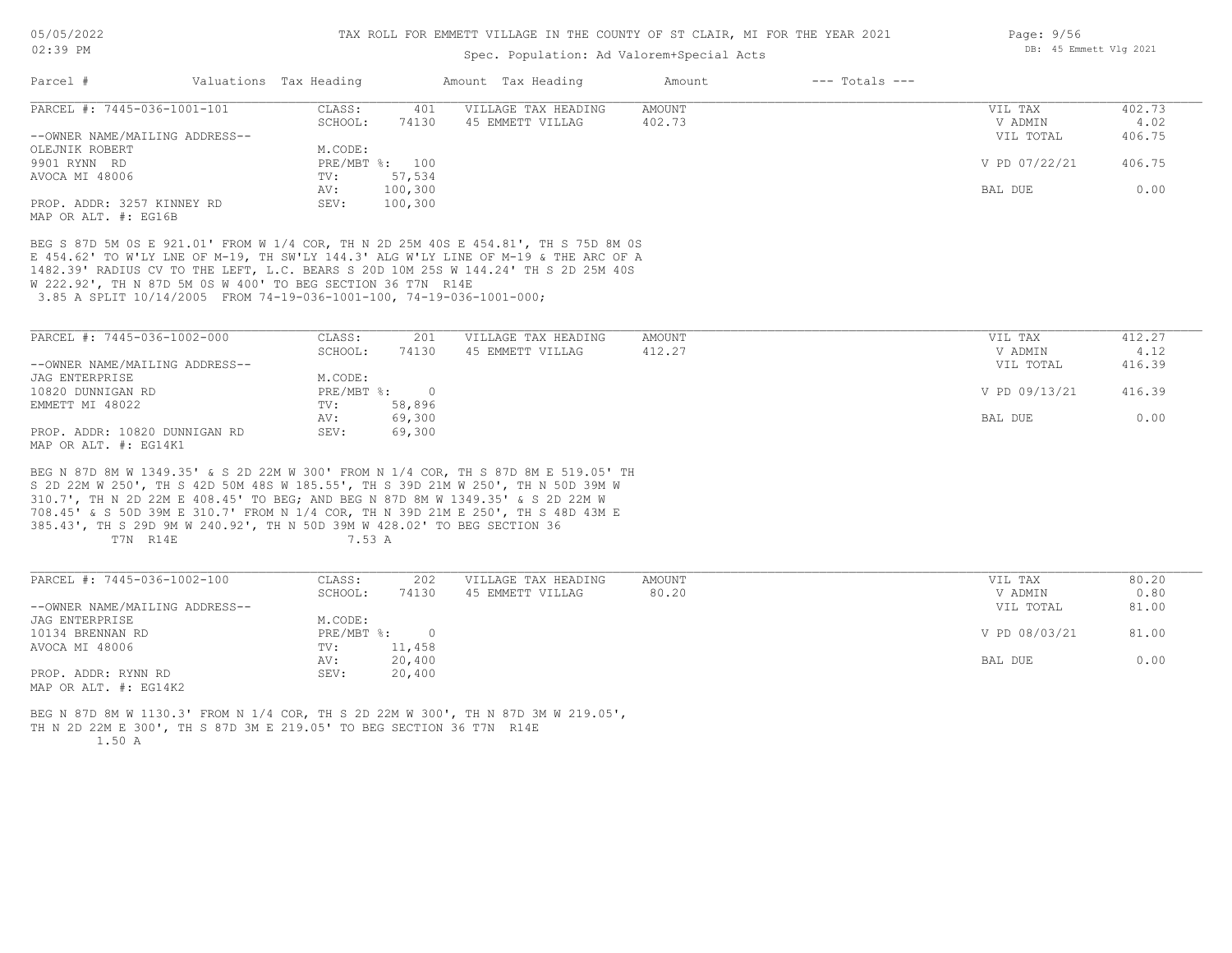# Spec. Population: Ad Valorem+Special Acts

| Parcel #                       | Valuations Tax Heading |                | Amount Tax Heading  | Amount | $---$ Totals $---$ |               |        |
|--------------------------------|------------------------|----------------|---------------------|--------|--------------------|---------------|--------|
| PARCEL #: 7445-036-1003-001    | CLASS:                 | 401            | VILLAGE TAX HEADING | AMOUNT |                    | VIL TAX       | 566.79 |
|                                | SCHOOL:                | 74130          | 45 EMMETT VILLAG    | 566.79 |                    | V ADMIN       | 5.66   |
| --OWNER NAME/MAILING ADDRESS-- |                        |                |                     |        |                    | VIL TOTAL     | 572.45 |
| LEVIN PAUL/MICHELLE            | M.CODE:                |                |                     |        |                    |               |        |
| 10835 RYNN RD                  |                        | PRE/MBT %: 100 |                     |        |                    | V PD 09/10/21 | 572.45 |
| EMMETT MI 48022                | TV:                    | 80,970         |                     |        |                    |               |        |
|                                | AV:                    | 148,300        |                     |        |                    | BAL DUE       | 0.00   |
| PROP. ADDR: 10835 RYNN RD      | SEV:                   | 148,300        |                     |        |                    |               |        |

MAP OR ALT. #: EG14H/J

S 87D 08M 00S E 600', TH N 02D 22M 00S E 300' TO BEG SECTION 36 T7N R14E 4.12A 00S W 530.30' FROM N 1/4 COR, TH N 87D 08M 00S W 600', TH S 02D 22M 00S W 300', TH SPLIT/COMBINED ON 09/03/2019 FROM 45-036-1006-000, 45-036-1003-000; BEG N 87D 08M

| PARCEL #: 7445-036-1006-001    | CLASS:  | 401            | VILLAGE TAX HEADING | AMOUNT | VIL TAX       | 401.89 |
|--------------------------------|---------|----------------|---------------------|--------|---------------|--------|
|                                | SCHOOL: | 74130          | 45 EMMETT VILLAG    | 401.89 | V ADMIN       | 4.01   |
| --OWNER NAME/MAILING ADDRESS-- |         |                |                     |        | VIL TOTAL     | 405.90 |
| STAMM LAURA/ DAVID             | M.CODE: |                |                     |        |               |        |
| 3405 KINNEY RD                 |         | PRE/MBT %: 100 |                     |        | V PD 09/10/21 | 405.90 |
| EMMETT MI 48022                | TV:     | 57,413         |                     |        |               |        |
|                                | AV:     | 102,100        |                     |        | BAL DUE       | 0.00   |
| PROP. ADDR: 3405 KINNEY RD     | SEV:    | 102,100        |                     |        |               |        |
| MAP OR ALT. $\#$ : EG14H/J     |         |                |                     |        |               |        |

S 87D 08M 00S E 497.03' TO BEG SECTION 36 T7N R14E 6.68A TH N 48D 43M 00S W 385.43', TH N 42D 50M 48S E 185.55', TH N 02D 22M 00S E 250', TH 08M 00S W 330.65' & S 02D 52M 00S W 300' FROM N 1/4 COR TH S 29D 09M 00S W 704.51', FROM N 1/4 COR, TH S 02D 22M 00S W 300', TH S 87D 08M 00S E TO M-19 AND BEG N 87D LYING WEST OF HWY M-19 AND NORTH & EAST OF LINE DESC AS: BEG N 87D 08M 00S W 530.3' SPLIT/COMBINED ON 09/03/2019 FROM 45-036-1006-000, 45-036-1003-000; PART OF NW 1/4

| PARCEL #: 7445-036-1008-001         | CLASS:     | 401      | VILLAGE TAX HEADING | AMOUNT | VIL TAX       | 87.82 |
|-------------------------------------|------------|----------|---------------------|--------|---------------|-------|
|                                     | SCHOOL:    | 74130    | 45 EMMETT VILLAG    | 87.82  | V ADMIN       | 0.87  |
| --OWNER NAME/MAILING ADDRESS--      |            |          |                     |        | VIL TOTAL     | 88.69 |
| BIRKENSHAW ROBERT                   | M.CODE:    |          |                     |        |               |       |
| P.O. BOX 188                        | PRE/MBT %: | $\Omega$ |                     |        | V PD 09/15/21 | 88.69 |
| EMMETT MI 48022                     | TV:        | 12,547   |                     |        |               |       |
|                                     | AV:        | 16,600   |                     |        | BAL DUE       | 0.00  |
| PROP. ADDR: 3301 EMMETT RD          | SEV:       | 16,600   |                     |        |               |       |
| MAP OR ALT. $\#$ : EG14A/B/24/25/26 |            |          |                     |        |               |       |

19-036-1009-000, 19-036-1010-000; R14E 3.63 A SPLIT ON 11/21/2007 FROM 19-036-1008-000, 19-036-1007-000, PART OF N 1/2 OF SE 1/4 OF NW 1/4 LYING SW OF M-21 & E OF EMMETT RD SECTION 36 T7N 1/4 ALSO W 99' OF E 231' OF N 99' OF S 660' OF SE 1/4 OF NW 1/4 & E 393 FT OF THAT 594' OF THE E 132' OF THE SE 1/4 & N 66' OF THE S 660' OF E 132' OF SE 1/4 OF NW THE N 66' OF THE S 458' OF THE E 132' OF THE SE 1/4 OF NW 1/4 & THE N 136' OF THE S Page: 10/56 DB: 45 Emmett Vlg 2021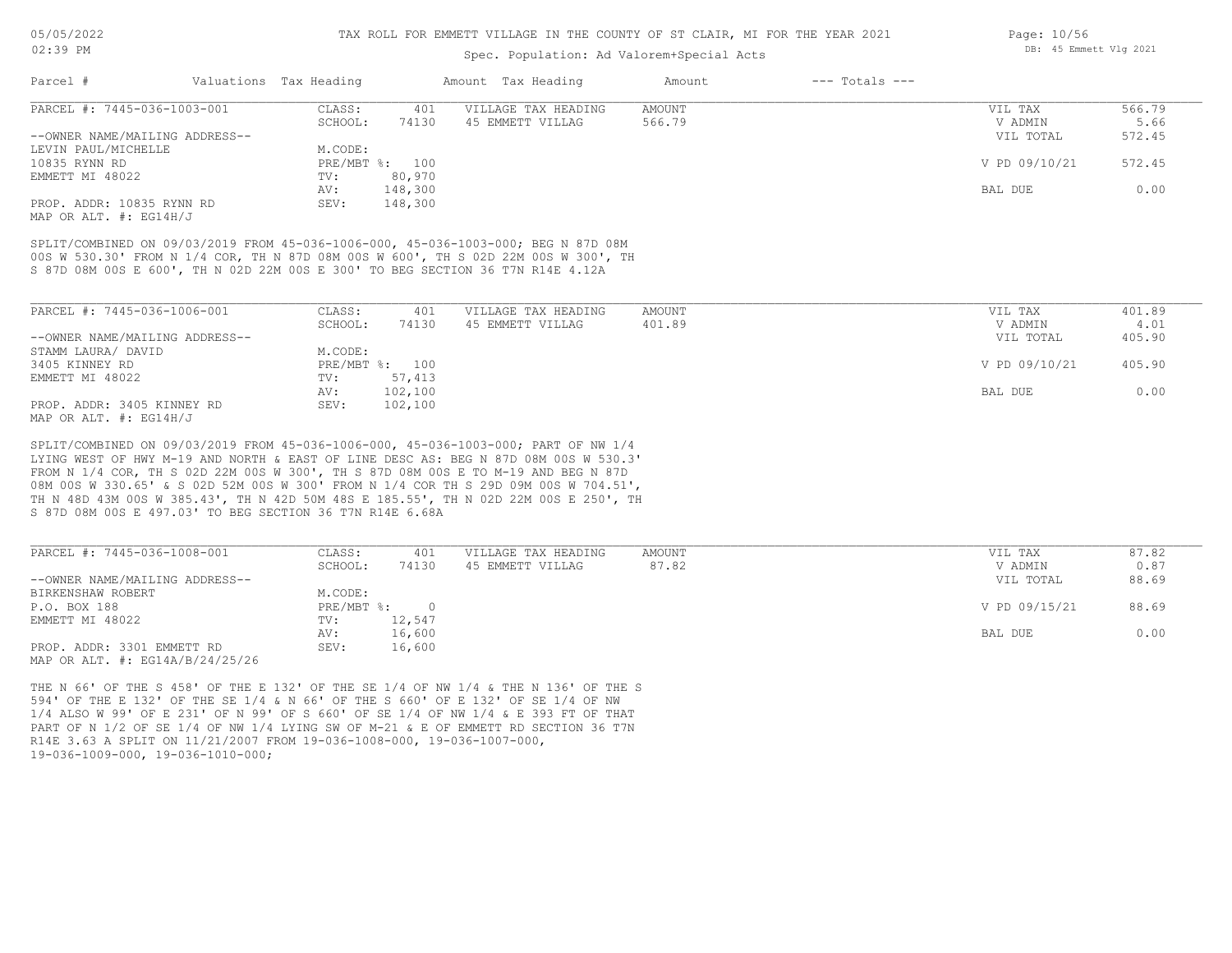| 05/05/2022 |  |
|------------|--|
|            |  |

## Spec. Population: Ad Valorem+Special Acts

| Page: 11/56 |                        |  |
|-------------|------------------------|--|
|             | DB: 45 Emmett Vlg 2021 |  |

| Parcel #                                          | Valuations Tax Heading |        | Amount Tax Heading  | Amount | $---$ Totals $---$ |           |        |
|---------------------------------------------------|------------------------|--------|---------------------|--------|--------------------|-----------|--------|
| PARCEL #: 7445-036-1011-000                       | CLASS:                 | 201    | VILLAGE TAX HEADING | AMOUNT |                    | VIL TAX   | 186.59 |
|                                                   | SCHOOL:                | 74130  | 45 EMMETT VILLAG    | 186.59 |                    | V ADMIN   | 1.86   |
| --OWNER NAME/MAILING ADDRESS--                    |                        |        |                     |        |                    | VIL TOTAL | 188.45 |
| FULLERTON JAMES/S ET-AL                           | M.CODE:                |        |                     |        |                    |           |        |
| 21735 GREGORY                                     | $PRE/MBT$ %:           |        |                     |        |                    | BAL DUE   | 188.45 |
| DEARBORN MI 48124                                 | TV:                    | 26,657 |                     |        |                    |           |        |
|                                                   | AV:                    | 45,000 |                     |        |                    |           |        |
| PROP. ADDR: 3279 EMMETT RD<br>MAP OR ALT. #: EG23 | SEV:                   | 45,000 |                     |        |                    |           |        |
|                                                   |                        |        |                     |        |                    |           |        |

T7N R14E THE N 227 FT OF THE S 392 FT OF THE E 132 FT OF THE SE 1/4 OF NW 1/4 .69 A SEC 36

| PARCEL #: 7445-036-1012-000    | CLASS:     | 401    | VILLAGE TAX HEADING | AMOUNT | VIL TAX       | 330.42 |
|--------------------------------|------------|--------|---------------------|--------|---------------|--------|
|                                | SCHOOL:    | 74130  | 45 EMMETT VILLAG    | 330.42 | V ADMIN       | 3.30   |
| --OWNER NAME/MAILING ADDRESS-- |            |        |                     |        | VIL TOTAL     | 333.72 |
| BECK DAVID J/GAIL R.           | M.CODE:    |        |                     |        |               |        |
| 10772 BRANDON RD               | PRE/MBT %: | 100    |                     |        | V PD 07/29/21 | 333.72 |
| EMMETT MI 48022                | TV:        | 47,204 |                     |        |               |        |
|                                | AV:        | 77,000 |                     |        | BAL DUE       | 0.00   |
| PROP. ADDR: 10772 BRANDON RD   | SEV:       | 77,000 |                     |        |               |        |
| MAP OR ALT. #: EG22            |            |        |                     |        |               |        |

THEREOF. 3.63 A SEC 36 T7N R14E 946.9 FT & EXC E 132 FT OF N 495 FT THEREOF & EXC W 99 FT OF E 231 FT OF N 99 FT THAT PART OF S 1/2 OF SE 1/4 OF NW 1/4 LYING N & W OF BRANDON & EMMETT RDS, EXC W

| PARCEL #: 7445-036-1012-100                                                                                                                                                                                                                                                                                                                   | CLASS:  | 402            | VILLAGE TAX HEADING | AMOUNT | VIL TAX       | 59.66 |
|-----------------------------------------------------------------------------------------------------------------------------------------------------------------------------------------------------------------------------------------------------------------------------------------------------------------------------------------------|---------|----------------|---------------------|--------|---------------|-------|
|                                                                                                                                                                                                                                                                                                                                               | SCHOOL: | 74130          | 45 EMMETT VILLAG    | 59.66  | V ADMIN       | 0.59  |
| --OWNER NAME/MAILING ADDRESS--                                                                                                                                                                                                                                                                                                                |         |                |                     |        | VIL TOTAL     | 60.25 |
| PIERCE DENNIS R.TRUST                                                                                                                                                                                                                                                                                                                         | M.CODE: |                |                     |        |               |       |
| 10895 BRANDON RD                                                                                                                                                                                                                                                                                                                              |         | PRE/MBT %: 100 |                     |        | V PD 09/13/21 | 60.25 |
| EMMETT MI 48022                                                                                                                                                                                                                                                                                                                               | TV:     | 8,524          |                     |        |               |       |
|                                                                                                                                                                                                                                                                                                                                               | AV:     | 12,400         |                     |        | BAL DUE       | 0.00  |
| PROP. ADDR: BRANDON RD                                                                                                                                                                                                                                                                                                                        | SEV:    | 12,400         |                     |        |               |       |
| $M \wedge D$ $\wedge D$ $\wedge T$ $\wedge D$ $\wedge$ $\wedge$ $\wedge$ $\wedge$ $\wedge$ $\wedge$ $\wedge$ $\wedge$ $\wedge$ $\wedge$ $\wedge$ $\wedge$ $\wedge$ $\wedge$ $\wedge$ $\wedge$ $\wedge$ $\wedge$ $\wedge$ $\wedge$ $\wedge$ $\wedge$ $\wedge$ $\wedge$ $\wedge$ $\wedge$ $\wedge$ $\wedge$ $\wedge$ $\wedge$ $\wedge$ $\wedge$ |         |                |                     |        |               |       |

MAP OR ALT. #: EG22B

 2.80 A N2^34'25"E 396',TH N87^4'W 99',TH N2^34'25"E 99' TO BEG SECTION 36 T7N R14E 214.43', RADIUS 263.43', CHORD BEARING N56^10'54"E 208.56',TH N87^4'E 63.04',TH S2^34'25"W 429.17',TH S87^4'W E 161',TH S4^1'50"W 190.65',TH ALG CURV TO LEFT BEG S2^34'25"W 1983.26' & N87^4'W 231' FROM N 1/4 COR, TH N87^4'W 162',TH

| PARCEL #: 7445-036-1013-000    | CLASS:  | 401            | VILLAGE TAX HEADING | AMOUNT | VIL TAX       | 209.12 |
|--------------------------------|---------|----------------|---------------------|--------|---------------|--------|
|                                | SCHOOL: | 74130          | 45 EMMETT VILLAG    | 209.12 | V ADMIN       | 2.09   |
| --OWNER NAME/MAILING ADDRESS-- |         |                |                     |        | VIL TOTAL     | 211.21 |
| HAZELMAN JACK E/MATILDA        | M.CODE: |                |                     |        |               |        |
| 10782 BRANDON RD               |         | PRE/MBT %: 100 |                     |        | V PD 07/22/21 | 211.21 |
| EMMETT MI 48022-4506           | TV:     | 29,875         |                     |        |               |        |
|                                | AV:     | 47,000         |                     |        | BAL DUE       | 0.00   |
| PROP. ADDR: 10782 BRANDON RD   | SEV:    | 47,000         |                     |        |               |        |
| MAP OR ALT. #: EG21A           |         |                |                     |        |               |        |

THE E 100 FT OF W 946.9 FT OF S 1/2 OF SE 1/4 OF NW 1/4 1.51 A SEC 36 T7N R14E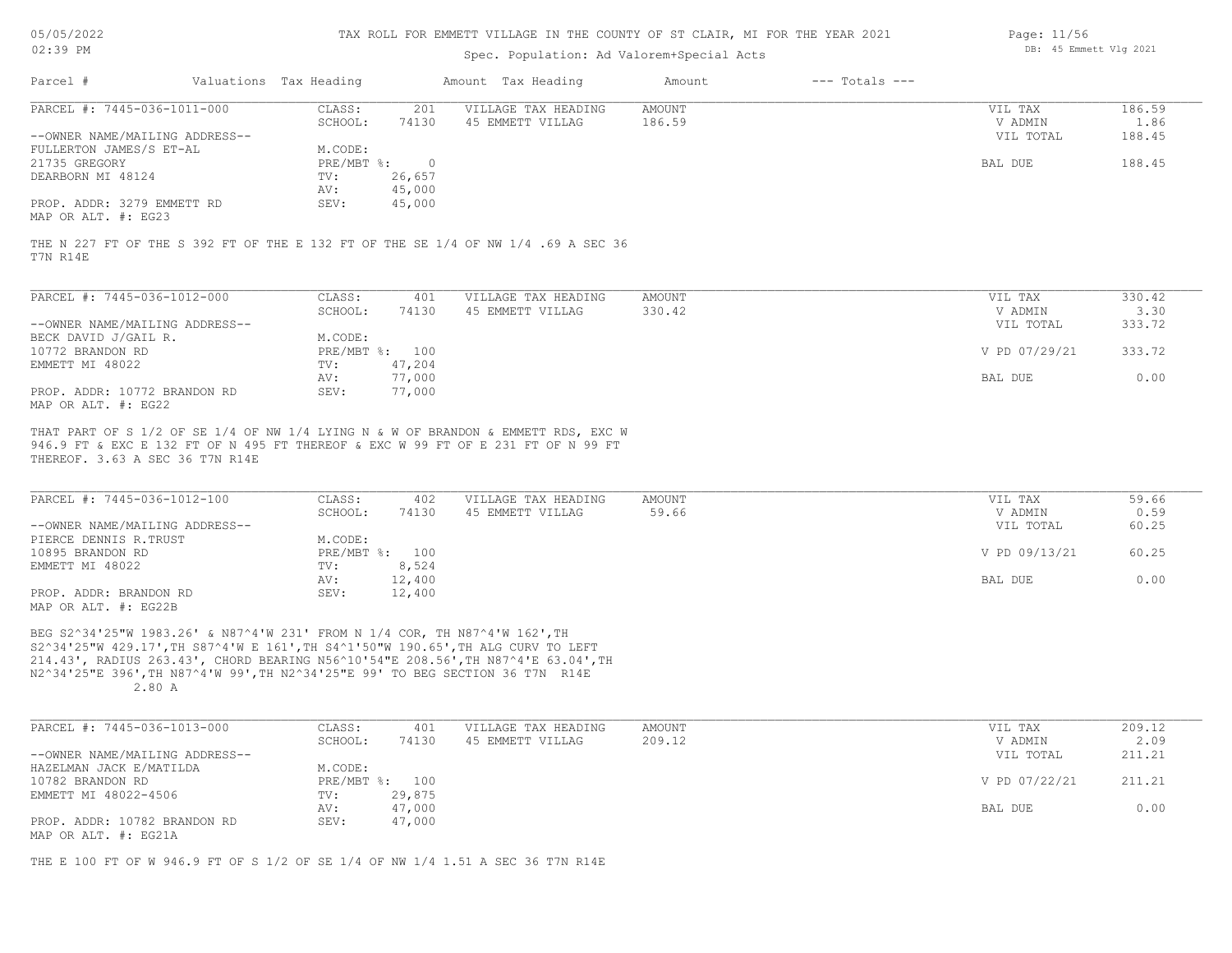# Spec. Population: Ad Valorem+Special Acts

| Parcel #                       | Valuations Tax Heading |        | Amount Tax Heading  | Amount | $---$ Totals $---$ |               |        |
|--------------------------------|------------------------|--------|---------------------|--------|--------------------|---------------|--------|
| PARCEL #: 7445-036-1014-000    | CLASS:                 | 401    | VILLAGE TAX HEADING | AMOUNT |                    | VIL TAX       | 155.24 |
|                                | SCHOOL:                | 74130  | 45 EMMETT VILLAG    | 155.24 |                    | V ADMIN       | 1.55   |
| --OWNER NAME/MAILING ADDRESS-- |                        |        |                     |        |                    | VIL TOTAL     | 156.79 |
| MCNESKY GUY                    | M.CODE:                |        |                     |        |                    |               |        |
| 10786 BRANDON RD               | PRE/MBT %: 100         |        |                     |        |                    | V PD 09/10/21 | 156.79 |
| EMMETT MI 48022                | TV:                    | 22,178 |                     |        |                    |               |        |
|                                | AV:                    | 36,900 |                     |        |                    | BAL DUE       | 0.00   |
| PROP. ADDR: 10786 BRANDON RD   | SEV:                   | 36,900 |                     |        |                    |               |        |
|                                |                        |        |                     |        |                    |               |        |

MAP OR ALT. #: EG21C

E70 FT OF W 846.9 FT OF S 1/2 OF SE 1/4 OF NW 1/4 1.06 A SEC 36 T7N R14E

| PARCEL #: 7445-036-1016-001    | CLASS:  | 401            | VILLAGE TAX HEADING | AMOUNT | VIL TAX       | 411.60 |
|--------------------------------|---------|----------------|---------------------|--------|---------------|--------|
|                                | SCHOOL: | 74130          | 45 EMMETT VILLAG    | 411.60 | V ADMIN       | 4.11   |
| --OWNER NAME/MAILING ADDRESS-- |         |                |                     |        | VIL TOTAL     | 415.71 |
| MADAY SHAWN A/ LEAH M          | M.CODE: |                |                     |        |               |        |
| 10806 BRANDON RD               |         | PRE/MBT %: 100 |                     |        | V PD 09/10/21 | 415.71 |
| EMMETT MI 48022                | TV:     | 58,800         |                     |        |               |        |
|                                | AV:     | 58,800         |                     |        | BAL DUE       | 0.00   |
| PROP. ADDR: 10806 BRANDON RD   | SEV:    | 58,800         |                     |        |               |        |
| MAP OR ALT. $\#$ : EG20/21B    |         |                |                     |        |               |        |

11/08/2007 FROM 19-036-1016-000, 19-036-1015-000; E 235' OF W 776.9' OF S 1/2 OF SE 1/4 OF NW 1/4 SECTION 36 T7N R14E 3.51 A SPLIT ON

| PARCEL #: 7445-036-1017-000         | CLASS:     | 201   | VILLAGE TAX HEADING | AMOUNT | VIL TAX   | 0.00 |
|-------------------------------------|------------|-------|---------------------|--------|-----------|------|
|                                     | SCHOOL:    | 74130 | 45 EMMETT VILLAG    | 0.00   | V ADMIN   | 0.00 |
| --OWNER NAME/MAILING ADDRESS--      |            |       |                     |        | VIL TOTAL | 0.00 |
| MOONEY REAL ESTATE HOLDINGS NON PRO | M.CODE:    |       |                     |        |           |      |
| 12 STATE STREET                     | PRE/MBT %: |       |                     |        | BAL DUE   | 0.00 |
| DETROIT MI 48226-1825               | TV:        |       |                     |        |           |      |
|                                     | AV:        |       |                     |        |           |      |
| PROP. ADDR: 10828 BRANDON RD        | SEV:       |       |                     |        |           |      |
| MAP OR ALT. #: EG19A                |            |       |                     |        |           |      |

80D 16M E 103.31' SECTION 36 T7N R14E 3.7 A S 87D 4M E 1356.82' & N 23D 9M E 378.97' FROM W 1/4 COR,TH S 71D 6M E 285' TH S ALL THAT PART OF THE W 541.9' OF SE 1/4 OF NW 1/4 LYING E OF M-19 & S OF A LINE BEG

| PARCEL #: 7445-036-1017-100    | CLASS:     | 201   | VILLAGE TAX HEADING | AMOUNT | VIL TAX   | 0.00 |
|--------------------------------|------------|-------|---------------------|--------|-----------|------|
|                                | SCHOOL:    | 74130 | 45 EMMETT VILLAG    | 0.00   | V ADMIN   | 0.00 |
| --OWNER NAME/MAILING ADDRESS-- |            |       |                     |        | VIL TOTAL | 0.00 |
| YALE PUBLIC SCHOOLS            | M.CODE:    |       |                     |        |           |      |
| 198 SCHOOL DR                  | PRE/MBT %: |       |                     |        | BAL DUE   | 0.00 |
| YALE MI 48097-3342             | TV:        |       |                     |        |           |      |
|                                | AV:        |       |                     |        |           |      |
| PROP. ADDR: BRANDON RD         | SEV:       |       |                     |        |           |      |
| MAP OR ALT. #: EG19B           |            |       |                     |        |           |      |

103.31',TH N 71D 6M W 285' TO BEG. SECTION 36 T7N R14E 7.84 A S 23D 4M W 373.72',TH N 87D 4M W 400.11',TH S 3D 12M 30S W 393.98',TH N 80D 16M 50D 35M E 217.85',TH S 2D 34M W 21.24', TH S 39D 25M W 18',TH S 50D 35M E 13.49',TH 323.25',TH S 87D 4M E 23.53', TH N 29D 12M E 550.15',TH N 79D 21M E 228.45',TH S BEG S 87D 4M E 1356.82' & N 23D 9M E 378.97' FROM W 1/4 COR,TH N 23D 9M E

Page: 12/56 DB: 45 Emmett Vlg 2021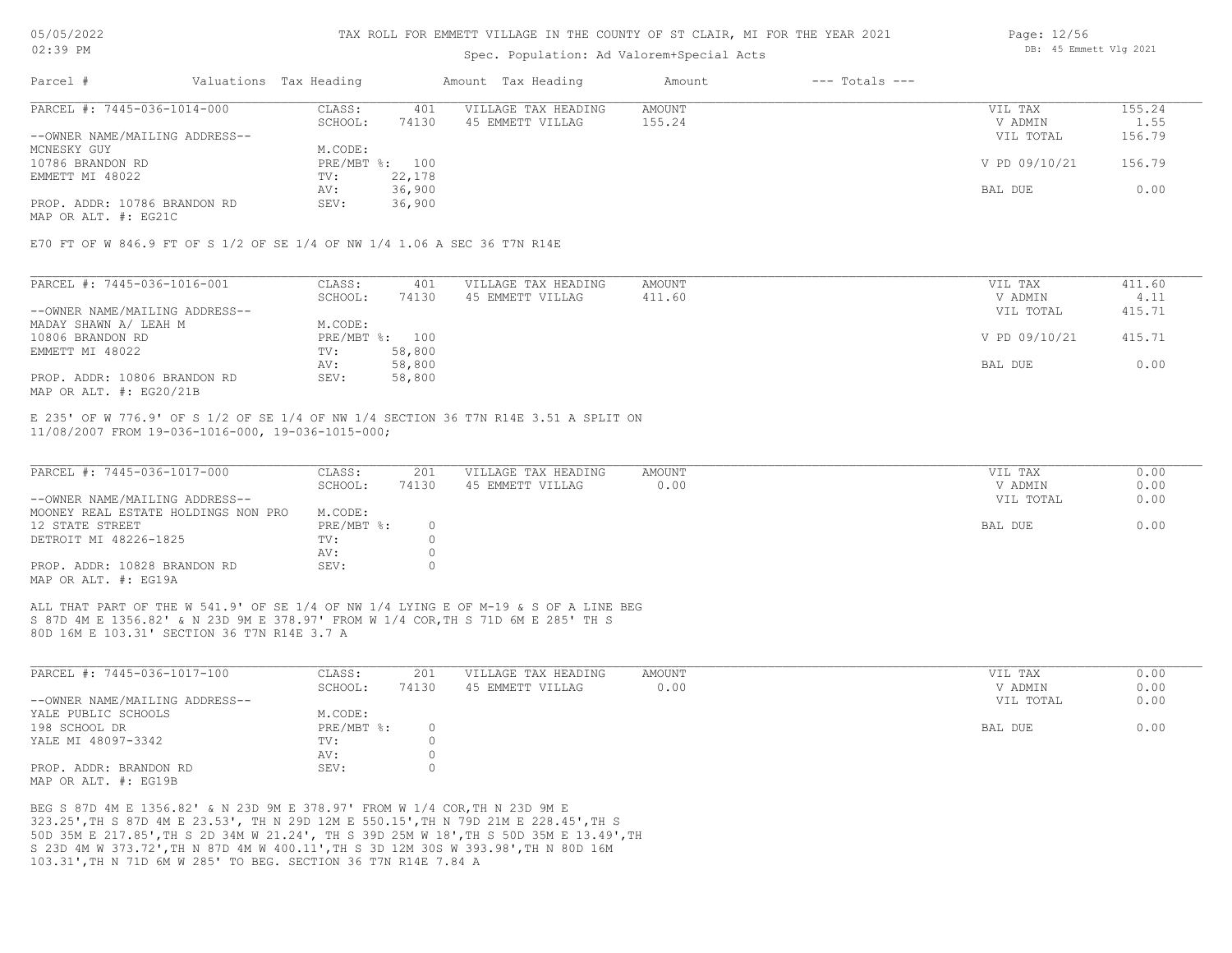# Spec. Population: Ad Valorem+Special Acts

| Parcel #                       | Valuations Tax Heading |        | Amount Tax Heading  | Amount | $---$ Totals $---$ |               |        |
|--------------------------------|------------------------|--------|---------------------|--------|--------------------|---------------|--------|
| PARCEL #: 7445-036-1018-000    | CLASS:                 | 401    | VILLAGE TAX HEADING | AMOUNT |                    | VIL TAX       | 303.03 |
|                                | SCHOOL:                | 74130  | 45 EMMETT VILLAG    | 303.03 |                    | V ADMIN       | 3.03   |
| --OWNER NAME/MAILING ADDRESS-- |                        |        |                     |        |                    | VIL TOTAL     | 306.06 |
| BOURY DAVID / CHRISTINE        | M.CODE:                |        |                     |        |                    |               |        |
| 3301 KINNEY RD                 | PRE/MBT %: 100         |        |                     |        |                    | V PD 09/10/21 | 306.06 |
| EMMETT MI 48022                | TV:                    | 43,290 |                     |        |                    |               |        |
|                                | AV:                    | 61,900 |                     |        |                    | BAL DUE       | 0.00   |
| PROP. ADDR: 3301 KINNEY RD     | SEV:                   | 61,900 |                     |        |                    |               |        |
| MAP OR ALT. #: EG17A           |                        |        |                     |        |                    |               |        |

M-19 1.08 A SEC 36 T7N R14E ON W LINE 1172.84 FT S OF C.L. M-21, TH S 79 DEG 37 MIN E TO M-19, & LYING W OF THAT PART OF N 241.75 FT OF S 695.25 FT OF E 1/2 OF NW 1/4 LYING S OF A LINE, BEG

| PARCEL #: 7445-036-1019-000    | CLASS:  | 401            | VILLAGE TAX HEADING | AMOUNT | VIL TAX       | 487.34 |
|--------------------------------|---------|----------------|---------------------|--------|---------------|--------|
|                                | SCHOOL: | 74130          | 45 EMMETT VILLAG    | 487.34 | V ADMIN       | 4.87   |
| --OWNER NAME/MAILING ADDRESS-- |         |                |                     |        | VIL TOTAL     | 492.21 |
| MILLER SHERYL A                | M.CODE: |                |                     |        |               |        |
| 3319 KINNEY RD                 |         | PRE/MBT %: 100 |                     |        | V PD 09/10/21 | 492.21 |
| EMMETT MI 48022-3507           | TV:     | 69,620         |                     |        |               |        |
|                                | AV:     | 95,900         |                     |        | BAL DUE       | 0.00   |
| PROP. ADDR: 3319 KINNEY RD     | SEV:    | 95,900         |                     |        |               |        |
| MAP OR ALT. #: EG17B           |         |                |                     |        |               |        |

TH N 2 DEG 31 MIN E 146 FT TO BEG. 0.70 A SEC 36 T7N R14E 253.97 FT TH S 29 DEG 09 MIN W ALG M-19 152.74 FT, TH N 79 DEG 37 MIN W 184.85 FT BEG ON W LINE OF E 1/2 OF NW 1/4, 1026.84 FT S OF C.L. M-21, TH S 79 DEG 37 MIN E

| PARCEL #: 7445-036-1020-000    | CLASS:  | 401            | VILLAGE TAX HEADING | AMOUNT | VIL TAX       | 262.78 |
|--------------------------------|---------|----------------|---------------------|--------|---------------|--------|
|                                | SCHOOL: | 74130          | 45 EMMETT VILLAG    | 262.78 | V ADMIN       | 2.62   |
| --OWNER NAME/MAILING ADDRESS-- |         |                |                     |        | VIL TOTAL     | 265.40 |
| PERRY LEONARD/MARG TRUST       | M.CODE: |                |                     |        |               |        |
| 3323 KINNEY RD                 |         | PRE/MBT %: 100 |                     |        | V PD 07/27/21 | 265.40 |
| EMMETT MI 48022-3507           | TV:     | 37,540         |                     |        |               |        |
|                                | AV:     | 65,100         |                     |        | BAL DUE       | 0.00   |
| PROP. ADDR: 3323 KINNEY RD     | SEV:    | 65,100         |                     |        |               |        |
| MAP OR ALT. #: EG18            |         |                |                     |        |               |        |

DEG 9 MIN E TO BEG. 1.25 A SEC 36 T7N R14E W 370.84 FT, TH S 2 DEG 27 MIN E 132 FT, TH S 79 DEG 37 MIN E TO RD C.L. TH N 29 BEG ON C.L. M-19 S 29 DEG 9 MIN W 544.8 FT FROM INT WITH C.L. M-21, TH N 79 1/2 DEG Page: 13/56 DB: 45 Emmett Vlg 2021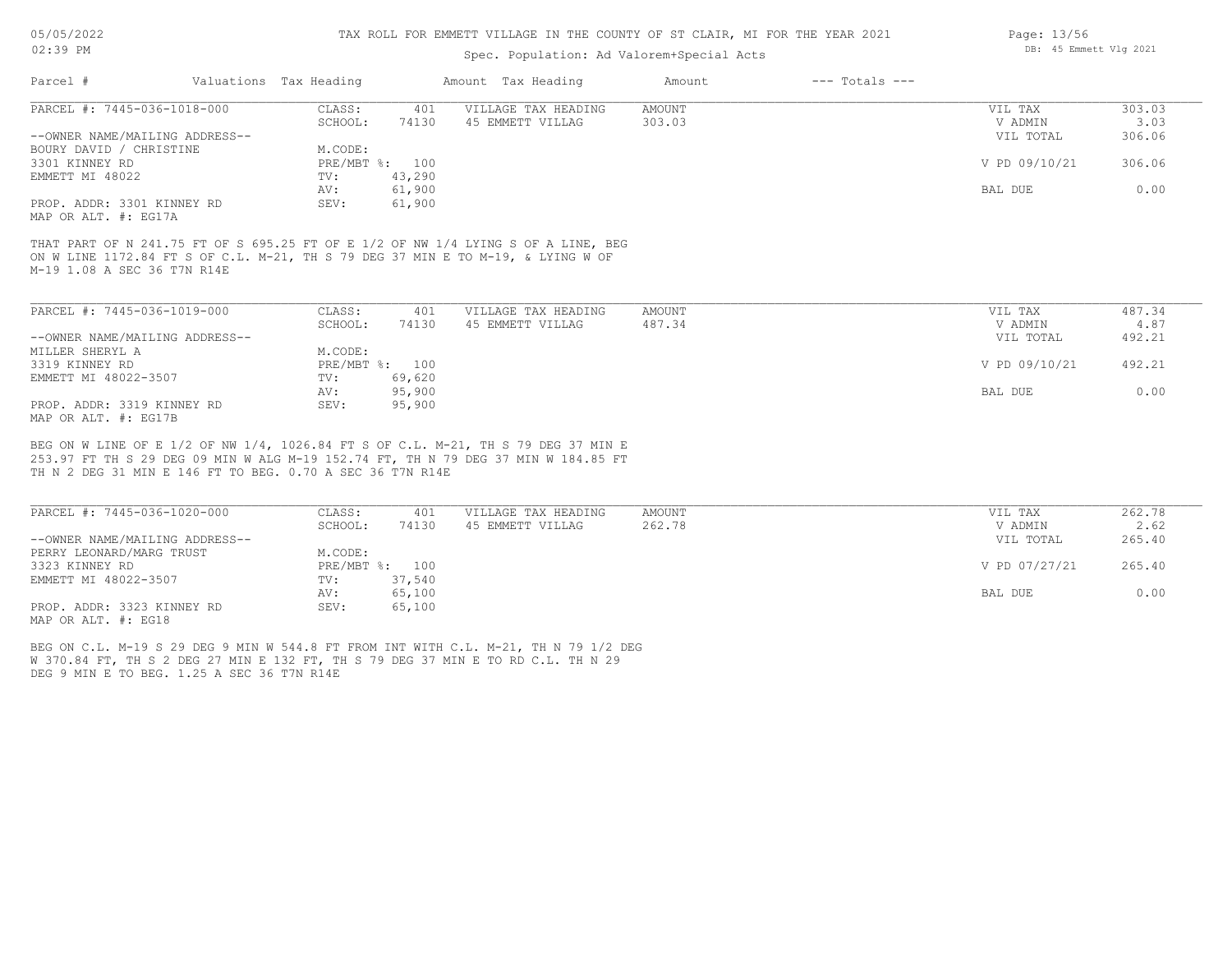## Spec. Population: Ad Valorem+Special Acts

| Parcel #                       | Valuations Tax Heading    |         | Amount Tax Heading  | Amount | $---$ Totals $---$ |               |        |
|--------------------------------|---------------------------|---------|---------------------|--------|--------------------|---------------|--------|
| PARCEL #: 7445-036-1021-001    | CLASS:                    | 201     | VILLAGE TAX HEADING | AMOUNT |                    | VIL TAX       | 852.27 |
|                                | SCHOOL:                   | 74130   | 45 EMMETT VILLAG    | 852.27 |                    | V ADMIN       | 8.52   |
| --OWNER NAME/MAILING ADDRESS-- |                           |         |                     |        |                    | VIL TOTAL     | 860.79 |
| AMTEC HOLDING LLC              | M.CODE:                   |         |                     |        |                    |               |        |
| 14220 BELLE RIVER RD           | $PRE/MBT$ $\frac{1}{6}$ : |         |                     |        |                    | V PD 09/08/21 | 860.79 |
| ALLENTON MI 48002              | TV:                       | 121,753 |                     |        |                    |               |        |
|                                | AV:                       | 124,300 |                     |        |                    | BAL DUE       | 0.00   |
| PROP. ADDR: 10823 DUNNIGAN RD  | SEV:                      | 124,300 |                     |        |                    |               |        |
| MAP OR ALT. #: EG14G           |                           |         |                     |        |                    |               |        |

T7N R14E 6.46A W 78.52', TH N 85D 48M 39S W 368.92', TH N 04D 05M 09S W 893.91' TO BEG SECTION 36 W 241.10', TH S 22D 10M 08S W 224.40', TH S 67D 14M 29S E 369.50', TH S 22D 45M 31S W 210.44', TH N 67D 14M 29S W 130.71', TH S 22D 45M 31S W 32.40', TH N 67D 14M 29S 04D 05M 09S E 786.61' FROM NW SEC COR, TH S 57D 07M 51S E 765.26', TH S 22D 45M 31S

| PARCEL #: 7445-036-1021-010    | CLASS:       | 201     | VILLAGE TAX HEADING | AMOUNT   | VIL TAX   | 3,965.50 |
|--------------------------------|--------------|---------|---------------------|----------|-----------|----------|
|                                | SCHOOL:      | 74130   | 45 EMMETT VILLAG    | 3,965.50 | V ADMIN   | 39.65    |
| --OWNER NAME/MAILING ADDRESS-- |              |         |                     |          | VIL TOTAL | 4,005.15 |
| NOVASA LLC                     | M.CODE:      |         |                     |          |           |          |
| 19 VISTA LUCI                  | $PRE/MBT$ %: |         |                     |          | BAL DUE   | 4,005.15 |
| NEWPORT COAST CA 92657         | TV:          | 566,500 |                     |          |           |          |
|                                | AV:          | 566,500 |                     |          |           |          |
| PROP. ADDR: 3331 KINNEY RD     | SEV:         | 566,500 |                     |          |           |          |
| MAP OR ALT. #: EG14G           |              |         |                     |          |           |          |

130.71' TO BEG SECTION 36 T7N R14E 2A 224.40', TH S 67D 14M 29S E 241.10', TH N 22D 45M 31S E 32.40', TH S 67D 14M 29S E SEC COR, TH S 22D 45M 31S W 256.79', TH N 67D 14M 29S W 369.50', TH N 22D 10M 08S E 04D 05M 09S E 786.61', S 57D 07M 51S E 765.26' & S 22D 45M 31S W 210.44' FROM NW SPLIT/COMBINED ON 07/23/2018 FROM 45-036-1021-000; BEG N 86D 29M 36S E 1315.76', S

| PARCEL #: 7445-036-2001-000    | CLASS:       | 001   | VILLAGE TAX HEADING | AMOUNT | VIL TAX   | 0.00 |
|--------------------------------|--------------|-------|---------------------|--------|-----------|------|
|                                | SCHOOL:      | 74130 | 45 EMMETT VILLAG    | 0.00   | V ADMIN   | 0.00 |
| --OWNER NAME/MAILING ADDRESS-- |              |       |                     |        | VIL TOTAL | 0.00 |
| KEEGAN JAMES L/NANCY           | M.CODE:      |       |                     |        |           |      |
| 3516 EMMETT RD                 | $PRE/MBT$ %: | 100   |                     |        | BAL DUE   | 0.00 |
| EMMETT MI 48022-3900           | TV:          |       |                     |        |           |      |
|                                | AV:          |       |                     |        |           |      |
| PROP. ADDR: EMMETT RD          | SEV:         |       |                     |        |           |      |
| MAP OR ALT. #: EG10            |              |       |                     |        |           |      |

45-036-2001-001, 45-036-2002-001; NW 1/4 OF NE 1/4 40 A SEC 36 T7N R14E Split on 05/03/2020 with 45-036-2002-000 into Page: 14/56 DB: 45 Emmett Vlg 2021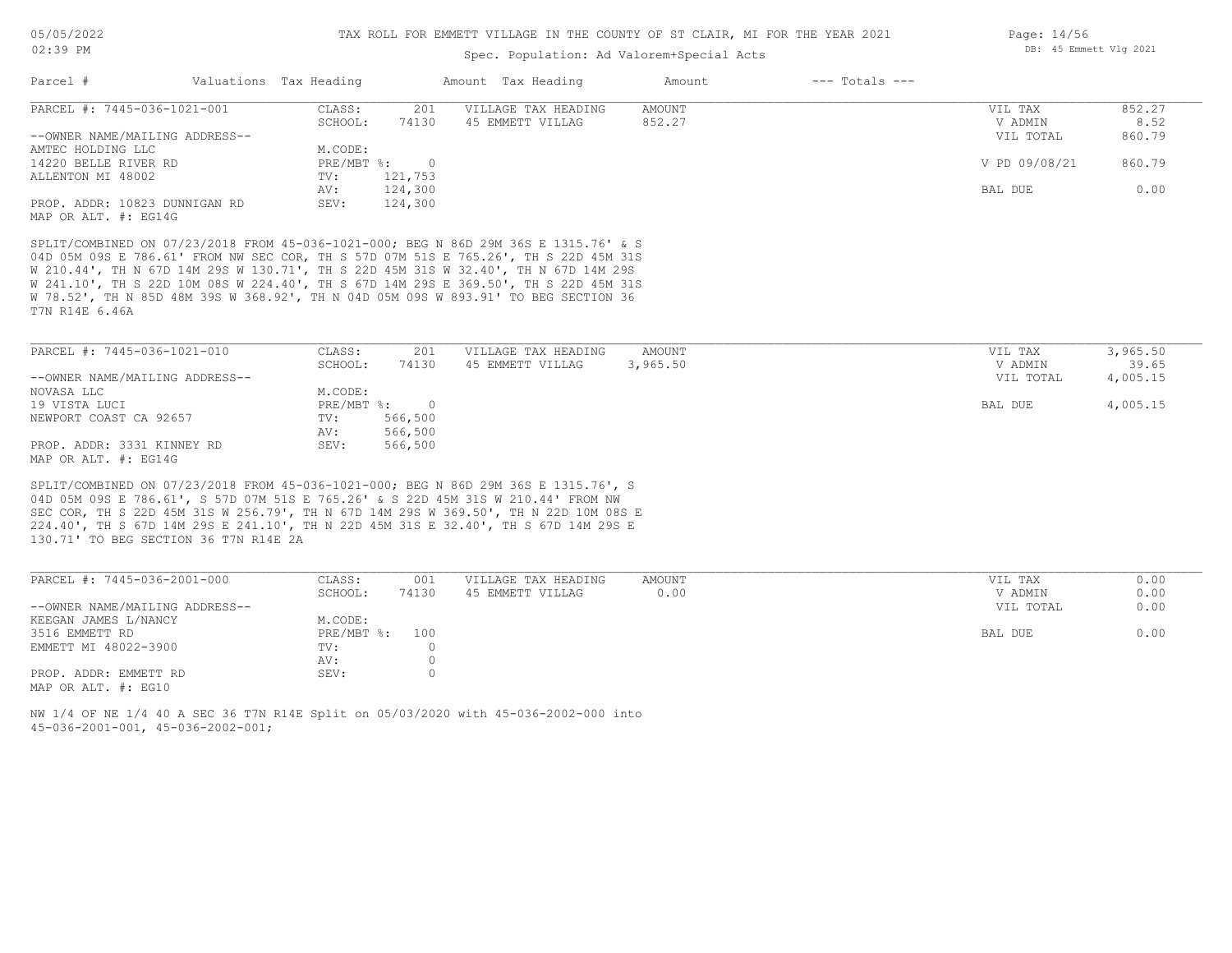# Spec. Population: Ad Valorem+Special Acts

| Parcel #                       | Valuations Tax Heading |         | Amount Tax Heading  | Amount | $---$ Totals $---$ |               |        |
|--------------------------------|------------------------|---------|---------------------|--------|--------------------|---------------|--------|
| PARCEL #: 7445-036-2001-001    | CLASS:                 | 101     | VILLAGE TAX HEADING | AMOUNT |                    | VIL TAX       | 266.28 |
|                                | SCHOOL:                | 74130   | 45 EMMETT VILLAG    | 266.28 |                    | V ADMIN       | 2.66   |
| --OWNER NAME/MAILING ADDRESS-- |                        |         |                     |        |                    | VIL TOTAL     | 268.94 |
| KEEGAN CHRISTOPHER JAMES       | M.CODE:                |         |                     |        |                    |               |        |
| 10839 IMLAY CITY RD            | PRE/MBT %:             |         |                     |        |                    | V PD 09/09/21 | 268.94 |
| EMMETT MI 48022                | TV:                    | 38,041  |                     |        |                    |               |        |
|                                | AV:                    | 133,900 |                     |        |                    | BAL DUE       | 0.00   |
| PROP. ADDR: EMMETT RD          | SEV:                   | 133,900 |                     |        |                    |               |        |
| MAP OR ALT. #: EG10            |                        |         |                     |        |                    |               |        |

1321.73' TO BEG SECTION 36 T7N R14E 53.339A 330', TH N 03D 53M 11S W 528.97', TH S 86D 20M 24S W 1296.50', TH N 03D 55M 30S W COR, TH N 86D 23M 41S E 1627.40', TH S 03D 53M 11S E 1847.83', TH S 86D 06M 49S W SPLIT/COMBINED ON 05/03/2020 FROM 45-036-2001-000, 45-036-2002-000; BEG FROM N 1/4

| PARCEL #: 7445-036-2002-000    | CLASS:       | 001   | VILLAGE TAX HEADING | AMOUNT | VIL TAX<br>0.00   |
|--------------------------------|--------------|-------|---------------------|--------|-------------------|
|                                | SCHOOL:      | 74130 | 45 EMMETT VILLAG    | 0.00   | 0.00<br>V ADMIN   |
| --OWNER NAME/MAILING ADDRESS-- |              |       |                     |        | 0.00<br>VIL TOTAL |
| KEEGAN JAMES L/NANCY           | M.CODE:      |       |                     |        |                   |
| 3516 EMMETT RD                 | $PRE/MBT$ %: | 100   |                     |        | 0.00<br>BAL DUE   |
| EMMETT MI 48022                | TV:          |       |                     |        |                   |
|                                | AV:          |       |                     |        |                   |
| PROP. ADDR: BRANDON RD         | SEV:         |       |                     |        |                   |
| MAP OR ALT. #: EG9C            |              |       |                     |        |                   |

45-036-2001-000 into 45-036-2001-001, 45-036-2002-001; W330 FT OF E 1/2 OF NE 1/4 20 A SEC 36 T7N R14E Split on 05/03/2020 with

| PARCEL #: 7445-036-2002-001    | CLASS:  | 402            | VILLAGE TAX HEADING | AMOUNT | VIL TAX       | 45.40 |
|--------------------------------|---------|----------------|---------------------|--------|---------------|-------|
|                                | SCHOOL: | 74130          | 45 EMMETT VILLAG    | 45.40  | V ADMIN       | 0.45  |
| --OWNER NAME/MAILING ADDRESS-- |         |                |                     |        | VIL TOTAL     | 45.85 |
| KEEGAN JAMES L/NANCY           | M.CODE: |                |                     |        |               |       |
| 3516 EMMETT RD                 |         | PRE/MBT %: 100 |                     |        | V PD 07/16/21 | 45.85 |
| EMMETT MI 48022                | TV:     | 6,486          |                     |        |               |       |
|                                | AV:     | 16,000         |                     |        | BAL DUE       | 0.00  |
| PROP. ADDR: BRANDON RD         | SEV:    | 16,000         |                     |        |               |       |
| MAP OR ALT. #: EG10            |         |                |                     |        |               |       |

SPLIT/COMBINED ON 05/03/2020 FROM 45-036-2001-000, 45-036-2002-000;

| PARCEL #: 7445-036-2003-000    | CLASS:  | 401            | VILLAGE TAX HEADING | AMOUNT | VIL TAX       | 382.52 |
|--------------------------------|---------|----------------|---------------------|--------|---------------|--------|
|                                | SCHOOL: | 74130          | 45 EMMETT VILLAG    | 382.52 | V ADMIN       | 3.82   |
| --OWNER NAME/MAILING ADDRESS-- |         |                |                     |        | VIL TOTAL     | 386.34 |
| SIWAK JOSEPH/MELANIE           | M.CODE: |                |                     |        |               |        |
| 10580 BRANDON RD               |         | PRE/MBT %: 100 |                     |        | V PD 09/10/21 | 386.34 |
| EMMETT MI 48022                | TV:     | 54,646         |                     |        |               |        |
|                                | AV:     | 97,500         |                     |        | BAL DUE       | 0.00   |
| PROP. ADDR: 10580 BRANDON RD   | SEV:    | 97,500         |                     |        |               |        |
| MAP OR ALT. #: EG9D            |         |                |                     |        |               |        |

SECTION 36 T7N R14E 17.50 A N8958'27"E 330',TH S015'35"E 1979.69',TH S8952'W 165',TH S015'35"E 660' TO BEG BEG S8952'W 812.28' FROM E 1/4 COR,TH S8952'W 165',TH N015'35"W 2640.31',TH

Page: 15/56 DB: 45 Emmett Vlg 2021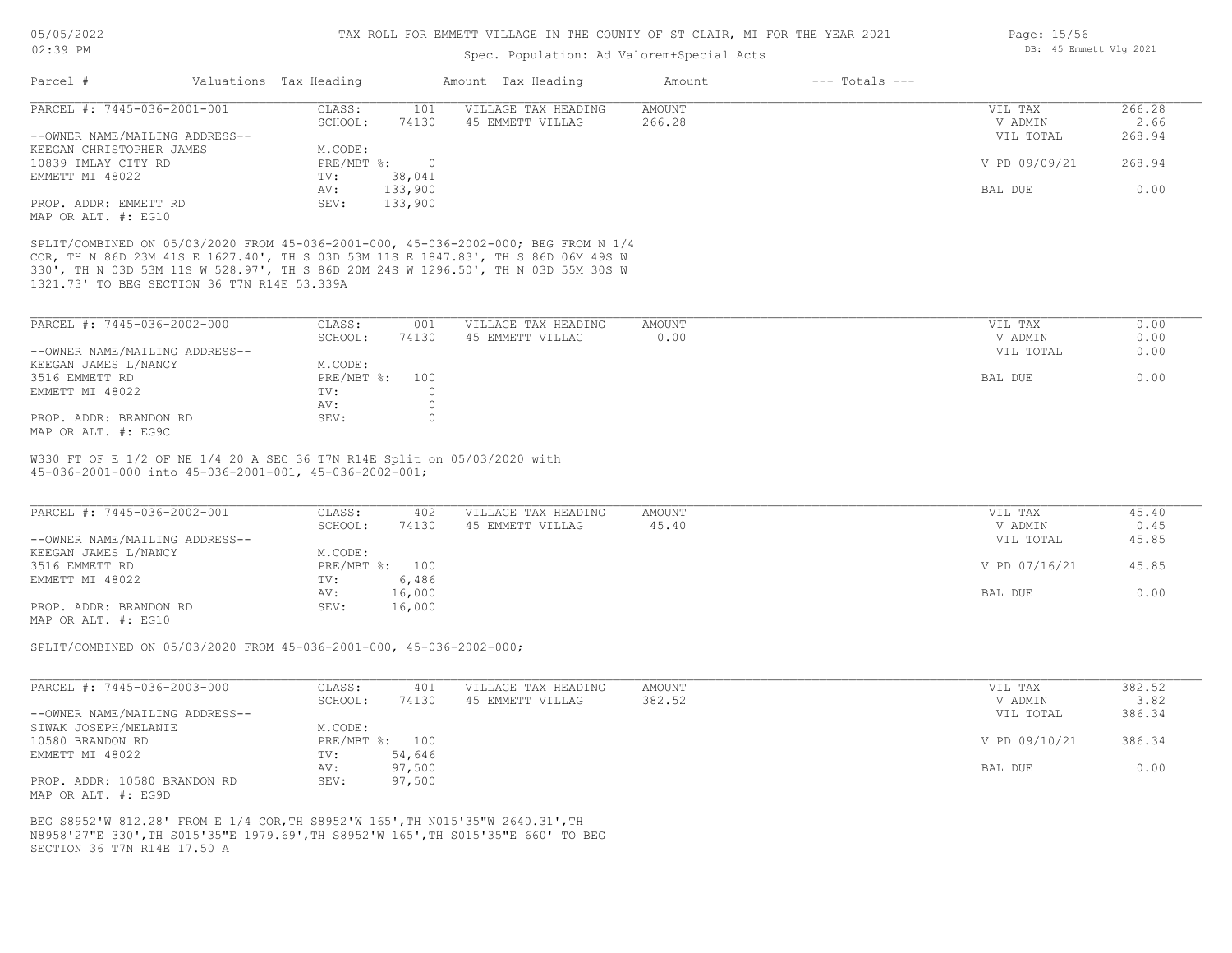# Spec. Population: Ad Valorem+Special Acts

| Page: 16/56 |                        |  |
|-------------|------------------------|--|
|             | DB: 45 Emmett Vlg 2021 |  |

| Parcel #                       | Valuations Tax Heading |        | Amount Tax Heading  | Amount | $---$ Totals $---$ |               |        |
|--------------------------------|------------------------|--------|---------------------|--------|--------------------|---------------|--------|
| PARCEL #: 7445-036-2003-100    | CLASS:                 | 401    | VILLAGE TAX HEADING | AMOUNT |                    | VIL TAX       | 389.86 |
|                                | SCHOOL:                | 74130  | 45 EMMETT VILLAG    | 389.86 |                    | V ADMIN       | 3.89   |
| --OWNER NAME/MAILING ADDRESS-- |                        |        |                     |        |                    | VIL TOTAL     | 393.75 |
| DAENZER EDWARD/LISA            | M.CODE:                |        |                     |        |                    |               |        |
| 10560 BRANDON RD               | PRE/MBT %: 100         |        |                     |        |                    | V PD 09/03/21 | 393.75 |
| EMMETT MI 48022                | TV:                    | 55,695 |                     |        |                    |               |        |
|                                | AV:                    | 91,500 |                     |        |                    | BAL DUE       | 0.00   |
| PROP. ADDR: 10560 BRANDON RD   | SEV:                   | 91,500 |                     |        |                    |               |        |
| MAP OR ALT. #: EG9E            |                        |        |                     |        |                    |               |        |

165',TH S015'35"E 660' TO BEG SECTION 36 T7N R14E 2.5 A BEG S8952'W 647.28' FROM E 1/4 COR,TH S8952'W 165',TH N015'35"W 660',TH N8952'E

| PARCEL #: 7445-036-2004-000                                                            | CLASS:       | 401    | VILLAGE TAX HEADING | AMOUNT | VIL TAX       | 401.96 |
|----------------------------------------------------------------------------------------|--------------|--------|---------------------|--------|---------------|--------|
|                                                                                        | SCHOOL:      | 74130  | 45 EMMETT VILLAG    | 401.96 | V ADMIN       | 4.01   |
| --OWNER NAME/MAILING ADDRESS--                                                         |              |        |                     |        | VIL TOTAL     | 405.97 |
| SMIGELSKI PAUL/DIANE                                                                   | M.CODE:      |        |                     |        |               |        |
| 10534 BRANDON RD                                                                       | $PRE/MBT$ %: | 100    |                     |        | V PD 09/28/21 | 405.97 |
| EMMETT MI 48022-4500                                                                   | TV:          | 57,423 |                     |        |               |        |
|                                                                                        | AV:          | 92,800 |                     |        | BAL DUE       | 0.00   |
| PROP. ADDR: 10534 BRANDON RD<br>$M \land D$ $\land T$ $m$ $\#$ , $D \land \land \land$ | SEV:         | 92,800 |                     |        |               |        |

MAP OR ALT. #: EG9A

E1/2 OF NE 1/4 EXC W 660' & EXC E 265' SECTION 36 T7N R14E 23.94 A

| PARCEL #: 7445-036-2005-000    | CLASS:     | 401     | VILLAGE TAX HEADING | AMOUNT | VIL TAX   | 549.70 |
|--------------------------------|------------|---------|---------------------|--------|-----------|--------|
|                                | SCHOOL:    | 74130   | 45 EMMETT VILLAG    | 549.70 | V ADMIN   | 5.49   |
| --OWNER NAME/MAILING ADDRESS-- |            |         |                     |        | VIL TOTAL | 555.19 |
| DONNELLON JOHN J/ HALL LISA D  | M.CODE:    |         |                     |        |           |        |
| 10502 BRANDON RD               | PRE/MBT %: |         |                     |        | BAL DUE   | 555.19 |
| EMMETT MI 48022-4500           | TV:        | 78,529  |                     |        |           |        |
|                                | AV:        | 130,000 |                     |        |           |        |
| PROP. ADDR: 10502 BRANDON RD   | SEV:       | 130,000 |                     |        |           |        |
| MAP OR ALT. #: EG9B            |            |         |                     |        |           |        |

E265' OF NE 1/4 OF SECTION 36 SECTION 36 T7N R14E 16.06 A

| PARCEL #: 7445-036-2006-001    | CLASS:  | 401            | VILLAGE TAX HEADING | AMOUNT | VIL TAX       | 822.60 |
|--------------------------------|---------|----------------|---------------------|--------|---------------|--------|
|                                | SCHOOL: | 74130          | 45 EMMETT VILLAG    | 822.60 | V ADMIN       | 8.22   |
| --OWNER NAME/MAILING ADDRESS-- |         |                |                     |        | VIL TOTAL     | 830.82 |
| MAISON MICHAEL D/DIANA L       | M.CODE: |                |                     |        |               |        |
| 10616 DUNNIGAN RD              |         | PRE/MBT %: 100 |                     |        | V PD 09/03/21 | 830.82 |
| EMMETT MI 48022                | TV:     | 117,515        |                     |        |               |        |
|                                | AV:     | 208,200        |                     |        | BAL DUE       | 0.00   |
| PROP. ADDR: 10616 DUNNIGAN RD  | SEV:    | 208,200        |                     |        |               |        |
| MAP OR ALT. #: EG11E           |         |                |                     |        |               |        |

EXC. THAT OF REMAINDER LYING S OF M-21 23.89 A SEC 36 T7N R14E SW 1/4 OF NE 1/4 EXC. W660 FT,OF S 825 FT, & EXC. N 132 FT,OF THE W 660 FT, &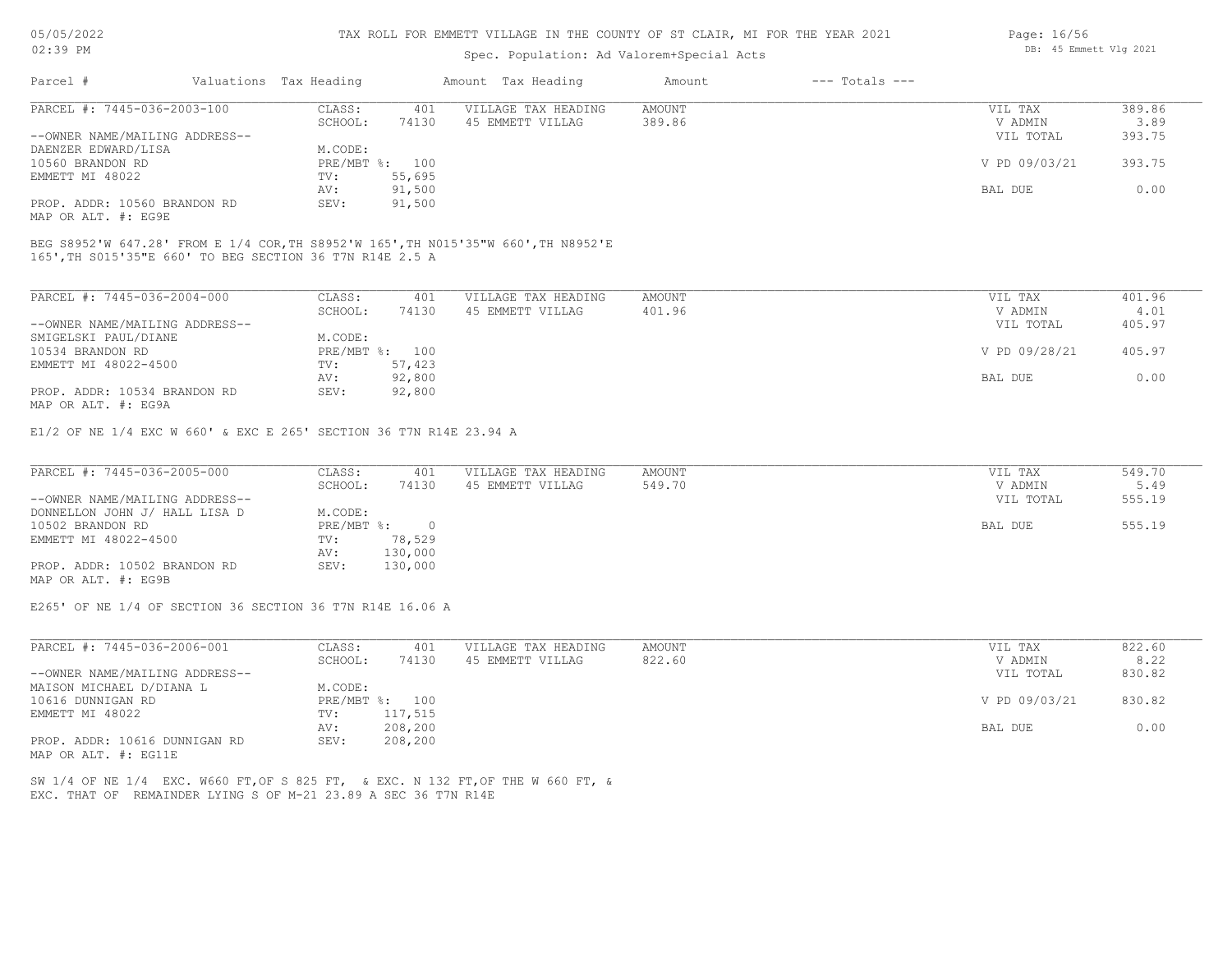| 05/05/2022 |  |
|------------|--|
|            |  |

## Spec. Population: Ad Valorem+Special Acts

| Page: 17/56 |                        |  |
|-------------|------------------------|--|
|             | DB: 45 Emmett Vlg 2021 |  |

| Parcel #                                             | Valuations Tax Heading |                | Amount Tax Heading                                                                | Amount | $---$ Totals $---$ |               |        |
|------------------------------------------------------|------------------------|----------------|-----------------------------------------------------------------------------------|--------|--------------------|---------------|--------|
| PARCEL #: 7445-036-2007-000                          | CLASS:                 | 401            | VILLAGE TAX HEADING                                                               | AMOUNT |                    | VIL TAX       | 272.90 |
|                                                      | SCHOOL:                | 74130          | 45 EMMETT VILLAG                                                                  | 272.90 |                    | V ADMIN       | 2.72   |
| --OWNER NAME/MAILING ADDRESS--                       |                        |                |                                                                                   |        |                    | VIL TOTAL     | 275.62 |
| O'CONNOR PATRICK/LINDA                               | M.CODE:                |                |                                                                                   |        |                    |               |        |
| 10676 BRANDON RD                                     |                        | PRE/MBT %: 100 |                                                                                   |        |                    | V PD 09/15/21 | 275.62 |
| EMMETT MI 48022-4502                                 | TV:                    | 38,987         |                                                                                   |        |                    |               |        |
|                                                      | AV:                    | 75,100         |                                                                                   |        |                    | BAL DUE       | 0.00   |
| PROP. ADDR: 10676 BRANDON RD<br>MAP OR ALT. #: EG11G | SEV:                   | 75,100         |                                                                                   |        |                    |               |        |
| SEC 36 T7N R14E                                      |                        |                | THAT PART OF SW 1/4 OF NE 1/4 LYING S OF M-21 EXC E 330 FT & EXC W 660 FT. 1.52 A |        |                    |               |        |
| PARCEL #: 7445-036-2008-001                          | CLASS:                 | 402            | VILLAGE TAX HEADING                                                               | AMOUNT |                    | VIL TAX       | 53.76  |
|                                                      | SCHOOL:                | 74130          | 45 EMMETT VILLAG                                                                  | 53.76  |                    | V ADMIN       | 0.53   |
| --OWNER NAME/MAILING ADDRESS--                       |                        |                |                                                                                   |        |                    | VIL TOTAL     | 54.29  |
| SAKA STEVE                                           | M.CODE:                |                |                                                                                   |        |                    |               |        |
| 38825 WESTCHESTER RD                                 | $PRE/MBT$ %:           | $\circ$        |                                                                                   |        |                    | V PD 08/10/21 | 54.29  |
| STERLING HEIGHTS MI 48310                            | TV:                    | 7,681          |                                                                                   |        |                    |               |        |
|                                                      | AV:                    | 18.500         |                                                                                   |        |                    | BAL DUE       | 0.00   |

|                                      | $\Delta SI$<br><b><i>L</i> L</b> | 10 F00<br>8,500                                                                                                           | BAL<br>DUE | v.vv |
|--------------------------------------|----------------------------------|---------------------------------------------------------------------------------------------------------------------------|------------|------|
| PROP. ADDR: BRANDON RD               | SEV:                             | 18,500<br>the contract of the contract of the contract of the contract of the contract of the contract of the contract of |            |      |
| max155<br>$\cdots$ $\cdots$ $\cdots$ |                                  |                                                                                                                           |            |      |

MAP OR ALT. #: EG11D1

01/19/2006 FROM 19-036-2008-000; 20M 37S E 209' TO BEG SECTION 36 T7N R14E 8.34 A SPLIT ON CURVE TO LEFT 77.18', TH S 0D 20M 37S E 235.89', TH S 89D 52M 0S W 209', TH S 0D A CURVE LEFT RADIUS = 2232.01' & CHORD BEARS S 54D 32M 56S E 77.18', TH ALG SAID TH N 0D 20M 37S W 193.8', TH N 89D 52M 0S E 146.88', TH S 53D 33M 29S E 562.52' TO 331.2', TH N 89D 55M 14S E 133', TH N 0D 20M 37S W 300', TH S 89D 55M 14S W 133', BEG S 89D 52M 0S W 2163.57' FROM E 1/4 COR, TH 89D 52M 0S W 451', TH N 0D 20M 37S W

| PARCEL #: 7445-036-2008-010    | CLASS:       | 401    | VILLAGE TAX HEADING | AMOUNT | 244.90<br>VIL TAX       |
|--------------------------------|--------------|--------|---------------------|--------|-------------------------|
|                                | SCHOOL:      | 74130  | 45 EMMETT VILLAG    | 244.90 | 2.44<br>V ADMIN         |
| --OWNER NAME/MAILING ADDRESS-- |              |        |                     |        | 247.34<br>VIL TOTAL     |
| PRINGLE MARK/IRENE             | M.CODE:      |        |                     |        |                         |
| 10692 BRANDON RD               | $PRE/MBT$ %: | 100    |                     |        | V PD 09/10/21<br>247.34 |
| EMMETT MI 48022                | TV:          | 34,987 |                     |        |                         |
|                                | AV:          | 59,300 |                     |        | 0.00<br>BAL DUE         |
| PROP. ADDR: 10692 BRANDON RD   | SEV:         | 59,300 |                     |        |                         |
| MAP OR ALT. #: EG11D2          |              |        |                     |        |                         |

 1A SPLIT ON 01/19/2006 FROM 19-036-2008-000; W 209', TH N 89D 52M 0S E 209', TH S 0D 20M 37S E 209' TO BEG SECTION 36 T7N R14E BEG S 89D 52M 0S W 1954.57' FROM E 1/4 COR, TH S 89D 52M 0S W 209', TH N 0D 20M 37S

| PARCEL #: 7445-036-2009-000    | CLASS:     | 402   | VILLAGE TAX HEADING | AMOUNT | VIL TAX   | 11.20 |
|--------------------------------|------------|-------|---------------------|--------|-----------|-------|
|                                | SCHOOL:    | 74130 | 45 EMMETT VILLAG    | 11.20  | V ADMIN   | 0.11  |
| --OWNER NAME/MAILING ADDRESS-- |            |       |                     |        | VIL TOTAL | 11.31 |
| REID WILLIAM                   | M.CODE:    |       |                     |        |           |       |
| 3288 EMMETT RD                 | PRE/MBT %: |       |                     |        | BAL DUE   | 11.31 |
| EMMETT MI 48022                | TV:        | 1,600 |                     |        |           |       |
|                                | AV:        | 1,600 |                     |        |           |       |
| PROP. ADDR: EMMETT RD          | SEV:       | 1,600 |                     |        |           |       |
| MAP OR ALT. #: EG11F           |            |       |                     |        |           |       |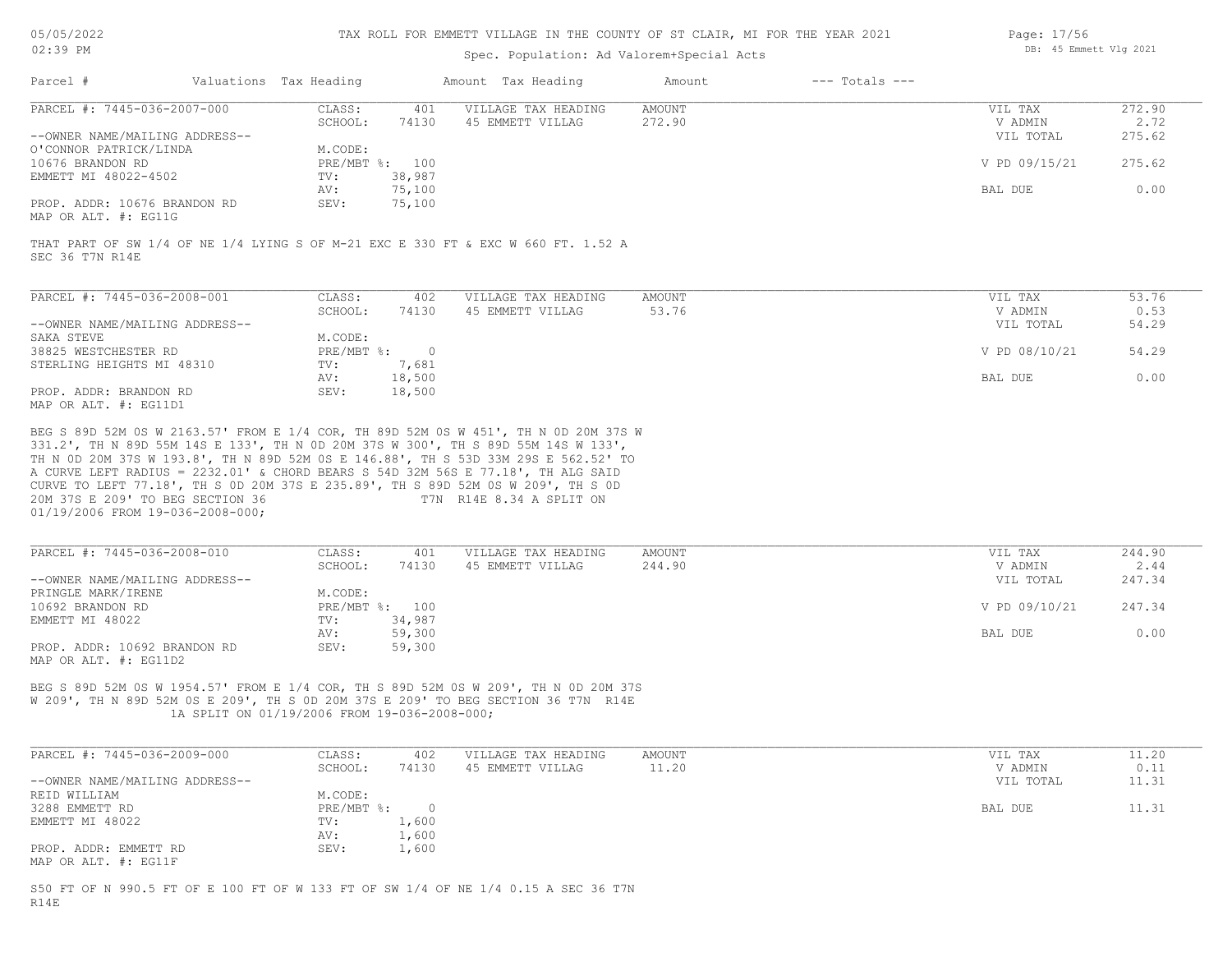|  |  | 05/05/2022 |
|--|--|------------|
|--|--|------------|

| Page: 18/56 |                        |  |
|-------------|------------------------|--|
|             | DB: 45 Emmett Vlg 2021 |  |

| 05/05/2022                                          |                        |                  | TAX ROLL FOR EMMETT VILLAGE IN THE COUNTY OF ST CLAIR, MI FOR THE YEAR 2021         |                         |                    | Page: 18/56            |                |
|-----------------------------------------------------|------------------------|------------------|-------------------------------------------------------------------------------------|-------------------------|--------------------|------------------------|----------------|
| 02:39 PM                                            |                        |                  | Spec. Population: Ad Valorem+Special Acts                                           |                         |                    | DB: 45 Emmett Vlg 2021 |                |
| Parcel #                                            | Valuations Tax Heading |                  | Amount Tax Heading                                                                  | Amount                  | $---$ Totals $---$ |                        |                |
| PARCEL #: 7445-036-2010-000                         | CLASS:                 | 401              | VILLAGE TAX HEADING                                                                 | <b>AMOUNT</b>           |                    | VIL TAX                | 125.15         |
|                                                     | SCHOOL:                | 74130            | 45 EMMETT VILLAG                                                                    | 125.15                  |                    | V ADMIN                | 1.25           |
| --OWNER NAME/MAILING ADDRESS--                      |                        |                  |                                                                                     |                         |                    | VIL TOTAL              | 126.40         |
| REID WILLIAM J/SAMANTHA                             | M.CODE:                |                  |                                                                                     |                         |                    |                        |                |
| 3288 EMMETT RD<br>EMMETT MI 48022                   | PRE/MBT %:<br>TV:      | $\overline{0}$   |                                                                                     |                         |                    | V PD 09/10/21          | 126.40         |
|                                                     | AV:                    | 17,879<br>31,800 |                                                                                     |                         |                    | BAL DUE                | 0.00           |
| PROP. ADDR: 3288 EMMETT RD<br>MAP OR ALT. #: EG11C  | SEV:                   | 31,800           |                                                                                     |                         |                    |                        |                |
| R14E                                                |                        |                  | S50 FT OF N 940.5 FT OF E 100 FT OF W 133 FT OF SW 1/4 OF NE 1/4 0.11 A SEC 36 T7N  |                         |                    |                        |                |
| PARCEL #: 7445-036-2011-000                         | CLASS:                 | 402              | VILLAGE TAX HEADING                                                                 | <b>AMOUNT</b>           |                    | VIL TAX                | 2.16           |
|                                                     | SCHOOL:                | 74130            | 45 EMMETT VILLAG                                                                    | 2.16                    |                    | V ADMIN                | 0.02           |
| --OWNER NAME/MAILING ADDRESS--                      |                        |                  |                                                                                     |                         |                    | VIL TOTAL              | 2.18           |
| HENSHAW ZACHARY T                                   | M.CODE:                |                  |                                                                                     |                         |                    |                        |                |
| 2687 MILLER RD                                      | PRE/MBT %:             | $\overline{0}$   |                                                                                     |                         |                    | V PD 07/16/21          | 2.18           |
| ALLENTON MI 48002                                   | TV:                    | 309              |                                                                                     |                         |                    |                        |                |
| PROP. ADDR: 3294 EMMETT RD                          | AV:<br>SEV:            | 500<br>500       |                                                                                     |                         |                    | BAL DUE                | 0.00           |
| MAP OR ALT. #: EG13                                 |                        |                  |                                                                                     |                         |                    |                        |                |
| PARCEL #: 7445-036-2012-000                         | CLASS:<br>SCHOOL:      | 401<br>74130     | VILLAGE TAX HEADING<br>45 EMMETT VILLAG                                             | <b>AMOUNT</b><br>104.41 |                    | VIL TAX<br>V ADMIN     | 104.41<br>1.04 |
| --OWNER NAME/MAILING ADDRESS--<br>HENSHAW ZACHARY T | M.CODE:                |                  |                                                                                     |                         |                    | VIL TOTAL              | 105.45         |
| 2687 MILLER RD                                      | PRE/MBT %:             | $\overline{0}$   |                                                                                     |                         |                    | V PD 07/16/21          | 105.45         |
| ALLENTON MI 48002                                   | TV:                    | 14,917           |                                                                                     |                         |                    |                        |                |
|                                                     | AV:                    | 23,000           |                                                                                     |                         |                    | BAL DUE                | 0.00           |
| PROP. ADDR: 3300 EMMETT RD<br>MAP OR ALT. #: EG12A  | SEV:                   | 23,000           |                                                                                     |                         |                    |                        |                |
| R14E 0.10 A                                         |                        |                  | S45' OF THE N 860.5' OF THE E 100' OF THE W 133' OF SW 1/4 OF NE 1/4 SECTION 36 T7N |                         |                    |                        |                |
| PARCEL #: 7445-036-2013-000                         | CLASS:                 | 401              | VILLAGE TAX HEADING                                                                 | <b>AMOUNT</b>           |                    | VIL TAX                | 118.93         |
|                                                     | SCHOOL:                | 74130            | 45 EMMETT VILLAG                                                                    | 118.93                  |                    | V ADMIN                | 1.18           |
| --OWNER NAME/MAILING ADDRESS--                      |                        |                  |                                                                                     |                         |                    | VIL TOTAL              | 120.11         |
| DICKSON ALAN/SUSAN<br>3304 EMMETT RD                | M.CODE:                | PRE/MBT %: 100   |                                                                                     |                         |                    | V PD 08/30/21          | 120.11         |
| EMMETT MI 48022-4511                                | TV:                    | 16,991           |                                                                                     |                         |                    |                        |                |
|                                                     | AV:                    | 30,800           |                                                                                     |                         |                    | BAL DUE                | 0.00           |
| PROP. ADDR: 3304 EMMETT RD                          | SEV:                   | 30,800           |                                                                                     |                         |                    |                        |                |
| MAP OR ALT. #: EG12B                                |                        |                  |                                                                                     |                         |                    |                        |                |
| R14E                                                |                        |                  | S75 FT OF N 815.5 FT OF E 100 FT OF W 133 FT OF SW 1/4 OF NE 1/4 0.17 A SEC 36 T7N  |                         |                    |                        |                |
|                                                     |                        |                  |                                                                                     |                         |                    |                        |                |
|                                                     |                        |                  |                                                                                     |                         |                    |                        |                |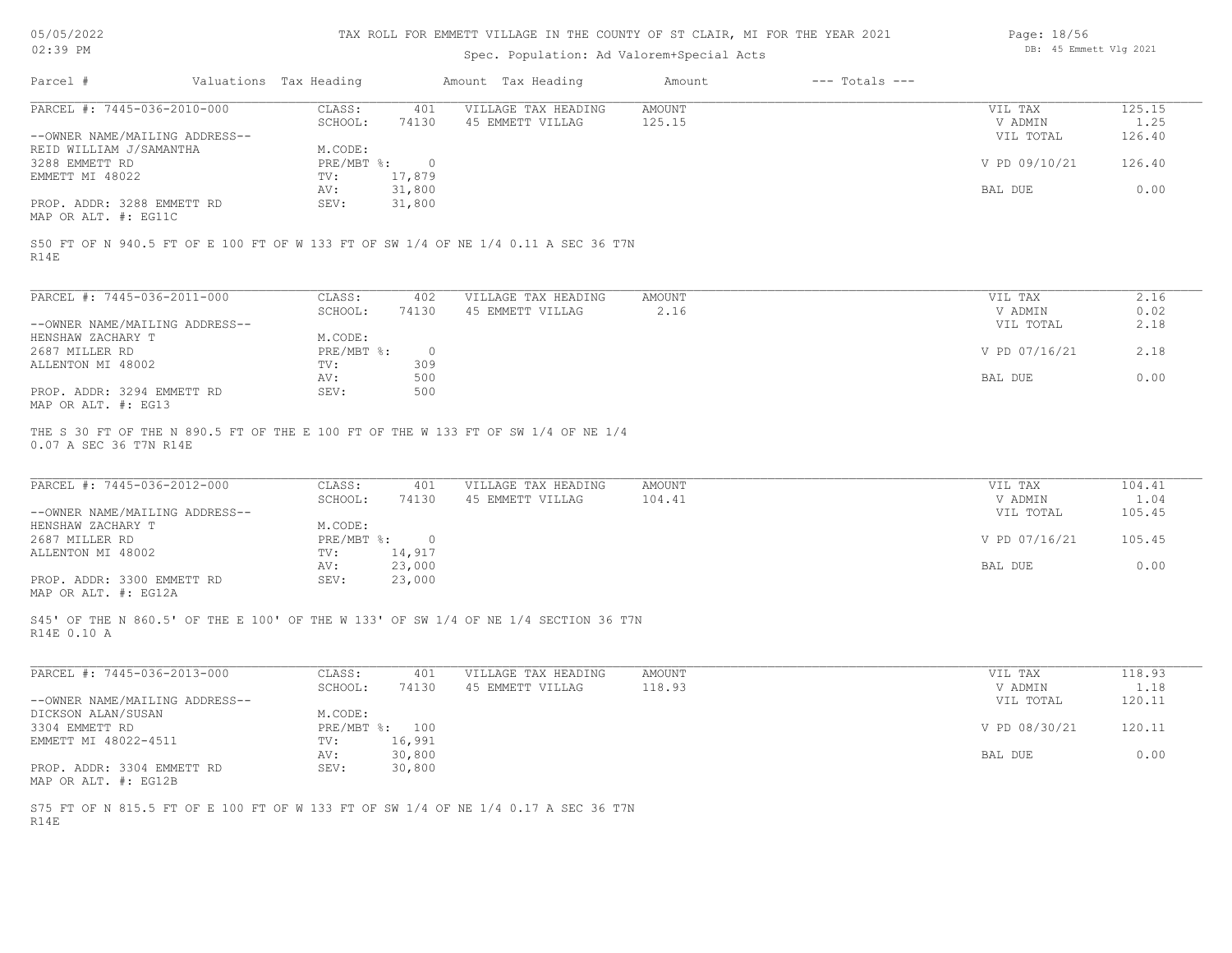#### TAX ROLL FOR EMMETT VILLAGE IN THE COUNTY OF ST CLAIR, MI FOR THE YEAR 2021

# Spec. Population: Ad Valorem+Special Acts

| Page: 19/56 |                        |  |
|-------------|------------------------|--|
|             | DB: 45 Emmett Vlg 2021 |  |

| Parcel #                       | Valuations Tax Heading |       | Amount Tax Heading  | Amount | $---$ Totals $---$ |               |       |
|--------------------------------|------------------------|-------|---------------------|--------|--------------------|---------------|-------|
| PARCEL #: 7445-036-2014-000    | CLASS:                 | 401   | VILLAGE TAX HEADING | AMOUNT |                    | VIL TAX       | 11.13 |
|                                | SCHOOL:                | 74130 | 45 EMMETT VILLAG    | 11.13  |                    | V ADMIN       | 0.11  |
| --OWNER NAME/MAILING ADDRESS-- |                        |       |                     |        |                    | VIL TOTAL     | 11.24 |
| DICKSON ALAN/SUSAN             | M.CODE:                |       |                     |        |                    |               |       |
| 3304 EMMETT RD                 | PRE/MBT %: 100         |       |                     |        |                    | V PD 08/30/21 | 11.24 |
| EMMETT MI 48022                | TV:                    | 1,590 |                     |        |                    |               |       |
|                                | AV:                    | 2,500 |                     |        |                    | BAL DUE       | 0.00  |
| PROP. ADDR: EMMETT RD          | SEV:                   | 2,500 |                     |        |                    |               |       |
|                                |                        |       |                     |        |                    |               |       |

MAP OR ALT. #: EG11B

R14E S50 FT OF N 740.5 FT OF E 100 FT OF W 133 FT OF SW 1/4 OF NE 1/4 0.11 A SEC 36 T7N

| PARCEL #: 7445-036-2015-000                                                                                                                                                                                                                                                                                                                                                                                                                                                                                                                                 | CLASS:     | 402    | VILLAGE TAX HEADING | AMOUNT | VIL TAX   | 146.30 |
|-------------------------------------------------------------------------------------------------------------------------------------------------------------------------------------------------------------------------------------------------------------------------------------------------------------------------------------------------------------------------------------------------------------------------------------------------------------------------------------------------------------------------------------------------------------|------------|--------|---------------------|--------|-----------|--------|
|                                                                                                                                                                                                                                                                                                                                                                                                                                                                                                                                                             | SCHOOL:    | 74130  | 45 EMMETT VILLAG    | 146.30 | V ADMIN   | 1.46   |
| --OWNER NAME/MAILING ADDRESS--                                                                                                                                                                                                                                                                                                                                                                                                                                                                                                                              |            |        |                     |        | VIL TOTAL | 147.76 |
| WHITE ERIC/ REBEKAH                                                                                                                                                                                                                                                                                                                                                                                                                                                                                                                                         | M.CODE:    |        |                     |        |           |        |
| 5113 TWIN LAKES DRIVE                                                                                                                                                                                                                                                                                                                                                                                                                                                                                                                                       | PRE/MBT %: |        |                     |        | BAL DUE   | 147.76 |
| SMITHS CREEK MI 48074                                                                                                                                                                                                                                                                                                                                                                                                                                                                                                                                       | TV:        | 20,900 |                     |        |           |        |
|                                                                                                                                                                                                                                                                                                                                                                                                                                                                                                                                                             | AV:        | 20,900 |                     |        |           |        |
| PROP. ADDR: 10696 DUNNIGAN RD<br>$M\lambda D$ $\cap$ $\overline{\lambda}$ $\overline{\lambda}$ $\overline{\lambda}$ $\overline{\lambda}$ $\overline{\lambda}$ $\overline{\lambda}$ $\overline{\lambda}$ $\overline{\lambda}$ $\overline{\lambda}$ $\overline{\lambda}$ $\overline{\lambda}$ $\overline{\lambda}$ $\overline{\lambda}$ $\overline{\lambda}$ $\overline{\lambda}$ $\overline{\lambda}$ $\overline{\lambda}$ $\overline{\lambda}$ $\overline{\lambda}$ $\overline{\lambda}$ $\overline{\lambda}$ $\overline{\lambda}$ $\overline{\lambda}$ $\$ | SEV:       | 20,900 |                     |        |           |        |

MAP OR ALT. #: EG11I

PART OF S 825 FT OF W 660 FT OF NE 1/4 LYING N OF M-21 2.12 A SEC 36 T7N R14E

| PARCEL #: 7445-036-2017-000    | CLASS:  | 401            | VILLAGE TAX HEADING | AMOUNT | VIL TAX   | 467.29 |
|--------------------------------|---------|----------------|---------------------|--------|-----------|--------|
|                                | SCHOOL: | 74130          | 45 EMMETT VILLAG    | 467.29 | V ADMIN   | 4.67   |
| --OWNER NAME/MAILING ADDRESS-- |         |                |                     |        | VIL TOTAL | 471.96 |
| FRISBIE BRIAN/LISA             | M.CODE: |                |                     |        |           |        |
| 3320 EMMETT RD                 |         | PRE/MBT %: 100 |                     |        | BAL DUE   | 471.96 |
| EMMETT MI 48022                | TV:     | 66,757         |                     |        |           |        |
|                                | AV:     | 80,300         |                     |        |           |        |
| PROP. ADDR: 3320 EMMETT RD     | SEV:    | 80,300         |                     |        |           |        |
| MAP OR ALT. #: EG11H           |         |                |                     |        |           |        |

N132 FT OF W 660 FT OF SW 1/4 OF NE 1/4 2 A SEC 36 T7N R14E

| PARCEL #: 7445-036-3001-000      | CLASS:     | 101    | VILLAGE TAX HEADING | AMOUNT | VIL TAX       | 238.38 |
|----------------------------------|------------|--------|---------------------|--------|---------------|--------|
|                                  | SCHOOL:    | 74130  | 45 EMMETT VILLAG    | 238.38 | V ADMIN       | 2.38   |
| --OWNER NAME/MAILING ADDRESS--   |            |        |                     |        | VIL TOTAL     | 240.76 |
| EASTERN MICHIGAN GRAIN LLC       | M.CODE:    |        |                     |        |               |        |
| THE STAR OF THE WEST MILLING CO. | PRE/MBT %: | 100    |                     |        | V PD 08/30/21 | 240.76 |
| P.O. BOX 146                     | TV:        | 34,055 |                     |        |               |        |
| FRANKENMUTH MI 48734             | AV:        | 97,400 |                     |        | BAL DUE       | 0.00   |
|                                  | SEV:       | 97,400 |                     |        |               |        |

MAP OR ALT. #: EG61A PROP. ADDR: BRANDON RD

R14E 29.19 A 1307.26' & S330'46"W 1059.99' FROM E 1/4 COR,TH N8629' 14"W 1017.71' SECTION 36 T7N 380', TH N 2 30' E 475', TH W 100' TO BEG EXC THAT PART S OF A LINE, BEG N8713'20"W 242' TH W 66', TH S 242', TH W 441.95', TH S 2 30' W 231.81', TH N 87 13' 20" W LINE, TH S 2 DEG 28 MIN W 50 FT, TH N 87 DEG 05 MIN W 150 FT, TH N 2 DEG 28 MIN E LINE, TH N TO PTE 192 FT S OF E & W 1/4 LINE, TH W TO PTE 1153.45 FT E OF N & S 1/4 TH S 77 DEG 32 MIN E 618.45 FT, TH S 243.45 FT TO RR R/W, TH SE ON R/W TO E 1/8TH BEG 12.1 FT E OF INT 1/4 COR, TH S 178 FT, TH W 346 FT, TH S 2 DEG 30 MIN W 765 FT,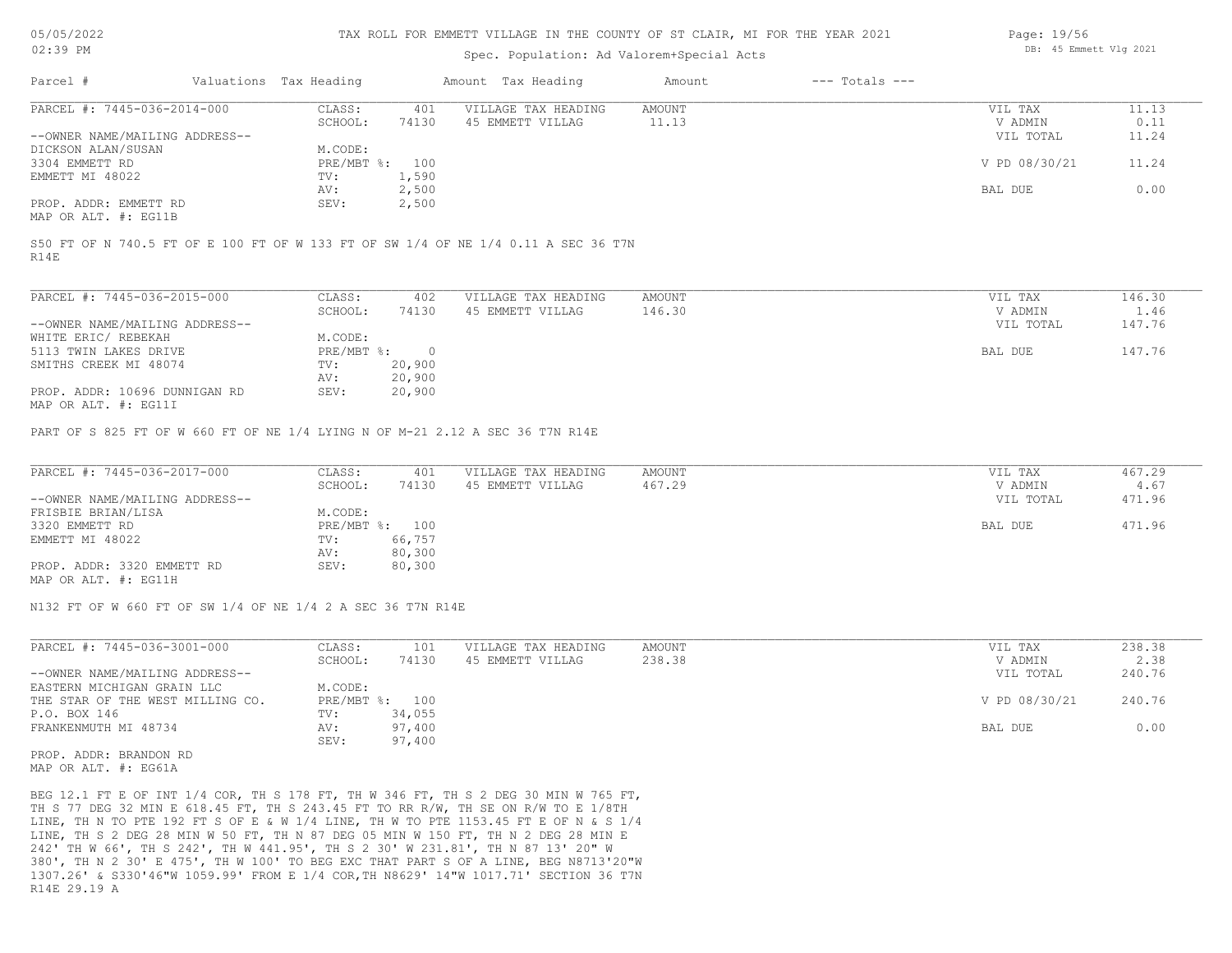# Spec. Population: Ad Valorem+Special Acts

| PARCEL #: 7445-036-3001-100                                                                                                                                                                                                                                                                                                                                                                                                                                                                                                                                                                                                                                                                                 | CLASS:<br>401                              | VILLAGE TAX HEADING                     | AMOUNT                  | VIL TAX                         | 351.14                   |
|-------------------------------------------------------------------------------------------------------------------------------------------------------------------------------------------------------------------------------------------------------------------------------------------------------------------------------------------------------------------------------------------------------------------------------------------------------------------------------------------------------------------------------------------------------------------------------------------------------------------------------------------------------------------------------------------------------------|--------------------------------------------|-----------------------------------------|-------------------------|---------------------------------|--------------------------|
| --OWNER NAME/MAILING ADDRESS--                                                                                                                                                                                                                                                                                                                                                                                                                                                                                                                                                                                                                                                                              | SCHOOL:<br>74130                           | 45 EMMETT VILLAG                        | 351.14                  | V ADMIN<br>VIL TOTAL            | 3.51<br>354.65           |
| TOTON ANTHONY F SR/ LILIAN E<br>10729 BRANDON RD                                                                                                                                                                                                                                                                                                                                                                                                                                                                                                                                                                                                                                                            | M.CODE:<br>PRE/MBT %: 100                  |                                         |                         | V PD 09/03/21                   | 354.65                   |
| EMMETT MI 48022-4508                                                                                                                                                                                                                                                                                                                                                                                                                                                                                                                                                                                                                                                                                        | 50,164<br>TV:<br>94,400<br>AV:             |                                         |                         | BAL DUE                         | 0.00                     |
| PROP. ADDR: 10729 BRANDON RD<br>MAP OR ALT. #: EG61H                                                                                                                                                                                                                                                                                                                                                                                                                                                                                                                                                                                                                                                        | 94,400<br>SEV:                             |                                         |                         |                                 |                          |
| BEG S 87D 13M 20S E 112.10' FROM INTERIOR COR, TH S 87D 13M 20S E 169.15', TH S 2D<br>30M W 242.68', TH S 87D 5M E 210.85', TH S 2D 30M W 231.81', TH N 87D 13M 20S W<br>380', TH N 2D 30M E 475' TO BEG SECTION 36 T7N R14E 2.97 A                                                                                                                                                                                                                                                                                                                                                                                                                                                                         |                                            |                                         |                         |                                 |                          |
| PARCEL #: 7445-036-3002-000                                                                                                                                                                                                                                                                                                                                                                                                                                                                                                                                                                                                                                                                                 | CLASS:<br>401                              | VILLAGE TAX HEADING                     | AMOUNT                  | VIL TAX                         | 414.66                   |
| --OWNER NAME/MAILING ADDRESS--<br>GRACE JOSEPH REV TRUST                                                                                                                                                                                                                                                                                                                                                                                                                                                                                                                                                                                                                                                    | SCHOOL:<br>74130<br>M.CODE:                | 45 EMMETT VILLAG                        | 414.66                  | V ADMIN<br>VIL TOTAL            | 4.14<br>418.80           |
| 10715 BRANDON RD                                                                                                                                                                                                                                                                                                                                                                                                                                                                                                                                                                                                                                                                                            | PRE/MBT %: 100                             |                                         |                         | V PD 08/15/21                   | 418.80                   |
| EMMETT MI 48022                                                                                                                                                                                                                                                                                                                                                                                                                                                                                                                                                                                                                                                                                             | 59,238<br>TV:<br>99,500<br>AV:             |                                         |                         | BAL DUE                         | 0.00                     |
| PROP. ADDR: 10715 BRANDON RD                                                                                                                                                                                                                                                                                                                                                                                                                                                                                                                                                                                                                                                                                | 99,500<br>SEV:                             |                                         |                         |                                 |                          |
|                                                                                                                                                                                                                                                                                                                                                                                                                                                                                                                                                                                                                                                                                                             |                                            |                                         |                         |                                 |                          |
|                                                                                                                                                                                                                                                                                                                                                                                                                                                                                                                                                                                                                                                                                                             | CLASS:<br>401<br>SCHOOL:<br>74130          | VILLAGE TAX HEADING<br>45 EMMETT VILLAG | <b>AMOUNT</b><br>339.26 | VIL TAX<br>V ADMIN<br>VIL TOTAL | 339.26<br>3.39<br>342.65 |
|                                                                                                                                                                                                                                                                                                                                                                                                                                                                                                                                                                                                                                                                                                             | M.CODE:<br>PRE/MBT %: 100<br>48,466<br>TV: |                                         |                         | V PD 09/13/21                   | 342.65                   |
|                                                                                                                                                                                                                                                                                                                                                                                                                                                                                                                                                                                                                                                                                                             | 78,300<br>AV:<br>SEV:<br>78,300            |                                         |                         | BAL DUE                         | 0.00                     |
|                                                                                                                                                                                                                                                                                                                                                                                                                                                                                                                                                                                                                                                                                                             |                                            |                                         |                         |                                 |                          |
| MAP OR ALT. #: EG61B<br>BEG ON E & W 1/4 LINE S 87 DEG 5 MIN E 284.65 FT FROM NW COR OF SE 1/4, TH S 87 DEG<br>5 MIN E 200 FT TH S 3 DEG 22 MIN W 242 FT, TH N 87 DEG 5 MIN W 200 FT, TH N 3 DEG<br>22 MIN E 242 FT TO BEG. 1.11 A SEC 36 T7N R14E<br>PARCEL #: 7445-036-3003-000<br>--OWNER NAME/MAILING ADDRESS--<br>PIERCE MICHAEL/VICI<br>10711 BRANDON RD<br>EMMETT MI 48022-4508<br>PROP. ADDR: 10711 BRANDON RD<br>MAP OR ALT. #: EG61C<br>BEG ON E & W 1/4 LINE 484.65 FT S 87 DEG 5 MIN E FROM NW COR OF SE 1/4, TH S 87 DEG<br>5 MIN E 150 FT TH S 3 DEG 22 MIN W 242 FT, TH N 87 DEG 5 MIN W 150 FT, TH N 3 DEG<br>22 MIN E 242 FT TO BEG. 0.83 A SEC 36 T7N R14E<br>PARCEL #: 7445-036-3004-000 | CLASS:<br>401<br>SCHOOL:<br>74130          | VILLAGE TAX HEADING<br>45 EMMETT VILLAG | AMOUNT<br>317.99        | VIL TAX<br>V ADMIN              | 317.99<br>3.17           |
| --OWNER NAME/MAILING ADDRESS--<br>COWHY BRENDA                                                                                                                                                                                                                                                                                                                                                                                                                                                                                                                                                                                                                                                              | M.CODE:                                    |                                         |                         | VIL TOTAL                       | 321.16                   |
| 10695 BRANDON RD<br>EMMETT MI 48022-4503                                                                                                                                                                                                                                                                                                                                                                                                                                                                                                                                                                                                                                                                    | PRE/MBT %: 100<br>45,428<br>TV:            |                                         |                         | V PD 09/08/21                   | 321.16                   |

Page: 20/56 DB: 45 Emmett Vlg 2021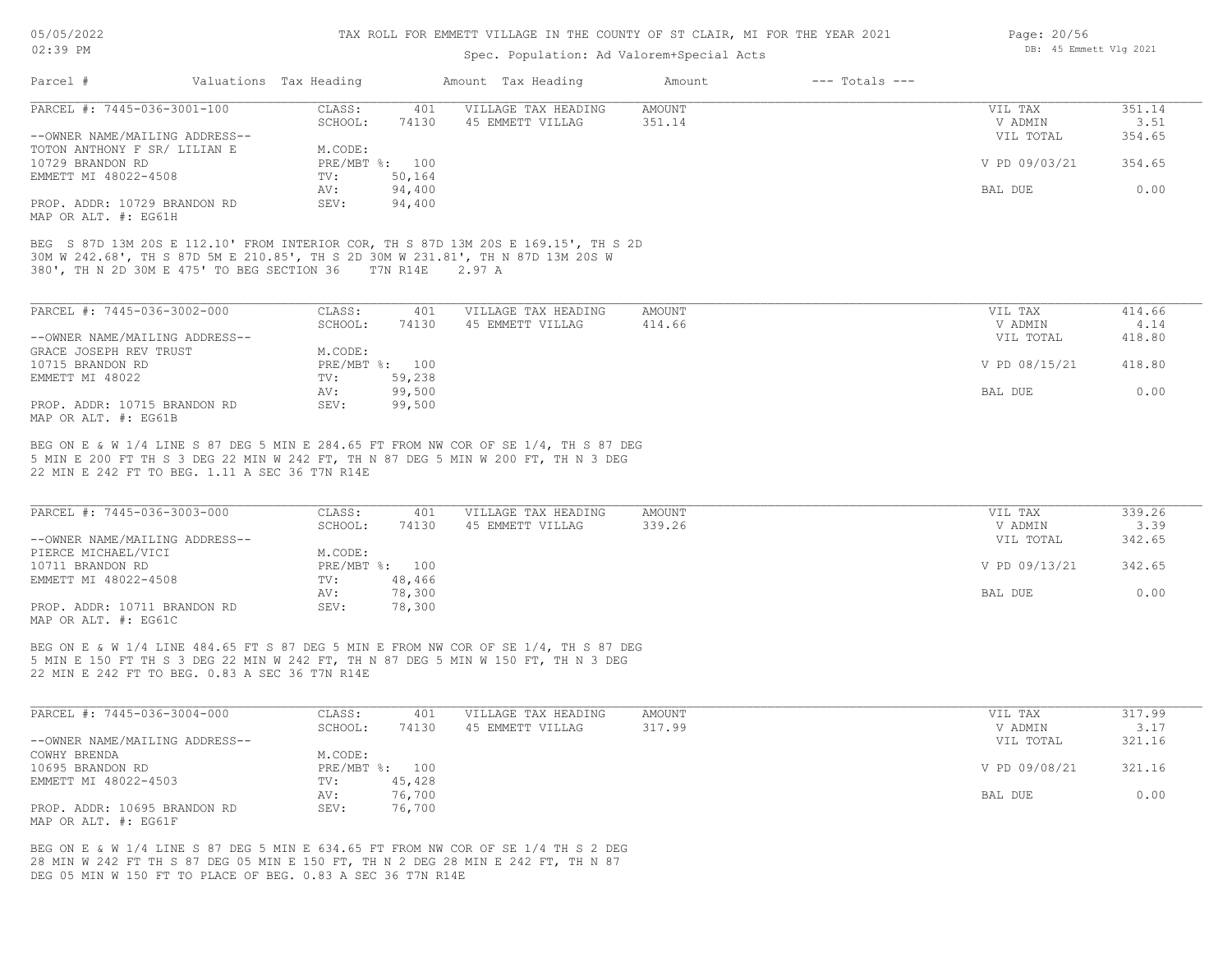## Spec. Population: Ad Valorem+Special Acts

| Parcel #                       | Valuations Tax Heading |        | Amount Tax Heading  | Amount | $---$ Totals $---$ |               |       |
|--------------------------------|------------------------|--------|---------------------|--------|--------------------|---------------|-------|
| PARCEL #: 7445-036-3005-000    | CLASS:                 | 402    | VILLAGE TAX HEADING | AMOUNT |                    | VIL TAX       | 18.76 |
|                                | SCHOOL:                | 74130  | 45 EMMETT VILLAG    | 18.76  |                    | V ADMIN       | 0.18  |
| --OWNER NAME/MAILING ADDRESS-- |                        |        |                     |        |                    | VIL TOTAL     | 18.94 |
| MORGAN GEORGE J                | M.CODE:                |        |                     |        |                    |               |       |
| 2496 STAPLETON RD              | $PRE/MBT$ %:           | $\cap$ |                     |        |                    | V PD 09/13/21 | 18.94 |
| GOODELLS MI 48027              | TV:                    | 2,680  |                     |        |                    |               |       |
|                                | AV:                    | 7,900  |                     |        |                    | BAL DUE       | 0.00  |
| PROP. ADDR: BRANDON RD         | SEV:                   | 7,900  |                     |        |                    |               |       |
| MAP OR ALT. #: EG61D           |                        |        |                     |        |                    |               |       |

DEG 22 MIN E 242 FT TO BEG. 0.85 A SEC 36 T7N R14E 5 MIN E 152.8 FT, TH S 3 DEG 22 MIN W 242 FT, TH S 87 DEG 5 MIN W 152.8 FT, TH N 3 BEG ON E & W 1/4 LINE S 87 DEG 5 MIN E 784.65 FT FROM NW COR OF SE 1/4, TH N 87 DEG

| PARCEL #: 7445-036-3006-000    | CLASS:  | 401            | VILLAGE TAX HEADING | AMOUNT | VIL TAX       | 266.57 |
|--------------------------------|---------|----------------|---------------------|--------|---------------|--------|
|                                | SCHOOL: | 74130          | 45 EMMETT VILLAG    | 266.57 | V ADMIN       | 2.66   |
| --OWNER NAME/MAILING ADDRESS-- |         |                |                     |        | VIL TOTAL     | 269.23 |
| ELSEY TIMOTHY K                | M.CODE: |                |                     |        |               |        |
| 10643 BRANDON RD               |         | PRE/MBT %: 100 |                     |        | V PD 09/10/21 | 269.23 |
| EMMETT MI 48022                | TV:     | 38,082         |                     |        |               |        |
|                                | AV:     | 67,800         |                     |        | BAL DUE       | 0.00   |
| PROP. ADDR: 10643 BRANDON RD   | SEV:    | 67,800         |                     |        |               |        |
| MAP OR ALT. #: EG61E           |         |                |                     |        |               |        |

E150 FT OF W 1153.45 FT OF N 242 FT OF SE 1/4 .84 A SEC 36 T7N R14E

| PARCEL #: 7445-036-3007-000    | CLASS:     | 201    | VILLAGE TAX HEADING | AMOUNT | VIL TAX       | 34.48 |
|--------------------------------|------------|--------|---------------------|--------|---------------|-------|
|                                | SCHOOL:    | 74130  | 45 EMMETT VILLAG    | 34.48  | V ADMIN       | 0.34  |
| --OWNER NAME/MAILING ADDRESS-- |            |        |                     |        | VIL TOTAL     | 34.82 |
| SOUTHEASTERN MICH GAS CO       | M.CODE:    |        |                     |        |               |       |
| PO BOX 5004                    | PRE/MBT %: |        |                     |        | V PD 08/23/21 | 34.82 |
| PORT HURON MI 48060            | TV:        | 4,927  |                     |        |               |       |
|                                | AV:        | 17,400 |                     |        | BAL DUE       | 0.00  |
| PROP. ADDR: BRANDON RD         | SEV:       | 17,400 |                     |        |               |       |
| MAP OR ALT. #: EG61G           |            |        |                     |        |               |       |

N192 FT OF W 1/2 OF SE 1/4 EXC W 1153.45 FT. 0.66 A SEC 36 T7N R14E

| PARCEL #: 7445-036-3008-001    | CLASS:     | 401    | VILLAGE TAX HEADING | AMOUNT | VIL TAX       | 348.29 |
|--------------------------------|------------|--------|---------------------|--------|---------------|--------|
|                                | SCHOOL:    | 74130  | 45 EMMETT VILLAG    | 348.29 | V ADMIN       | 3.48   |
| --OWNER NAME/MAILING ADDRESS-- |            |        |                     |        | VIL TOTAL     | 351.77 |
| WAITKUS MARTIN/JEAN            | M.CODE:    |        |                     |        |               |        |
| 10597 BRANDON RD               | PRE/MBT %: | 100    |                     |        | V PD 07/16/21 | 351.77 |
| EMMETT MI 48022                | TV:        | 49,757 |                     |        |               |        |
|                                | AV:        | 85,900 |                     |        | BAL DUE       | 0.00   |
| PROP. ADDR: 10597 BRANDON RD   | SEV:       | 85,900 |                     |        |               |        |

MAP OR ALT. #: EG60B/C

FROM 19-036-3008-000,19-036,3009-000; N 1320' OF W 330' OF E 1/2 OF SE 1/4 SECTION 36 T7N R14E 10 A SPLIT ON 08/22/2007 Page: 21/56 DB: 45 Emmett Vlg 2021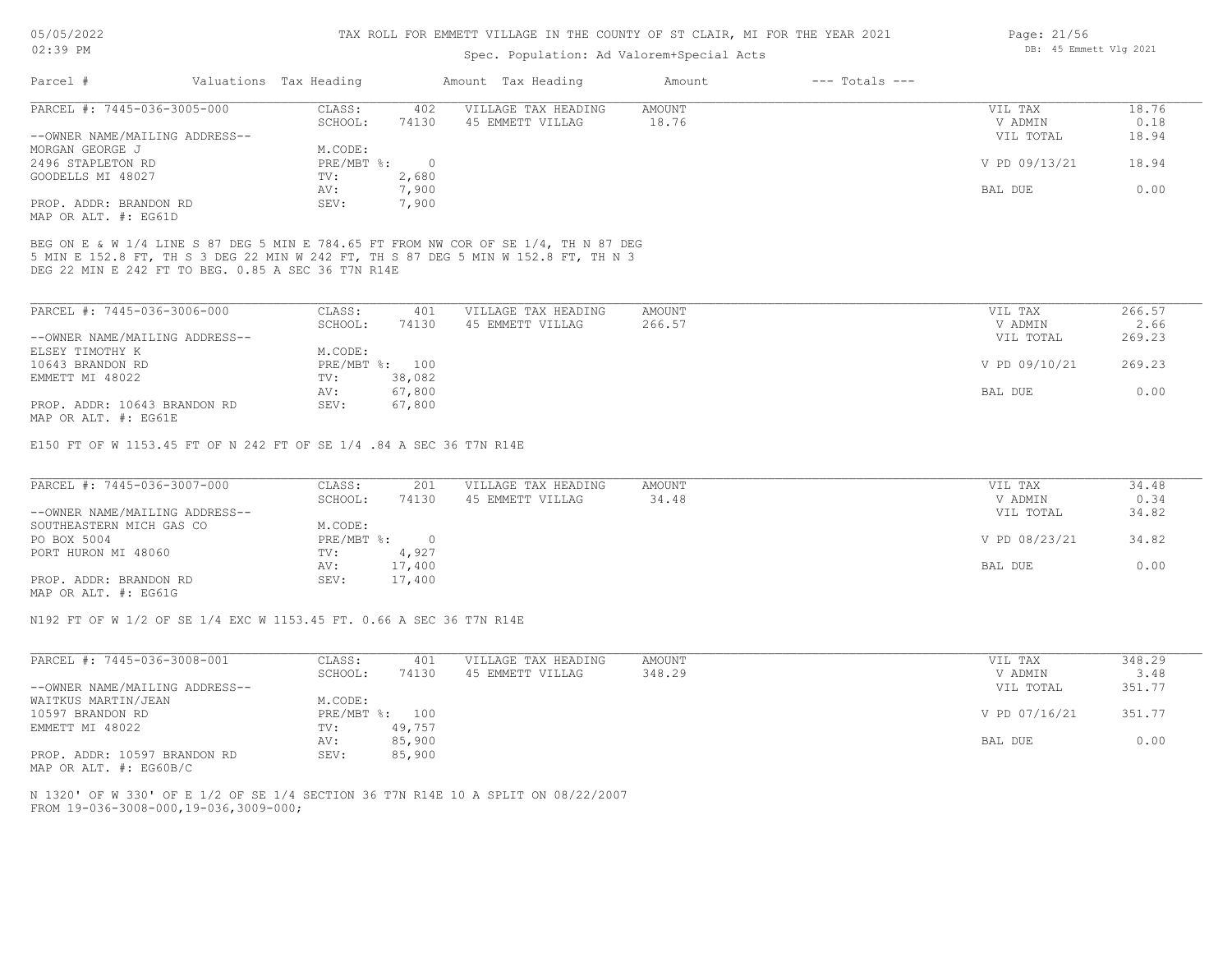# Spec. Population: Ad Valorem+Special Acts

| Page: 22/56 |                        |  |
|-------------|------------------------|--|
|             | DB: 45 Emmett Vlg 2021 |  |

| Parcel #                                                             | Valuations Tax Heading |         |                | Amount Tax Heading                                                                | Amount | $---$ Totals $---$ |               |        |
|----------------------------------------------------------------------|------------------------|---------|----------------|-----------------------------------------------------------------------------------|--------|--------------------|---------------|--------|
| PARCEL #: 7445-036-3010-001                                          |                        | CLASS:  | 101            | VILLAGE TAX HEADING                                                               | AMOUNT |                    | VIL TAX       | 307.62 |
|                                                                      |                        | SCHOOL: | 74130          | 45 EMMETT VILLAG                                                                  | 307.62 |                    | V ADMIN       | 3.07   |
| --OWNER NAME/MAILING ADDRESS--                                       |                        |         |                |                                                                                   |        |                    | VIL TOTAL     | 310.69 |
| VANDERBOSSCHE ROBERT / JOANN LIFE E                                  |                        | M.CODE: |                |                                                                                   |        |                    |               |        |
| 10541 BRANDON RD                                                     |                        |         | PRE/MBT %: 100 |                                                                                   |        |                    | V PD 08/12/21 | 310.69 |
| EMMETT MI 48022                                                      |                        | TV:     | 43,946         |                                                                                   |        |                    |               |        |
|                                                                      |                        | AV:     | 140,700        |                                                                                   |        |                    | BAL DUE       | 0.00   |
| PROP. ADDR: 10541 BRANDON RD                                         |                        | SEV:    | 140,700        |                                                                                   |        |                    |               |        |
| MAP OR ALT. #: EG60D/E                                               |                        |         |                |                                                                                   |        |                    |               |        |
|                                                                      |                        |         |                |                                                                                   |        |                    |               |        |
|                                                                      |                        |         |                | E 1/2 OF SE 1/4 AS MEAS ALG RD EXC E 330'AND EXC W 330' OF N 1320' SECTION 36 T7N |        |                    |               |        |
| R14E 50 A SPLIT ON 08/22/2007 FROM 19-036-3010-000, 19-036-3010-250; |                        |         |                |                                                                                   |        |                    |               |        |
|                                                                      |                        |         |                |                                                                                   |        |                    |               |        |

| PARCEL #: 7445-036-3011-000    | CLASS:  | 401            | VILLAGE TAX HEADING | AMOUNT | VIL TAX       | 463.04 |
|--------------------------------|---------|----------------|---------------------|--------|---------------|--------|
|                                | SCHOOL: | 74130          | 45 EMMETT VILLAG    | 463.04 | V ADMIN       | 4.63   |
| --OWNER NAME/MAILING ADDRESS-- |         |                |                     |        | VIL TOTAL     | 467.67 |
| KESSLER CLAIR/IRENE TRUST      | M.CODE: |                |                     |        |               |        |
| 10535 BRANDON RD               |         | PRE/MBT %: 100 |                     |        | V PD 09/08/21 | 467.67 |
| EMMETT MI 48022-4501           | TV:     | 66,149         |                     |        |               |        |
|                                | AV:     | 107,500        |                     |        | BAL DUE       | 0.00   |
| PROP. ADDR: 10535 BRANDON RD   | SEV:    | 107,500        |                     |        |               |        |
| MAP OR ALT. #: EG60A           |         |                |                     |        |               |        |

E330 FT OF SE 1/4 20 A SEC 36 T7N R14E

| PARCEL #: 7445-036-4001-000                                                                                                                                                                                                                                                                                                                                                                                                                                                                                                          | CLASS:     | 401    | VILLAGE TAX HEADING | AMOUNT | VIL TAX       | 192.80 |
|--------------------------------------------------------------------------------------------------------------------------------------------------------------------------------------------------------------------------------------------------------------------------------------------------------------------------------------------------------------------------------------------------------------------------------------------------------------------------------------------------------------------------------------|------------|--------|---------------------|--------|---------------|--------|
|                                                                                                                                                                                                                                                                                                                                                                                                                                                                                                                                      | SCHOOL:    | 74130  | 45 EMMETT VILLAG    | 192.80 | V ADMIN       | 1.92   |
| --OWNER NAME/MAILING ADDRESS--                                                                                                                                                                                                                                                                                                                                                                                                                                                                                                       |            |        |                     |        | VIL TOTAL     | 194.72 |
| MULLALLY MARY ALICE                                                                                                                                                                                                                                                                                                                                                                                                                                                                                                                  | M.CODE:    |        |                     |        |               |        |
| 2924 SHENANDOAH                                                                                                                                                                                                                                                                                                                                                                                                                                                                                                                      | PRE/MBT %: |        |                     |        | V PD 08/03/21 | 194.72 |
| ROYAL OAK MI 48073                                                                                                                                                                                                                                                                                                                                                                                                                                                                                                                   | TV:        | 27,543 |                     |        |               |        |
|                                                                                                                                                                                                                                                                                                                                                                                                                                                                                                                                      | AV:        | 44,300 |                     |        | BAL DUE       | 0.00   |
| PROP. ADDR: 10991 BRANDON RD<br>$M\lambda D$ $\cap$ $\overline{\lambda}$ $\overline{\Gamma}$ $\overline{\Gamma}$ $\overline{\Gamma}$ $\overline{\Gamma}$ $\overline{\Gamma}$ $\overline{\Gamma}$ $\overline{\Gamma}$ $\overline{\Gamma}$ $\overline{\Gamma}$ $\overline{\Gamma}$ $\overline{\Gamma}$ $\overline{\Gamma}$ $\overline{\Gamma}$ $\overline{\Gamma}$ $\overline{\Gamma}$ $\overline{\Gamma}$ $\overline{\Gamma}$ $\overline{\Gamma}$ $\overline{\Gamma}$ $\overline{\Gamma}$ $\overline{\Gamma}$ $\overline{\Gamma}$ $\$ | SEV:       | 44,300 |                     |        |               |        |

MAP OR ALT. #: EG43/44

1.65 A S2^18'43"W 50',TH N87^0'W 9',TH N2^18'43"E 50' TO BEG SECTION 36 T7N R14E 291.37' & BEG S87^0'E 99' & S2^18'43"W 446.50' FROM W 1/4 COR,TH S87^0'E 9',TH FROM W 1/4 COR,TH S87^0'E 4.96', TH S1^31'4"W 291.45',TH N87^0'W 9',TH N2^18'43"E THE W 99' OF THE N 495' OF W 1/2 OF SW 1/4 & BEG S87^0'E 99' & S2^18'43"W 155.13'

| PARCEL #: 7445-036-4002-000    | CLASS:  | 401            | VILLAGE TAX HEADING | AMOUNT | VIL TAX       | 474.00 |
|--------------------------------|---------|----------------|---------------------|--------|---------------|--------|
|                                | SCHOOL: | 74130          | 45 EMMETT VILLAG    | 474.00 | V ADMIN       | 4.74   |
| --OWNER NAME/MAILING ADDRESS-- |         |                |                     |        | VIL TOTAL     | 478.74 |
| COOK JOHN D.JR/LAURA M.        | M.CODE: |                |                     |        |               |        |
| 10975 BRANDON RD               |         | PRE/MBT %: 100 |                     |        | V PD 09/10/21 | 478.74 |
| EMMETT MI 48022-4507           | TV:     | 67,715         |                     |        |               |        |
|                                | AV:     | 103,600        |                     |        | BAL DUE       | 0.00   |
| PROP. ADDR: 10975 BRANDON RD   | SEV:    | 103,600        |                     |        |               |        |
| MAP OR ALT. #: EG42            |         |                |                     |        |               |        |

R14E 1.54 A S1^31'4"W 291.45',TH N87^0'W 9',TH N2^18'43"E 291.37' TO BEG SECTION 36 T7N EXC BEG S87^0'E 99' & S2^18'43"W 155.13' FROM W 1/4 COR, TH S87^0'E 4.96',TH N0^4'13"E 158', TH N89^19'25"W 2.74', TH N0^4'13"E 287', TH N89^19'25"W 155' TO BEG BEG S89^19'25"E 99' FROM W 1/4 COR, TH S0^4'13"W 445' TH S89^19'25"E 157.74', TH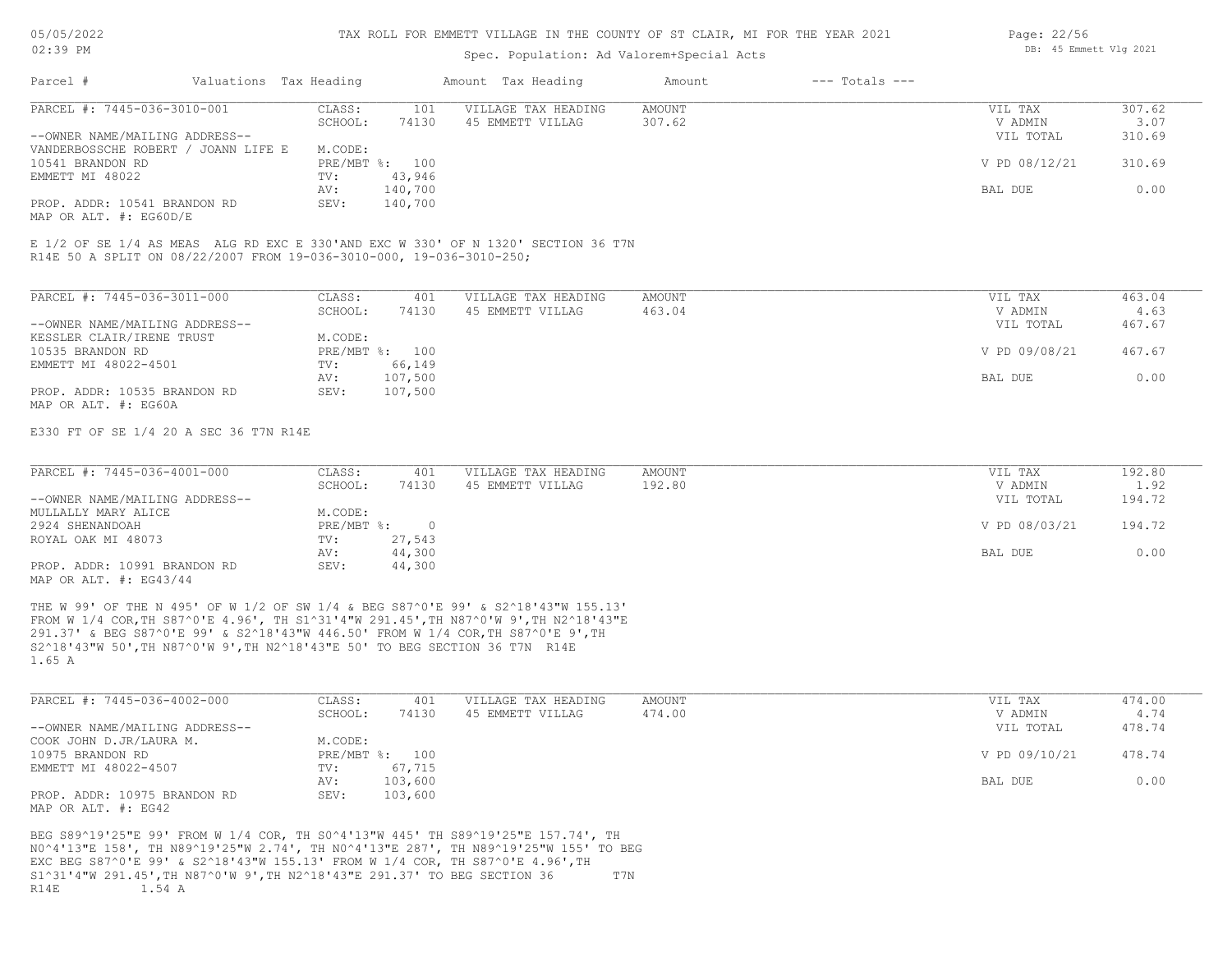05/05/2022

# TAX ROLL FOR EMMETT VILLAGE IN THE COUNTY OF ST CLAIR, MI FOR THE YEAR 2021

| 02:39 PM                                                                                                                                                                                                                                                                                                                                                                                                                                 |                           | Spec. Population: Ad Valorem+Special Acts               | DB: 45 Emmett Vlg 2021 |                    |                      |                |
|------------------------------------------------------------------------------------------------------------------------------------------------------------------------------------------------------------------------------------------------------------------------------------------------------------------------------------------------------------------------------------------------------------------------------------------|---------------------------|---------------------------------------------------------|------------------------|--------------------|----------------------|----------------|
| Parcel #                                                                                                                                                                                                                                                                                                                                                                                                                                 | Valuations Tax Heading    | Amount Tax Heading                                      | Amount                 | $---$ Totals $---$ |                      |                |
| PARCEL #: 7445-036-4003-000                                                                                                                                                                                                                                                                                                                                                                                                              | CLASS:                    | 401<br>VILLAGE TAX HEADING                              | AMOUNT                 |                    | VIL TAX              | 425.11         |
| --OWNER NAME/MAILING ADDRESS--                                                                                                                                                                                                                                                                                                                                                                                                           | SCHOOL:                   | 74130<br>45 EMMETT VILLAG                               | 425.11                 |                    | V ADMIN<br>VIL TOTAL | 4.25<br>429.36 |
| SEDEWAR SAMANTHA<br>10965 BRANDON RD                                                                                                                                                                                                                                                                                                                                                                                                     | M.CODE:<br>PRE/MBT %: 100 |                                                         |                        |                    | V PD 09/10/21        | 429.36         |
| EMMETT MI 48022-4507                                                                                                                                                                                                                                                                                                                                                                                                                     | TV:<br>AV:                | 60,731<br>81,600                                        |                        |                    | BAL DUE              | 0.00           |
| PROP. ADDR: 10965 BRANDON RD<br>MAP OR ALT. #: EG41                                                                                                                                                                                                                                                                                                                                                                                      | SEV:                      | 81,600                                                  |                        |                    |                      |                |
| THE E 83.32 FT OF THE W 340.06 FT OF THE N 281.82 FT OF THE W 1/2 OF SW 1/4 & BEG<br>S89*19'25"E 254' FROM W 1/4 COR; TH S 287'; TH E 86.06'; TH N 5/18'; TH W 83.32';<br>TH N 281.82'; TH W 2.74' TO POB .57 A SEC 36 T7N R14E                                                                                                                                                                                                          |                           |                                                         |                        |                    |                      |                |
| PARCEL #: 7445-036-4004-001                                                                                                                                                                                                                                                                                                                                                                                                              | CLASS:<br>SCHOOL:         | 401<br>VILLAGE TAX HEADING<br>74130<br>45 EMMETT VILLAG | AMOUNT<br>650.60       |                    | VIL TAX<br>V ADMIN   | 650.60<br>6.50 |
| --OWNER NAME/MAILING ADDRESS--<br>PIERCE DENNIS R LIVING TRUST                                                                                                                                                                                                                                                                                                                                                                           | M.CODE:                   |                                                         |                        |                    | VIL TOTAL            | 657.10         |
| 10895 BRANDON RD<br>EMMETT MI 48022                                                                                                                                                                                                                                                                                                                                                                                                      | PRE/MBT %: 100<br>TV:     | 92,943                                                  |                        |                    | V PD 09/13/21        | 657.10         |
|                                                                                                                                                                                                                                                                                                                                                                                                                                          | AV:                       | 179,000                                                 |                        |                    | BAL DUE              | 0.00           |
| PROP. ADDR: 10895 BRANDON RD<br>MAP OR ALT. #: EG40A                                                                                                                                                                                                                                                                                                                                                                                     | SEV:                      | 179,000                                                 |                        |                    |                      |                |
| SPLIT/COMBINED ON 02/19/2020 FROM 45-036-4004-000, 45-036-4004-100,<br>45-036-4004-200, 45-864-0007-000, 45-864-0007-200, 45-864-0008-000,<br>45-864-0008-200, 45-864-0008-400; BEG S 89D 19M 25S E 716' FROM W 1/4 COR, TH S 89D<br>19M 25S E 241.63', TH S OOD 14M 08S W 428.72', TH N 89D 19M 25S W 231.31', TH N OOD<br>19M 10S E 33.73', TH N 05D 14M 49S W 108.58', TH N 00D 14M 08S E 287' TO BEG<br>SECTION 36 T7N R14E 2.36A    |                           |                                                         |                        |                    |                      |                |
| PARCEL #: 7445-036-4004-101                                                                                                                                                                                                                                                                                                                                                                                                              | CLASS:                    | 401<br>VILLAGE TAX HEADING                              | AMOUNT                 |                    | VIL TAX              | 528.98         |
| --OWNER NAME/MAILING ADDRESS--                                                                                                                                                                                                                                                                                                                                                                                                           | SCHOOL:                   | 74130<br>45 EMMETT VILLAG                               | 528.98                 |                    | V ADMIN<br>VIL TOTAL | 5.28<br>534.26 |
| PIERCE PATRICK/NANCY<br>10951 BRANDON RD                                                                                                                                                                                                                                                                                                                                                                                                 | M.CODE:<br>PRE/MBT %: 100 |                                                         |                        |                    | V PD 09/10/21        | 534.26         |
| EMMETT MI 48022                                                                                                                                                                                                                                                                                                                                                                                                                          | TV:<br>AV:                | 75,569<br>116,900                                       |                        |                    | BAL DUE              | 0.00           |
| PROP. ADDR: 10951 BRANDON RD<br>MAP OR ALT. #: EG40A                                                                                                                                                                                                                                                                                                                                                                                     | SEV:                      | 116,900                                                 |                        |                    |                      |                |
| SPLIT/COMBINED ON 02/19/2020 FROM 45-036-4004-000, 45-036-4004-100,<br>$45-036-4004-200$ , $45-864-0007-000$ , $45-864-0007-200$ , $45-864-0008-000$ ,<br>45-864-0008-200, 45-864-0008-400; BEG S 89D 19M 25S E 341' FROM W 1/4 COR, TH S 89D<br>19M 25S E 200', TH S 00D 12M 35S W 395', TH N 89D 19M 25S W 283.30', TH N 00D 04M<br>13S E 108', TH S 89D 19M 25S E 83.56', TH N 00D 12M 35S E 287' TO BEG SECTION 36<br>T7N R14E 2.02A |                           |                                                         |                        |                    |                      |                |
|                                                                                                                                                                                                                                                                                                                                                                                                                                          |                           |                                                         |                        |                    |                      |                |

Page: 23/56  $\overline{B}$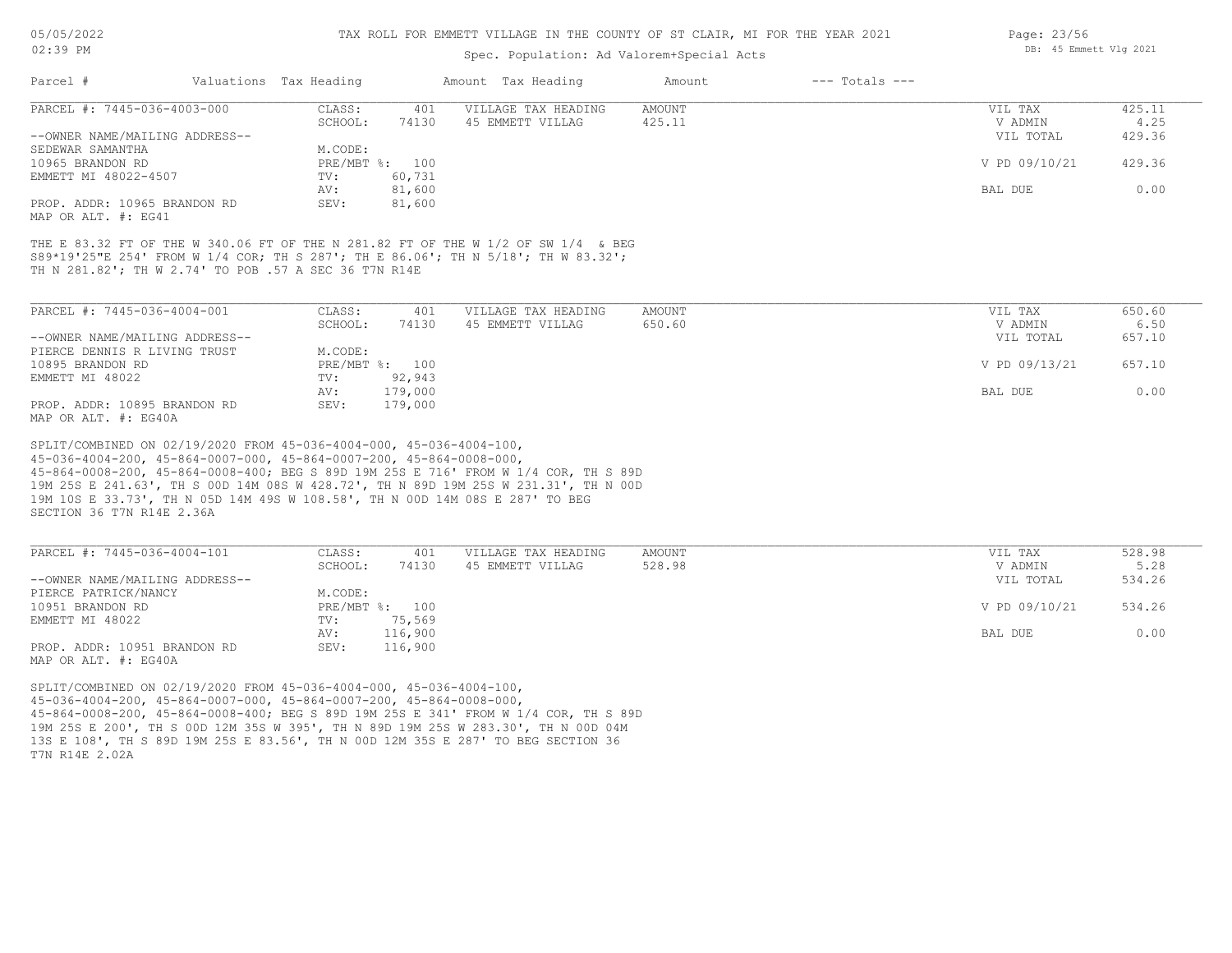MAP OR ALT. #: EG38

## TAX ROLL FOR EMMETT VILLAGE IN THE COUNTY OF ST CLAIR, MI FOR THE YEAR 2021

| $02:39$ PM                                                                                                                                                                                                                                          |                        |         |                | Spec. Population: Ad Valorem+Special Acts | DB: 45 Emmett Vlg 2021 |                    |               |        |
|-----------------------------------------------------------------------------------------------------------------------------------------------------------------------------------------------------------------------------------------------------|------------------------|---------|----------------|-------------------------------------------|------------------------|--------------------|---------------|--------|
| Parcel #                                                                                                                                                                                                                                            | Valuations Tax Heading |         |                | Amount Tax Heading                        | Amount                 | $---$ Totals $---$ |               |        |
| PARCEL #: 7445-036-4004-201                                                                                                                                                                                                                         |                        | CLASS:  | 401            | VILLAGE TAX HEADING                       | <b>AMOUNT</b>          |                    | VIL TAX       | 542.11 |
|                                                                                                                                                                                                                                                     |                        | SCHOOL: | 74130          | 45 EMMETT VILLAG                          | 542.11                 |                    | V ADMIN       | 5.42   |
| --OWNER NAME/MAILING ADDRESS--                                                                                                                                                                                                                      |                        |         |                |                                           |                        |                    | VIL TOTAL     | 547.53 |
| PIERCE RICHARD/ELIZABETH                                                                                                                                                                                                                            |                        | M.CODE: |                |                                           |                        |                    |               |        |
| 10925 BRANDON RD                                                                                                                                                                                                                                    |                        |         | PRE/MBT %: 100 |                                           |                        |                    | V PD 09/09/21 | 547.53 |
| EMMETT MI 48022                                                                                                                                                                                                                                     |                        | TV:     | 77,445         |                                           |                        |                    |               |        |
|                                                                                                                                                                                                                                                     |                        | AV:     | 142,400        |                                           |                        |                    | BAL DUE       | 0.00   |
| PROP. ADDR: 10925 BRANDON RD<br>MAP OR ALT. #: EG40A                                                                                                                                                                                                |                        | SEV:    | 142,400        |                                           |                        |                    |               |        |
| 45-864-0008-200, 45-864-0008-400; BEG S 89D 19M 25S E 541' FROM W 1/4 COR, TH S 89D<br>19M 25S E 175', TH S 00D 14M 08S W 287', TH S 05D 14M 49S E 108.58', TH N 89D 19M<br>25S W 185.20', TH N 00D 12M 35S E 395' TO BEG SECITON 36 T7N R14E 1.60A |                        |         |                |                                           |                        |                    |               |        |
| PARCEL #: 7445-036-4005-000                                                                                                                                                                                                                         |                        | CLASS:  | 401            | VILLAGE TAX HEADING                       | <b>AMOUNT</b>          |                    | VIL TAX       | 341.42 |
|                                                                                                                                                                                                                                                     |                        | SCHOOL: | 74130          | 45 EMMETT VILLAG                          | 341.42                 |                    | V ADMIN       | 3.41   |
| --OWNER NAME/MAILING ADDRESS--                                                                                                                                                                                                                      |                        |         |                |                                           |                        |                    | VIL TOTAL     | 344.83 |
| SPENCER BETH                                                                                                                                                                                                                                        |                        | M.CODE: |                |                                           |                        |                    |               |        |
| 3241 MAIN ST                                                                                                                                                                                                                                        |                        |         | PRE/MBT %: 100 |                                           |                        |                    | BAL DUE       | 344.83 |
| EMMETT MI 48022                                                                                                                                                                                                                                     |                        | TV:     | 48,775         |                                           |                        |                    |               |        |
|                                                                                                                                                                                                                                                     |                        | AV:     | 67,600         |                                           |                        |                    |               |        |
| PROP. ADDR: 3241 MAIN ST<br>MAP OR ALT. #: EG37                                                                                                                                                                                                     |                        | SEV:    | 67,600         |                                           |                        |                    |               |        |
| THE N 176 FT OF THE E 363 FT OF THE W 1/2 OF SW 1/4 1.33 A SEC 36 T7N R14E                                                                                                                                                                          |                        |         |                |                                           |                        |                    |               |        |
| PARCEL #: 7445-036-4006-000                                                                                                                                                                                                                         |                        | CLASS:  | 401            | VILLAGE TAX HEADING                       | <b>AMOUNT</b>          |                    | VIL TAX       | 230.90 |
|                                                                                                                                                                                                                                                     |                        | SCHOOL: | 74130          | 45 EMMETT VILLAG                          | 230.90                 |                    | V ADMIN       | 2.30   |
| --OWNER NAME/MAILING ADDRESS--                                                                                                                                                                                                                      |                        |         |                |                                           |                        |                    | VIL TOTAL     | 233.20 |
| BULAR STEVEN/MAUREEN                                                                                                                                                                                                                                |                        | M.CODE: |                |                                           |                        |                    |               |        |
| 3235 MAIN ST                                                                                                                                                                                                                                        |                        |         | PRE/MBT %: 100 |                                           |                        |                    | BAL DUE       | 233.20 |
| EMMETT MI 48022                                                                                                                                                                                                                                     |                        | TV:     | 32,987         |                                           |                        |                    |               |        |
|                                                                                                                                                                                                                                                     |                        | AV:     | 58,900         |                                           |                        |                    |               |        |
| PROP. ADDR: 3235 MAIN ST                                                                                                                                                                                                                            |                        | SEV:    | 58,900         |                                           |                        |                    |               |        |

T7N R14E THE S 111 FT OF THE N 287 FT OF THE E 363 FT OF THE W 1/2 OF SW 1/4 0.92 A SEC 36

| PARCEL #: 7445-036-4007-000    | CLASS:  | 401            | VILLAGE TAX HEADING | AMOUNT | VIL TAX   | 217.32 |
|--------------------------------|---------|----------------|---------------------|--------|-----------|--------|
|                                | SCHOOL: | 74130          | 45 EMMETT VILLAG    | 217.32 | V ADMIN   | 2.17   |
| --OWNER NAME/MAILING ADDRESS-- |         |                |                     |        | VIL TOTAL | 219.49 |
| MCCLELLAND WILLIAM/PATRICK     | M.CODE: |                |                     |        |           |        |
| 3227 MAIN ST                   |         | PRE/MBT %: 100 |                     |        | BAL DUE   | 219.49 |
| EMMETT MI 48022-4520           | TV:     | 31,046         |                     |        |           |        |
|                                | AV:     | 55,900         |                     |        |           |        |
| PROP. ADDR: 3227 MAIN ST       | SEV:    | 55,900         |                     |        |           |        |
| MAP OR ALT. #: EG39            |         |                |                     |        |           |        |

R14E THE S 127 FT OF THE N 414 FT OF THE E 363 FT OF W 1/2 OF SW 1/4 1.05 A SEC 36 T7N Page: 24/56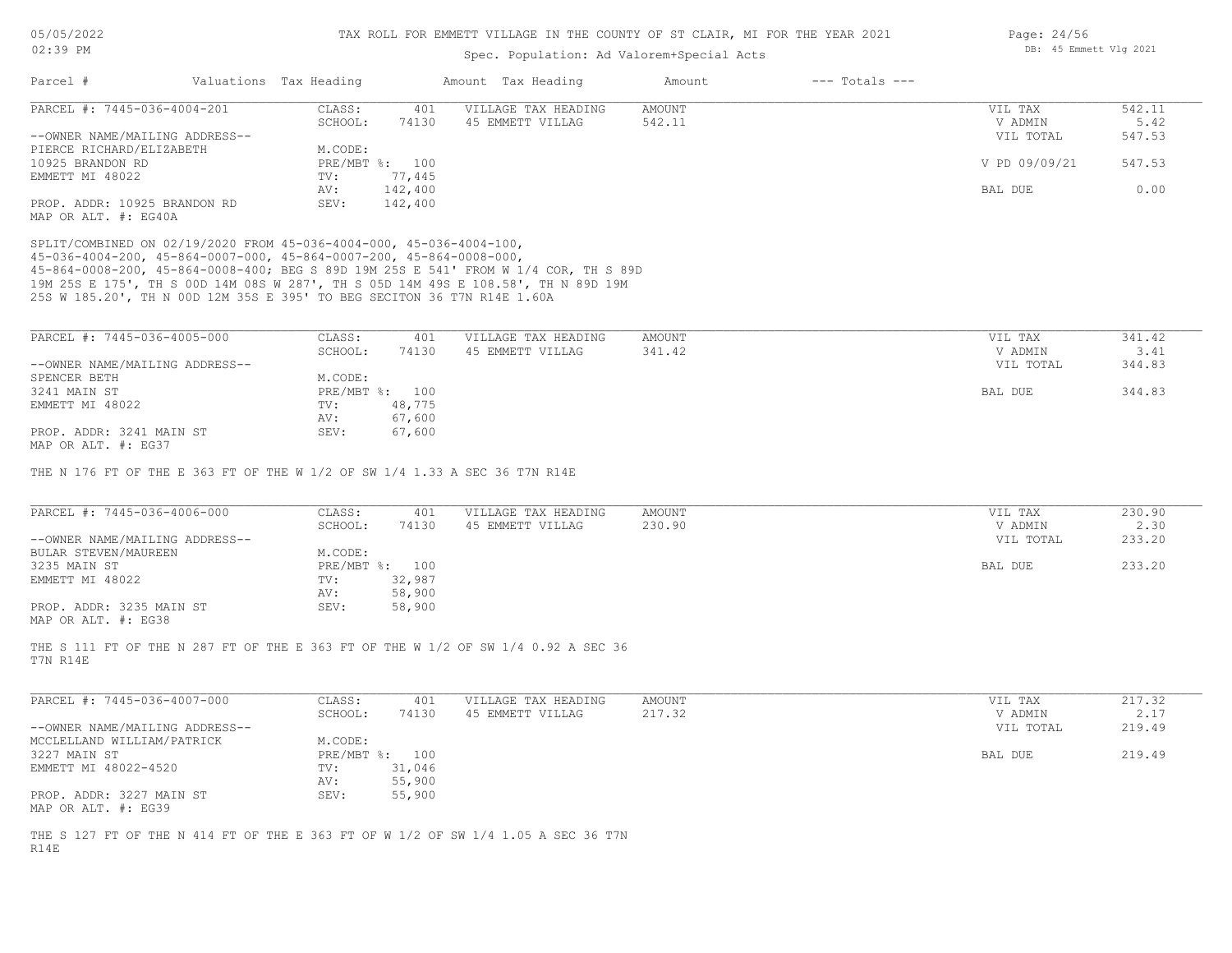## Spec. Population: Ad Valorem+Special Acts

| Parcel #                       | Valuations Tax Heading |       | Amount Tax Heading  | Amount | $---$ Totals $---$ |               |       |
|--------------------------------|------------------------|-------|---------------------|--------|--------------------|---------------|-------|
| PARCEL #: 7445-036-4008-001    | CLASS:                 | 402   | VILLAGE TAX HEADING | AMOUNT |                    | VIL TAX       | 48.38 |
|                                | SCHOOL:                | 74130 | 45 EMMETT VILLAG    | 48.38  |                    | V ADMIN       | 0.48  |
| --OWNER NAME/MAILING ADDRESS-- |                        |       |                     |        |                    | VIL TOTAL     | 48.86 |
| VERNIER PATRICK/DOROTHY        | M.CODE:                |       |                     |        |                    |               |       |
| PO BOX 24                      | PRE/MBT %: 100         |       |                     |        |                    | V PD 08/30/21 | 48.86 |
| EMMETT MI 48022                | TV:                    | 6,912 |                     |        |                    |               |       |
|                                | AV:                    | 7,100 |                     |        |                    | BAL DUE       | 0.00  |
| PROP. ADDR: 3219 MAIN ST       | SEV:                   | 7,100 |                     |        |                    |               |       |
|                                |                        |       |                     |        |                    |               |       |

MAP OR ALT. #: EG45B/A

SPLIT ON 11/08/2007 FROM 19-036-4008-000, 19-036-4009-000; N OF WALTER CHILLSON' ADDITION TO VILLAGE OF EMMETT SECTION 36 T7N R14E 1.00 A S 132' OF E 264' & 363' EXC N 414' & EXC 132' OF THAT PART OF W 1/2 OF SW 1/4 LYING

| PARCEL #: 7445-036-4010-000         | CLASS:     | 201   | VILLAGE TAX HEADING | AMOUNT | VIL TAX   | 0.00 |
|-------------------------------------|------------|-------|---------------------|--------|-----------|------|
|                                     | SCHOOL:    | 74130 | 45 EMMETT VILLAG    | 0.00   | V ADMIN   | 0.00 |
| --OWNER NAME/MAILING ADDRESS--      |            |       |                     |        | VIL TOTAL | 0.00 |
| MOONEY REAL ESTATE HOLDINGS NON PRO | M.CODE:    |       |                     |        |           |      |
| 12 STATE STREET                     | PRE/MBT %: |       |                     |        | BAL DUE   | 0.00 |
| DETROIT MI 48226                    | TV:        |       |                     |        |           |      |
|                                     | AV:        |       |                     |        |           |      |
| PROP. ADDR: 10817 BRANDON RD        | SEV:       |       |                     |        |           |      |
| MAP OR ALT. #: EG28A                |            |       |                     |        |           |      |

OF SW 1/4 SECTION 36 T7N R14E 5.94 A 232.6',TH S875'E 618',TH N230'E 232.6' TO BEG & E 150' OF W 543' OF N 178' OF E 1/2 MIN W 178 FT FROM INT 1/4 COR, TH N 87 DEG 5 MIN W 618 FT, TH S 2 DEG 30 MIN W W393 FT OF N 280 FT OF E 1/2 OF SW 1/4 & BEG N 87 DEG 5 MIN W 334.5 FT & S 2 DEG 30

| PARCEL #: 7445-036-4010-100    | CLASS:     | 202   | VILLAGE TAX HEADING | AMOUNT | VIL TAX   | 0.00 |
|--------------------------------|------------|-------|---------------------|--------|-----------|------|
|                                | SCHOOL:    | 74130 | 45 EMMETT VILLAG    | 0.00   | V ADMIN   | 0.00 |
| --OWNER NAME/MAILING ADDRESS-- |            |       |                     |        | VIL TOTAL | 0.00 |
| VILLAGE OF EMMETT              | M.CODE:    |       |                     |        |           |      |
| P.O. BOX 127                   | PRE/MBT %: |       |                     |        | BAL DUE   | 0.00 |
| EMMETT MI 48022                | TV:        |       |                     |        |           |      |
|                                | AV:        |       |                     |        |           |      |
| PROP. ADDR: MAIN ST            | SEV:       |       |                     |        |           |      |
| MAP OR ALT. #: EG28B           |            |       |                     |        |           |      |

.00 A 76.39',TH S 2D 4M W 218.57',TH S 82D 14M E 59.12' TO BEG SECTION 36 T7N R14E 7 & N 6D 30M E 155.13', FROM INT. 1/4 COR.,TH N 6D 30M E 211.53',TH N 77D 43M E 532.46' TO BEG AND BEG N 87D 5M W 1342.56',S 2D 30M W 974.74',S 77D 32M E 486.72', 261.05',TH S7820'E 121.60', TH S717'W 166.62',TH S7728'30"E 519.80' TH N230'E BEG N875'W 334.50' & S230'W 410.60' FROM INT 1/4 COR, TH N875'W 618',TH S230'W

| PARCEL #: 7445-036-4011-000    | CLASS:  | 401            | VILLAGE TAX HEADING | AMOUNT | VIL TAX       | 300.10 |
|--------------------------------|---------|----------------|---------------------|--------|---------------|--------|
|                                | SCHOOL: | 74130          | 45 EMMETT VILLAG    | 300.10 | V ADMIN       | 3.00   |
| --OWNER NAME/MAILING ADDRESS-- |         |                |                     |        | VIL TOTAL     | 303.10 |
| PIERCE KATHLEEN LIFE LEASE     | M.CODE: |                |                     |        |               |        |
| 3224 MAIN ST                   |         | PRE/MBT %: 100 |                     |        | V PD 08/12/21 | 303.10 |
| EMMETT MI 48022-4519           | TV:     | 42,872         |                     |        |               |        |
|                                | AV:     | 74,100         |                     |        | BAL DUE       | 0.00   |
| PROP. ADDR: 3224 MAIN ST       | SEV:    | 74,100         |                     |        |               |        |
| MAP OR ALT. #: EG27C           |         |                |                     |        |               |        |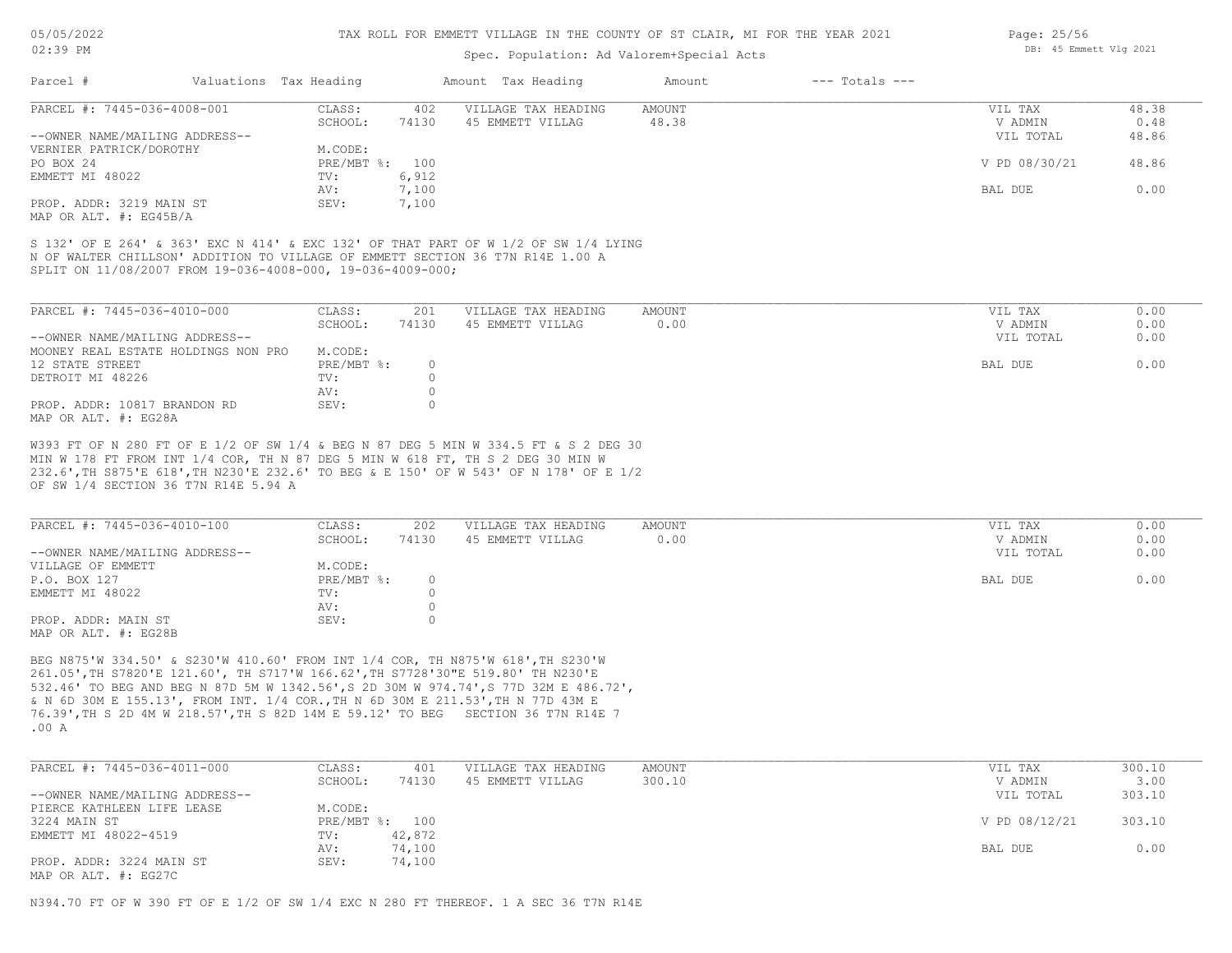#### TAX ROLL FOR EMMETT VILLAGE IN THE COUNTY OF ST CLAIR, MI FOR THE YEAR 2021

# Spec. Population: Ad Valorem+Special Acts

| Parcel #                       | Valuations Tax Heading |                | Amount Tax Heading  | Amount | $---$ Totals $---$ |               |        |
|--------------------------------|------------------------|----------------|---------------------|--------|--------------------|---------------|--------|
| PARCEL #: 7445-036-4012-000    | CLASS:                 | 401            | VILLAGE TAX HEADING | AMOUNT |                    | VIL TAX       | 313.32 |
|                                | SCHOOL:                | 74130          | 45 EMMETT VILLAG    | 313.32 |                    | V ADMIN       | 3.13   |
| --OWNER NAME/MAILING ADDRESS-- |                        |                |                     |        |                    | VIL TOTAL     | 316.45 |
| DONNELLON G JAMES JR           | M.CODE:                |                |                     |        |                    |               |        |
| 3218 MAIN ST                   |                        | PRE/MBT %: 100 |                     |        |                    | V PD 08/30/21 | 316.45 |
| EMMETT MI 48022-4519           | TV:                    | 44,761         |                     |        |                    |               |        |
|                                | AV:                    | 73,500         |                     |        |                    | BAL DUE       | 0.00   |
| PROP. ADDR: 3218 MAIN ST       | SEV:                   | 73,500         |                     |        |                    |               |        |
|                                |                        |                |                     |        |                    |               |        |

MAP OR ALT. #: EG29

1/4 LYING N OF GTRR R/W. .91 A SEC 36 T7N R14E THE S 111 FT OF THE N 505.7 FT OF THE W 356.15 FT OF ALL THAT PART OF E 1/2 OF SW

| PARCEL #: 7445-036-4013-000     | CLASS:  | 401            | VILLAGE TAX HEADING | AMOUNT | VIL TAX       | 245.86 |
|---------------------------------|---------|----------------|---------------------|--------|---------------|--------|
|                                 | SCHOOL: | 74130          | 45 EMMETT VILLAG    | 245.86 | V ADMIN       | 2.45   |
| --OWNER NAME/MAILING ADDRESS--  |         |                |                     |        | VIL TOTAL     | 248.31 |
| ZUKOWSKI ASHLEY M/ LONG JACOB G | M.CODE: |                |                     |        |               |        |
| 3208 MAIN ST                    |         | PRE/MBT %: 100 |                     |        | V PD 09/10/21 | 248.31 |
| EMMETT MI 48022                 | TV:     | 35,123         |                     |        |               |        |
|                                 | AV:     | 41,800         |                     |        | BAL DUE       | 0.00   |
| PROP. ADDR: 3208 MAIN ST        | SEV:    | 41,800         |                     |        |               |        |
| MAP OR ALT. #: EG30             |         |                |                     |        |               |        |

R14E 76D 35M W 363.5' TO M-19, TH N 2D 30M E 100' TO THE PLACE OF BEG. 1.12 A SEC 36 T7N WITH E & W 1/4 LINE OF SEC 36, TH S 88D 18M E 356.15', TH S 2D 17M W 173.7', TH N BEG AT A PTE WHICH LIES S 2D 30M W 505.7' FROM THE INT/SEC OF THE E LINE OF M-19

| PARCEL #: 7445-036-4014-000    | CLASS:     | 201    | VILLAGE TAX HEADING | AMOUNT | VIL TAX   | 170.80 |
|--------------------------------|------------|--------|---------------------|--------|-----------|--------|
|                                | SCHOOL:    | 74130  | 45 EMMETT VILLAG    | 170.80 | V ADMIN   | 1.70   |
| --OWNER NAME/MAILING ADDRESS-- |            |        |                     |        | VIL TOTAL | 172.50 |
| REAGIN DREW                    | M.CODE:    |        |                     |        |           |        |
| 3206 MAIN ST                   | PRE/MBT %: |        |                     |        | BAL DUE   | 172.50 |
| EMMETT MI 48022                | TV:        | 24,400 |                     |        |           |        |
|                                | AV:        | 24,400 |                     |        |           |        |
| PROP. ADDR: 3206 MAIN ST       | SEV:       | 24,400 |                     |        |           |        |
| MAP OR ALT. #: EG31            |            |        |                     |        |           |        |

35 MIN W 190 FT, TH N 2 DEG 30 MIN E 100 FT TO PLACE OF BEG. .42 A SEC 36 T7N R14E LINE OF SEC 36, TH S 76 DEG 35 MIN E 190 FT, TH S 2 DEG 30 MIN W 100 FT TH N 76 DEG BEG AT A PTE ON THE E LINE OF M-19, S 2 DEG 30 MIN W 605.7 FT FROM THE E & W 1/4

| PARCEL #: 7445-036-4015-000    | CLASS:       | 401    | VILLAGE TAX HEADING | AMOUNT | VIL TAX       | 624.40 |
|--------------------------------|--------------|--------|---------------------|--------|---------------|--------|
|                                | SCHOOL:      | 74130  | 45 EMMETT VILLAG    | 624.40 | V ADMIN       | 6.24   |
| --OWNER NAME/MAILING ADDRESS-- |              |        |                     |        | VIL TOTAL     | 630.64 |
| YOUSIF AMMAR/ASHLEY ELIAS      | M.CODE:      |        |                     |        |               |        |
| 4801 ROCKINGHAM DR             | $PRE/MBT$ %: |        |                     |        | V PD 08/30/21 | 630.64 |
| TROY MI 48085                  | TV:          | 89,200 |                     |        |               |        |
|                                | AV:          | 89,200 |                     |        | BAL DUE       | 0.00   |
| PROP. ADDR: 3188 MAIN ST       | SEV:         | 89,200 |                     |        |               |        |
| MAP OR ALT. $\#$ : EG32        |              |        |                     |        |               |        |

OF BEG. 1.4 A SEC 36 T7N R14E FT TH N 81 DEG 30 MIN W 156.3 FT TO M-19, TH N 2 DEG 30 MIN E 142.6 FT TO THE PLACE S 76 DEG 35 MIN E 213.6 FT, TH S 2 DEG 4 MIN W 162.6 FT, TH S 89 DEG 18 MIN W 243.1 & W 1/4 LINE OF SEC 36, TH S 76 DEG 35 MIN E 190 FT, TH N 2 DEG 30 MIN E 100 FT, TH BEG AT A PTE ON THE E LINE OF M-19 WHICH LIES S 2 DEG 30 MIN W 705.7 FT FROM THE E

Page: 26/56 DB: 45 Emmett Vlg 2021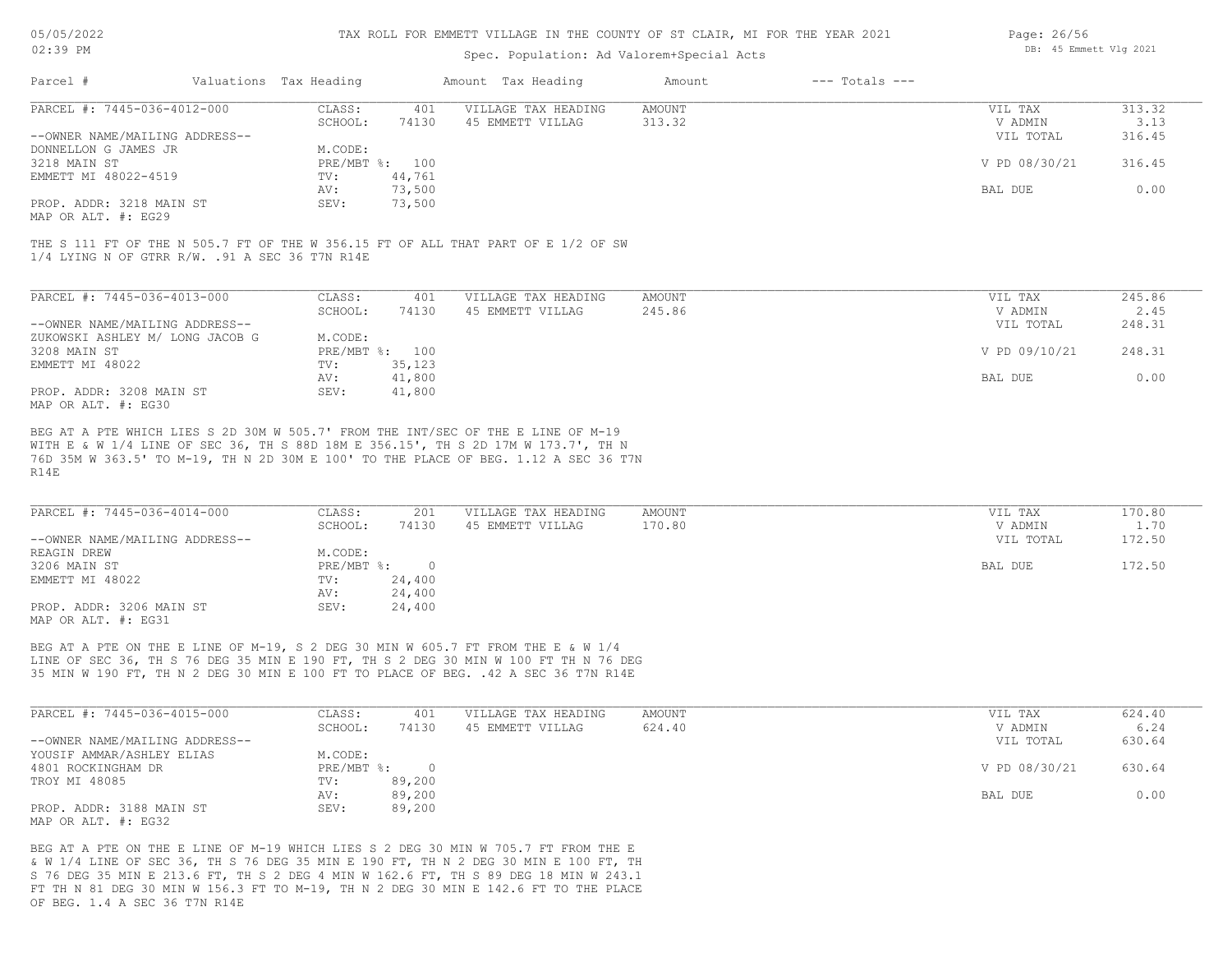## Spec. Population: Ad Valorem+Special Acts

| Parcel #                       | Valuations Tax Heading |        | Amount Tax Heading  | Amount | $---$ Totals $---$ |               |        |
|--------------------------------|------------------------|--------|---------------------|--------|--------------------|---------------|--------|
| PARCEL #: 7445-036-4016-000    | CLASS:                 | 201    | VILLAGE TAX HEADING | AMOUNT |                    | VIL TAX       | 211.33 |
|                                | SCHOOL:                | 74130  | 45 EMMETT VILLAG    | 211.33 |                    | V ADMIN       | 2.11   |
| --OWNER NAME/MAILING ADDRESS-- |                        |        |                     |        |                    | VIL TOTAL     | 213.44 |
| KRAUSS JAMES L/SAIMA L         | M.CODE:                |        |                     |        |                    |               |        |
| 11665 DUNN RD                  | $PRE/MBT$ %:           |        |                     |        |                    | V PD 07/16/21 | 213.44 |
| MEMPHIS MI 48041               | TV:                    | 30,190 |                     |        |                    |               |        |
|                                | AV:                    | 33,100 |                     |        |                    | BAL DUE       | 0.00   |
| PROP. ADDR: 10842 MARY ST      | SEV:                   | 33,100 |                     |        |                    |               |        |
| MAP OR ALT. #: EG33            |                        |        |                     |        |                    |               |        |

R14E W 131.5 FT TO M-19, TH N 2 DEG 30 MIN E 132 FT TO PLACE OF BEG. .45 A SEC 36 T7N LINE, TH S 81 DEG 30 MIN E 156.3 FT, TH S 6 DEG 59 MIN W 148 FT, TH N 77 DEG 30 MIN BEG AT A PTE ON E LINE OF M-19 WHICH LIES S 2 DEG 30 MIN W 849.28 FT FROM E & W 1/4

| PARCEL #: 7445-036-4017-000    | CLASS:     | 201   | VILLAGE TAX HEADING | AMOUNT | 0.00<br>VIL TAX   |
|--------------------------------|------------|-------|---------------------|--------|-------------------|
|                                | SCHOOL:    | 74130 | 45 EMMETT VILLAG    | 0.00   | 0.00<br>V ADMIN   |
| --OWNER NAME/MAILING ADDRESS-- |            |       |                     |        | 0.00<br>VIL TOTAL |
| EMMETT LION'S CLUB INC         | M.CODE:    |       |                     |        |                   |
| 3481 COGLEY RD                 | PRE/MBT %: |       |                     |        | 0.00<br>BAL DUE   |
| AVOCA MI 48006                 | TV:        |       |                     |        |                   |
|                                | AV:        |       |                     |        |                   |
| PROP. ADDR: MARY ST            | SEV:       |       |                     |        |                   |
| MAP OR ALT. #: EG34            |            |       |                     |        |                   |

N 77 DEG 30 MIN W 126 FT TO THE PLACE OF BEG. .46 A SEC 36 T7N R14E 6 DEG 59 MIN E 148 FT, TH N 89 DEG 18 MIN E 133 FT, TH S 14 DEG 15 MIN W 170 FT TH 30 MIN W 981.28 FT TH S 77 DEG 33 MIN E 131.5 FT TO PLACE OF BEG OF THIS DESC, TH N FROM THE INT/SEC OF THE E LINE OF M-19 WITH THE E & W 1/4 LINE OF SEC 36, S 2 DEG

| PARCEL #: 7445-036-4018-000    | CLASS:     | 401    | VILLAGE TAX HEADING | AMOUNT | VIL TAX       | 59.85 |
|--------------------------------|------------|--------|---------------------|--------|---------------|-------|
|                                | SCHOOL:    | 74130  | 45 EMMETT VILLAG    | 59.85  | V ADMIN       | 0.59  |
| --OWNER NAME/MAILING ADDRESS-- |            |        |                     |        | VIL TOTAL     | 60.44 |
| BOYER MICHAEL                  | M.CODE:    |        |                     |        |               |       |
| MAPLE STREET STATION           | PRE/MBT %: |        |                     |        | V PD 08/30/21 | 60.44 |
| PO BOX 4385                    | TV:        | 8,550  |                     |        |               |       |
| DEARBORN MI 48126              | AV:        | 14,600 |                     |        | BAL DUE       | 0.00  |
|                                | SEV:       | 14,600 |                     |        |               |       |
| PROP. ADDR: MARY ST            |            |        |                     |        |               |       |

MAP OR ALT. #: EG35

FT TO THE PLACE OF BEG. .49 A SEC 36 T7N R14E TH N 82 DEG 14 MIN W 15 FT, TH S 6 DEG 30 MIN W 148 FT TH N 77 DEG 30 MIN W 121.65 TH N 14 DEG 15 MIN E 170 FT TH N 89 DEG 18 MIN E 110 FT TH S 2 DEG 4 MIN W 55.6 FT, 30 MIN W 981.28 FT, TH S 77 DEG 30 MIN E 257.5 FT TO THE PLACE OF BEG OF THIS DESC, FROM THE INT-SEC OF THE E LINE OF M-19 WITH THE E & W 1/4 LINE OF SEC 36, S 2 DEG

Page: 27/56 DB: 45 Emmett Vlg 2021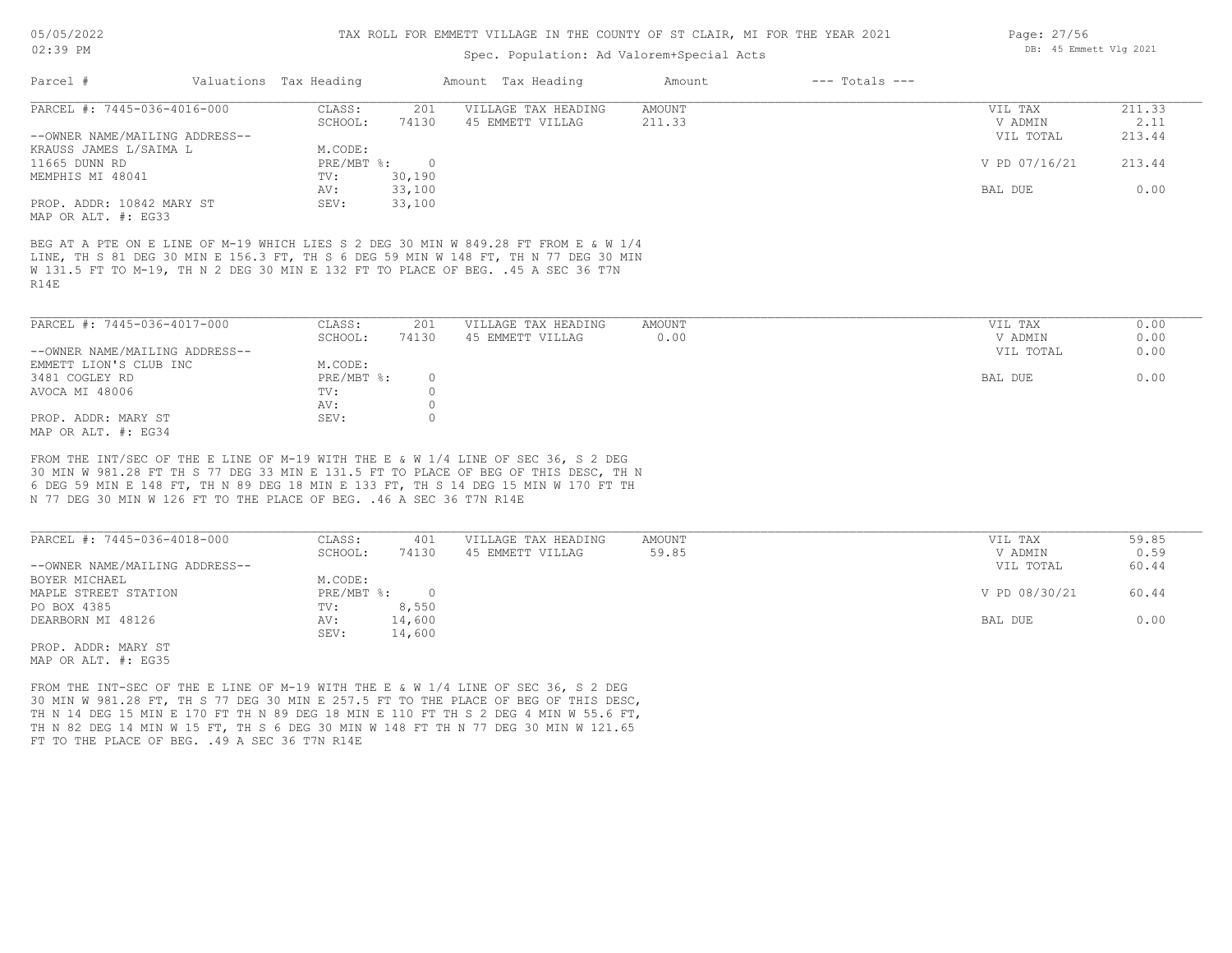#### TAX ROLL FOR EMMETT VILLAGE IN THE COUNTY OF ST CLAIR, MI FOR THE YEAR 2021

# Spec. Population: Ad Valorem+Special Acts

| Parcel #                       | Valuations Tax Heading |        | Amount Tax Heading  | Amount | $---$ Totals $---$ |               |        |
|--------------------------------|------------------------|--------|---------------------|--------|--------------------|---------------|--------|
| PARCEL #: 7445-036-4019-001    | CLASS:                 | 401    | VILLAGE TAX HEADING | AMOUNT |                    | VIL TAX       | 189.21 |
|                                | SCHOOL:                | 74130  | 45 EMMETT VILLAG    | 189.21 |                    | V ADMIN       | 1.89   |
| --OWNER NAME/MAILING ADDRESS-- |                        |        |                     |        |                    | VIL TOTAL     | 191.10 |
| VIVANO MARY                    | M.CODE:                |        |                     |        |                    |               |        |
| 28 GRATIOT AVE                 | PRE/MBT %:             |        |                     |        |                    | V PD 08/12/21 | 191.10 |
| MARYSVILLE MI 48040            | TV:                    | 27,031 |                     |        |                    |               |        |
|                                | AV:                    | 41,600 |                     |        |                    | BAL DUE       | 0.00   |
| PROP. ADDR: 10808 MARY ST      | SEV:                   | 41,600 |                     |        |                    |               |        |
|                                |                        |        |                     |        |                    |               |        |

MAP OR ALT. #: EG36

74.81' TO THE BEG. 0.26 A SEC 36 T7N R14E N 6D 46M 1S E 148.98', TH S 82D 14M E 73.73', TH S 6D 30M W 155.13',TH N 77D 32M W N 87D 5M W 1342.56',S 2D 30M W 974.74', & S 77D 32M E 411.91',FROM INT. 1/4 COR.,TH

| PARCEL #: 7445-036-4021-000    | CLASS:  | 401            | VILLAGE TAX HEADING | AMOUNT | VIL TAX       | 108.05 |
|--------------------------------|---------|----------------|---------------------|--------|---------------|--------|
|                                | SCHOOL: | 74130          | 45 EMMETT VILLAG    | 108.05 | V ADMIN       | 1.08   |
| --OWNER NAME/MAILING ADDRESS-- |         |                |                     |        | VIL TOTAL     | 109.13 |
| WOOLMAN DAVID T                | M.CODE: |                |                     |        |               |        |
| 10807 BRANDON RD               |         | PRE/MBT %: 100 |                     |        | V PD 07/16/21 | 109.13 |
| EMMETT MI 48022-4505           | TV:     | 15,437         |                     |        |               |        |
|                                | AV:     | 28,700         |                     |        | BAL DUE       | 0.00   |
| PROP. ADDR: 10807 BRANDON RD   | SEV:    | 28,700         |                     |        |               |        |
| MAP OR ALT. #: EG27E           |         |                |                     |        |               |        |

E75 FT OF W 618 FT OF N 178 FT OF E 1/2 OF SW 1/4 0.31 A SEC 36 T7N R14E

| PARCEL #: 7445-036-4022-000    | CLASS:     | 401    | VILLAGE TAX HEADING | AMOUNT | VIL TAX       | 167.15 |
|--------------------------------|------------|--------|---------------------|--------|---------------|--------|
|                                | SCHOOL:    | 74130  | 45 EMMETT VILLAG    | 167.15 | V ADMIN       | 1.67   |
| --OWNER NAME/MAILING ADDRESS-- |            |        |                     |        | VIL TOTAL     | 168.82 |
| MAJORIE M STELZER REV TRUST    | M.CODE:    |        |                     |        |               |        |
| 17050 BORDMAN RD               | PRE/MBT %: |        |                     |        | V PD 07/29/21 | 168.82 |
| ARMADA MI 48005                | TV:        | 23,879 |                     |        |               |        |
|                                | AV:        | 42,600 |                     |        | BAL DUE       | 0.00   |
| PROP. ADDR: 10791 BRANDON RD   | SEV:       | 42,600 |                     |        |               |        |
| MAP OR ALT. #: EG27I           |            |        |                     |        |               |        |

E115 FT OF W 733 FT OF N 178 FT OF E 1/2 OF SW 1/4 0.47 A SEC 36 T7N R14E

| PARCEL #: 7445-036-4023-000    | CLASS:     | 401      | VILLAGE TAX HEADING | AMOUNT | VIL TAX       | 197.46 |
|--------------------------------|------------|----------|---------------------|--------|---------------|--------|
|                                | SCHOOL:    | 74130    | 45 EMMETT VILLAG    | 197.46 | V ADMIN       | 1.97   |
| --OWNER NAME/MAILING ADDRESS-- |            |          |                     |        | VIL TOTAL     | 199.43 |
| TWARDY RANDALL G               | M.CODE:    |          |                     |        |               |        |
| P.O. BOX 81                    | PRE/MBT %: | $\Omega$ |                     |        | V PD 07/16/21 | 199.43 |
| MEMPHIS MI 48041               | TV:        | 28,209   |                     |        |               |        |
|                                | AV:        | 47,300   |                     |        | BAL DUE       | 0.00   |
| PROP. ADDR: 10785 BRANDON RD   | SEV:       | 47,300   |                     |        |               |        |

MAP OR ALT. #: EG27F

E125' OF W 858' OF N 178' OF E 1/2 OF SW 1/4 SECTION 36 T7N R14E 0.51 A

Page: 28/56 DB: 45 Emmett Vlg 2021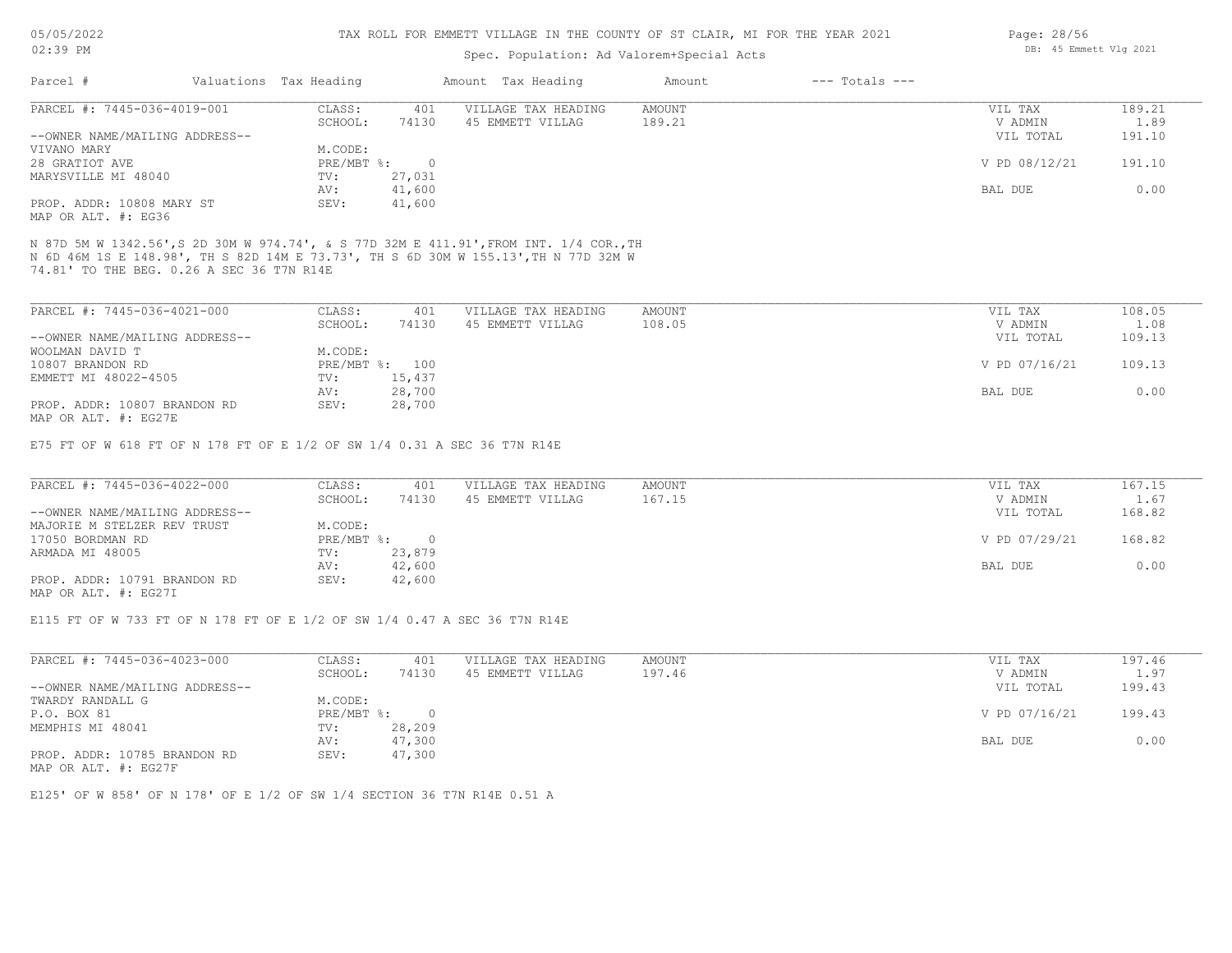# Spec. Population: Ad Valorem+Special Acts

|                                |         |                        |                     | Amount             | $---$ Totals $---$ |               |       |
|--------------------------------|---------|------------------------|---------------------|--------------------|--------------------|---------------|-------|
| PARCEL #: 7445-036-4024-000    | CLASS:  | 402                    | VILLAGE TAX HEADING | AMOUNT             |                    | VIL TAX       | 37.04 |
|                                | SCHOOL: | 74130                  | 45 EMMETT VILLAG    | 37.04              |                    | V ADMIN       | 0.37  |
| --OWNER NAME/MAILING ADDRESS-- |         |                        |                     |                    |                    | VIL TOTAL     | 37.41 |
| GRACE THERESA ANN TRUST        | M.CODE: |                        |                     |                    |                    |               |       |
| 2039 N. LINCOLN AVE UNIT F     |         |                        |                     |                    |                    | V PD 08/15/21 | 37.41 |
|                                | TV:     | 5,292                  |                     |                    |                    |               |       |
|                                | AV:     | 7,500                  |                     |                    |                    | BAL DUE       | 0.00  |
| PROP. ADDR: 10777 BRANDON RD   | SEV:    | 7,500                  |                     |                    |                    |               |       |
|                                |         | Valuations Tax Heading | PRE/MBT %:          | Amount Tax Heading |                    |               |       |

MAP OR ALT. #: EG27G

E150 FT OF W 1008 FT OF N 178 FT OF E 1/2 OF SW 1/4 0.61 A SEC 36 T7N R14E

| PARCEL #: 7445-036-4025-000    | CLASS:     | 402   | VILLAGE TAX HEADING | AMOUNT | VIL TAX       | 37.04 |
|--------------------------------|------------|-------|---------------------|--------|---------------|-------|
|                                | SCHOOL:    | 74130 | 45 EMMETT VILLAG    | 37.04  | V ADMIN       | 0.37  |
| --OWNER NAME/MAILING ADDRESS-- |            |       |                     |        | VIL TOTAL     | 37.41 |
| GRACE THERESA ANN TRUST        | M.CODE:    |       |                     |        |               |       |
| 2039 N. LINCOLN AVE UNIT F     | PRE/MBT %: |       |                     |        | V PD 08/15/21 | 37.41 |
| CHICAGO IL 60614               | TV:        | 5,292 |                     |        |               |       |
|                                | AV:        | 7,500 |                     |        | BAL DUE       | 0.00  |
| PROP. ADDR: BRANDON RD         | SEV:       | 7,500 |                     |        |               |       |
|                                |            |       |                     |        |               |       |

MAP OR ALT. #: EG27H

E150' OF W 1158' OF N 178' OF E 1/2 OF SW 1/4 SECTION 36 T7N R14E 0.61 A

| PARCEL #: 7445-036-4026-000    | CLASS:  | 401            | VILLAGE TAX HEADING | AMOUNT | VIL TAX       | 358.41 |
|--------------------------------|---------|----------------|---------------------|--------|---------------|--------|
|                                | SCHOOL: | 74130          | 45 EMMETT VILLAG    | 358.41 | V ADMIN       | 3.58   |
| --OWNER NAME/MAILING ADDRESS-- |         |                |                     |        | VIL TOTAL     | 361.99 |
| KINNEY FAMILY TRUST            | M.CODE: |                |                     |        |               |        |
| 10745 BRANDON RD               |         | PRE/MBT %: 100 |                     |        | V PD 08/12/21 | 361.99 |
| EMMETT MI 48022-4508           | TV:     | 51,202         |                     |        |               |        |
|                                | AV:     | 79,400         |                     |        | BAL DUE       | 0.00   |
| PROP. ADDR: 10745 BRANDON RD   | SEV:    | 79,400         |                     |        |               |        |

MAP OR ALT. #: EG27A/B

R14E E183.9 FT OF N 178 FT OF SW 1/4 & W 12.1 FT OF N 178 FT OF SE 1/4 0.8 A SEC 36 T7N

| PARCEL #: 7445-036-4027-000      | CLASS:     | 201     | VILLAGE TAX HEADING | AMOUNT | VIL TAX       | 700.70 |
|----------------------------------|------------|---------|---------------------|--------|---------------|--------|
|                                  | SCHOOL:    | 74130   | 45 EMMETT VILLAG    | 700.70 | V ADMIN       | 7.00   |
| --OWNER NAME/MAILING ADDRESS--   |            |         |                     |        | VIL TOTAL     | 707.70 |
| EASTERN MICHIGAN GRAIN           | M.CODE:    |         |                     |        |               |        |
| THE STAR OF THE WEST MILLING CO. | PRE/MBT %: |         |                     |        | V PD 08/30/21 | 707.70 |
| P.O. BOX 146                     | TV:        | 100,100 |                     |        |               |        |
| FRANKENMUTH MI 48734             | AV:        | 100,100 |                     |        | BAL DUE       | 0.00   |
|                                  | SEV:       | 100,100 |                     |        |               |        |

MAP OR ALT. #: PROP. ADDR: 10668 MARY ST

403.67 TO BEG.T7N R14E 11.41 A. 1017.71',TH S 3D 36M 50S W 243.45',TH S 77D 32M 40S E 1030.67'TH N 3D 30M 46S E 20SW 1307.26'&S 3D 30M 46S W 1059.99 FROM E 1/4 COR. FROM 1/4 COR.TH 86D 29M 14S 52M E 243.45', TH N 77D 30M 30S W 769.35', TH S7 18M 30S W200;TO BEG. N 87D 13M COR.TH S77D 30M 30S E 550;,TH S 10D 10M W 41.58',TH N 77 30M 30S E 235.88' TH N 3D BEG. S 87D 5M E 1321.57;,TH S 2D 30M W 974.91',&S 77D 30M 30S E 855.35',FROM W 1/4 Page: 29/56 DB: 45 Emmett Vlg 2021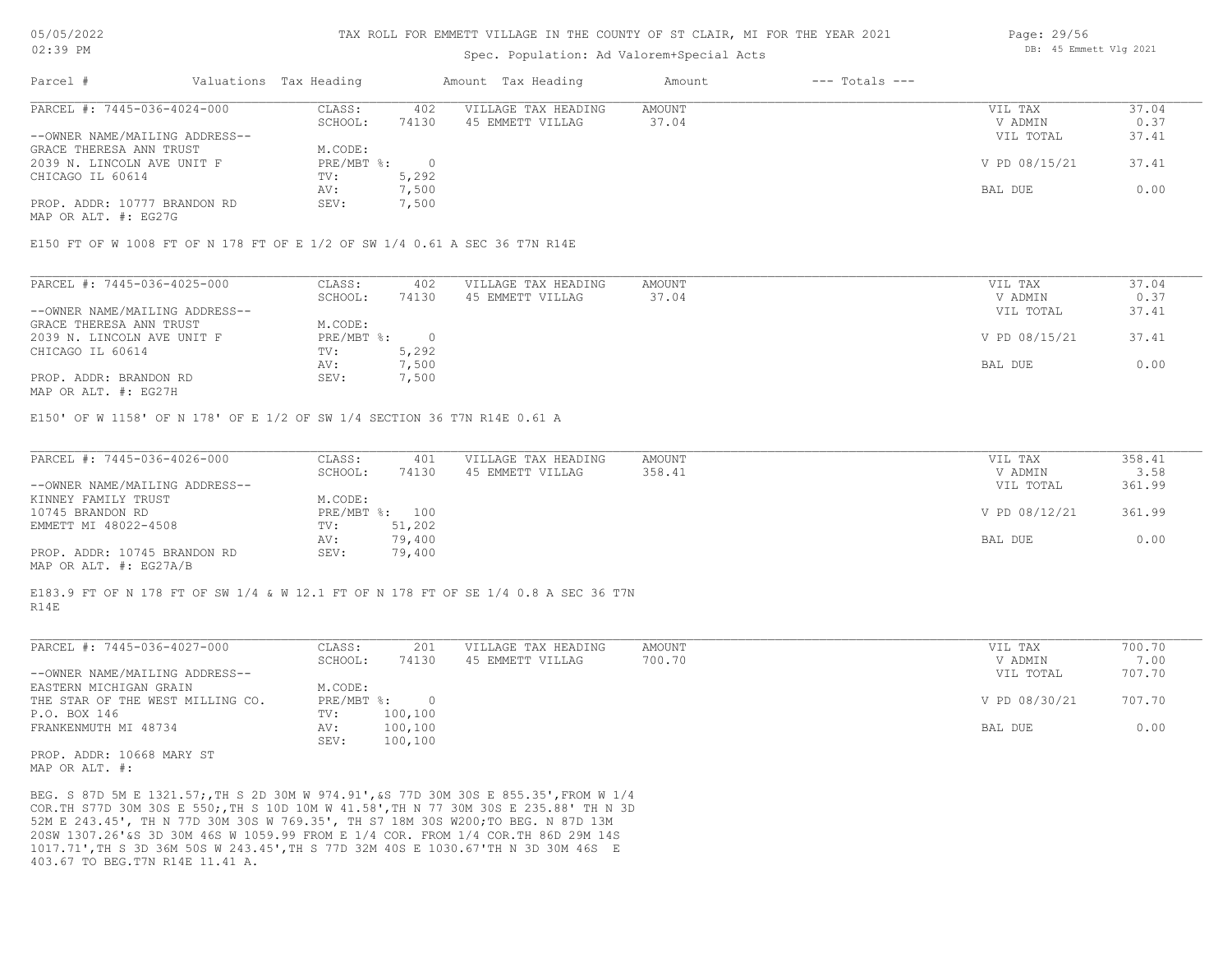05/05/2022

#### 02:39 PM

#### TAX ROLL FOR EMMETT VILLAGE IN THE COUNTY OF ST CLAIR, MI FOR THE YEAR 2021

# Spec. Population: Ad Valorem+Special Acts

| Parcel #                       | Valuations Tax Heading |       | Amount Tax Heading  | Amount | $---$ Totals $---$ |           |      |
|--------------------------------|------------------------|-------|---------------------|--------|--------------------|-----------|------|
| PARCEL #: 7445-036-4027-100    | CLASS:                 | 202   | VILLAGE TAX HEADING | AMOUNT |                    | VIL TAX   | 0.00 |
|                                | SCHOOL:                | 74130 | 45 EMMETT VILLAG    | 0.00   |                    | V ADMIN   | 0.00 |
| --OWNER NAME/MAILING ADDRESS-- |                        |       |                     |        |                    | VIL TOTAL | 0.00 |
| VILLAGE OF EMMETT              | M.CODE:                |       |                     |        |                    |           |      |
| 3099 MAIN ST                   | PRE/MBT %:             |       |                     |        |                    | BAL DUE   | 0.00 |
| EMMETT MI 48022                | TV:                    |       |                     |        |                    |           |      |
|                                | AV:                    |       |                     |        |                    |           |      |
| PROP. ADDR: MARY ST            | SEV:                   |       |                     |        |                    |           |      |
|                                |                        |       |                     |        |                    |           |      |

MAP OR ALT. #: EG27D2

BEG. SECTION 36 T7N R14E 1.7 A S7730'30"E 368.75',TH N718' 30"E 200',TH N7730'30"W 368.75',TH S718'30"W 200' TO BEG S875'E 1321.57', S230'W 974.91' & S7730'30"E 486.6' FROM W 1/4 COR,TH

| PARCEL #: 7445-036-4028-001                                      | CLASS:  | 402            | VILLAGE TAX HEADING | AMOUNT | VIL TAX       | 466.55 |
|------------------------------------------------------------------|---------|----------------|---------------------|--------|---------------|--------|
|                                                                  | SCHOOL: | 74130          | 45 EMMETT VILLAG    | 466.55 | V ADMIN       | 4.66   |
| --OWNER NAME/MAILING ADDRESS--                                   |         |                |                     |        | VIL TOTAL     | 471.21 |
| GROT STANLEY/SYLWIA                                              | M.CODE: |                |                     |        |               |        |
| 11927 HIAWATHA                                                   |         | PRE/MBT %: 100 |                     |        | V PD 07/22/21 | 471.21 |
| UTICA MI 48315                                                   | TV:     | 66,651         |                     |        |               |        |
|                                                                  | AV:     | 77,100         |                     |        | BAL DUE       | 0.00   |
| PROP. ADDR: KINNEY RD                                            | SEV:    | 77,100         |                     |        |               |        |
| $M \land D$ $\land D \land T$ $m$ $\#$ , $D \land E \land \land$ |         |                |                     |        |               |        |

MAP OR ALT. #: EG59A

SECTION 36 T7N R16E 51.93 A SPLIT ON 10/05/2007 FROM 19-036-4028-000; 33D 27M 40S W 214.5', S 3D 6M 21S E 124.54', TH S 86D 39M 8S W 1105.88 TO BEG 40S W 313.5', S 30D 57M 40S W 132', S 49D 57M 40S W 726', S 73D 27M 40S W 247.5', S TH ALG COWHY DRAIN TH FOLLOWING SEVEN COURSES; S 37D 27M 40S W 107.87', S 61D 27M TH S 83D 49M 17S E 445.67', TH N 5D 59M 36S E 37.75', TH S 84D 0M 24S E 1234.32', 98.48', TH N 3D 26M 4S W 98.7', TH S 84D 0M 24S E 535.6', TH N 3D 26M 4S W 101.76', 29S W 250', TH N 85D 35M 34S E 70.38', TH N 3D 26M 4S W 49.5', TH N 85D 35M 34S E 39M 35S W 70.2', TH N 3D 58M 29S W 627.4', TH N 85D 35M 34S E 209.2', TH N 3D 58M BEG N 86D 39M 8S E 1382.76' FROM SW SEC COR, TH N 3D 58M 29S W 300.16', TH S 86D

| PARCEL #: 7445-036-4028-010        | CLASS:         | 202   | VILLAGE TAX HEADING | AMOUNT | VIL TAX   | 0.00 |
|------------------------------------|----------------|-------|---------------------|--------|-----------|------|
|                                    | SCHOOL:        | 74130 | 45 EMMETT VILLAG    | 0.00   | V ADMIN   | 0.00 |
| --OWNER NAME/MAILING ADDRESS--     |                |       |                     |        | VIL TOTAL | 0.00 |
| SOUTH BRANCH PINE RIVER DRAIN      | M.CODE:        |       |                     |        |           |      |
| DRAINAGE DISTRICT                  | PRE/MBT %: 100 |       |                     |        | BAL DUE   | 0.00 |
| ST CLAIR COUNTY DRAIN COMMISSIONER | TV:            |       |                     |        |           |      |
| 21 AIRPORT DR                      | AV:            |       |                     |        |           |      |
| SAINT CLAIR MI 48079               | SEV:           |       |                     |        |           |      |

MAP OR ALT. #: EG59B PROP. ADDR: KINNEY RD

10/05/2007 FROM 19-036-4028-000; 1342.74', TH S 86D 39M 8S W 84.96' TO BEG SECTION 36 T7N R16E 21.16 A SPLIT ON 107.87', TH S 84D 0M 24S E 55.01', TH S 2D 57M 44S E 1093.74', TH S 86D 18M 37S W 49D 57M 40S E 726', N 30D 57M 40S E 132', N 61D 27M 40S E 313.5', N 37D 27M 40S E COURSE; N 3D 6M 21S W 124.54', N 33D 27M 40S E 214.5', N 73D 27M 40S E 247.5', N BEG N 86D 39M 8S E 2488.64' FROM SW SEC COR, TH ALG COWHY DRAIN FOLLOWING SEVEN

Page: 30/56 DB: 45 Emmett Vlg 2021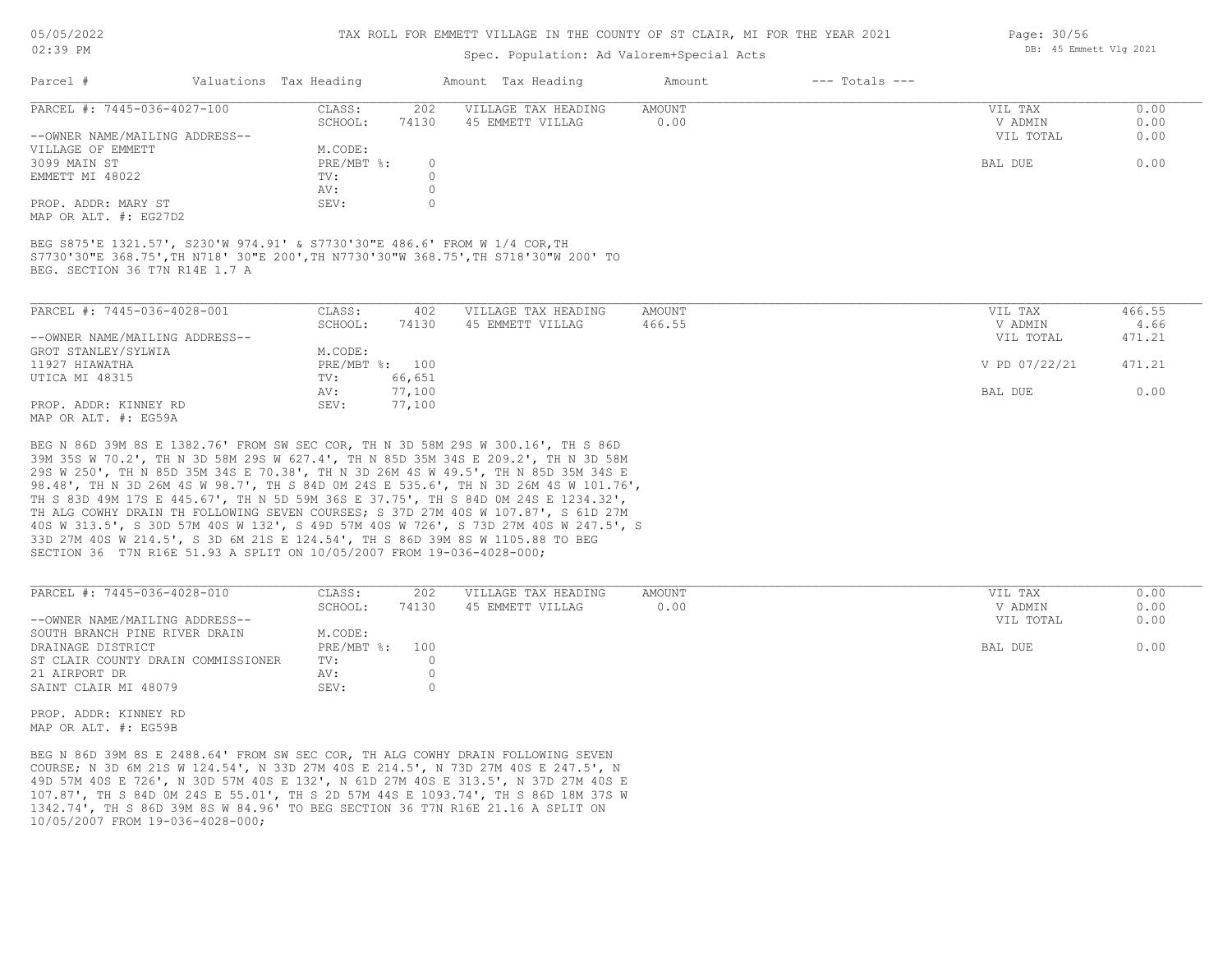#### TAX ROLL FOR EMMETT VILLAGE IN THE COUNTY OF ST CLAIR, MI FOR THE YEAR 2021

# Spec. Population: Ad Valorem+Special Acts

| Page: 31/56 |                        |  |
|-------------|------------------------|--|
|             | DB: 45 Emmett Vlg 2021 |  |

| Parcel #                       | Valuations Tax Heading    |        | Amount Tax Heading  | Amount | $---$ Totals $---$ |               |        |
|--------------------------------|---------------------------|--------|---------------------|--------|--------------------|---------------|--------|
| PARCEL #: 7445-036-4029-000    | CLASS:                    | 201    | VILLAGE TAX HEADING | AMOUNT |                    | VIL TAX       | 219.73 |
|                                | SCHOOL:                   | 74130  | 45 EMMETT VILLAG    | 219.73 |                    | V ADMIN       | 2.19   |
| --OWNER NAME/MAILING ADDRESS-- |                           |        |                     |        |                    | VIL TOTAL     | 221.92 |
| PIERCE INVESMENT LLC           | M.CODE:                   |        |                     |        |                    |               |        |
| 10895 BRANDON RD               | $PRE/MBT$ $\frac{1}{6}$ : |        |                     |        |                    | V PD 09/13/21 | 221.92 |
| EMMETT MI 48022                | TV:                       | 31,391 |                     |        |                    |               |        |
|                                | AV:                       | 44,000 |                     |        |                    | BAL DUE       | 0.00   |
| PROP. ADDR: 3120 MAIN ST       | SEV:                      | 44,000 |                     |        |                    |               |        |
|                                |                           |        |                     |        |                    |               |        |

MAP OR ALT. #: EG59C

OF MECHANIC ST. 1 A SEC 36 T7N R14E N250 FT OF W 176.20 FT OF THAT PART OF E 1/2 OF SW 1/4 LYING E OF E LINE M-19 & S

| PARCEL #: 7445-036-4030-000    | CLASS:       | 401    | VILLAGE TAX HEADING | AMOUNT | VIL TAX       | 428.71 |
|--------------------------------|--------------|--------|---------------------|--------|---------------|--------|
|                                | SCHOOL:      | 74130  | 45 EMMETT VILLAG    | 428.71 | V ADMIN       | 4.28   |
| --OWNER NAME/MAILING ADDRESS-- |              |        |                     |        | VIL TOTAL     | 432.99 |
| GOODIN LISA R                  | M.CODE:      |        |                     |        |               |        |
| P.O. BOX 164                   | $PRE/MBT$ %: | 100    |                     |        | V PD 09/08/21 | 432.99 |
| EMMETT MI 48022                | TV:          | 61,245 |                     |        |               |        |
|                                | AV:          | 67,700 |                     |        | BAL DUE       | 0.00   |
| PROP. ADDR: 3130 PATRICK ST    | SEV:         | 67,700 |                     |        |               |        |
| MAP OR ALT. #: EG58            |              |        |                     |        |               |        |

SEC 36 T7N R14E TO PATRICK ST TH N 2 DEG 30 MIN E ALG PATRICK ST 131.3 FT TO PLACE OF BEG. .28 A TH S 2 DEG 30 MIN W 113.91 FT TO JOHN ST TH N 87 DEG 30 MIN W ALG JOHN ST 98.48 FT BEG AT THE SW COR OF LOT 8 DUNEGANS ADDITION TO EMMETT, TH S 77 DEG 30 MIN E 100 FT

| PARCEL #: 7445-036-4031-000                         | CLASS:       | 402   | VILLAGE TAX HEADING | AMOUNT | VIL TAX       | 30.24 |
|-----------------------------------------------------|--------------|-------|---------------------|--------|---------------|-------|
|                                                     | SCHOOL:      | 74130 | 45 EMMETT VILLAG    | 30.24  | V ADMIN       | 0.30  |
| --OWNER NAME/MAILING ADDRESS--                      |              |       |                     |        | VIL TOTAL     | 30.54 |
| GILYANA KINAN                                       | M.CODE:      |       |                     |        |               |       |
| 11170 GRENADA DR                                    | $PRE/MBT$ %: |       |                     |        | V PD 07/23/21 | 30.54 |
| STERLING HEIGHTS MI 48312                           | TV:          | 4,320 |                     |        |               |       |
|                                                     | AV:          | 7,000 |                     |        | BAL DUE       | 0.00  |
| PROP. ADDR: 10808 JOSEPH ST<br>MAP OR ALT. #: EG59B | SEV:         | 7,000 |                     |        |               |       |

DEG 32 MIN W 435.6 FT TO BEG. 1 A SEC 36 T7N R14E 30 MIN W 100 FT TH S 77 DEG 32 MIN E 435.6 FT TH N 2 DEG 30 MIN E 100 FT, TH N 77 SAID S LINE 484.5 FT, TH S 2 DEG 30 MIN W 39.4 FT TO BEG OF THIS DESC, TH S 2 DEG BEG AT INT OF CENTER OF MAIN ST WITH S LINE OF GTRR R/W, TH S 77 DEG 32 MIN E ON

| PARCEL #: 7445-036-4036-001    | CLASS:  | 401            | VILLAGE TAX HEADING | AMOUNT | VIL TAX       | 503.05 |
|--------------------------------|---------|----------------|---------------------|--------|---------------|--------|
|                                | SCHOOL: | 74130          | 45 EMMETT VILLAG    | 503.05 | V ADMIN       | 5.03   |
| --OWNER NAME/MAILING ADDRESS-- |         |                |                     |        | VIL TOTAL     | 508.08 |
| THOMAS WILLIAM/JENNIFER        | M.CODE: |                |                     |        |               |        |
| P.O. BOX 71                    |         | PRE/MBT %: 100 |                     |        | V PD 09/10/21 | 508.08 |
| EMMETT MI 48022                | TV:     | 71,865         |                     |        |               |        |
|                                | AV:     | 125,800        |                     |        | BAL DUE       | 0.00   |
| PROP. ADDR: 3079 WASHINGTON ST | SEV:    | 125,800        |                     |        |               |        |
| MAP OR ALT. #: EG57            |         |                |                     |        |               |        |

VILLAGE OF MT CROWLEY SEC 36 T7N R14E .35 A. 88\* 28' 30" W 280', TH N 1\* 41' 30" E 401.98' TO BEG.2.17A ALSO SE COR.OF LOTS 28 51" E 162.66', TH S 0\* 45' E 150', TH N 89\* 11' E 100', TH S 0\* 45' E 256.35', TH N BEG N 0\* 41' 2" W 993.38' & S 88\* 27' 51" E 695.86' FROM SW SEC COR, TH S 88\* 27'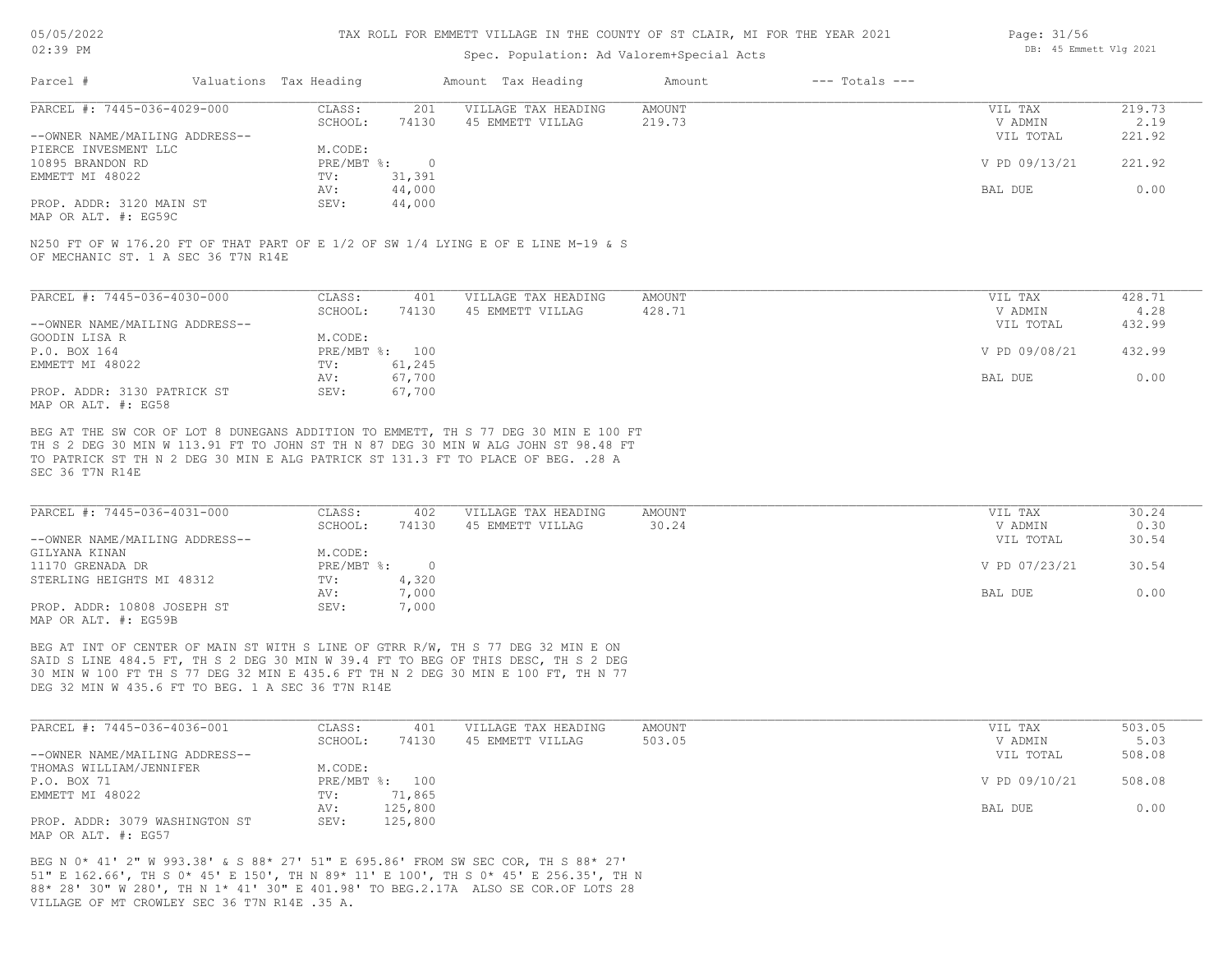| 05/05/2022 |    |
|------------|----|
| 02:39      | PN |

## Spec. Population: Ad Valorem+Special Acts

| Parcel #                                                                                                                                                                | Valuations Tax Heading |                | Amount Tax Heading  | Amount        | $---$ Totals $---$ |               |        |
|-------------------------------------------------------------------------------------------------------------------------------------------------------------------------|------------------------|----------------|---------------------|---------------|--------------------|---------------|--------|
| PARCEL #: 7445-036-4036-100                                                                                                                                             | CLASS:                 | 201            | VILLAGE TAX HEADING | <b>AMOUNT</b> |                    | VIL TAX       | 198.10 |
|                                                                                                                                                                         | SCHOOL:                | 74130          | 45 EMMETT VILLAG    | 198.10        |                    | V ADMIN       | 1.98   |
| --OWNER NAME/MAILING ADDRESS--                                                                                                                                          |                        |                |                     |               |                    | VIL TOTAL     | 200.08 |
| LAWSON INVESTMENTS LLC                                                                                                                                                  | M.CODE:                |                |                     |               |                    |               |        |
| P.O. BOX 337                                                                                                                                                            | $PRE/MBT$ %:           | $\overline{0}$ |                     |               |                    | V PD 07/22/21 | 200.08 |
| EMMETT MI 48022                                                                                                                                                         | TV:                    | 28,300         |                     |               |                    |               |        |
|                                                                                                                                                                         | AV:                    | 28,300         |                     |               |                    | BAL DUE       | 0.00   |
| PROP. ADDR: WASHINGTON ST<br>MAP OR ALT. #: EG57B                                                                                                                       | SEV:                   | 28,300         |                     |               |                    |               |        |
| BEG N0^41'25"W 400' FROM SW SEC COR TH N0^41'25"W593.38', TH S88^27'51"E 695.86' TH<br>S1^41'30"W 401.98',TH S89^28'30"E 280',TH S0^45'E 165',TH S89^58'20"W 958.53' TO |                        |                |                     |               |                    |               |        |
| BEG SECTION 36                                                                                                                                                          | T7N R14E               |                | 10.26A              |               |                    |               |        |
| PARCEL #: 7445-036-4037-000                                                                                                                                             | CLASS:                 | 402            | VILLAGE TAX HEADING | <b>AMOUNT</b> |                    | VIL TAX       | 12.57  |
|                                                                                                                                                                         | SCHOOL:                | 74130          | 45 EMMETT VILLAG    | 12.57         |                    | V ADMIN       | 0.12   |
| --OWNER NAME/MAILING ADDRESS--                                                                                                                                          |                        |                |                     |               |                    | VIL TOTAL     | 12.69  |
| PROSCH TINA M                                                                                                                                                           | M.CODE:                |                |                     |               |                    |               |        |
| 10877 MECHANIC ST                                                                                                                                                       | PRE/MBT %:             | $\overline{0}$ |                     |               |                    | V PD 09/10/21 | 12.69  |
| EMMETT MI 48022                                                                                                                                                         | TV:                    | 1,797          |                     |               |                    |               |        |
|                                                                                                                                                                         | AV:                    | 3,500          |                     |               |                    | BAL DUE       | 0.00   |
| PROP. ADDR: WASHINGTON ST<br>MAP OR ALT. #: EG54/55                                                                                                                     | SEV:                   | 3,500          |                     |               |                    |               |        |
|                                                                                                                                                                         |                        |                |                     |               |                    |               |        |
| W100 FT OF E 265 FT OF THAT PART OF SW 1/4 LYING W OF M-19 & S OF VILLAGE OF MT<br>CROWLEY EXC S 835.1 FT. . 17 A SEC 36 T7N R14E                                       |                        |                |                     |               |                    |               |        |
|                                                                                                                                                                         |                        |                |                     |               |                    |               |        |
| PARCEL #: 7445-036-4038-000                                                                                                                                             | CLASS:                 | 402            | VILLAGE TAX HEADING | AMOUNT        |                    | VIL TAX       | 0.00   |
|                                                                                                                                                                         | SCHOOL:                | 74130          | 45 EMMETT VILLAG    | 0.00          |                    | V ADMIN       | 0.00   |
| --OWNER NAME/MAILING ADDRESS--                                                                                                                                          |                        |                |                     |               |                    | VIL TOTAL     | 0.00   |
| VILLAGE OF EMMETT                                                                                                                                                       | M.CODE:                |                |                     |               |                    |               |        |

| EMMETT MT 48022                | TV : |  |
|--------------------------------|------|--|
|                                | AV.  |  |
| PROP. ADDR: 3084 WASHINGTON ST | SEV: |  |
| MAP OR ALT. #: EG53B           |      |  |

N66 FT OF S 835.1 FT OF W 165 FT OF E 330 FT OF THAT PART OF W 1/2 OF SW 1/4 LYING

W OF M-19 & CONT 0.25 A. 0.25 A SEC 36 T7N R14E

| PARCEL #: 7445-036-4040-000    | CLASS:  | 401            | VILLAGE TAX HEADING | AMOUNT | VIL TAX       | 300.95 |
|--------------------------------|---------|----------------|---------------------|--------|---------------|--------|
|                                | SCHOOL: | 74130          | 45 EMMETT VILLAG    | 300.95 | V ADMIN       | 3.00   |
| --OWNER NAME/MAILING ADDRESS-- |         |                |                     |        | VIL TOTAL     | 303.95 |
| RIX FRANK K. / ROBERT H.       | M.CODE: |                |                     |        |               |        |
| 3077 MAIN ST                   |         | PRE/MBT %: 100 |                     |        | V PD 09/10/21 | 303.95 |
| EMMETT MI 48022                | TV:     | 42,993         |                     |        |               |        |
|                                | AV:     | 71,600         |                     |        | BAL DUE       | 0.00   |
| PROP. ADDR: 3077 MAIN ST       | SEV:    | 71,600         |                     |        |               |        |
| MAP OR ALT. #: EG52            |         |                |                     |        |               |        |

3119 MAIN ST PRE/MBT %: 0 BAL DUE 0.00

LYING W OF M-19. .75 A SEC 36 T7N R14E LYING W OF M-19 & N 66' OF S 835.1' OF E 165' OF ALL THAT PART OF W 1/2 OF SW 1/4 THE N 66 FT OF THE S 769.1 FT OF THE E 330 FT OF ALL THAT PART OF W 1/2 OF SW 1/4 Page: 32/56 DB: 45 Emmett Vlg 2021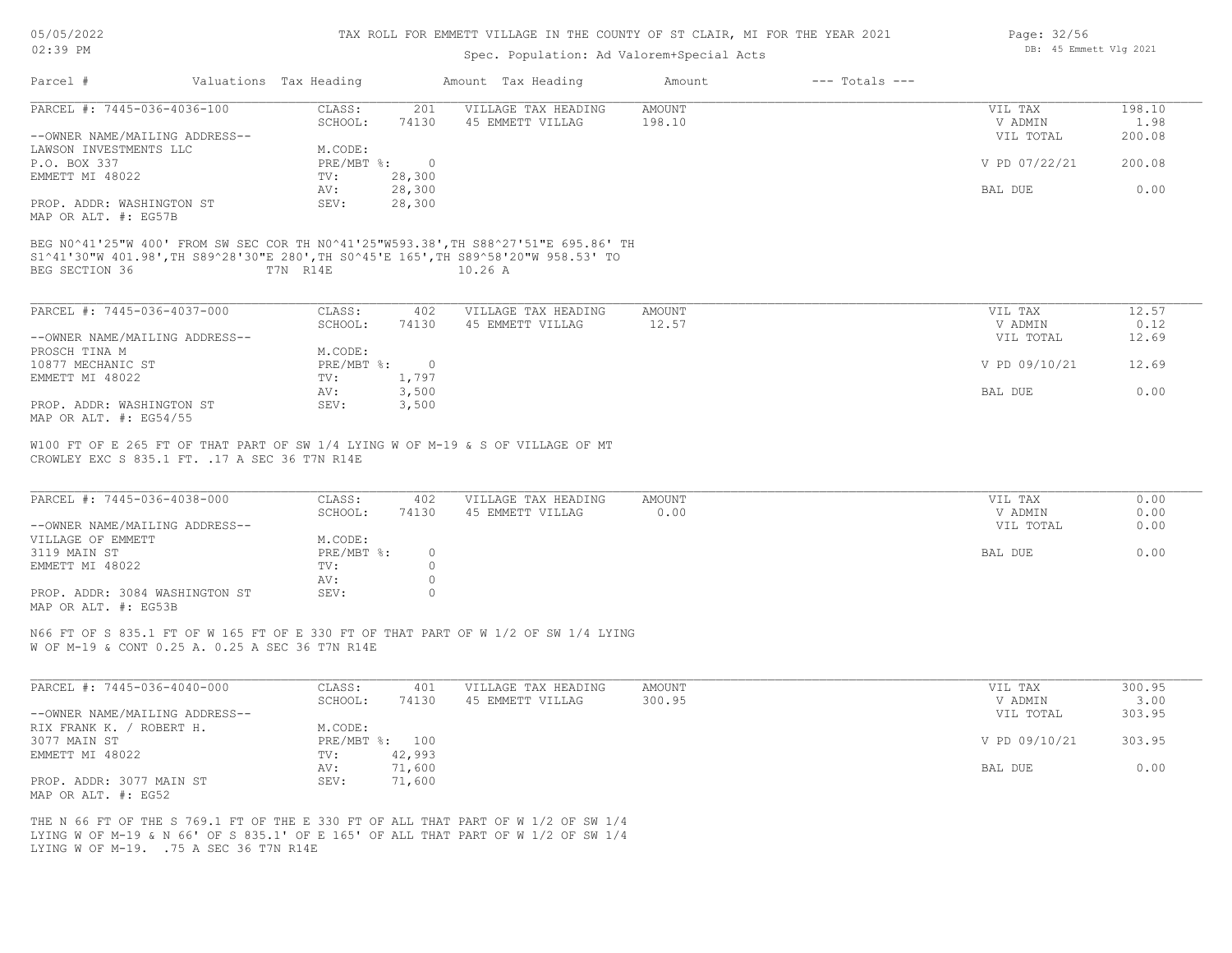| 05/05/2022 |           |
|------------|-----------|
| 02.39      | <b>PM</b> |

# Spec. Population: Ad Valorem+Special Acts

| Page: 33/56 |                        |  |
|-------------|------------------------|--|
|             | DB: 45 Emmett Vlg 2021 |  |

| Parcel #                                                      | Valuations Tax Heading    |                  | Amount Tax Heading                                                                                                                                                    | Amount                  | $---$ Totals $---$ |                                 |                          |
|---------------------------------------------------------------|---------------------------|------------------|-----------------------------------------------------------------------------------------------------------------------------------------------------------------------|-------------------------|--------------------|---------------------------------|--------------------------|
| PARCEL #: 7445-036-4041-000<br>--OWNER NAME/MAILING ADDRESS-- | CLASS:<br>SCHOOL:         | 401<br>74130     | VILLAGE TAX HEADING<br>45 EMMETT VILLAG                                                                                                                               | <b>AMOUNT</b><br>412.52 |                    | VIL TAX<br>V ADMIN<br>VIL TOTAL | 412.52<br>4.12<br>416.64 |
| NORAT ERIC D. / NICOLE<br>3069 MAIN ST                        | M.CODE:<br>PRE/MBT %: 100 |                  |                                                                                                                                                                       |                         |                    | V PD 09/10/21                   | 416.64                   |
| EMMETT MI 48022                                               | TV:<br>AV:                | 58,932<br>86,800 |                                                                                                                                                                       |                         |                    | BAL DUE                         | 0.00                     |
| PROP. ADDR: 3069 MAIN ST<br>MAP OR ALT. #: EG51               | SEV:                      | 86,800           |                                                                                                                                                                       |                         |                    |                                 |                          |
| 1/4 LYING W OF M-19 1 A SEC 36 T7N R14E                       |                           |                  | THE N 132 FT OF THE S 703.1 FT OF THE E 330 FT OF ALL THAT PART OF THE W 1/2 OF SW                                                                                    |                         |                    |                                 |                          |
| PARCEL #: 7445-036-4042-000                                   | CLASS:                    | 401              | VILLAGE TAX HEADING                                                                                                                                                   | AMOUNT                  |                    | VIL TAX                         | 348.50                   |
| --OWNER NAME/MAILING ADDRESS--                                | SCHOOL:                   | 74130            | 45 EMMETT VILLAG                                                                                                                                                      | 348.50                  |                    | V ADMIN<br>VIL TOTAL            | 3.48<br>351.98           |
| BARNUM NATHANIEL                                              | M.CODE:                   |                  |                                                                                                                                                                       |                         |                    |                                 |                          |
| 3057 MAIN ST<br>EMMETT MI 48022                               | PRE/MBT %: 100<br>TV:     | 49,787           |                                                                                                                                                                       |                         |                    | V PD 09/08/21                   | 351.98                   |
| PROP. ADDR: 3057 MAIN ST<br>MAP OR ALT. #: EG50               | AV:<br>SEV:               | 55,700<br>55,700 |                                                                                                                                                                       |                         |                    | BAL DUE                         | 0.00                     |
| LYING W OF M-19 .5 A SEC 36 T7N R14E                          |                           |                  | THE N 66 FT OF THE S 571.1 FT OF THE E 330 FT OF ALL THAT PART OF W 1/2 OF SW 1/4                                                                                     |                         |                    |                                 |                          |
| PARCEL #: 7445-036-4043-000                                   | CLASS:<br>SCHOOL:         | 401<br>74130     | VILLAGE TAX HEADING<br>45 EMMETT VILLAG                                                                                                                               | <b>AMOUNT</b><br>249.84 |                    | VIL TAX<br>V ADMIN              | 249.84<br>2.49           |
| --OWNER NAME/MAILING ADDRESS--                                |                           |                  |                                                                                                                                                                       |                         |                    | VIL TOTAL                       | 252.33                   |
| K&M LAND L.L.C.<br>76302 BURMAN RD                            | M.CODE:<br>PRE/MBT %: 0   |                  |                                                                                                                                                                       |                         |                    | BAL DUE                         | 252.33                   |
| RICHMOND MI 48062                                             | TV:<br>AV:                | 35,692<br>39,000 |                                                                                                                                                                       |                         |                    |                                 |                          |
| PROP. ADDR: 3025 MAIN ST<br>MAP OR ALT. #: EG49               | SEV:                      | 39,000           |                                                                                                                                                                       |                         |                    |                                 |                          |
| 1/4 LYING W OF M-19 0.30 A SEC 36 T7N R14E                    |                           |                  | THE N 78 FT OF THE S 288.5 FT OF THE E 165 FT OF ALL THAT PART OF THE W 1/2 OF SW                                                                                     |                         |                    |                                 |                          |
| PARCEL #: 7445-036-4044-000                                   | CLASS:<br>SCHOOL:         | 402<br>74130     | VILLAGE TAX HEADING<br>45 EMMETT VILLAG                                                                                                                               | <b>AMOUNT</b><br>8.40   |                    | VIL TAX<br>V ADMIN              | 8.40<br>0.08             |
| --OWNER NAME/MAILING ADDRESS--<br>MUNEIO MICHAEL/KEVIN        | M.CODE:                   |                  |                                                                                                                                                                       |                         |                    | VIL TOTAL                       | 8.48                     |
| 8393 KENDALL RD                                               | PRE/MBT %: 0              |                  |                                                                                                                                                                       |                         |                    | V PD 09/13/21                   | 8.48                     |
| COLUMBUS MI 48063                                             | TV:<br>AV:                | 1,200<br>1,200   |                                                                                                                                                                       |                         |                    | BAL DUE                         | 0.00                     |
| PROP. ADDR: MAIN ST<br>MAP OR ALT. #: EG48                    | SEV:                      | 1,200            |                                                                                                                                                                       |                         |                    |                                 |                          |
| N3050'8"E 253.83' SECTION 36 T7N R14E 0.55 A                  |                           |                  | THE S 210.5' OF E 165' OF ALL THAT PART OF W 1/2 OF SW 1/4 LYING W OF M-19 & EXC<br>THAT PART S & E OF A LINE, BEG S8647'35"W 125' FROM NE COR SECTION 2 T6N R14E, TH |                         |                    |                                 |                          |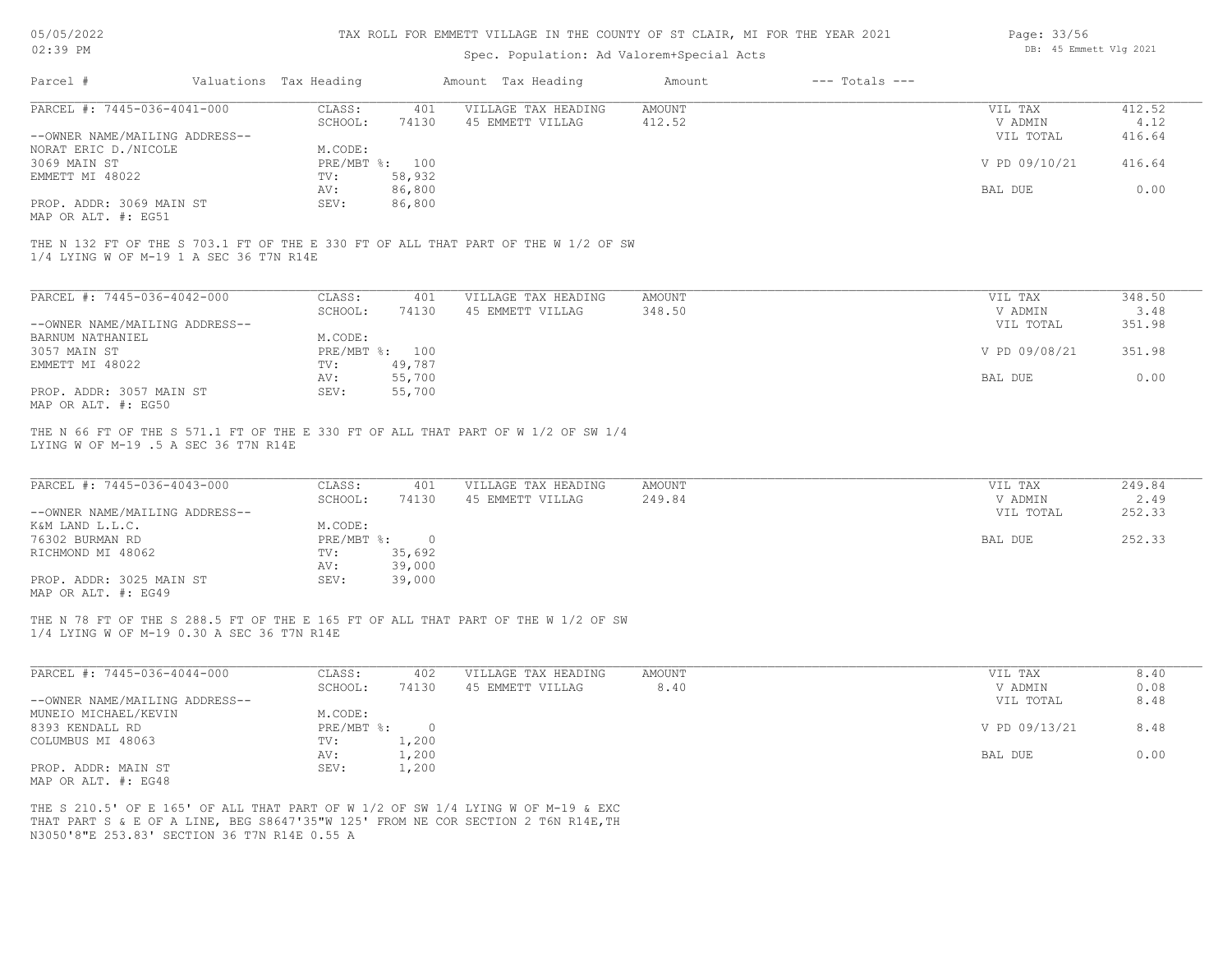# Spec. Population: Ad Valorem+Special Acts

| Page: 34/56 |                        |  |
|-------------|------------------------|--|
|             | DB: 45 Emmett Vlg 2021 |  |

34/56

| 636.30 |
|--------|
| 6.36   |
| 642.66 |
|        |
| 642.66 |
|        |
| 0.00   |
|        |
|        |

MAP OR ALT. #: EG47A

S8958'20"W 558.95' TO BEG SECTION 36 T7N R14E 5.13 A BEG AT SW SEC COR,TH N041'25"W 400',TH N8958'20"E 558.53',TH S045'E 400',TH

| PARCEL #: 7445-036-4045-100                                | CLASS:     | 401     | VILLAGE TAX HEADING | AMOUNT | VIL TAX       | 503.05 |
|------------------------------------------------------------|------------|---------|---------------------|--------|---------------|--------|
|                                                            | SCHOOL:    | 74130   | 45 EMMETT VILLAG    | 503.05 | V ADMIN       | 5.03   |
| --OWNER NAME/MAILING ADDRESS--                             |            |         |                     |        | VIL TOTAL     | 508.08 |
| LEENKNEGT MATTHEW/JESSICA                                  | M.CODE:    |         |                     |        |               |        |
| 3035 MAIN ST                                               | PRE/MBT %: | 100     |                     |        | V PD 09/08/21 | 508.08 |
| EMMETT MI 48022                                            | TV:        | 71,865  |                     |        |               |        |
|                                                            | AV:        | 112,500 |                     |        | BAL DUE       | 0.00   |
| PROP. ADDR: 3035 MAIN ST<br>$MAD$ $CD$ $ATM$ $H$ , $DCACD$ | SEV:       | 112,500 |                     |        |               |        |

MAP OR ALT. #: EG47D

N216.6' OF S 505.1' OF E 330' OF SW 1/4 OF SW 1/4 SEC 36 T7N R14E 1.64 A

| PARCEL #: 7445-036-4045-200    | CLASS:     | 201    | VILLAGE TAX HEADING | AMOUNT | VIL TAX       | 119.57 |
|--------------------------------|------------|--------|---------------------|--------|---------------|--------|
|                                | SCHOOL:    | 74130  | 45 EMMETT VILLAG    | 119.57 | V ADMIN       | 1.19   |
| --OWNER NAME/MAILING ADDRESS-- |            |        |                     |        | VIL TOTAL     | 120.76 |
| MUNEIO MICHAEL/KEVIN           | M.CODE:    |        |                     |        |               |        |
| 8393 KENDALL RD                | PRE/MBT %: |        |                     |        | V PD 09/13/21 | 120.76 |
| COLUMBUS MI 48063              | TV:        | 17,082 |                     |        |               |        |
|                                | AV:        | 34,900 |                     |        | BAL DUE       | 0.00   |
| PROP. ADDR: 11110 BURT RD      | SEV:       | 34,900 |                     |        |               |        |
| MAP OR ALT. #: EG47E           |            |        |                     |        |               |        |

SECTION 36 T7N R14E 0.59 A PLAT,TH S876'E 101.34',TH S2 16'W 255.5',TH N876'W 101.19',TH N214'E 255.5' TO BEG. BEG S8526'E 28.02', S214'W 681.6' & S876'E 28' FROM SE COR LOT 28 MT CROWLEY

| PARCEL #: 7445-036-4045-300    | CLASS:       | 201    | VILLAGE TAX HEADING | AMOUNT | VIL TAX       | 169.26 |
|--------------------------------|--------------|--------|---------------------|--------|---------------|--------|
|                                | SCHOOL:      | 74130  | 45 EMMETT VILLAG    | 169.26 | V ADMIN       | 1.69   |
| --OWNER NAME/MAILING ADDRESS-- |              |        |                     |        | VIL TOTAL     | 170.95 |
| MELDRUM TODD LIVING TRUST      | M.CODE:      |        |                     |        |               |        |
| 332 STINSON                    | $PRE/MBT$ %: |        |                     |        | V PD 07/16/21 | 170.95 |
| MEMPHIS MI 48041               | TV:          | 24,181 |                     |        |               |        |
|                                | AV:          | 52,700 |                     |        | BAL DUE       | 0.00   |
| PROP. ADDR: 11112 BURT RD      | SEV:         | 52,700 |                     |        |               |        |
| MAP OR ALT. #: EG47F           |              |        |                     |        |               |        |

400',TH S8958'20"W 400' TO BEG SECTION 36 T7N R14E 3.67 A BEG N8958'20"E 558.95' FROM SW SEC COR,TH N045'W 400', TH N8958'20"E 400',TH S045'E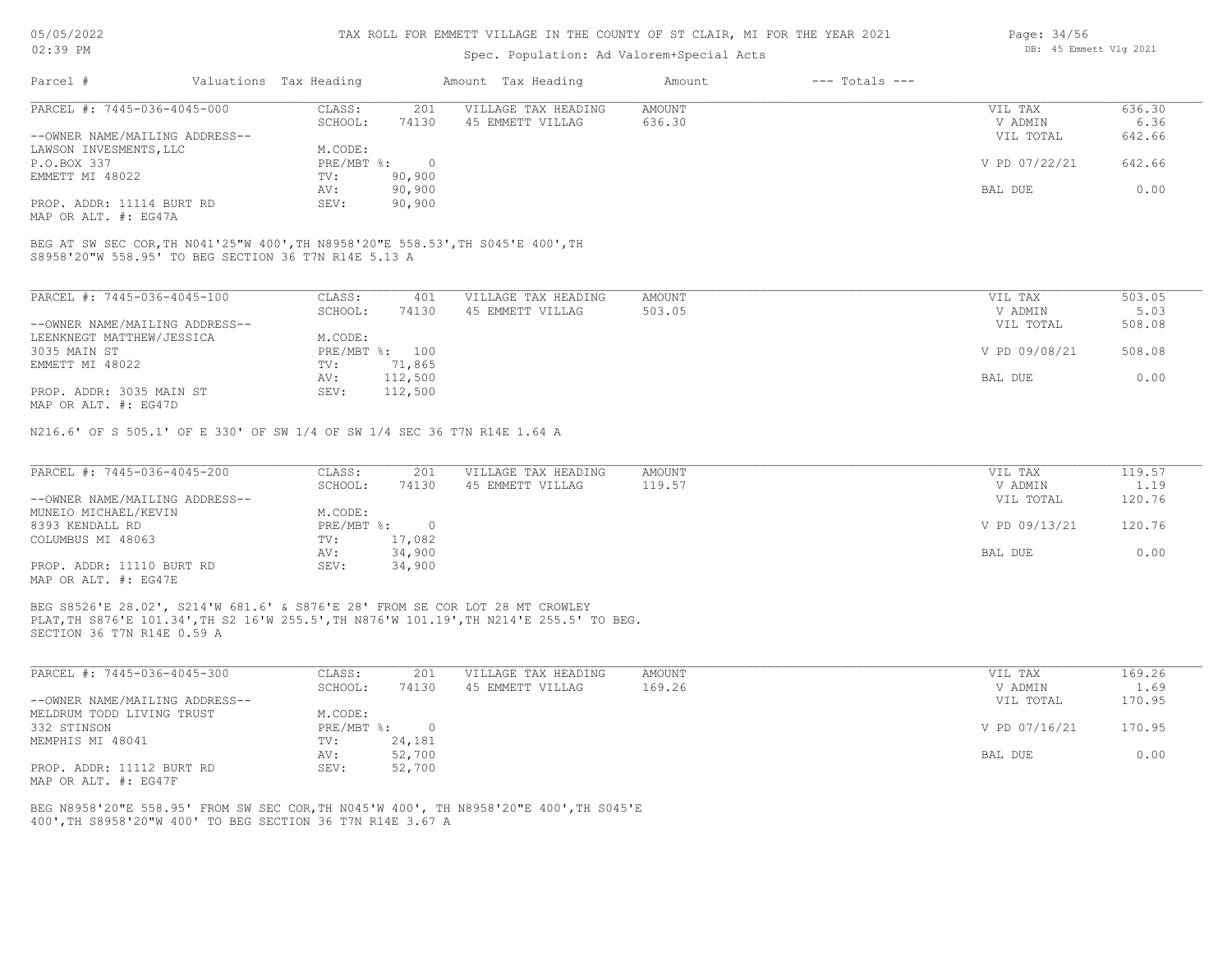# Spec. Population: Ad Valorem+Special Acts

| Page: 35/56 |                        |  |
|-------------|------------------------|--|
|             | DB: 45 Emmett Vlg 2021 |  |

| Parcel #                       | Valuations Tax Heading |        | Amount Tax Heading  | Amount | $---$ Totals $---$ |               |       |
|--------------------------------|------------------------|--------|---------------------|--------|--------------------|---------------|-------|
| PARCEL #: 7445-036-4046-000    | CLASS:                 | 402    | VILLAGE TAX HEADING | AMOUNT |                    | VIL TAX       | 68.85 |
|                                | SCHOOL:                | 74130  | 45 EMMETT VILLAG    | 68.85  |                    | V ADMIN       | 0.68  |
| --OWNER NAME/MAILING ADDRESS-- |                        |        |                     |        |                    | VIL TOTAL     | 69.53 |
| FANION BRIAN JR & SR           | M.CODE:                |        |                     |        |                    |               |       |
| 1406 S RIVERSIDE AVE           | $PRE/MBT$ %:           |        |                     |        |                    | V PD 07/16/21 | 69.53 |
| SAINT CLAIR MI 48079           | TV:                    | 9,837  |                     |        |                    |               |       |
|                                | AV:                    | 23,400 |                     |        |                    | BAL DUE       | 0.00  |
| PROP. ADDR: WASHINGTON ST      | SEV:                   | 23,400 |                     |        |                    |               |       |
|                                |                        |        |                     |        |                    |               |       |

MAP OR ALT. #: EG46

OF MT CROWLEY EXC THE S 993 FT THEREOF & CONT 13.5 A. 13.5 A SEC 36 T7N R14E ALL THAT PART OF W 1/2 OF SW 1/4 LYING S OF GTRR R/W & W OF THE PLAT OF THE VILLAGE

| PARCEL #: 7445-217-0001-000    | CLASS:     | 201   | VILLAGE TAX HEADING | AMOUNT | 20.40<br>VIL TAX       |
|--------------------------------|------------|-------|---------------------|--------|------------------------|
|                                | SCHOOL:    | 74130 | 45 EMMETT VILLAG    | 20.40  | 0.20<br>V ADMIN        |
| --OWNER NAME/MAILING ADDRESS-- |            |       |                     |        | 20.60<br>VIL TOTAL     |
| BISCOS INN                     | M.CODE:    |       |                     |        |                        |
| P.O. BOX 188                   | PRE/MBT %: |       |                     |        | V PD 09/15/21<br>20.60 |
| EMMETT MI 48022                | TV:        | 2,915 |                     |        |                        |
|                                | AV:        | 6,400 |                     |        | 0.00<br>BAL DUE        |
| PROP. ADDR: 3146 MAIN ST       | SEV:       | 6,400 |                     |        |                        |
| MAP OR ALT. $\#$ : EG62/64     |            |       |                     |        |                        |

LOT 1 DUNEGANS ADDITION TO VILLAGE OF EMMETT

| PARCEL #: 7445-217-0002-001                                                                                                                                                                                                                                                                                                                  | CLASS:       | 201    | VILLAGE TAX HEADING | AMOUNT | VIL TAX       | 118.16 |
|----------------------------------------------------------------------------------------------------------------------------------------------------------------------------------------------------------------------------------------------------------------------------------------------------------------------------------------------|--------------|--------|---------------------|--------|---------------|--------|
|                                                                                                                                                                                                                                                                                                                                              | SCHOOL:      | 74130  | 45 EMMETT VILLAG    | 118.16 | V ADMIN       | 1.18   |
| --OWNER NAME/MAILING ADDRESS--                                                                                                                                                                                                                                                                                                               |              |        |                     |        | VIL TOTAL     | 119.34 |
| BIRKENSHAW ROBERT                                                                                                                                                                                                                                                                                                                            | M.CODE:      |        |                     |        |               |        |
| P.O. BOX 188                                                                                                                                                                                                                                                                                                                                 | $PRE/MBT$ %: |        |                     |        | V PD 09/15/21 | 119.34 |
| EMMETT MI 48022                                                                                                                                                                                                                                                                                                                              | TV:          | 16,881 |                     |        |               |        |
|                                                                                                                                                                                                                                                                                                                                              | AV:          | 27,700 |                     |        | BAL DUE       | 0.00   |
| PROP. ADDR: 3146 MAIN ST                                                                                                                                                                                                                                                                                                                     | SEV:         | 27,700 |                     |        |               |        |
| $\cdots$ $\cdots$ $\cdots$ $\cdots$ $\cdots$ $\cdots$ $\cdots$ $\cdots$ $\cdots$ $\cdots$ $\cdots$ $\cdots$ $\cdots$ $\cdots$ $\cdots$ $\cdots$ $\cdots$ $\cdots$ $\cdots$ $\cdots$ $\cdots$ $\cdots$ $\cdots$ $\cdots$ $\cdots$ $\cdots$ $\cdots$ $\cdots$ $\cdots$ $\cdots$ $\cdots$ $\cdots$ $\cdots$ $\cdots$ $\cdots$ $\cdots$ $\cdots$ |              |        |                     |        |               |        |

MAP OR ALT. #: EG65/69/76A

19-217-0002-000, 19-217-0006-000, 19-217-0012-000; LOT 3, 12 &14 DUNEGANS ADDITION TO VILLAGE OF EMMETT SPLIT ON 11/21/2007 FROM

| PARCEL #: 7445-217-0003-000    | CLASS:     | 201    | VILLAGE TAX HEADING | AMOUNT | VIL TAX       | 238.14 |
|--------------------------------|------------|--------|---------------------|--------|---------------|--------|
|                                | SCHOOL:    | 74130  | 45 EMMETT VILLAG    | 238.14 | V ADMIN       | 2.38   |
| --OWNER NAME/MAILING ADDRESS-- |            |        |                     |        | VIL TOTAL     | 240.52 |
| FENECH RICHARD                 | M.CODE:    |        |                     |        |               |        |
| 3132 MAIN ST                   | PRE/MBT %: | 100    |                     |        | V PD 07/27/21 | 240.52 |
| EMMETT MI 48022                | TV:        | 34,021 |                     |        |               |        |
|                                | AV:        | 52,700 |                     |        | BAL DUE       | 0.00   |
| PROP. ADDR: 3132 MAIN ST       | SEV:       | 52,700 |                     |        |               |        |
|                                |            |        |                     |        |               |        |

MAP OR ALT. #: EG66

LOT 4 DUNEGANS ADDITION TO VILLAGE OF EMMETT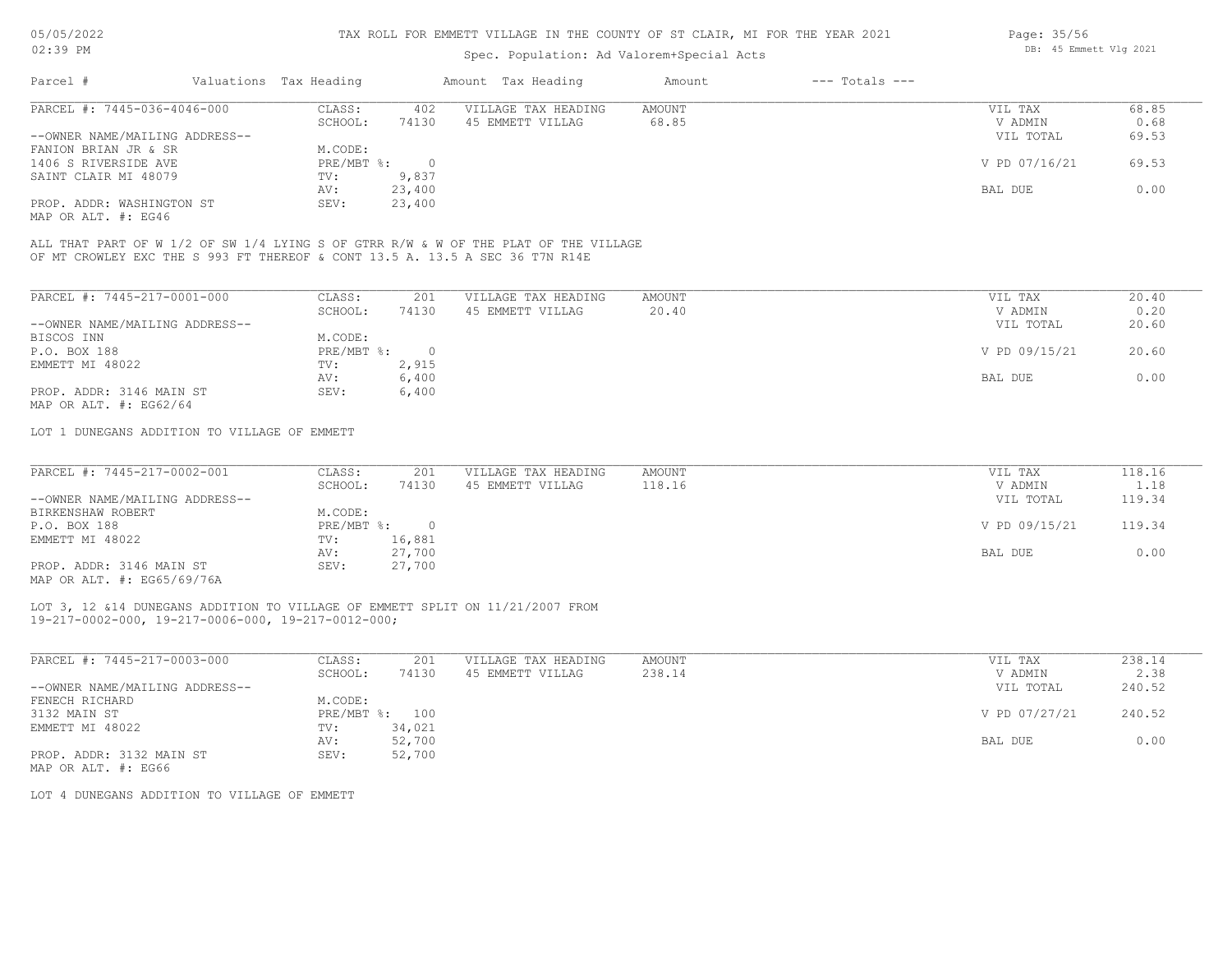# 05/05/2022

02:39 PM

# TAX ROLL FOR EMMETT VILLAGE IN THE COUNTY OF ST CLAIR, MI FOR THE YEAR 2021

# Spec. Population: Ad Valorem+Special Acts

| Page: 36/56 |                        |  |
|-------------|------------------------|--|
|             | DB: 45 Emmett Vlg 2021 |  |

| Parcel #                       | Valuations Tax Heading |       | Amount Tax Heading  | Amount | $---$ Totals $---$ |           |      |
|--------------------------------|------------------------|-------|---------------------|--------|--------------------|-----------|------|
| PARCEL #: 7445-217-0004-000    | CLASS:                 | 201   | VILLAGE TAX HEADING | AMOUNT |                    | VIL TAX   | 0.00 |
|                                | SCHOOL:                | 74130 | 45 EMMETT VILLAG    | 0.00   |                    | V ADMIN   | 0.00 |
| --OWNER NAME/MAILING ADDRESS-- |                        |       |                     |        |                    | VIL TOTAL | 0.00 |
| GLEASON BUTLER MEM HALL        | M.CODE:                |       |                     |        |                    |           |      |
| 3128 MAIN ST                   | $PRE/MBT$ %:           |       |                     |        |                    | BAL DUE   | 0.00 |
| EMMETT MI 48022                | TV:                    |       |                     |        |                    |           |      |
|                                | AV:                    |       |                     |        |                    |           |      |
| PROP. ADDR: 3128 MAIN ST       | SEV:                   |       |                     |        |                    |           |      |
| MAP OR ALT. #: EG67            |                        |       |                     |        |                    |           |      |

LOT 5 DUNEGANS ADDITION TO VILLAGE OF EMMETT

| PARCEL #: 7445-217-0005-000    | CLASS:     | 201    | VILLAGE TAX HEADING | AMOUNT | VIL TAX       | 322.66 |
|--------------------------------|------------|--------|---------------------|--------|---------------|--------|
|                                | SCHOOL:    | 74130  | 45 EMMETT VILLAG    | 322.66 | V ADMIN       | 3.22   |
| --OWNER NAME/MAILING ADDRESS-- |            |        |                     |        | VIL TOTAL     | 325.88 |
| BISCOS INC                     | M.CODE:    |        |                     |        |               |        |
| P.O. BOX 188                   | PRE/MBT %: |        |                     |        | V PD 09/15/21 | 325.88 |
| EMMETT MI 48022                | TV:        | 46,095 |                     |        |               |        |
|                                | AV:        | 77,700 |                     |        | BAL DUE       | 0.00   |
| PROP. ADDR: 3146 MAIN ST       | SEV:       | 77,700 |                     |        |               |        |

MAP OR ALT. #: EG68

LOTS 2, 6 & 7 DUNEGANS ADDITION TO VILLAGE OF EMMETT

| PARCEL #: 7445-217-0007-000      | CLASS:  | 401            | VILLAGE TAX HEADING | AMOUNT | VIL TAX       | 91.71 |
|----------------------------------|---------|----------------|---------------------|--------|---------------|-------|
|                                  | SCHOOL: | 74130          | 45 EMMETT VILLAG    | 91.71  | V ADMIN       | 0.91  |
| --OWNER NAME/MAILING ADDRESS--   |         |                |                     |        | VIL TOTAL     | 92.62 |
| GODD TODD HENRY/WILLETT MURIEL M | M.CODE: |                |                     |        |               |       |
| 10821 JOSEPH ST                  |         | PRE/MBT %: 100 |                     |        | V PD 07/16/21 | 92.62 |
| EMMETT MI 48022                  | TV:     | 13,102         |                     |        |               |       |
|                                  | AV:     | 24,000         |                     |        | BAL DUE       | 0.00  |
| PROP. ADDR: 10821 JOSEPH ST      | SEV:    | 24,000         |                     |        |               |       |
| MAP OR ALT. #: EG70              |         |                |                     |        |               |       |

LOT 8 DUNEGANS ADDITION TO VILLAGE OF EMMETT

| PARCEL #: 7445-217-0008-000    | CLASS:                    | 401    | VILLAGE TAX HEADING | AMOUNT | VIL TAX   | 131.56 |
|--------------------------------|---------------------------|--------|---------------------|--------|-----------|--------|
|                                | SCHOOL:                   | 74130  | 45 EMMETT VILLAG    | 131.56 | V ADMIN   | 1.31   |
| --OWNER NAME/MAILING ADDRESS-- |                           |        |                     |        | VIL TOTAL | 132.87 |
| HENDERSON SCOTT                | M.CODE:                   |        |                     |        |           |        |
| P.O. BOX 33                    | $PRE/MBT$ $\frac{1}{6}$ : | 100    |                     |        | BAL DUE   | 132.87 |
| EMMETT MI 48022                | TV:                       | 18,795 |                     |        |           |        |
|                                | AV:                       | 26,400 |                     |        |           |        |
| PROP. ADDR: 10817 JOSEPH ST    | SEV:                      | 26,400 |                     |        |           |        |
| MAP OR ALT. $\#$ : EG71/72     |                           |        |                     |        |           |        |

LOT 9 DUNEGANS ADDITION TO VILLAGE OF EMMETT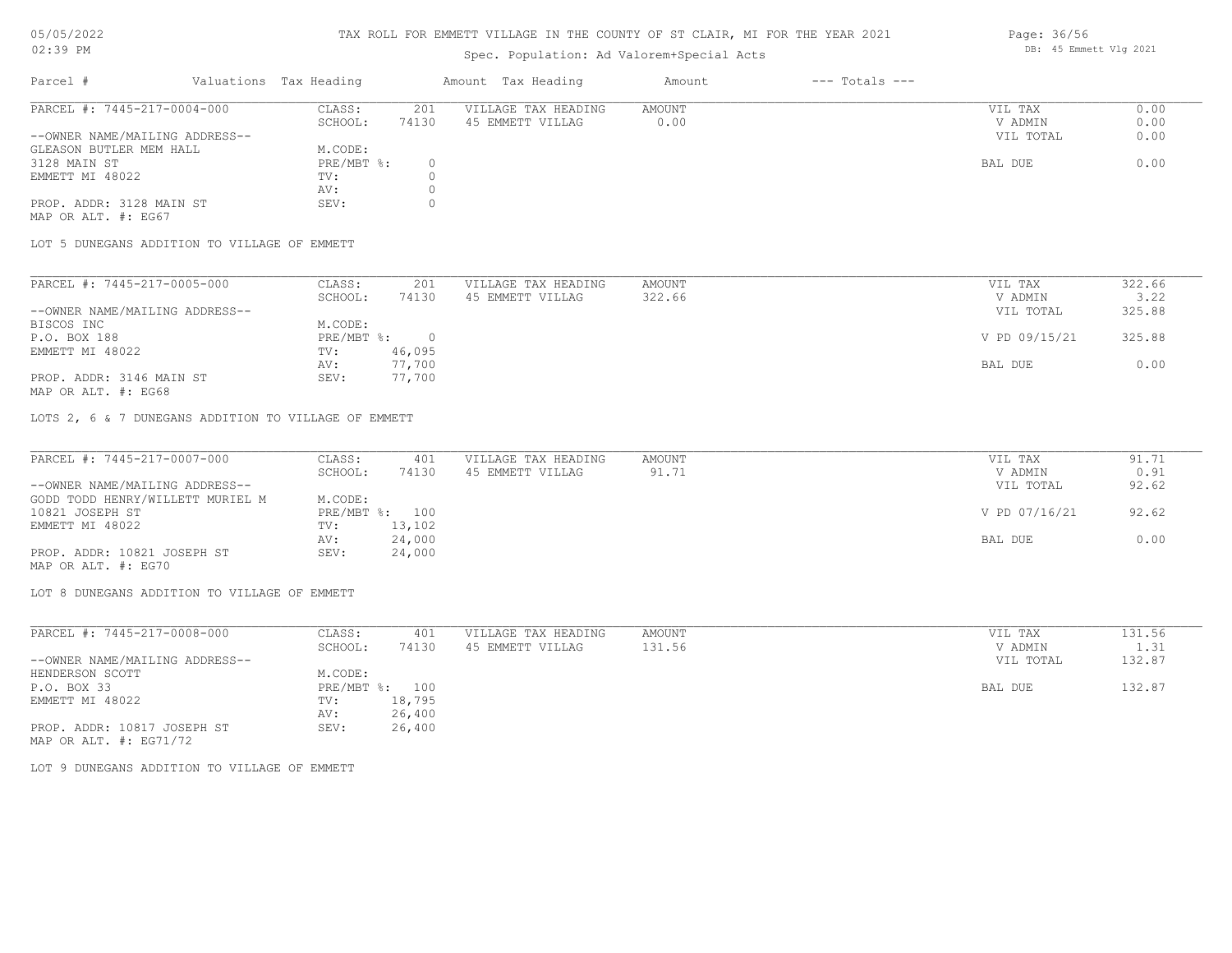## TAX ROLL FOR EMMETT VILLAGE IN THE COUNTY OF ST CLAIR, MI FOR THE YEAR 2021

# Spec. Population: Ad Valorem+Special Acts

## Parcel # Valuations Tax Heading Amount Tax Heading Amount --- Totals ---PROP. ADDR: JOSEPH ST SEV: 9,400 AV: 9,400 BAL DUE 0.00 STERLING HEIGHTS MI 48312 TV: 7,519<br>AV: 9,400 11170 GRENADA DR PRE/MBT %: 0 V PD 07/23/21 53.15 GILYANA KINAN M.CODE: --OWNER NAME/MAILING ADDRESS-- VIL TOTAL 53.15 SCHOOL: 74130 45 EMMETT VILLAG 52.63 52.63 52.000 V ADMIN 0.52 PARCEL #: 7445-217-0010-000 CLASS: 201 VILLAGE TAX HEADING AMOUNT AMOUNT VIL TAX 52.63<br>SCHOOL: 74130 45 EMMETT VILLAG 52.63 VADMIN 0.52  $\mathcal{L}_\mathcal{L} = \mathcal{L}_\mathcal{L} = \mathcal{L}_\mathcal{L} = \mathcal{L}_\mathcal{L} = \mathcal{L}_\mathcal{L} = \mathcal{L}_\mathcal{L} = \mathcal{L}_\mathcal{L} = \mathcal{L}_\mathcal{L} = \mathcal{L}_\mathcal{L} = \mathcal{L}_\mathcal{L} = \mathcal{L}_\mathcal{L} = \mathcal{L}_\mathcal{L} = \mathcal{L}_\mathcal{L} = \mathcal{L}_\mathcal{L} = \mathcal{L}_\mathcal{L} = \mathcal{L}_\mathcal{L} = \mathcal{L}_\mathcal{L}$

MAP OR ALT. #: EG73/74

LOT 11 DUNEGANS ADDITION TO VILLAGE OF EMMETT

| PARCEL #: 7445-217-0011-000    | CLASS:     | 202   | VILLAGE TAX HEADING | AMOUNT | VIL TAX | 0.00              |  |
|--------------------------------|------------|-------|---------------------|--------|---------|-------------------|--|
|                                | SCHOOL:    | 74130 | 45 EMMETT VILLAG    | 0.00   | V ADMIN | 0.00              |  |
| --OWNER NAME/MAILING ADDRESS-- |            |       |                     |        |         | VIL TOTAL<br>0.00 |  |
| GLEASON BUTLER MEM HALL        | M.CODE:    |       |                     |        |         |                   |  |
| 3128 MAIN ST                   | PRE/MBT %: |       |                     |        | BAL DUE | 0.00              |  |
| EMMETT MI 48022                | TV:        |       |                     |        |         |                   |  |
|                                | AV:        |       |                     |        |         |                   |  |
| PROP. ADDR: MECHANIC ST        | SEV:       |       |                     |        |         |                   |  |
| MAP OR ALT. #: EG75            |            |       |                     |        |         |                   |  |

LOT 13 DUNEGANS ADDITION TO VILLAGE OF EMMETT

| PARCEL #: 7445-218-0002-000    | CLASS:       | 202   | VILLAGE TAX HEADING | AMOUNT | VIL TAX   | 0.00 |
|--------------------------------|--------------|-------|---------------------|--------|-----------|------|
|                                | SCHOOL:      | 74130 | 45 EMMETT VILLAG    | 0.00   | V ADMIN   | 0.00 |
| --OWNER NAME/MAILING ADDRESS-- |              |       |                     |        | VIL TOTAL | 0.00 |
| M-19 R/W 77023                 | M.CODE:      |       |                     |        |           |      |
| 3125 M-19                      | $PRE/MBT$ %: |       |                     |        | BAL DUE   | 0.00 |
| EMMETT MI 48022                | TV:          |       |                     |        |           |      |
|                                | AV:          |       |                     |        |           |      |
| PROP. ADDR: 3125 JOSEPH ST     | SEV:         |       |                     |        |           |      |
| MAP OR ALT. #: EG59D           |              |       |                     |        |           |      |

THAT PART OF M-19 R/W LYING WITHIN LOTS 15, 18, 19, 22, 23 & 26 DUNEGANS FIRST

ADDITION

| PARCEL #: 7445-538-0001-000    | CLASS:       | 201    | VILLAGE TAX HEADING | AMOUNT | VIL TAX       | 249.52 |
|--------------------------------|--------------|--------|---------------------|--------|---------------|--------|
|                                | SCHOOL:      | 74130  | 45 EMMETT VILLAG    | 249.52 | V ADMIN       | 2.49   |
| --OWNER NAME/MAILING ADDRESS-- |              |        |                     |        | VIL TOTAL     | 252.01 |
| PIERCE PROPERTY HOLDINGS LLC   | M.CODE:      |        |                     |        |               |        |
| 10465 BRYCE RD                 | $PRE/MBT$ %: |        |                     |        | V PD 09/13/21 | 252.01 |
| AVOCA MI 48006                 | TV:          | 35,647 |                     |        |               |        |
|                                | AV:          | 39,700 |                     |        | BAL DUE       | 0.00   |
| PROP. ADDR: 3147 MAIN ST       | SEV:         | 39,700 |                     |        |               |        |
| MAP OR ALT. #: EG77            |              |        |                     |        |               |        |

N1/2 OF LOT 1 VILLAGE OF MT CROWLEY ALTERATIONS & EXTENSION

Page: 37/56 DB: 45 Emmett Vlg 2021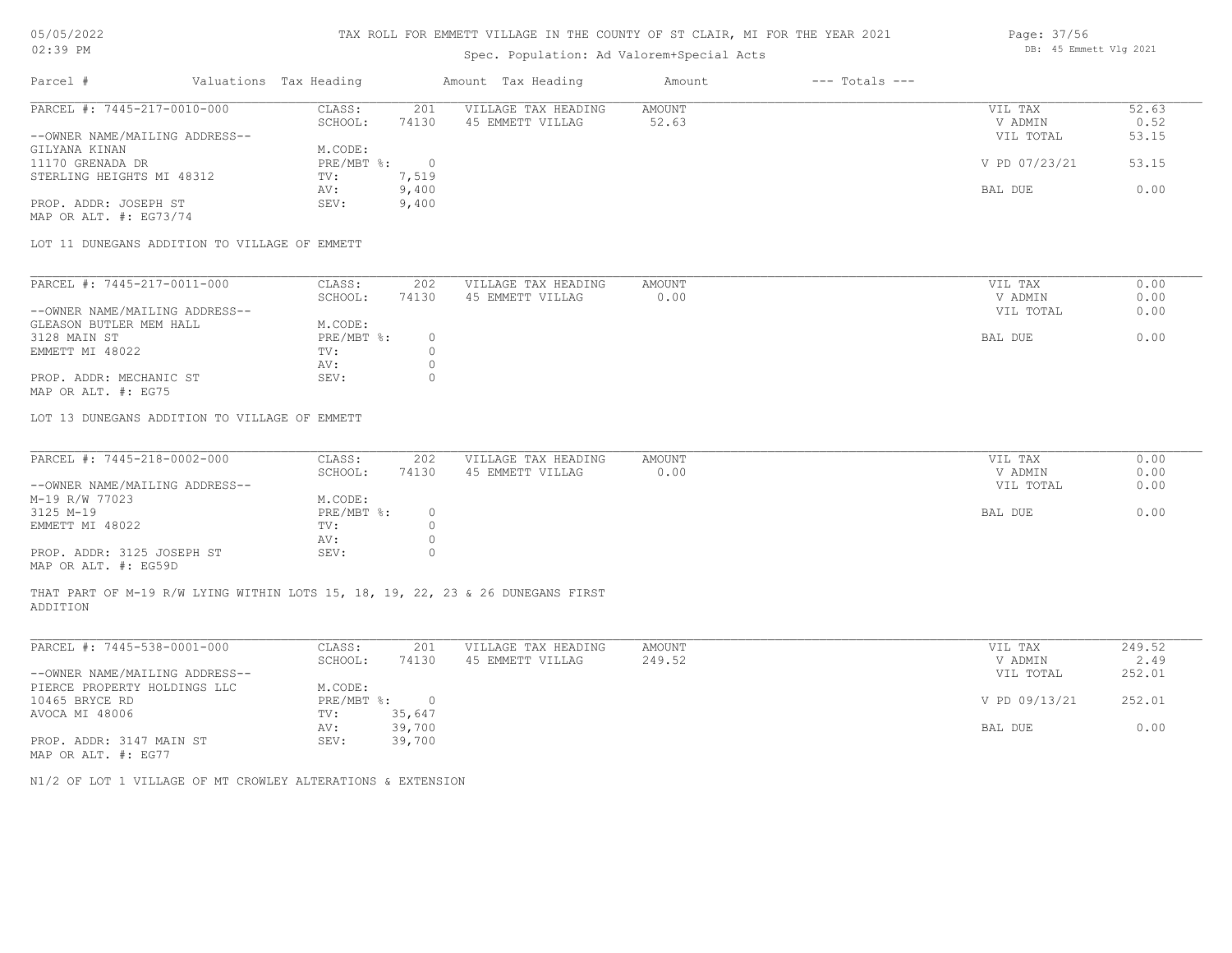| 05/05/2022 |    |
|------------|----|
| ハウ・マロ      | DМ |

| Parcel #                                                                                                                                            | Valuations Tax Heading |                  | Amount Tax Heading                      | Amount                 | $---$ Totals $---$ |                                 |                        |
|-----------------------------------------------------------------------------------------------------------------------------------------------------|------------------------|------------------|-----------------------------------------|------------------------|--------------------|---------------------------------|------------------------|
| PARCEL #: 7445-538-0002-000                                                                                                                         | CLASS:                 | 201              | VILLAGE TAX HEADING                     | AMOUNT                 |                    | VIL TAX                         | 318.96                 |
|                                                                                                                                                     | SCHOOL:                | 74130            | 45 EMMETT VILLAG                        | 318.96                 |                    | V ADMIN                         | 3.18                   |
| --OWNER NAME/MAILING ADDRESS--                                                                                                                      |                        |                  |                                         |                        |                    | VIL TOTAL                       | 322.14                 |
| COWHY SARAH K.                                                                                                                                      | M.CODE:<br>PRE/MBT %:  |                  |                                         |                        |                    |                                 |                        |
| 10038 BRENNAN RD<br>AVOCA MI 48006                                                                                                                  |                        | $\bigcirc$       |                                         |                        |                    | V PD 09/13/21                   | 322.14                 |
|                                                                                                                                                     | TV:                    | 45,566<br>49,500 |                                         |                        |                    | BAL DUE                         | 0.00                   |
| PROP. ADDR: 3143 MAIN ST                                                                                                                            | AV:<br>SEV:            | 49,500           |                                         |                        |                    |                                 |                        |
|                                                                                                                                                     |                        |                  |                                         |                        |                    |                                 |                        |
|                                                                                                                                                     |                        |                  |                                         |                        |                    |                                 |                        |
| MAP OR ALT. #: EG78<br>S1/2 OF LOT 1 VILLAGE OF MT CROWLEY ALTERATIONS & EXTENSION<br>PARCEL #: 7445-538-0004-001<br>--OWNER NAME/MAILING ADDRESS-- | CLASS:<br>SCHOOL:      | 201<br>74130     | VILLAGE TAX HEADING<br>45 EMMETT VILLAG | <b>AMOUNT</b><br>24.84 |                    | VIL TAX<br>V ADMIN<br>VIL TOTAL | 24.84<br>0.24<br>25.08 |
| HESS RICHARD C                                                                                                                                      | M.CODE:                |                  |                                         |                        |                    |                                 |                        |
| 3137 MAIN ST                                                                                                                                        | PRE/MBT %:             | $\overline{0}$   |                                         |                        |                    | V PD 08/12/21                   | 25.08                  |
| P.O. BOX 312                                                                                                                                        | TV:                    | 3,549            |                                         |                        |                    |                                 |                        |
| EMMETT MI 48022                                                                                                                                     | AV:<br>SEV:            | 4,100<br>4,100   |                                         |                        |                    | BAL DUE                         | 0.00                   |

| PARCEL #: 7445-538-0005-000    | CLASS:     | 201      | VILLAGE TAX HEADING | AMOUNT | VIL TAX       | 12.73 |
|--------------------------------|------------|----------|---------------------|--------|---------------|-------|
|                                | SCHOOL:    | 74130    | 45 EMMETT VILLAG    | 12.73  | V ADMIN       | 0.12  |
| --OWNER NAME/MAILING ADDRESS-- |            |          |                     |        | VIL TOTAL     | 12.85 |
| HESS RICHARD C                 | M.CODE:    |          |                     |        |               |       |
| P.O. BOX 312                   | PRE/MBT %: | $\Omega$ |                     |        | V PD 08/12/21 | 12.85 |
| EMMETT MI 48022                | TV:        | 1,819    |                     |        |               |       |
|                                | AV:        | 3,300    |                     |        | BAL DUE       | 0.00  |
| PROP. ADDR: MAIN ST            | SEV:       | 3,300    |                     |        |               |       |
| MAP OR ALT. #: EG81            |            |          |                     |        |               |       |

ALTERATIONS & EXTENSION THE N 37 FT OF THE S 60 FT OF THE E 66 FT OF LOT 4 VILLAGE OF MT CROWLEY

| PARCEL #: 7445-538-0006-000    | CLASS:       | 201    | VILLAGE TAX HEADING | AMOUNT | VIL TAX       | 141.97 |
|--------------------------------|--------------|--------|---------------------|--------|---------------|--------|
|                                | SCHOOL:      | 74130  | 45 EMMETT VILLAG    | 141.97 | V ADMIN       | 1.41   |
| --OWNER NAME/MAILING ADDRESS-- |              |        |                     |        | VIL TOTAL     | 143.38 |
| HESS RICHARD C                 | M.CODE:      |        |                     |        |               |        |
| P.O. BOX 312                   | $PRE/MBT$ %: |        |                     |        | V PD 08/12/21 | 143.38 |
| EMMETT MI 48022                | TV:          | 20,282 |                     |        |               |        |
|                                | AV:          | 34,000 |                     |        | BAL DUE       | 0.00   |
| PROP. ADDR: 3137 MAIN ST       | SEV:         | 34,000 |                     |        |               |        |
| MAP OR ALT. #: EG82            |              |        |                     |        |               |        |

CROWLEY ALTERATIONS & EXTENSION S1/2 OF LOT 3 ALSO LOT 4 EXC THE S 60 FT OF THE E 86 FT THEREOF. VILLAGE OF MT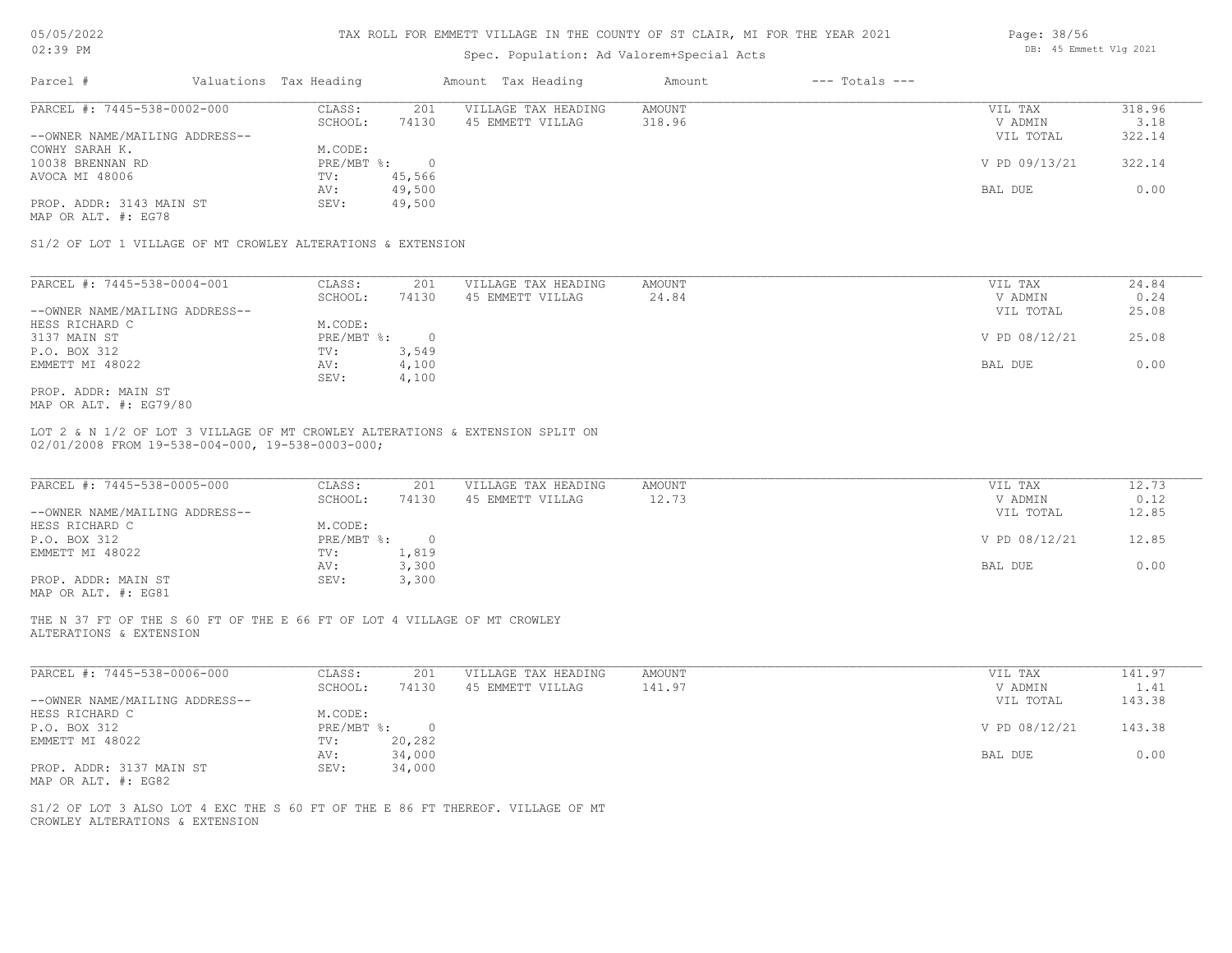| 05/05/2022 |    |
|------------|----|
| 02:39      | PN |

# Spec. Population: Ad Valorem+Special Acts

| Page: 39/56 |                        |  |
|-------------|------------------------|--|
|             | DB: 45 Emmett Vlg 2021 |  |

| Parcel #                       |                                 | Valuations Tax Heading |       | Amount Tax Heading                                                               | Amount | $---$ Totals $---$ |               |      |
|--------------------------------|---------------------------------|------------------------|-------|----------------------------------------------------------------------------------|--------|--------------------|---------------|------|
| PARCEL #: 7445-538-0007-000    |                                 | CLASS:                 | 201   | VILLAGE TAX HEADING                                                              | AMOUNT |                    | VIL TAX       | 8.30 |
|                                |                                 | SCHOOL:                | 74130 | 45 EMMETT VILLAG                                                                 | 8.30   |                    | V ADMIN       | 0.08 |
| --OWNER NAME/MAILING ADDRESS-- |                                 |                        |       |                                                                                  |        |                    | VIL TOTAL     | 8.38 |
| HESS RICHARD C                 |                                 | M.CODE:                |       |                                                                                  |        |                    |               |      |
| P.O. BOX 312                   |                                 | PRE/MBT %:             |       |                                                                                  |        |                    | V PD 08/12/21 | 8.38 |
| EMMETT MI 48022                |                                 | TV:                    | 1,186 |                                                                                  |        |                    |               |      |
|                                |                                 | AV:                    | 2,200 |                                                                                  |        |                    | BAL DUE       | 0.00 |
| PROP. ADDR: MAIN ST            |                                 | SEV:                   | 2,200 |                                                                                  |        |                    |               |      |
| MAP OR ALT. #: EG83            |                                 |                        |       |                                                                                  |        |                    |               |      |
|                                |                                 |                        |       | W20 FT OF E 86 FT OF S 60 FT & THE S 23 FT OF THE E 66 FT OF LOT 4 VILLAGE OF MT |        |                    |               |      |
|                                | CDOMIEV AITEDATIONS : EVTENSION |                        |       |                                                                                  |        |                    |               |      |

CROWLEY ALTERATIONS & EXTENSION

| PARCEL #: 7445-538-0008-000    | CLASS:     | 201   | VILLAGE TAX HEADING | AMOUNT | VIL TAX   | 0.00 |
|--------------------------------|------------|-------|---------------------|--------|-----------|------|
|                                | SCHOOL:    | 74130 | 45 EMMETT VILLAG    | 0.00   | V ADMIN   | 0.00 |
| --OWNER NAME/MAILING ADDRESS-- |            |       |                     |        | VIL TOTAL | 0.00 |
| VILLAGE OF EMMETT              | M.CODE:    |       |                     |        |           |      |
| P.O. BOX 127                   | PRE/MBT %: |       |                     |        | BAL DUE   | 0.00 |
| EMMETT MI 48022-4518           | TV:        |       |                     |        |           |      |
|                                | AV:        |       |                     |        |           |      |
| PROP. ADDR: 3119 MAIN ST       | SEV:       |       |                     |        |           |      |
| MAP OR ALT. $\#$ : EG84/85     |            |       |                     |        |           |      |

LOT 5 & N 31 FT OF LOT 6 VILLAGE OF MT CROWLEY ALTERATIONS & EXTENSION

| PARCEL #: 7445-538-0009-000          | CLASS:     | 202   | VILLAGE TAX HEADING | AMOUNT | VIL TAX   | 0.00 |
|--------------------------------------|------------|-------|---------------------|--------|-----------|------|
|                                      | SCHOOL:    | 74130 | 45 EMMETT VILLAG    | 0.00   | V ADMIN   | 0.00 |
| --OWNER NAME/MAILING ADDRESS--       |            |       |                     |        | VIL TOTAL | 0.00 |
| VILLAGE OF EMMETT                    | M.CODE:    |       |                     |        |           |      |
| P.O. BOX 127                         | PRE/MBT %: |       |                     |        | BAL DUE   | 0.00 |
| EMMETT MI 48022                      | TV:        |       |                     |        |           |      |
|                                      | AV:        |       |                     |        |           |      |
| PROP. ADDR: 3099 MAIN ST             | SEV:       |       |                     |        |           |      |
| $M3D$ $CD$ $3T$ $m$ $\pm$ , $DQ$ $C$ |            |       |                     |        |           |      |

MAP OR ALT. #: EG86

EXTENSION LOT 6 EXC N 31 FT THEREOF & N 10 FT OF LOT 7 VILLAGE OF MT CROWLEY ALTERATIONS &

| PARCEL #: 7445-538-0010-000    | CLASS:     | 201   | VILLAGE TAX HEADING | AMOUNT | 0.00<br>VIL TAX   |
|--------------------------------|------------|-------|---------------------|--------|-------------------|
|                                | SCHOOL:    | 74130 | 45 EMMETT VILLAG    | 0.00   | 0.00<br>V ADMIN   |
| --OWNER NAME/MAILING ADDRESS-- |            |       |                     |        | 0.00<br>VIL TOTAL |
| VILLAGE OF EMMETT FIRE HALL    | M.CODE:    |       |                     |        |                   |
| 3109 MAIN ST                   | PRE/MBT %: |       |                     |        | 0.00<br>BAL DUE   |
| EMMETT MI 48022                | TV:        |       |                     |        |                   |
|                                | AV:        |       |                     |        |                   |
| PROP. ADDR: 3109 MAIN ST       | SEV:       |       |                     |        |                   |
| MAP OR ALT. #: EG87A           |            |       |                     |        |                   |

EXTENSION LOT 7 EXC N 10 FT & N 38.2 FT OF LOT 8 VILLAGE OF MT CROWLEY ALTERATIONS &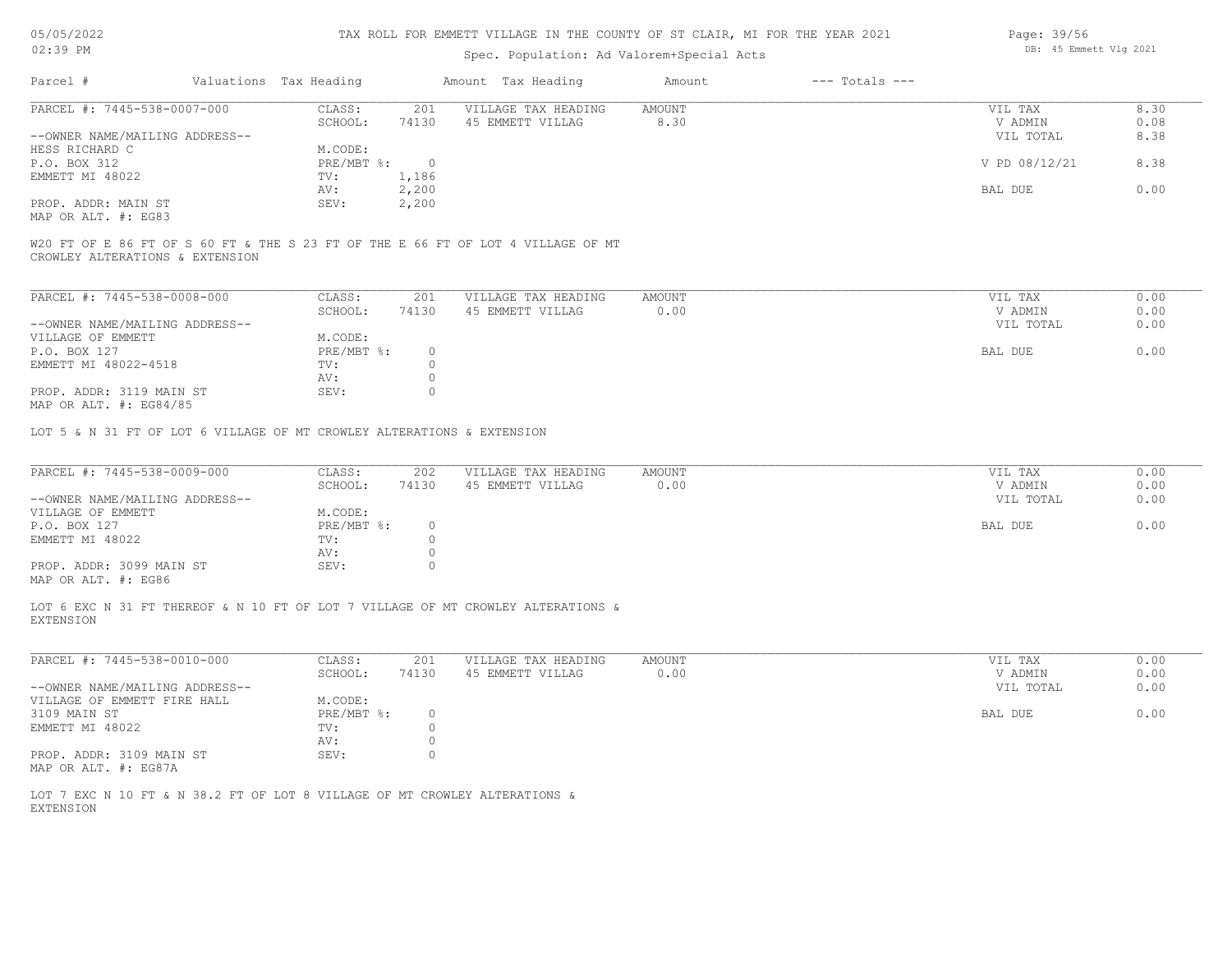## TAX ROLL FOR EMMETT VILLAGE IN THE COUNTY OF ST CLAIR, MI FOR THE YEAR 2021

# Spec. Population: Ad Valorem+Special Acts

| Parcel #                       | Valuations Tax Heading |        | Amount Tax Heading  | Amount | $---$ Totals $---$ |               |        |
|--------------------------------|------------------------|--------|---------------------|--------|--------------------|---------------|--------|
| PARCEL #: 7445-538-0011-000    | CLASS:                 | 401    | VILLAGE TAX HEADING | AMOUNT |                    | VIL TAX       | 198.24 |
|                                | SCHOOL:                | 74130  | 45 EMMETT VILLAG    | 198.24 |                    | V ADMIN       | 1.98   |
| --OWNER NAME/MAILING ADDRESS-- |                        |        |                     |        |                    | VIL TOTAL     | 200.22 |
| PATTERSON LISA REGINA          | M.CODE:                |        |                     |        |                    |               |        |
| P.O. BOX 164                   | $PRE/MBT$ %:           |        |                     |        |                    | V PD 09/03/21 | 200.22 |
| EMMETT MI 48022                | TV:                    | 28,321 |                     |        |                    |               |        |
|                                | AV:                    | 45,500 |                     |        |                    | BAL DUE       | 0.00   |
| PROP. ADDR: 3093 MAIN ST       | SEV:                   | 45,500 |                     |        |                    |               |        |
|                                |                        |        |                     |        |                    |               |        |

MAP OR ALT. #: EG87B

CROWLEY ALTERATIONS & EXTENSION SEC 36 LYING W OF M-19 & S OF SAID PLAT, OWNED & OCC AS ONE LOT VILLAGE OF MT LOT 8 EXC N 38.2 FT ALSO N 72.2 FT OF E 165 FT OF THAT PART OF W 1/2 OF SW 1/2 OF

| PARCEL #: 7445-538-0012-000    | CLASS:       | 401   | VILLAGE TAX HEADING | AMOUNT | VIL TAX       | 15.86 |
|--------------------------------|--------------|-------|---------------------|--------|---------------|-------|
|                                | SCHOOL:      | 74130 | 45 EMMETT VILLAG    | 15.86  | V ADMIN       | 0.15  |
| --OWNER NAME/MAILING ADDRESS-- |              |       |                     |        | VIL TOTAL     | 16.01 |
| PROSCH TINA M                  | M.CODE:      |       |                     |        |               |       |
| 10877 MECHANIC ST              | $PRE/MBT$ %: |       |                     |        | V PD 09/10/21 | 16.01 |
| EMMETT MI 48022                | TV:          | 2,267 |                     |        |               |       |
|                                | AV:          | 3,200 |                     |        | BAL DUE       | 0.00  |
| PROP. ADDR: WASHINGTON ST      | SEV:         | 3,200 |                     |        |               |       |
| $\cdots$                       |              |       |                     |        |               |       |

MAP OR ALT. #: EG87C

LOT 9 VILLAGE OF MT CROWLEY ALTERATIONS & EXTENSION

| PARCEL #: 7445-538-0013-000    | CLASS:       | 401    | VILLAGE TAX HEADING | AMOUNT | VIL TAX       | 363.09 |
|--------------------------------|--------------|--------|---------------------|--------|---------------|--------|
|                                | SCHOOL:      | 74130  | 45 EMMETT VILLAG    | 363.09 | V ADMIN       | 3.63   |
| --OWNER NAME/MAILING ADDRESS-- |              |        |                     |        | VIL TOTAL     | 366.72 |
| PROSCH TINA M                  | M.CODE:      |        |                     |        |               |        |
| P.O.BOX 82                     | $PRE/MBT$ %: |        |                     |        | V PD 09/10/21 | 366.72 |
| EMMETT MI 48022                | TV:          | 51,870 |                     |        |               |        |
|                                | AV:          | 93,900 |                     |        | BAL DUE       | 0.00   |
| PROP. ADDR: 10877 MECHANIC ST  | SEV:         | 93,900 |                     |        |               |        |
|                                |              |        |                     |        |               |        |

MAP OR ALT. #: EG88

LOTS 10, 11 & 12 VILLAGE OF MT CROWLEY ALTERATIONS & EXTENSION

| PARCEL #: 7445-538-0014-000    | CLASS:     | 401    | VILLAGE TAX HEADING | AMOUNT | VIL TAX       | 171.80 |
|--------------------------------|------------|--------|---------------------|--------|---------------|--------|
|                                | SCHOOL:    | 74130  | 45 EMMETT VILLAG    | 171.80 | V ADMIN       | 1.71   |
| --OWNER NAME/MAILING ADDRESS-- |            |        |                     |        | VIL TOTAL     | 173.51 |
| HORON RICHARD L/MONIQUE        | M.CODE:    |        |                     |        |               |        |
| P.O. BOX 145                   | PRE/MBT %: | 100    |                     |        | V PD 09/10/21 | 173.51 |
| EMMETT MI 48022                | TV:        | 24,544 |                     |        |               |        |
|                                | AV:        | 41,300 |                     |        | BAL DUE       | 0.00   |
| PROP. ADDR: 10876 MECHANIC ST  | SEV:       | 41,300 |                     |        |               |        |
|                                |            |        |                     |        |               |        |

MAP OR ALT. #: EG89

LOTS 13, 14 & 15 VILLAGE OF MT CROWLEY ALTERATIONS & EXTENSION

Page: 40/56 DB: 45 Emmett Vlg 2021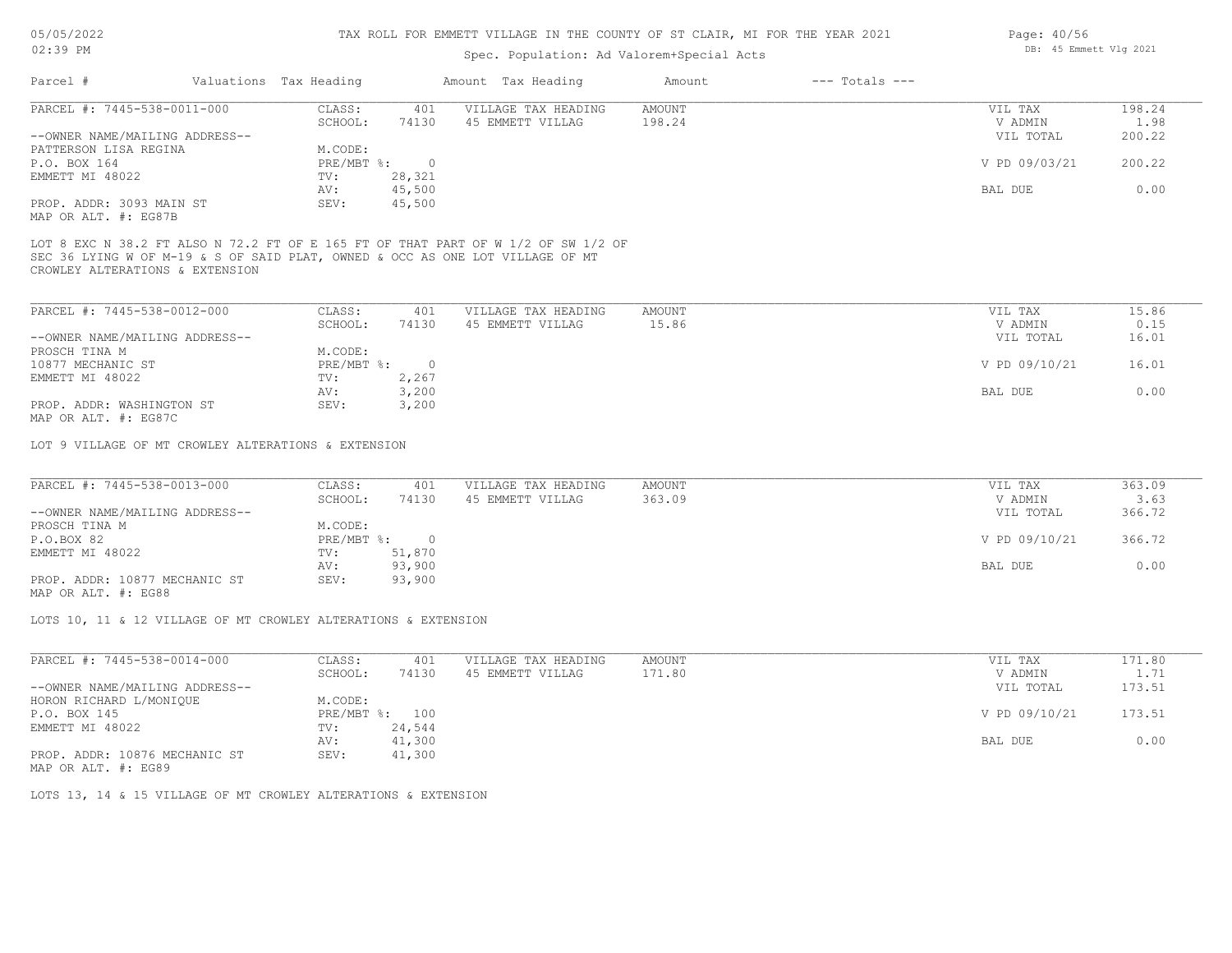## TAX ROLL FOR EMMETT VILLAGE IN THE COUNTY OF ST CLAIR, MI FOR THE YEAR 2021

# Spec. Population: Ad Valorem+Special Acts

| Parcel #                       | Valuations Tax Heading |       | Amount Tax Heading  | Amount | $---$ Totals $---$ |           |      |
|--------------------------------|------------------------|-------|---------------------|--------|--------------------|-----------|------|
| PARCEL #: 7445-538-0015-000    | CLASS:                 | 201   | VILLAGE TAX HEADING | AMOUNT |                    | VIL TAX   | 0.00 |
|                                | SCHOOL:                | 74130 | 45 EMMETT VILLAG    | 0.00   |                    | V ADMIN   | 0.00 |
| --OWNER NAME/MAILING ADDRESS-- |                        |       |                     |        |                    | VIL TOTAL | 0.00 |
| FRONTIER COMMUNICATION         | M.CODE:                |       |                     |        |                    |           |      |
| 401 MERRRITT 7                 | PRE/MBT %:             |       |                     |        |                    | BAL DUE   | 0.00 |
| NORWALK CT 06851               | TV:                    |       |                     |        |                    |           |      |
|                                | AV:                    |       |                     |        |                    |           |      |
| PROP. ADDR: 3147 WASHINGTON ST | SEV:                   |       |                     |        |                    |           |      |

MAP OR ALT. #: EG90

LOTS 16 & 17 VILLAGE OF MT CROWLEY ALTERATIONS & EXTENSION

| PARCEL #: 7445-538-0016-000    | CLASS:     | 402   | VILLAGE TAX HEADING | AMOUNT | VIL TAX       | 34.30 |
|--------------------------------|------------|-------|---------------------|--------|---------------|-------|
|                                | SCHOOL:    | 74130 | 45 EMMETT VILLAG    | 34.30  | V ADMIN       | 0.34  |
| --OWNER NAME/MAILING ADDRESS-- |            |       |                     |        | VIL TOTAL     | 34.64 |
| PIERCE PROPERTY HOLDINGS LLC   | M.CODE:    |       |                     |        |               |       |
| 10465 BRYCE RD                 | PRE/MBT %: |       |                     |        | V PD 09/13/21 | 34.64 |
| AVOCA MI 48006                 | TV:        | 4,900 |                     |        |               |       |
|                                | AV:        | 4,900 |                     |        | BAL DUE       | 0.00  |
| PROP. ADDR: JOSEPH ST          | SEV:       | 4,900 |                     |        |               |       |
|                                |            |       |                     |        |               |       |

MAP OR ALT. #: EG91DDDDDDDDDDDDDDDD

LOT 18 VILLAGE OF MT CROWLEY ALTERATIONS & EXTENSION

| PARCEL #: 7445-538-0017-000    | CLASS:     | 402   | VILLAGE TAX HEADING | AMOUNT | VIL TAX       | 17.50 |
|--------------------------------|------------|-------|---------------------|--------|---------------|-------|
|                                | SCHOOL:    | 74130 | 45 EMMETT VILLAG    | 17.50  | V ADMIN       | 0.17  |
| --OWNER NAME/MAILING ADDRESS-- |            |       |                     |        | VIL TOTAL     | 17.67 |
| PIERCE PROPERTY HOLDINGS LLC   | M.CODE:    |       |                     |        |               |       |
| 10465 BRYCE RD                 | PRE/MBT %: |       |                     |        | V PD 09/13/21 | 17.67 |
| AVOCA MI 48006                 | TV:        | 2,500 |                     |        |               |       |
|                                | AV:        | 2,500 |                     |        | BAL DUE       | 0.00  |
| PROP. ADDR: JOSEPH ST          | SEV:       | 2,500 |                     |        |               |       |

MAP OR ALT. #: EG92

LOT 19 VILLAGE OF MT CROWLEY ALTERATIONS & EXTENSION

| PARCEL #: 7445-538-0018-001    | CLASS:  | 401            | VILLAGE TAX HEADING | AMOUNT | 123.19<br>VIL TAX   |
|--------------------------------|---------|----------------|---------------------|--------|---------------------|
|                                | SCHOOL: | 74130          | 45 EMMETT VILLAG    | 123.19 | 1.23<br>V ADMIN     |
| --OWNER NAME/MAILING ADDRESS-- |         |                |                     |        | 124.42<br>VIL TOTAL |
| HADER DAVID P                  | M.CODE: |                |                     |        |                     |
| PO BOX 86                      |         | PRE/MBT %: 100 |                     |        | 124.42<br>BAL DUE   |
| EMMETT MI 48022                | TV:     | 17,599         |                     |        |                     |
|                                | AV:     | 30,300         |                     |        |                     |
| PROP. ADDR: 3137 WASHINGTON ST | SEV:    | 30,300         |                     |        |                     |
| MAP OR ALT. #: EG93A/B/C/D/E   |         |                |                     |        |                     |

11/08/2007 FROM 19-538-0018-000, 19-538-0019-000, 19-538-0020-000; LOTS 20, 21, 22 & 23 VILLAGE OF MT CROWLEY ALTERATIONS & EXTENSION SPLIT ON Page: 41/56 DB: 45 Emmett Vlg 2021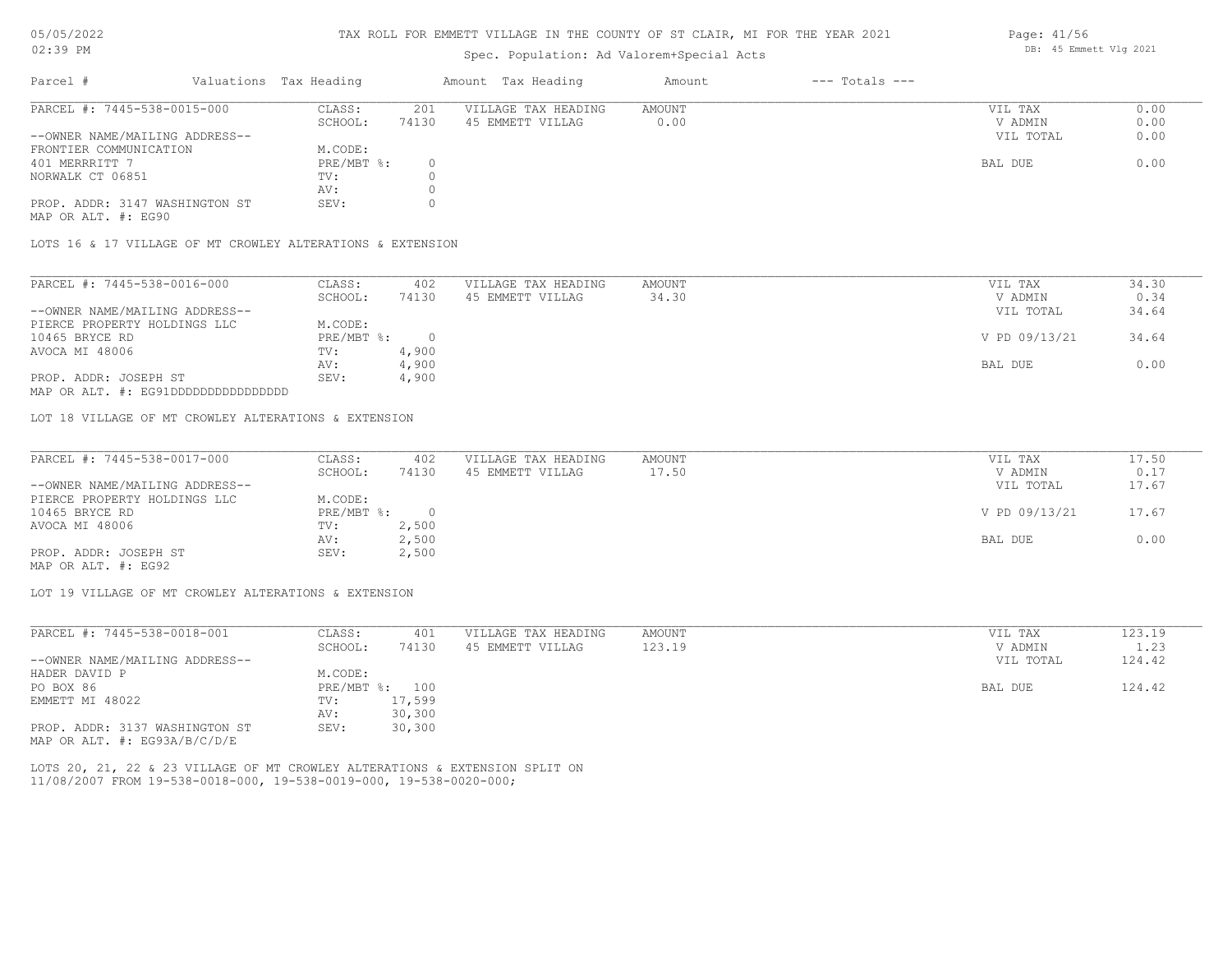| 05/05/2022 |  |  |
|------------|--|--|
|------------|--|--|

| 05/05/2022                                                                                                                                                                                                                                                                                         |                                | TAX ROLL FOR EMMETT VILLAGE IN THE COUNTY OF ST CLAIR, MI FOR THE YEAR 2021 |                | Page: 42/56<br>DB: 45 Emmett Vlg 2021                                           |               |                    |               |          |
|----------------------------------------------------------------------------------------------------------------------------------------------------------------------------------------------------------------------------------------------------------------------------------------------------|--------------------------------|-----------------------------------------------------------------------------|----------------|---------------------------------------------------------------------------------|---------------|--------------------|---------------|----------|
| $02:39$ PM                                                                                                                                                                                                                                                                                         |                                |                                                                             |                |                                                                                 |               |                    |               |          |
| Parcel #                                                                                                                                                                                                                                                                                           |                                | Valuations Tax Heading                                                      |                | Amount Tax Heading                                                              | Amount        | $---$ Totals $---$ |               |          |
| PARCEL #: 7445-538-0021-000                                                                                                                                                                                                                                                                        |                                | CLASS:                                                                      | 401            | VILLAGE TAX HEADING                                                             | AMOUNT        |                    | VIL TAX       | 18.13    |
|                                                                                                                                                                                                                                                                                                    |                                | SCHOOL:                                                                     | 74130          | 45 EMMETT VILLAG                                                                | 18.13         |                    | V ADMIN       | 0.18     |
| --OWNER NAME/MAILING ADDRESS--                                                                                                                                                                                                                                                                     |                                |                                                                             |                |                                                                                 |               |                    | VIL TOTAL     | 18.31    |
| DENMAN ENTERPRISES, LLC                                                                                                                                                                                                                                                                            |                                | M.CODE:                                                                     |                |                                                                                 |               |                    |               |          |
| PO BOX 5309                                                                                                                                                                                                                                                                                        |                                | $PRE/MBT$ $\div$                                                            | $\circ$        |                                                                                 |               |                    | BAL DUE       | 18.31    |
| OCALA FL 34478                                                                                                                                                                                                                                                                                     |                                | TV:                                                                         | 2,590          |                                                                                 |               |                    |               |          |
|                                                                                                                                                                                                                                                                                                    |                                | AV:                                                                         | 3,200          |                                                                                 |               |                    |               |          |
| PROP. ADDR: WASHINGTON ST<br>MAP OR ALT. #: EG93F                                                                                                                                                                                                                                                  |                                | SEV:                                                                        | 3,200          |                                                                                 |               |                    |               |          |
| LOT 24 VILLAGE OF MT CROWLEY ALTERATIONS & EXTENSION                                                                                                                                                                                                                                               |                                |                                                                             |                |                                                                                 |               |                    |               |          |
| PARCEL #: 7445-538-0022-001                                                                                                                                                                                                                                                                        |                                | CLASS:                                                                      | 401            | VILLAGE TAX HEADING                                                             | AMOUNT        |                    | VIL TAX       | 249.16   |
|                                                                                                                                                                                                                                                                                                    |                                | SCHOOL:                                                                     | 74130          | 45 EMMETT VILLAG                                                                | 249.16        |                    | V ADMIN       | 2.49     |
| --OWNER NAME/MAILING ADDRESS--                                                                                                                                                                                                                                                                     |                                |                                                                             |                |                                                                                 |               |                    | VIL TOTAL     | 251.65   |
| PRATT ROBERT/KATHLEEN                                                                                                                                                                                                                                                                              |                                | M.CODE:                                                                     |                |                                                                                 |               |                    |               |          |
| 3119 WASHINGTON ST                                                                                                                                                                                                                                                                                 |                                |                                                                             | PRE/MBT %: 100 |                                                                                 |               |                    | V PD 09/08/21 | 251.65   |
| EMMETT MI 48022                                                                                                                                                                                                                                                                                    |                                | TV:                                                                         | 35,595         |                                                                                 |               |                    |               |          |
|                                                                                                                                                                                                                                                                                                    |                                | AV:                                                                         | 66,100         |                                                                                 |               |                    | BAL DUE       | 0.00     |
|                                                                                                                                                                                                                                                                                                    | PROP. ADDR: 3119 WASHINGTON ST | SEV:                                                                        | 66,100         |                                                                                 |               |                    |               |          |
|                                                                                                                                                                                                                                                                                                    |                                |                                                                             |                | LOTS 25,26, 27 & 28 VILLAGE OF MT CROWLEY ALTERATIONS & EXTENSION SPLIT ON      |               |                    |               |          |
|                                                                                                                                                                                                                                                                                                    |                                | CLASS:                                                                      | 401            | VILLAGE TAX HEADING                                                             | <b>AMOUNT</b> |                    | VIL TAX       | 244.11   |
|                                                                                                                                                                                                                                                                                                    |                                | SCHOOL:                                                                     | 74130          | 45 EMMETT VILLAG                                                                | 244.11        |                    | V ADMIN       | 2.44     |
|                                                                                                                                                                                                                                                                                                    |                                |                                                                             |                |                                                                                 |               |                    | VIL TOTAL     | 246.55   |
|                                                                                                                                                                                                                                                                                                    |                                | M.CODE:                                                                     |                |                                                                                 |               |                    |               |          |
|                                                                                                                                                                                                                                                                                                    |                                |                                                                             | PRE/MBT %: 100 |                                                                                 |               |                    | V PD 09/08/21 | 246.55   |
|                                                                                                                                                                                                                                                                                                    |                                | TV:                                                                         | 34,874         |                                                                                 |               |                    |               |          |
|                                                                                                                                                                                                                                                                                                    |                                | AV:                                                                         | 56,300         |                                                                                 |               |                    | BAL DUE       | 0.00     |
|                                                                                                                                                                                                                                                                                                    |                                | SEV:                                                                        | 56,300         |                                                                                 |               |                    |               |          |
| MAP OR ALT. #: EG94/95<br>02/01/2008 FROM 19-538-0022-000, 19-538-0023-000;<br>PARCEL #: 7445-864-0001-001<br>--OWNER NAME/MAILING ADDRESS--<br>KOROTKO JOAN<br>3207 MAIN ST<br>EMMETT MI 48022<br>PROP. ADDR: 3207 MAIN ST<br>MAP OR ALT. #:<br>02/01/2007 FROM 19-864-0001-000, 19-864-0005-000; |                                |                                                                             |                | LOTS 1, 2, 11 & 12 WATTERS CHILLSONS ADDITION TO THE VILLAGE OF EMMETT SPLIT ON |               |                    |               |          |
|                                                                                                                                                                                                                                                                                                    |                                |                                                                             |                |                                                                                 |               |                    |               |          |
|                                                                                                                                                                                                                                                                                                    |                                | CLASS:                                                                      | 201            | VILLAGE TAX HEADING                                                             | AMOUNT        |                    | VIL TAX       | 1,393.19 |
|                                                                                                                                                                                                                                                                                                    |                                | SCHOOL:                                                                     | 74130          | 45 EMMETT VILLAG                                                                | 1,393.19      |                    | V ADMIN       | 13.93    |
|                                                                                                                                                                                                                                                                                                    |                                |                                                                             |                |                                                                                 |               |                    | VIL TOTAL     | 1,407.12 |
|                                                                                                                                                                                                                                                                                                    |                                | M.CODE:                                                                     |                |                                                                                 |               |                    |               |          |
|                                                                                                                                                                                                                                                                                                    |                                | PRE/MBT %:                                                                  | $\circ$        |                                                                                 |               |                    | V PD 08/10/21 | 1,407.12 |
|                                                                                                                                                                                                                                                                                                    |                                | TV:                                                                         | 199,028        |                                                                                 |               |                    |               |          |
| PARCEL #: 7445-864-0003-000<br>--OWNER NAME/MAILING ADDRESS--<br>LAKESTONE BANK<br>PO BOX 250<br>LAPEER MI 48446                                                                                                                                                                                   |                                | AV:                                                                         | 287,400        |                                                                                 |               |                    | BAL DUE       | 0.00     |
| PROP. ADDR: 3177 MAIN ST<br>MAP OR ALT. #: EG99                                                                                                                                                                                                                                                    |                                | SEV:                                                                        | 287,400        |                                                                                 |               |                    |               |          |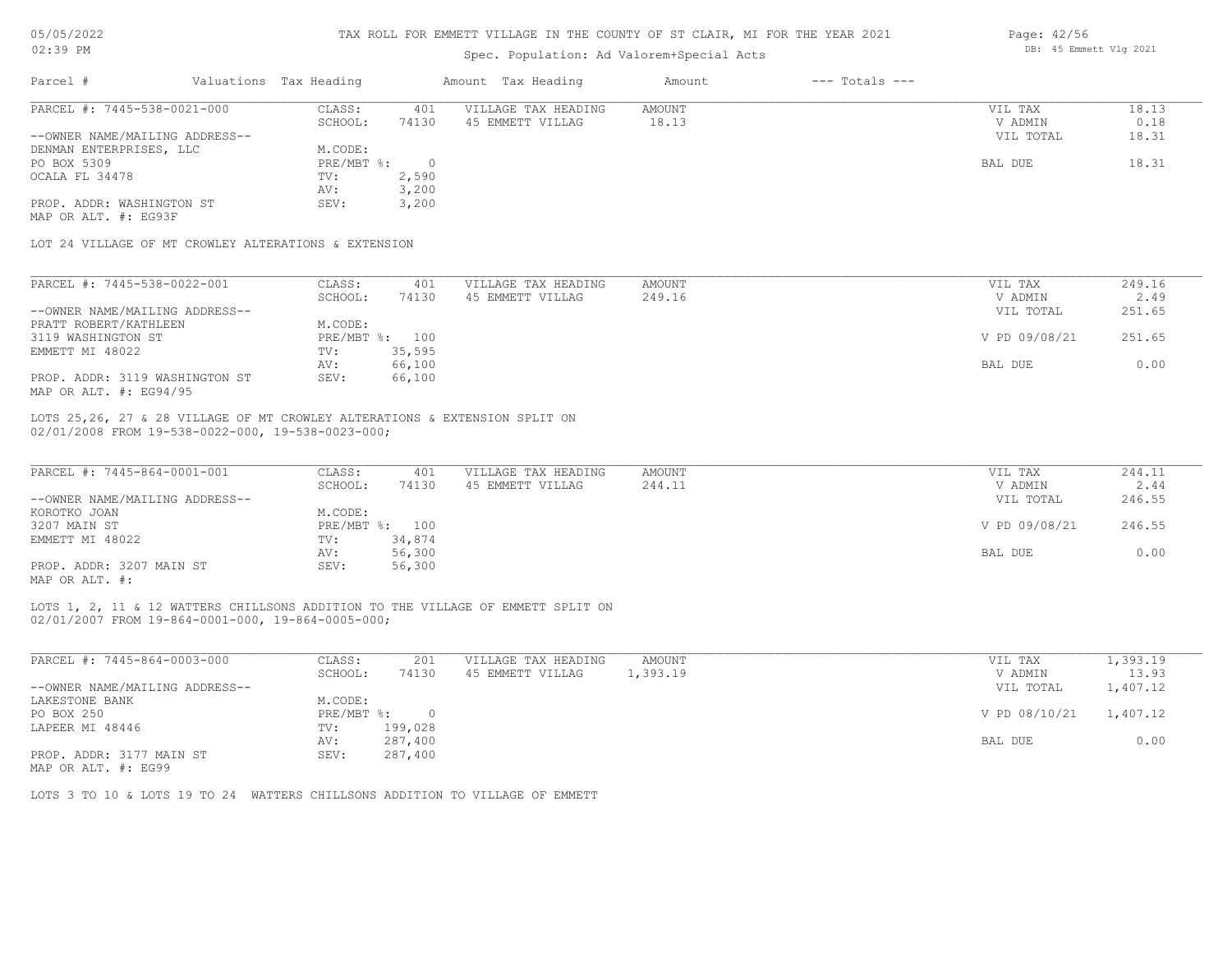#### TAX ROLL FOR EMMETT VILLAGE IN THE COUNTY OF ST CLAIR, MI FOR THE YEAR 2021

# Spec. Population: Ad Valorem+Special Acts

| Parcel #                       | Valuations Tax Heading |                | Amount Tax Heading  | Amount | $---$ Totals $---$ |               |        |
|--------------------------------|------------------------|----------------|---------------------|--------|--------------------|---------------|--------|
| PARCEL #: 7445-864-0006-000    | CLASS:                 | 401            | VILLAGE TAX HEADING | AMOUNT |                    | VIL TAX       | 265.89 |
|                                | SCHOOL:                | 74130          | 45 EMMETT VILLAG    | 265.89 |                    | V ADMIN       | 2.65   |
| --OWNER NAME/MAILING ADDRESS-- |                        |                |                     |        |                    | VIL TOTAL     | 268.54 |
| VERNIER PATRICK/DOROTHY        | M.CODE:                |                |                     |        |                    |               |        |
| PO BOX 24                      |                        | PRE/MBT %: 100 |                     |        |                    | V PD 08/30/21 | 268.54 |
| EMMETT MI 48022                | TV:                    | 37,985         |                     |        |                    |               |        |
|                                | AV:                    | 59,900         |                     |        |                    | BAL DUE       | 0.00   |
| PROP. ADDR: 10880 PROSPECT ST  | SEV:                   | 59,900         |                     |        |                    |               |        |
|                                |                        |                |                     |        |                    |               |        |

MAP OR ALT. #: EG102

A OWNED AND OCC AS ONE PARCEL N230'E 124.02',TH S8953'23"E 198',TH S230'W 123.64' TO BEG SECTION 36 T7N R14E 0.56 LOTS 13,14 & 15 WATTERS CHILLSON'S ADDITION & BEG AT NE COR LOT 13, TH W 198', TH

| PARCEL #: 7445-864-0007-001         | CLASS:       | 401    | VILLAGE TAX HEADING | AMOUNT | VIL TAX       | 173.70 |
|-------------------------------------|--------------|--------|---------------------|--------|---------------|--------|
|                                     | SCHOOL:      | 74130  | 45 EMMETT VILLAG    | 173.70 | V ADMIN       | 1.73   |
| --OWNER NAME/MAILING ADDRESS--      |              |        |                     |        | VIL TOTAL     | 175.43 |
| PIERCE D.R/PATRICK R./CECILA M.WARD | M.CODE:      |        |                     |        |               |        |
| 10895 BRANDON RD                    | $PRE/MBT$ %: |        |                     |        | V PD 09/13/21 | 175.43 |
| EMMETT MI 48022                     | TV:          | 24,815 |                     |        |               |        |
|                                     | AV:          | 37,100 |                     |        | BAL DUE       | 0.00   |
| PROP. ADDR: 10890 PROSPECT ST       | SEV:         | 37,100 |                     |        |               |        |
| MAP OR ALT, #: EG40A                |              |        |                     |        |               |        |

OF DEEDS AND SECTION 36 T7N R14E .77A ACCORDING TO THE PLAT RECORDED IN LIBER H OF PLATS PG 77 ST CLAIR COUNTY REGISTER S 89D 19M 25S E 132' TO BEG WATTERS CHILLSONS ADDITION TO THE VILLAGE OF EMMETT TH S 00D 19M 10S W 254.69', TH N 89D 16M 22S W 132', TH N 00D 19M 10S E 254.57', TH 19M 25S E 957.63', S 00D 14M 08S W 428.72' & N 89D 19M 25S W 99.31' FROM W 1/4 COR, 45-864-0008-200, 45-864-0008-400; LOTS 16, 17 & PART OF SW 1/4 DESC AS BEG S 89D 45-036-4004-200, 45-864-0007-000, 45-864-0007-200, 45-864-0008-000, SPLIT/COMBINED ON 02/19/2020 FROM 45-036-4004-000, 45-036-4004-100,

| PARCEL #: 7445-864-0007-201    | CLASS:     | 401     | VILLAGE TAX HEADING | AMOUNT | VIL TAX       | 426.44 |
|--------------------------------|------------|---------|---------------------|--------|---------------|--------|
|                                | SCHOOL:    | 74130   | 45 EMMETT VILLAG    | 426.44 | V ADMIN       | 4.26   |
| --OWNER NAME/MAILING ADDRESS-- |            |         |                     |        | VIL TOTAL     | 430.70 |
| PIERCE PATRICK R               | M.CODE:    |         |                     |        |               |        |
| P.O. BOX 311                   | PRE/MBT %: | 100     |                     |        | V PD 09/10/21 | 430.70 |
| EMMETT MI 48022                | TV:        | 60,920  |                     |        |               |        |
|                                | AV:        | 112,800 |                     |        | BAL DUE       | 0.00   |
| PROP. ADDR: 10900 PROSPECT ST  | SEV:       | 112,800 |                     |        |               |        |
|                                |            |         |                     |        |               |        |

MAP OR ALT. #: EG40A

PLATS PG 77 ST CLAIR COUNTY REGISTER OF DEEDS AND SECTION 36 T7N R14E 1.23A ADDITION TO THE VILLAGE OF EMMETT ACCORDING TO THE PLAT RECORDED IN LIBER H OF 66, TH S 00D 19M 10S W 41.25', TH N 89D 19M 25S W 104' TO BEG WATTERS CHILLSON 329.50', TH S 89D 19M 25S E 170', TH S 00D 19M 10S W 288.30', TH N 89D 16M 22S W 00D 04M 13S W 724.50' & S 89D 19M 25S E 553.81' FROM W 1/4 COR, TH N 00D 19M 10S E 45-864-0008-200, 45-864-0008-400; LOT 18 AND PART OF LOT 30 & SW 1/4 DESC AS BEG S 45-036-4004-200, 45-864-0007-000, 45-864-0007-200, 45-864-0008-000, SPLIT/COMBINED ON 02/19/2020 FROM 45-036-4004-000, 45-036-4004-100,

Page: 43/56 DB: 45 Emmett Vlg 2021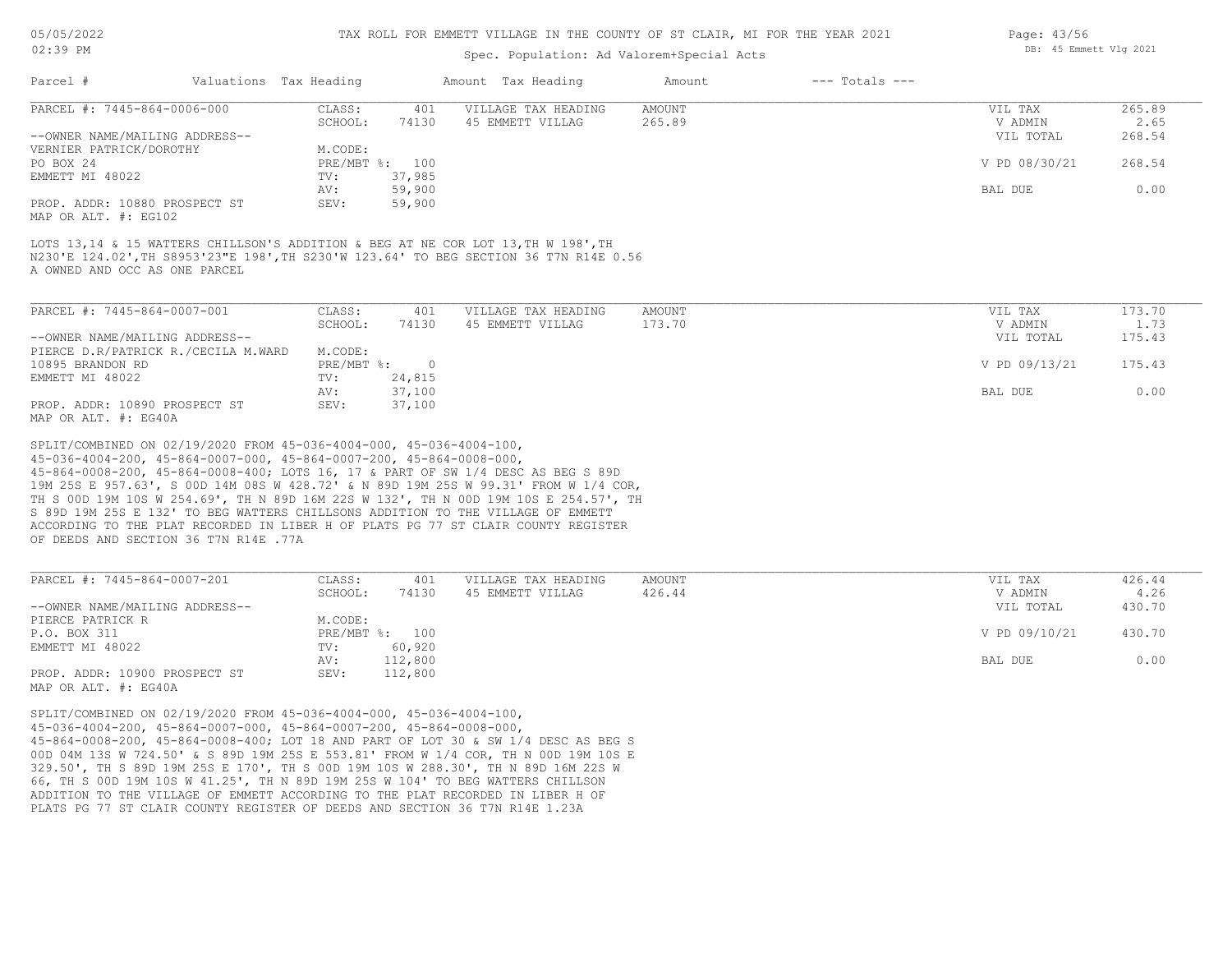Page: 44/56

DB: 45 Emmett Vlg 2021

# Spec. Population: Ad Valorem+Special Acts

|                                                                                                                                                                                                                                                                                                                    |                        |                                           | spec. ropulation. Ad valuemmapecial Acts                                                                                                                                                                                                                                                                                                                                                                                                                                                                                     |                        |                    |                      |                   |
|--------------------------------------------------------------------------------------------------------------------------------------------------------------------------------------------------------------------------------------------------------------------------------------------------------------------|------------------------|-------------------------------------------|------------------------------------------------------------------------------------------------------------------------------------------------------------------------------------------------------------------------------------------------------------------------------------------------------------------------------------------------------------------------------------------------------------------------------------------------------------------------------------------------------------------------------|------------------------|--------------------|----------------------|-------------------|
| Parcel #                                                                                                                                                                                                                                                                                                           | Valuations Tax Heading |                                           | Amount Tax Heading                                                                                                                                                                                                                                                                                                                                                                                                                                                                                                           | Amount                 | $---$ Totals $---$ |                      |                   |
| PARCEL #: 7445-864-0008-001                                                                                                                                                                                                                                                                                        |                        | CLASS:<br>401<br>SCHOOL:<br>74130         | VILLAGE TAX HEADING<br>45 EMMETT VILLAG                                                                                                                                                                                                                                                                                                                                                                                                                                                                                      | <b>AMOUNT</b><br>45.94 |                    | VIL TAX<br>V ADMIN   | 45.94<br>0.45     |
| --OWNER NAME/MAILING ADDRESS--                                                                                                                                                                                                                                                                                     |                        |                                           |                                                                                                                                                                                                                                                                                                                                                                                                                                                                                                                              |                        |                    | VIL TOTAL            | 46.39             |
| PIERCE DENNIS/CECILIA/PATRICK TRUST<br>10895 BRANDON RD<br>EMMETT MI 48022                                                                                                                                                                                                                                         |                        | M.CODE:<br>PRE/MBT %: 100<br>6,563<br>TV: |                                                                                                                                                                                                                                                                                                                                                                                                                                                                                                                              |                        |                    | V PD 09/13/21        | 46.39             |
| PROP. ADDR: 10992 LAMBERT LN                                                                                                                                                                                                                                                                                       |                        | AV:<br>7,500<br>SEV:<br>7,500             |                                                                                                                                                                                                                                                                                                                                                                                                                                                                                                                              |                        |                    | <b>BAL DUE</b>       | 0.00              |
| MAP OR ALT. #: EG40A                                                                                                                                                                                                                                                                                               |                        |                                           |                                                                                                                                                                                                                                                                                                                                                                                                                                                                                                                              |                        |                    |                      |                   |
| SPLIT/COMBINED ON 02/19/2020 FROM 45-036-4004-000, 45-036-4004-100,<br>$45-036-4004-200$ , $45-864-0007-000$ , $45-864-0007-200$ , $45-864-0008-000$ ,<br>04M 13S E 229.50' TO BEG WATTERS CHILLSONS ADDITION TO THE VILLAGE OF EMMETT<br>OF DEEDS AND SECTION 36 T7N E 14E 1.26A OWNED AND OCCUPIED AS ONE PARCEL |                        |                                           | 45-864-0008-200, 45-864-0008-400; PART OF LOT 30 & SW 1/4 DESC AS: BEG S 00D 04M<br>13S W 495' FROM W 1/4 COR, TH S 89D 19M 25S E 99', TH N 00D 04M 13S E 50', TH S 89D<br>19M 25S E 116.03', TH S 00D 19M 10S W 279.50', TH N 89D 19M 25S W 213.81', TH N 00D<br>ACCORDING TO THE PLAT RECORDED IN LIBER H OF PLATS PG 77 ST CLAIR COUNTY REGISTER                                                                                                                                                                          |                        |                    |                      |                   |
| PARCEL #: 7445-864-0008-201                                                                                                                                                                                                                                                                                        |                        | CLASS:<br>401                             | VILLAGE TAX HEADING                                                                                                                                                                                                                                                                                                                                                                                                                                                                                                          | <b>AMOUNT</b>          |                    | VIL TAX              | 1,098.30          |
| --OWNER NAME/MAILING ADDRESS--                                                                                                                                                                                                                                                                                     |                        | SCHOOL:<br>74130                          | 45 EMMETT VILLAG                                                                                                                                                                                                                                                                                                                                                                                                                                                                                                             | 1,098.30               |                    | V ADMIN<br>VIL TOTAL | 10.98<br>1,109.28 |
| SCHULER JAMES L<br>10960 LAMBERT LN                                                                                                                                                                                                                                                                                |                        | M.CODE:<br>PRE/MBT %: 100                 |                                                                                                                                                                                                                                                                                                                                                                                                                                                                                                                              |                        |                    | V PD 09/10/21        | 1,109.28          |
| EMMETT MI 48022                                                                                                                                                                                                                                                                                                    |                        | 156,900<br>TV:                            |                                                                                                                                                                                                                                                                                                                                                                                                                                                                                                                              |                        |                    |                      |                   |
| PROP. ADDR: 10960 LAMBERT LN<br>MAP OR ALT. #: EG40A                                                                                                                                                                                                                                                               |                        | 156,900<br>AV:<br>SEV:<br>156,900         |                                                                                                                                                                                                                                                                                                                                                                                                                                                                                                                              |                        |                    | BAL DUE              | 0.00              |
| SPLIT/COMBINED ON 02/19/2020 FROM 45-036-4004-000, 45-036-4004-100,<br>$45-036-4004-200$ , $45-864-0007-000$ , $45-864-0007-200$ , $45-864-0008-000$ ,<br>ONE PARCEL                                                                                                                                               |                        |                                           | 45-864-0008-200, 45-864-0008-400; PART OF LOT 30 & SW 1/4 DESC AS: BEG S 00D 04M<br>13S W 724.50' & S 89D 19M 25S E 213.81' FROM W 1/4 COR, TH S 89D 19M 25S E 170', TH<br>N 00D 19M 10S E 329.50', TH N 89D 19M 25S W 128.50', TH S 00D 04M 13S W 50', TH N<br>89D 19M 25S W 41.71', TH S 00D 19M 10S W 279.50' TO BEG WATTERS CHILLSONS ADDITION<br>TO HTE VILLAGE OF EMMETT ACCORDING TO THE PLAT RECORDED IN LIBER H OF PLATS PG 77<br>ST CLAIR COUNTY REGISTER OF DEEDS SECTION 36 T7N R14E 1.24A OWNED AND OCCUPIED AS |                        |                    |                      |                   |
| PARCEL #: 7445-864-0008-401                                                                                                                                                                                                                                                                                        |                        | CLASS:<br>401                             | VILLAGE TAX HEADING                                                                                                                                                                                                                                                                                                                                                                                                                                                                                                          | AMOUNT                 |                    | VIL TAX              | 870.80            |
|                                                                                                                                                                                                                                                                                                                    |                        | SCHOOL:<br>74130                          | 45 EMMETT VILLAG                                                                                                                                                                                                                                                                                                                                                                                                                                                                                                             | 870.80                 |                    | V ADMIN              | 8.70              |
| --OWNER NAME/MAILING ADDRESS--<br>YESKEY JOSEPH                                                                                                                                                                                                                                                                    |                        | M.CODE:                                   |                                                                                                                                                                                                                                                                                                                                                                                                                                                                                                                              |                        |                    | VIL TOTAL            | 879.50<br>879.50  |
| 10930 LAMBERT LN<br>EMMETT MI 48022                                                                                                                                                                                                                                                                                |                        | PRE/MBT %: 100<br>124,400<br>TV:          |                                                                                                                                                                                                                                                                                                                                                                                                                                                                                                                              |                        |                    | V PD 09/10/21        |                   |
|                                                                                                                                                                                                                                                                                                                    |                        | AV: 124,400                               |                                                                                                                                                                                                                                                                                                                                                                                                                                                                                                                              |                        |                    | BAL DUE              | 0.00              |

AV: 124,400 BAL DUE 0.00

MAP OR ALT. #: EG40A PROP. ADDR: 10930 LAMBERT LN SEV: 124,400

1.29A OWNED AND OCCUPIED AS ONE PARCEL IN LIBER H OF PLATS PG 77 ST CLAIR COUNTY REGISTER OF DEEDS AND SECTION 36 T7N R14E WATTERS CHILLSONS ADDITION TO THE VILLAGE OF EMMETT ACCORDING TO THE PLAT RECORDED N 00D 19M 10S E 329.50', TH N 89D 19M 25S W 170', TH S 00D 19M 10S W 329.50' TO BEG 13S W 724.50' & S 89D 19M 25S E 383.81' FROM W 1/4 COR, TH S 89D 19M 25S E 170', TH 45-864-0008-200, 45-864-0008-400; PART OF LOT 30 & SW 1/4 DESC AS: BEG S 00D 04M 45-036-4004-200, 45-864-0007-000, 45-864-0007-200, 45-864-0008-000, SPLIT/COMBINED ON 02/19/2020 FROM 45-036-4004-000, 45-036-4004-100,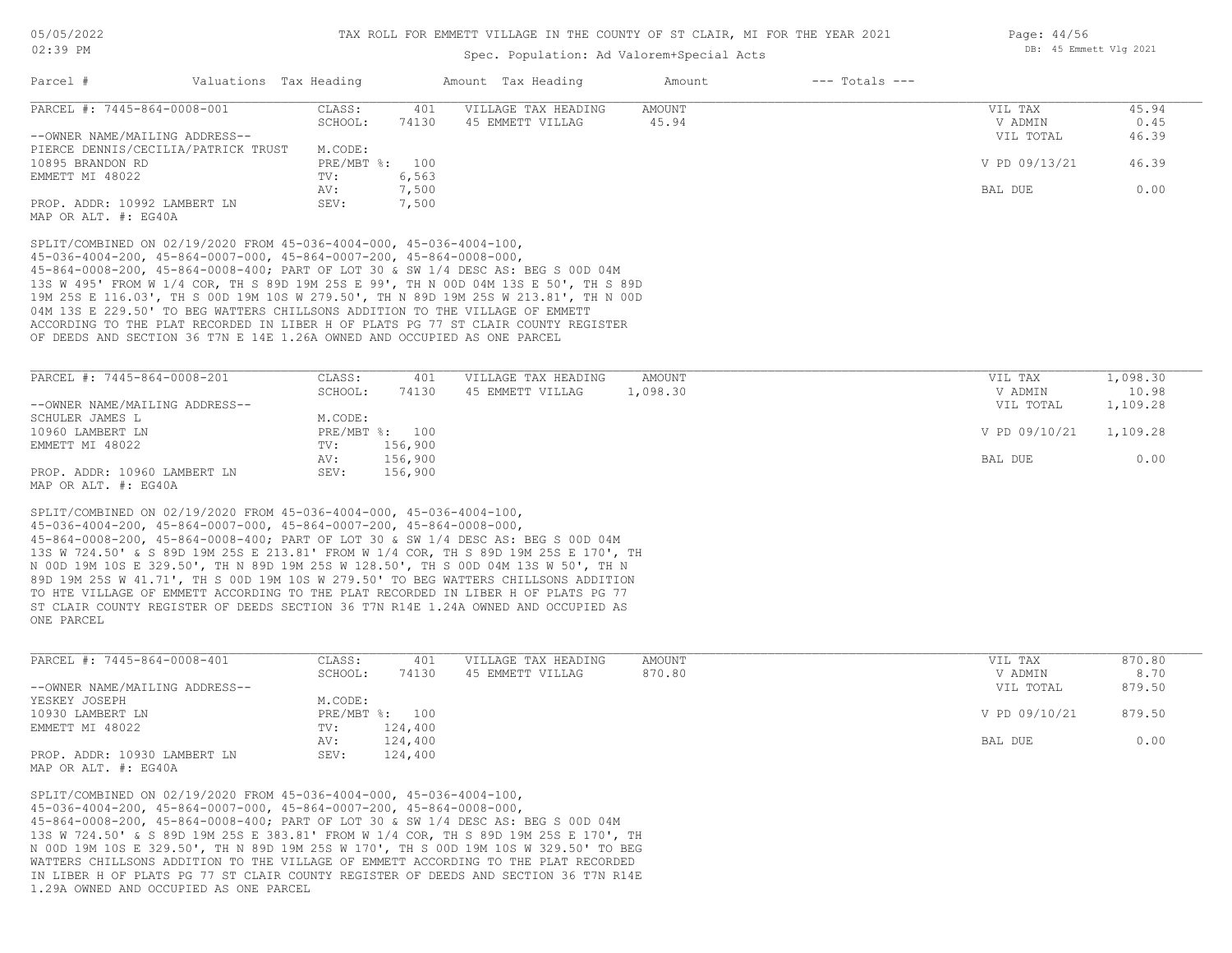## TAX ROLL FOR EMMETT VILLAGE IN THE COUNTY OF ST CLAIR, MI FOR THE YEAR 2021

## Spec. Population: Ad Valorem+Special Acts

| Parcel #                                               | Valuations Tax Heading                   |                    | Amount Tax Heading          | Amount           | $---$ Totals $---$ |                 |          |
|--------------------------------------------------------|------------------------------------------|--------------------|-----------------------------|------------------|--------------------|-----------------|----------|
| PARCEL #: 7445-864-0013-000                            | CLASS:                                   | 401                | VILLAGE TAX HEADING         | AMOUNT           |                    | VIL TAX         | 18.41    |
|                                                        | SCHOOL:                                  | 74130              | 45 EMMETT VILLAG            | 18.41            |                    | V ADMIN         | 0.18     |
| --OWNER NAME/MAILING ADDRESS--                         |                                          |                    |                             |                  |                    | VIL TOTAL       | 18.59    |
| HOFMAN CARL A                                          | M.CODE:                                  |                    |                             |                  |                    |                 |          |
| P.O. BOX 73                                            | PRE/MBT %:                               | - 0                |                             |                  |                    | V PD 08/10/21   | 18.59    |
| EMMETT MI 48022                                        | TV:                                      | 2,631              |                             |                  |                    |                 |          |
|                                                        | AV:                                      | 4,000              |                             |                  |                    | BAL DUE         | 0.00     |
| PROP. ADDR: MARY ST                                    | SEV:                                     | 4,000              |                             |                  |                    |                 |          |
| MAP OR ALT. #: EG107/109                               |                                          |                    |                             |                  |                    |                 |          |
| LOT 25 WATTERS CHILLSONS ADDITION TO VILLAGE OF EMMETT |                                          |                    |                             |                  |                    |                 |          |
|                                                        |                                          |                    |                             |                  |                    |                 |          |
| <b>DADOUT 4, 7445 064 0014 000</b>                     | $\cap$ $\Gamma$ $\cap$ $\cap$ $\Gamma$ . | $\Lambda$ $\cap$ 1 | <b>WITTIACH MAY HEADIMC</b> | <b>BACTIVITY</b> |                    | $TTTT$ $m\pi T$ | $10E$ 71 |

| PARCEL #: 7445-864-0014-000    | CLASS:     | 401    | VILLAGE TAX HEADING | AMOUNT | VIL TAX       | 105.71 |
|--------------------------------|------------|--------|---------------------|--------|---------------|--------|
|                                | SCHOOL:    | 74130  | 45 EMMETT VILLAG    | 105.71 | V ADMIN       | 1.05   |
| --OWNER NAME/MAILING ADDRESS-- |            |        |                     |        | VIL TOTAL     | 106.76 |
| HOFMAN CARL A                  | M.CODE:    |        |                     |        |               |        |
| P.O. 73                        | PRE/MBT %: | $\Box$ |                     |        | V PD 08/10/21 | 106.76 |
| EMMETT MI 48022                | TV:        | 15,102 |                     |        |               |        |
|                                | AV:        | 30,000 |                     |        | BAL DUE       | 0.00   |
| PROP. ADDR: 10888 MARY ST      | SEV:       | 30,000 |                     |        |               |        |
|                                |            |        |                     |        |               |        |

MAP OR ALT. #: EG110

LOT 26 WATTERS CHILLSONS ADDITION TO VILLAGE OF EMMETT

| PARCEL #: 7445-864-0015-001    | CLASS:     | 401    | VILLAGE TAX HEADING | AMOUNT | VIL TAX       | 28.09 |
|--------------------------------|------------|--------|---------------------|--------|---------------|-------|
|                                | SCHOOL:    | 74130  | 45 EMMETT VILLAG    | 28.09  | V ADMIN       | 0.28  |
| --OWNER NAME/MAILING ADDRESS-- |            |        |                     |        | VIL TOTAL     | 28.37 |
| MCGUIRE JEAN M.TRUST           | M.CODE:    |        |                     |        |               |       |
| P.O. BOX 56                    | PRE/MBT %: |        |                     |        | V PD 07/22/21 | 28.37 |
| GOODELLS MI 48027              | TV:        | 4,014  |                     |        |               |       |
|                                | AV:        | 37,200 |                     |        | BAL DUE       | 0.00  |
| PROP. ADDR: 10894 MARY ST      | SEV:       | 37,200 |                     |        |               |       |
| MAP OR ALT. #: EG111/112       |            |        |                     |        |               |       |

LOTS 27 & 28 WATTERS CHILLSONS ADDITION TO VILLAGE OF EMMETT SPLIT ON 10/02/2007

FROM 19-864-0015-000, 19-864-0016-000;

| PARCEL #: 7445-864-0017-000      | CLASS:  | 401            | VILLAGE TAX HEADING | AMOUNT | VIL TAX       | 371.00 |
|----------------------------------|---------|----------------|---------------------|--------|---------------|--------|
|                                  | SCHOOL: | 74130          | 45 EMMETT VILLAG    | 371.00 | V ADMIN       | 3.71   |
| --OWNER NAME/MAILING ADDRESS--   |         |                |                     |        | VIL TOTAL     | 374.71 |
| / DIFFIN KALIN<br>GIRARD MYLEE / | M.CODE: |                |                     |        |               |        |
| P.O.BOX 68                       |         | PRE/MBT %: 100 |                     |        | V PD 09/08/21 | 374.71 |
| EMMETT MI 48022                  | TV:     | 53,000         |                     |        |               |        |
|                                  | AV:     | 53,000         |                     |        | BAL DUE       | 0.00   |
| PROP. ADDR: 3195 2ND ST          | SEV:    | 53,000         |                     |        |               |        |
| MAP OR ALT. #: EG113             |         |                |                     |        |               |        |

ADDITION TO VILLAGE OF EMMETT 2.492 A S8.25 FT OF LOT 30 & LOT 29 EXC THE E 11 RDS OF S 5 RDS THEREOF. WATTERS CHILLSONS Page: 45/56 DB: 45 Emmett Vlg 2021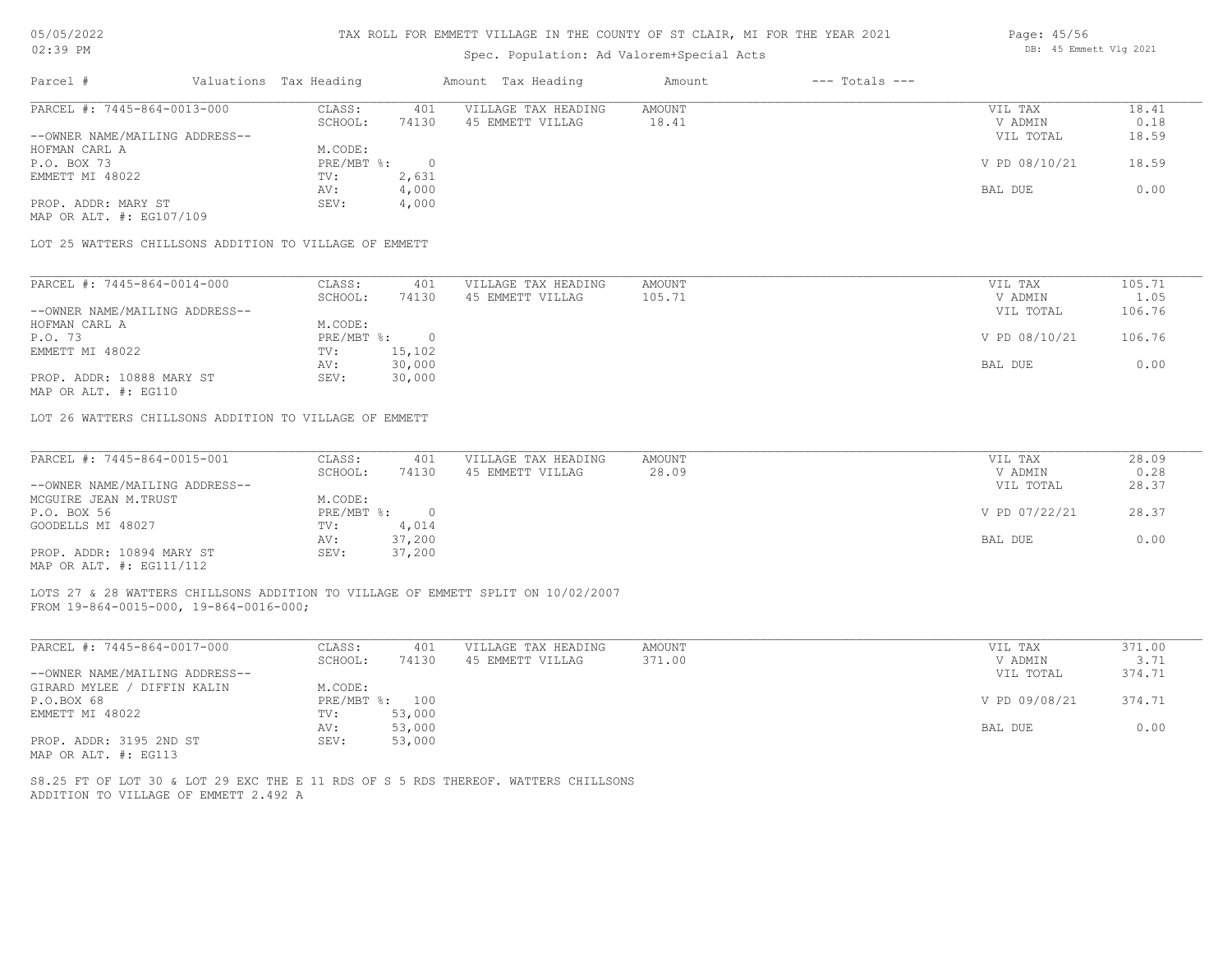|  |  | 05/05/2022 |
|--|--|------------|
|--|--|------------|

| Page: 46/56 |                        |  |
|-------------|------------------------|--|
|             | DB: 45 Emmett Vlg 2021 |  |

| Parcel #<br>Valuations Tax Heading<br>Amount Tax Heading<br>Amount<br>$---$ Totals $---$<br>PARCEL #: 7445-864-0018-000<br>CLASS:<br>VILLAGE TAX HEADING<br><b>AMOUNT</b><br>VIL TAX<br>269.94<br>401<br>SCHOOL:<br>74130<br>45 EMMETT VILLAG<br>269.94<br>V ADMIN<br>2.69<br>272.63<br>--OWNER NAME/MAILING ADDRESS--<br>VIL TOTAL<br>HULL THOMAS H./ JESSICA L.<br>M.CODE:<br>PRE/MBT %: 100<br>272.63<br>P.O. BOX 44<br>BAL DUE<br>EMMETT MI 48022<br>38,564<br>TV:<br>51,800<br>AV:<br>PROP. ADDR: 3187 2ND ST<br>51,800<br>SEV:<br>MAP OR ALT. #: EG114/115<br>THE E 11 RDS OF LOT 29 EXC THE N 5 RDS THEREOF. WATTERS CHILLSONS ADDITION TO<br>VILLAGE OF EMMETT<br>PARCEL #: 7445-870-0001-000<br>CLASS:<br>VILLAGE TAX HEADING<br>AMOUNT<br>8.67<br>402<br>VIL TAX<br>SCHOOL:<br>74130<br>45 EMMETT VILLAG<br>8.67<br>0.08<br>V ADMIN<br>8.75<br>--OWNER NAME/MAILING ADDRESS--<br>VIL TOTAL<br>KEEGAN JAMES L/NANCY<br>M.CODE:<br>8.75<br>3516 EMMETT RD<br>$PRE/MBT$ %:<br>$\overline{0}$<br>V PD 07/16/21<br>1,239<br>EMMETT MI 48022<br>TV:<br>1,700<br>0.00<br><b>BAL DUE</b><br>AV:<br>PROP. ADDR: EMMETT RD<br>SEV:<br>1,700<br>MAP OR ALT. #: EG121<br>LOT 1 MARTIN F WEIR SUBDIVISION<br>PARCEL #: 7445-870-0002-000<br>CLASS:<br>AMOUNT<br>274.68<br>VILLAGE TAX HEADING<br>VIL TAX<br>401<br>SCHOOL:<br>74130<br>274.68<br>2.74<br>45 EMMETT VILLAG<br>V ADMIN<br>277.42<br>--OWNER NAME/MAILING ADDRESS--<br>VIL TOTAL<br>FEUCHT MARJORIE<br>M.CODE:<br>277.42<br>3427 EMMETT RD<br>PRE/MBT %: 100<br>V PD 09/10/21<br>39,241<br>EMMETT MI 48022-4516<br>TV:<br>49,300<br>0.00<br>BAL DUE<br>AV:<br>PROP. ADDR: 3427 EMMETT RD<br>SEV:<br>49,300<br>MAP OR ALT. #: EG122<br>LOT 2 MARTIN F WEIR SUBDIVISION<br>PARCEL #: 7445-870-0003-000<br>245.67<br>CLASS:<br>401<br>VILLAGE TAX HEADING<br><b>AMOUNT</b><br>VIL TAX<br>SCHOOL:<br>245.67<br>V ADMIN<br>2.45<br>74130<br>45 EMMETT VILLAG<br>--OWNER NAME/MAILING ADDRESS--<br>VIL TOTAL<br>248.12<br>BETHWAY DAVID J<br>M.CODE:<br>248.12<br>3423 EMMETT RD<br>PRE/MBT %: 100<br>V PD 09/10/21<br>EMMETT MI 48022-4516<br>35,097<br>TV:<br>0.00<br>AV:<br>54,500<br>BAL DUE<br>PROP. ADDR: 3423 EMMETT RD<br>SEV:<br>54,500<br>MAP OR ALT. #: EG123<br>LOT 3 MARTIN F WEIR SUBDIVISION | 02:39 PM | Spec. Population: Ad Valorem+Special Acts |  |  |  |  |  |  |
|-----------------------------------------------------------------------------------------------------------------------------------------------------------------------------------------------------------------------------------------------------------------------------------------------------------------------------------------------------------------------------------------------------------------------------------------------------------------------------------------------------------------------------------------------------------------------------------------------------------------------------------------------------------------------------------------------------------------------------------------------------------------------------------------------------------------------------------------------------------------------------------------------------------------------------------------------------------------------------------------------------------------------------------------------------------------------------------------------------------------------------------------------------------------------------------------------------------------------------------------------------------------------------------------------------------------------------------------------------------------------------------------------------------------------------------------------------------------------------------------------------------------------------------------------------------------------------------------------------------------------------------------------------------------------------------------------------------------------------------------------------------------------------------------------------------------------------------------------------------------------------------------------------------------------------------------------------------------------------------------------------------------------------------------------------------------------------------------------------------------------------------------------------------------------------------------------------------------------------------------------------------------|----------|-------------------------------------------|--|--|--|--|--|--|
|                                                                                                                                                                                                                                                                                                                                                                                                                                                                                                                                                                                                                                                                                                                                                                                                                                                                                                                                                                                                                                                                                                                                                                                                                                                                                                                                                                                                                                                                                                                                                                                                                                                                                                                                                                                                                                                                                                                                                                                                                                                                                                                                                                                                                                                                 |          |                                           |  |  |  |  |  |  |
|                                                                                                                                                                                                                                                                                                                                                                                                                                                                                                                                                                                                                                                                                                                                                                                                                                                                                                                                                                                                                                                                                                                                                                                                                                                                                                                                                                                                                                                                                                                                                                                                                                                                                                                                                                                                                                                                                                                                                                                                                                                                                                                                                                                                                                                                 |          |                                           |  |  |  |  |  |  |
|                                                                                                                                                                                                                                                                                                                                                                                                                                                                                                                                                                                                                                                                                                                                                                                                                                                                                                                                                                                                                                                                                                                                                                                                                                                                                                                                                                                                                                                                                                                                                                                                                                                                                                                                                                                                                                                                                                                                                                                                                                                                                                                                                                                                                                                                 |          |                                           |  |  |  |  |  |  |
|                                                                                                                                                                                                                                                                                                                                                                                                                                                                                                                                                                                                                                                                                                                                                                                                                                                                                                                                                                                                                                                                                                                                                                                                                                                                                                                                                                                                                                                                                                                                                                                                                                                                                                                                                                                                                                                                                                                                                                                                                                                                                                                                                                                                                                                                 |          |                                           |  |  |  |  |  |  |
|                                                                                                                                                                                                                                                                                                                                                                                                                                                                                                                                                                                                                                                                                                                                                                                                                                                                                                                                                                                                                                                                                                                                                                                                                                                                                                                                                                                                                                                                                                                                                                                                                                                                                                                                                                                                                                                                                                                                                                                                                                                                                                                                                                                                                                                                 |          |                                           |  |  |  |  |  |  |
|                                                                                                                                                                                                                                                                                                                                                                                                                                                                                                                                                                                                                                                                                                                                                                                                                                                                                                                                                                                                                                                                                                                                                                                                                                                                                                                                                                                                                                                                                                                                                                                                                                                                                                                                                                                                                                                                                                                                                                                                                                                                                                                                                                                                                                                                 |          |                                           |  |  |  |  |  |  |
|                                                                                                                                                                                                                                                                                                                                                                                                                                                                                                                                                                                                                                                                                                                                                                                                                                                                                                                                                                                                                                                                                                                                                                                                                                                                                                                                                                                                                                                                                                                                                                                                                                                                                                                                                                                                                                                                                                                                                                                                                                                                                                                                                                                                                                                                 |          |                                           |  |  |  |  |  |  |
|                                                                                                                                                                                                                                                                                                                                                                                                                                                                                                                                                                                                                                                                                                                                                                                                                                                                                                                                                                                                                                                                                                                                                                                                                                                                                                                                                                                                                                                                                                                                                                                                                                                                                                                                                                                                                                                                                                                                                                                                                                                                                                                                                                                                                                                                 |          |                                           |  |  |  |  |  |  |
|                                                                                                                                                                                                                                                                                                                                                                                                                                                                                                                                                                                                                                                                                                                                                                                                                                                                                                                                                                                                                                                                                                                                                                                                                                                                                                                                                                                                                                                                                                                                                                                                                                                                                                                                                                                                                                                                                                                                                                                                                                                                                                                                                                                                                                                                 |          |                                           |  |  |  |  |  |  |
|                                                                                                                                                                                                                                                                                                                                                                                                                                                                                                                                                                                                                                                                                                                                                                                                                                                                                                                                                                                                                                                                                                                                                                                                                                                                                                                                                                                                                                                                                                                                                                                                                                                                                                                                                                                                                                                                                                                                                                                                                                                                                                                                                                                                                                                                 |          |                                           |  |  |  |  |  |  |
|                                                                                                                                                                                                                                                                                                                                                                                                                                                                                                                                                                                                                                                                                                                                                                                                                                                                                                                                                                                                                                                                                                                                                                                                                                                                                                                                                                                                                                                                                                                                                                                                                                                                                                                                                                                                                                                                                                                                                                                                                                                                                                                                                                                                                                                                 |          |                                           |  |  |  |  |  |  |
|                                                                                                                                                                                                                                                                                                                                                                                                                                                                                                                                                                                                                                                                                                                                                                                                                                                                                                                                                                                                                                                                                                                                                                                                                                                                                                                                                                                                                                                                                                                                                                                                                                                                                                                                                                                                                                                                                                                                                                                                                                                                                                                                                                                                                                                                 |          |                                           |  |  |  |  |  |  |
|                                                                                                                                                                                                                                                                                                                                                                                                                                                                                                                                                                                                                                                                                                                                                                                                                                                                                                                                                                                                                                                                                                                                                                                                                                                                                                                                                                                                                                                                                                                                                                                                                                                                                                                                                                                                                                                                                                                                                                                                                                                                                                                                                                                                                                                                 |          |                                           |  |  |  |  |  |  |
|                                                                                                                                                                                                                                                                                                                                                                                                                                                                                                                                                                                                                                                                                                                                                                                                                                                                                                                                                                                                                                                                                                                                                                                                                                                                                                                                                                                                                                                                                                                                                                                                                                                                                                                                                                                                                                                                                                                                                                                                                                                                                                                                                                                                                                                                 |          |                                           |  |  |  |  |  |  |
|                                                                                                                                                                                                                                                                                                                                                                                                                                                                                                                                                                                                                                                                                                                                                                                                                                                                                                                                                                                                                                                                                                                                                                                                                                                                                                                                                                                                                                                                                                                                                                                                                                                                                                                                                                                                                                                                                                                                                                                                                                                                                                                                                                                                                                                                 |          |                                           |  |  |  |  |  |  |
|                                                                                                                                                                                                                                                                                                                                                                                                                                                                                                                                                                                                                                                                                                                                                                                                                                                                                                                                                                                                                                                                                                                                                                                                                                                                                                                                                                                                                                                                                                                                                                                                                                                                                                                                                                                                                                                                                                                                                                                                                                                                                                                                                                                                                                                                 |          |                                           |  |  |  |  |  |  |
|                                                                                                                                                                                                                                                                                                                                                                                                                                                                                                                                                                                                                                                                                                                                                                                                                                                                                                                                                                                                                                                                                                                                                                                                                                                                                                                                                                                                                                                                                                                                                                                                                                                                                                                                                                                                                                                                                                                                                                                                                                                                                                                                                                                                                                                                 |          |                                           |  |  |  |  |  |  |
|                                                                                                                                                                                                                                                                                                                                                                                                                                                                                                                                                                                                                                                                                                                                                                                                                                                                                                                                                                                                                                                                                                                                                                                                                                                                                                                                                                                                                                                                                                                                                                                                                                                                                                                                                                                                                                                                                                                                                                                                                                                                                                                                                                                                                                                                 |          |                                           |  |  |  |  |  |  |
|                                                                                                                                                                                                                                                                                                                                                                                                                                                                                                                                                                                                                                                                                                                                                                                                                                                                                                                                                                                                                                                                                                                                                                                                                                                                                                                                                                                                                                                                                                                                                                                                                                                                                                                                                                                                                                                                                                                                                                                                                                                                                                                                                                                                                                                                 |          |                                           |  |  |  |  |  |  |
|                                                                                                                                                                                                                                                                                                                                                                                                                                                                                                                                                                                                                                                                                                                                                                                                                                                                                                                                                                                                                                                                                                                                                                                                                                                                                                                                                                                                                                                                                                                                                                                                                                                                                                                                                                                                                                                                                                                                                                                                                                                                                                                                                                                                                                                                 |          |                                           |  |  |  |  |  |  |
|                                                                                                                                                                                                                                                                                                                                                                                                                                                                                                                                                                                                                                                                                                                                                                                                                                                                                                                                                                                                                                                                                                                                                                                                                                                                                                                                                                                                                                                                                                                                                                                                                                                                                                                                                                                                                                                                                                                                                                                                                                                                                                                                                                                                                                                                 |          |                                           |  |  |  |  |  |  |
|                                                                                                                                                                                                                                                                                                                                                                                                                                                                                                                                                                                                                                                                                                                                                                                                                                                                                                                                                                                                                                                                                                                                                                                                                                                                                                                                                                                                                                                                                                                                                                                                                                                                                                                                                                                                                                                                                                                                                                                                                                                                                                                                                                                                                                                                 |          |                                           |  |  |  |  |  |  |
|                                                                                                                                                                                                                                                                                                                                                                                                                                                                                                                                                                                                                                                                                                                                                                                                                                                                                                                                                                                                                                                                                                                                                                                                                                                                                                                                                                                                                                                                                                                                                                                                                                                                                                                                                                                                                                                                                                                                                                                                                                                                                                                                                                                                                                                                 |          |                                           |  |  |  |  |  |  |
|                                                                                                                                                                                                                                                                                                                                                                                                                                                                                                                                                                                                                                                                                                                                                                                                                                                                                                                                                                                                                                                                                                                                                                                                                                                                                                                                                                                                                                                                                                                                                                                                                                                                                                                                                                                                                                                                                                                                                                                                                                                                                                                                                                                                                                                                 |          |                                           |  |  |  |  |  |  |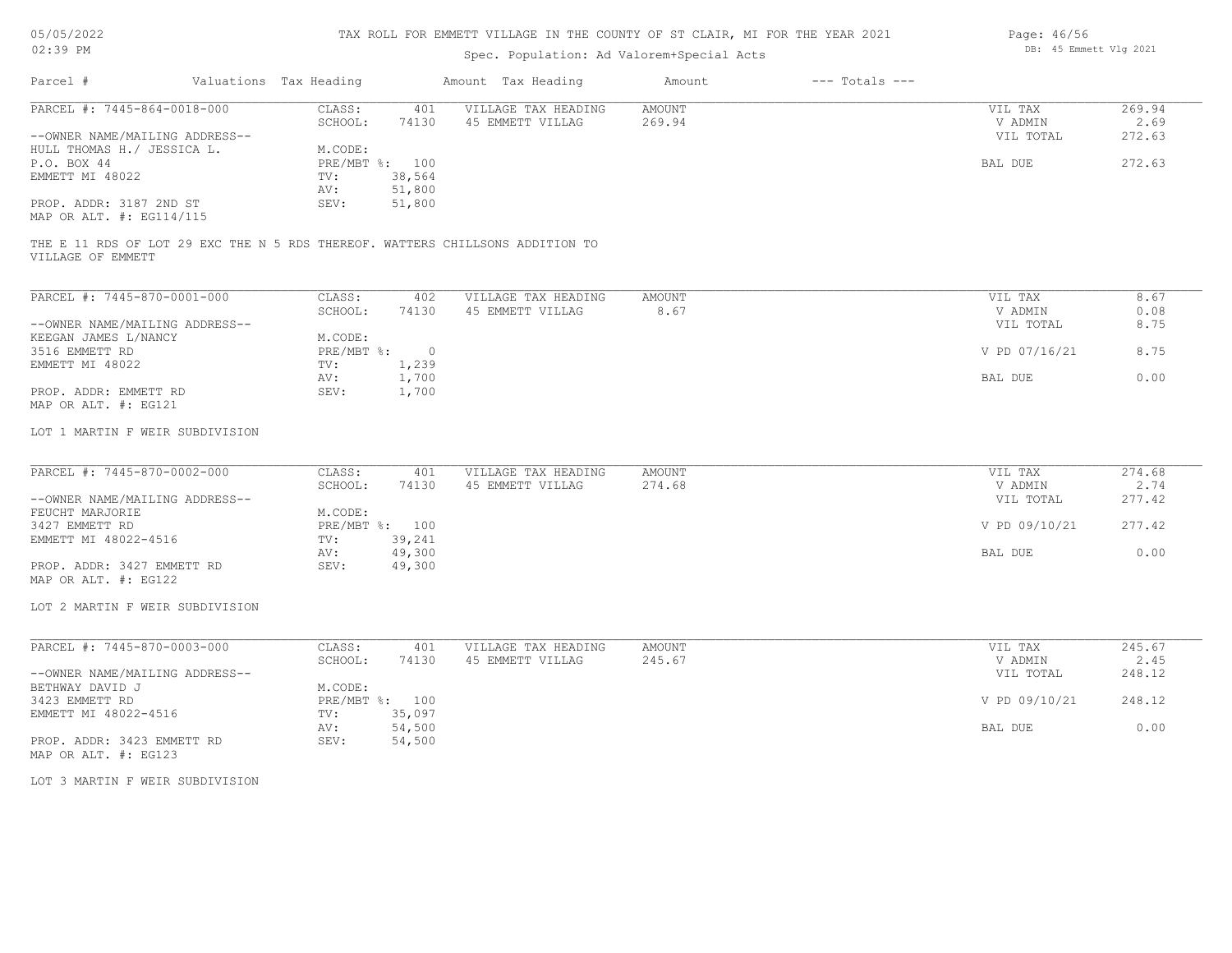# TAX ROLL FOR EMMETT VILLAGE IN THE COUNTY OF ST CLAIR, MI FOR THE YEAR 2021

# Spec. Population: Ad Valorem+Special Acts

| Page: 47/56 |                        |  |
|-------------|------------------------|--|
|             | DB: 45 Emmett Vlg 2021 |  |

| Parcel #                                                     | Valuations Tax Heading |                  | Amount Tax Heading                                                                 | Amount                  | $---$ Totals $---$ |                    |                |
|--------------------------------------------------------------|------------------------|------------------|------------------------------------------------------------------------------------|-------------------------|--------------------|--------------------|----------------|
| PARCEL #: 7445-870-0004-000                                  | CLASS:<br>SCHOOL:      | 401<br>74130     | VILLAGE TAX HEADING<br>45 EMMETT VILLAG                                            | <b>AMOUNT</b><br>274.44 |                    | VIL TAX<br>V ADMIN | 274.44<br>2.74 |
| --OWNER NAME/MAILING ADDRESS--<br>FOX BRIAN/MATHEWS JENNIFER | M.CODE:                |                  |                                                                                    |                         |                    | VIL TOTAL          | 277.18         |
| 4425 KILGORE RD                                              | PRE/MBT %:             | $\overline{0}$   |                                                                                    |                         |                    | V PD 09/10/21      | 277.18         |
| AVOCA MI 48006-3820                                          | TV:                    | 39,206           |                                                                                    |                         |                    |                    |                |
| PROP. ADDR: 3419 EMMETT RD                                   | AV:<br>SEV:            | 66,900<br>66,900 |                                                                                    |                         |                    | BAL DUE            | 0.00           |
| MAP OR ALT. #: EG124                                         |                        |                  |                                                                                    |                         |                    |                    |                |
|                                                              |                        |                  |                                                                                    |                         |                    |                    |                |
| LOT 4 MARTIN F WEIR SUBDIVISION                              |                        |                  |                                                                                    |                         |                    |                    |                |
| PARCEL #: 7445-870-0005-000                                  | CLASS:                 | 401              | VILLAGE TAX HEADING                                                                | <b>AMOUNT</b>           |                    | VIL TAX            | 220.01         |
|                                                              | SCHOOL:                | 74130            | 45 EMMETT VILLAG                                                                   | 220.01                  |                    | V ADMIN            | 2.20           |
| --OWNER NAME/MAILING ADDRESS--                               |                        |                  |                                                                                    |                         |                    | VIL TOTAL          | 222.21         |
| MC CARTY PATRICK/EVELYN                                      | M.CODE:                |                  |                                                                                    |                         |                    |                    |                |
| 3415 EMMETT RD<br>EMMETT MI 48022-4516                       | PRE/MBT %: 100<br>TV:  | 31,430           |                                                                                    |                         |                    | V PD 09/08/21      | 222.21         |
|                                                              | AV:                    | 54,900           |                                                                                    |                         |                    | BAL DUE            | 0.00           |
| PROP. ADDR: 3415 EMMETT RD                                   | SEV:                   | 54,900           |                                                                                    |                         |                    |                    |                |
| MAP OR ALT. #: EG125                                         |                        |                  |                                                                                    |                         |                    |                    |                |
| LOT 5 MARTIN F WEIR SUBDIVISION                              |                        |                  |                                                                                    |                         |                    |                    |                |
|                                                              |                        |                  |                                                                                    |                         |                    |                    |                |
| PARCEL #: 7445-870-0006-001                                  | CLASS:<br>SCHOOL:      | 401<br>74130     | VILLAGE TAX HEADING<br>45 EMMETT VILLAG                                            | <b>AMOUNT</b><br>394.18 |                    | VIL TAX<br>V ADMIN | 394.18<br>3.94 |
| --OWNER NAME/MAILING ADDRESS--                               |                        |                  |                                                                                    |                         |                    | VIL TOTAL          | 398.12         |
| SCHADE VIRGINIA                                              | M.CODE:                |                  |                                                                                    |                         |                    |                    |                |
| 3395 EMMETT RD                                               | PRE/MBT %: 100         |                  |                                                                                    |                         |                    | V PD 08/23/21      | 398.12         |
| EMMETT MI 48022                                              | TV:                    | 56,312           |                                                                                    |                         |                    |                    |                |
| PROP. ADDR: 3395 EMMETT RD                                   | AV:<br>SEV:            | 84,300<br>84,300 |                                                                                    |                         |                    | BAL DUE            | 0.00           |
| MAP OR ALT. #: EG126/127                                     |                        |                  |                                                                                    |                         |                    |                    |                |
|                                                              |                        |                  | LOT 6 & LOT 7 MARTIN F WEIR SUBDIVISION SPLIT ON 07/24/2007 FROM 19-870-0006-000,  |                         |                    |                    |                |
| $19 - 870 - 0007 - 000$ ;                                    |                        |                  |                                                                                    |                         |                    |                    |                |
| PARCEL #: 7445-870-0009-001                                  | CLASS:                 | 401              | VILLAGE TAX HEADING                                                                | AMOUNT                  |                    | VIL TAX            | 285.32         |
|                                                              | SCHOOL:                | 74130            | 45 EMMETT VILLAG                                                                   | 285.32                  |                    | V ADMIN            | 2.85           |
| --OWNER NAME/MAILING ADDRESS--                               |                        |                  |                                                                                    |                         |                    | VIL TOTAL          | 288.17         |
| CHENCHICK DANIEL J.                                          | M.CODE:                |                  |                                                                                    |                         |                    |                    |                |
| 3379 EMMETT RD                                               | PRE/MBT %: 100         |                  |                                                                                    |                         |                    | V PD 09/03/21      | 288.17         |
| EMMETT MI 48022                                              | TV:<br>AV:             | 40,761<br>70,200 |                                                                                    |                         |                    | BAL DUE            | 0.00           |
| PROP. ADDR: 3379 EMMETT RD                                   | SEV:                   | 70,200           |                                                                                    |                         |                    |                    |                |
| MAP OR ALT. #: EG128/129/130                                 |                        |                  |                                                                                    |                         |                    |                    |                |
|                                                              |                        |                  | LOTS 8, 9 & 10 MARTIN F WEIR SUBDIVISION SPLIT ON 11/08/2007 FROM 19-870-0009-000, |                         |                    |                    |                |
|                                                              |                        |                  |                                                                                    |                         |                    |                    |                |

19-870-0008-000, 19-870-0010-000;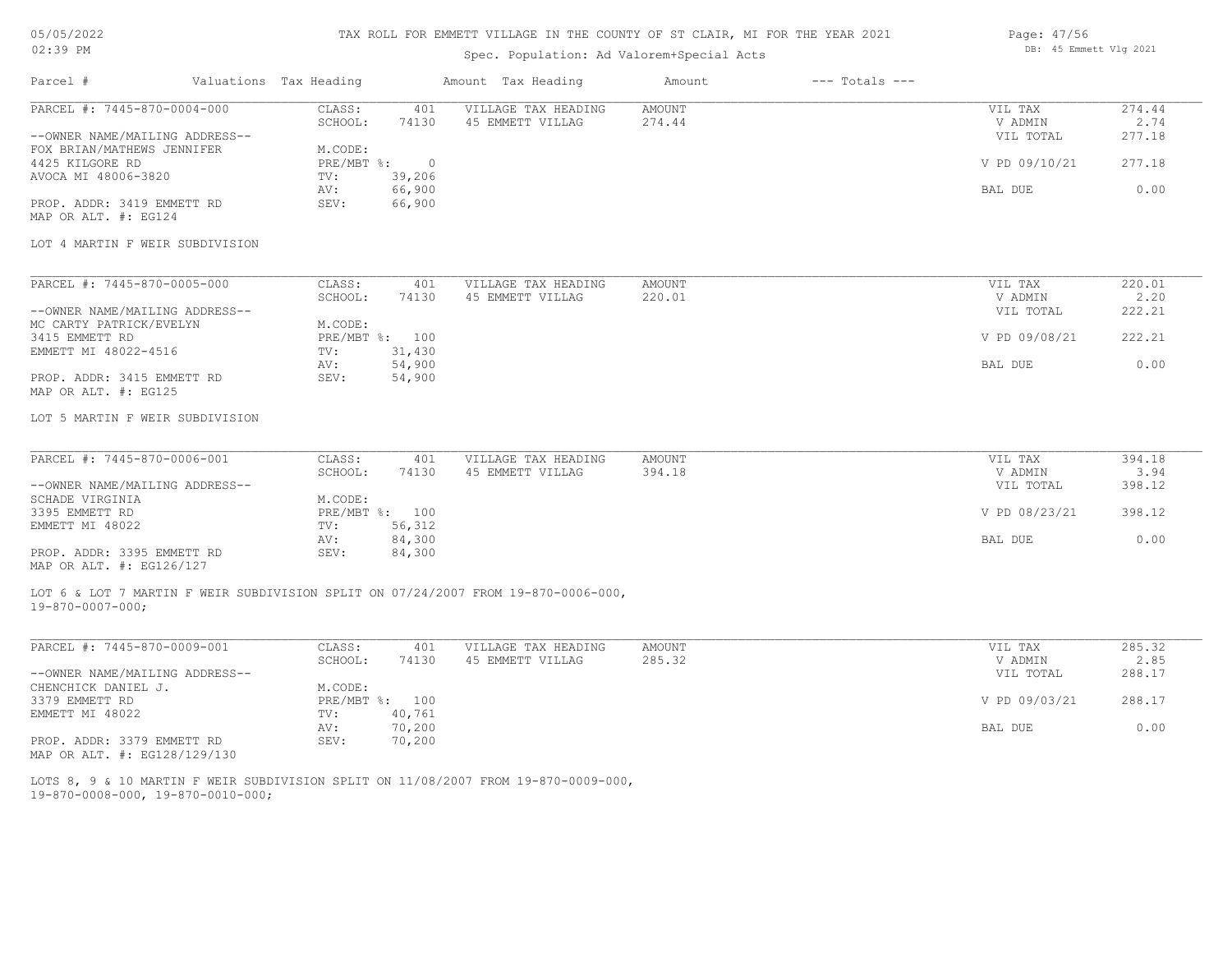# 05/05/2022

# 02:39 PM

# TAX ROLL FOR EMMETT VILLAGE IN THE COUNTY OF ST CLAIR, MI FOR THE YEAR 2021

# Spec. Population: Ad Valorem+Special Acts

#### Page: 48/56 DB: 45 Emmett Vlg 2021

| Parcel #                       | Valuations Tax Heading |        | Amount Tax Heading  | Amount | $---$ Totals $---$ |               |        |
|--------------------------------|------------------------|--------|---------------------|--------|--------------------|---------------|--------|
| PARCEL #: 7445-870-0011-000    | CLASS:                 | 401    | VILLAGE TAX HEADING | AMOUNT |                    | VIL TAX       | 237.89 |
|                                | SCHOOL:                | 74130  | 45 EMMETT VILLAG    | 237.89 |                    | V ADMIN       | 2.37   |
| --OWNER NAME/MAILING ADDRESS-- |                        |        |                     |        |                    | VIL TOTAL     | 240.26 |
| J & J HULL PROPERTIES LLC      | M.CODE:                |        |                     |        |                    |               |        |
| 11941 BRYCE RD                 | PRE/MBT %:             |        |                     |        |                    | V PD 09/10/21 | 240.26 |
| EMMETT MI 48022-3104           | TV:                    | 33,985 |                     |        |                    |               |        |
|                                | AV:                    | 62,600 |                     |        |                    | BAL DUE       | 0.00   |
| PROP. ADDR: 3365 EMMETT RD     | SEV:                   | 62,600 |                     |        |                    |               |        |
| MAP OR ALT. #: EG131           |                        |        |                     |        |                    |               |        |

#### LOT 11 MARTIN F WEIR SUBDIVISION

| PARCEL #: 7445-870-0012-000    | CLASS:  | 401            | VILLAGE TAX HEADING | AMOUNT | VIL TAX       | 293.30 |
|--------------------------------|---------|----------------|---------------------|--------|---------------|--------|
|                                | SCHOOL: | 74130          | 45 EMMETT VILLAG    | 293.30 | V ADMIN       | 2.93   |
| --OWNER NAME/MAILING ADDRESS-- |         |                |                     |        | VIL TOTAL     | 296.23 |
| BERKOBIEN BENJAMIN             | M.CODE: |                |                     |        |               |        |
| 3359 EMMETT RD                 |         | PRE/MBT %: 100 |                     |        | V PD 09/13/21 | 296.23 |
| EMMETT MI 48022                | TV:     | 41,900         |                     |        |               |        |
|                                | AV:     | 41,900         |                     |        | BAL DUE       | 0.00   |
| PROP. ADDR: 3359 EMMETT RD     | SEV:    | 41,900         |                     |        |               |        |
| MAP OR ALT. #: EG132           |         |                |                     |        |               |        |

## LOT 12 MARTIN F WEIR SUBDIVISION

| PARCEL #: 7445-870-0013-001      | CLASS:       | 402   | VILLAGE TAX HEADING | AMOUNT | VIL TAX       | 39.05 |
|----------------------------------|--------------|-------|---------------------|--------|---------------|-------|
|                                  | SCHOOL:      | 74130 | 45 EMMETT VILLAG    | 39.05  | V ADMIN       | 0.39  |
| --OWNER NAME/MAILING ADDRESS--   |              |       |                     |        | VIL TOTAL     | 39.44 |
| MCINTYRE DENNIS/WEBB MICHAEL     | M.CODE:      |       |                     |        |               |       |
| 1217 ALLEN RD                    | $PRE/MBT$ %: |       |                     |        | V PD 09/10/21 | 39.44 |
| SMITHS CREEK MI 48074            | TV:          | 5,579 |                     |        |               |       |
|                                  | AV:          | 7,300 |                     |        | BAL DUE       | 0.00  |
| PROP. ADDR: DUNNIGAN RD          | SEV:         | 7,300 |                     |        |               |       |
| MAP OR ALT. #: EG133/134/135/136 |              |       |                     |        |               |       |

## LOT 13,14,15, & 16 MARTIN F WEIR SUBDIVISION

| PARCEL #: 7445-870-0017-000    | CLASS:     | 402   | VILLAGE TAX HEADING  | AMOUNT | VIL TAX       | 8.40 |
|--------------------------------|------------|-------|----------------------|--------|---------------|------|
|                                | SCHOOL:    | 74130 | EMMETT VILLAG<br>4.5 | 8.40   | V ADMIN       | 0.08 |
| --OWNER NAME/MAILING ADDRESS-- |            |       |                      |        | VIL TOTAL     | 8.48 |
| NEUMANN DONALD J./DONNA        | M.CODE:    |       |                      |        |               |      |
| 5575 GLEASON RD                | PRE/MBT %: |       |                      |        | V PD 09/15/21 | 8.48 |
| EMMETT MI 48022                | TV:        | 200ء  |                      |        |               |      |
|                                | AV:        | .200  |                      |        | BAL DUE       | 0.00 |
| PROP. ADDR: EMMETT RD          | SEV:       | 1,200 |                      |        |               |      |

MAP OR ALT. #: EG137

LOT 17 MARTIN F WEIR SUBDIVISION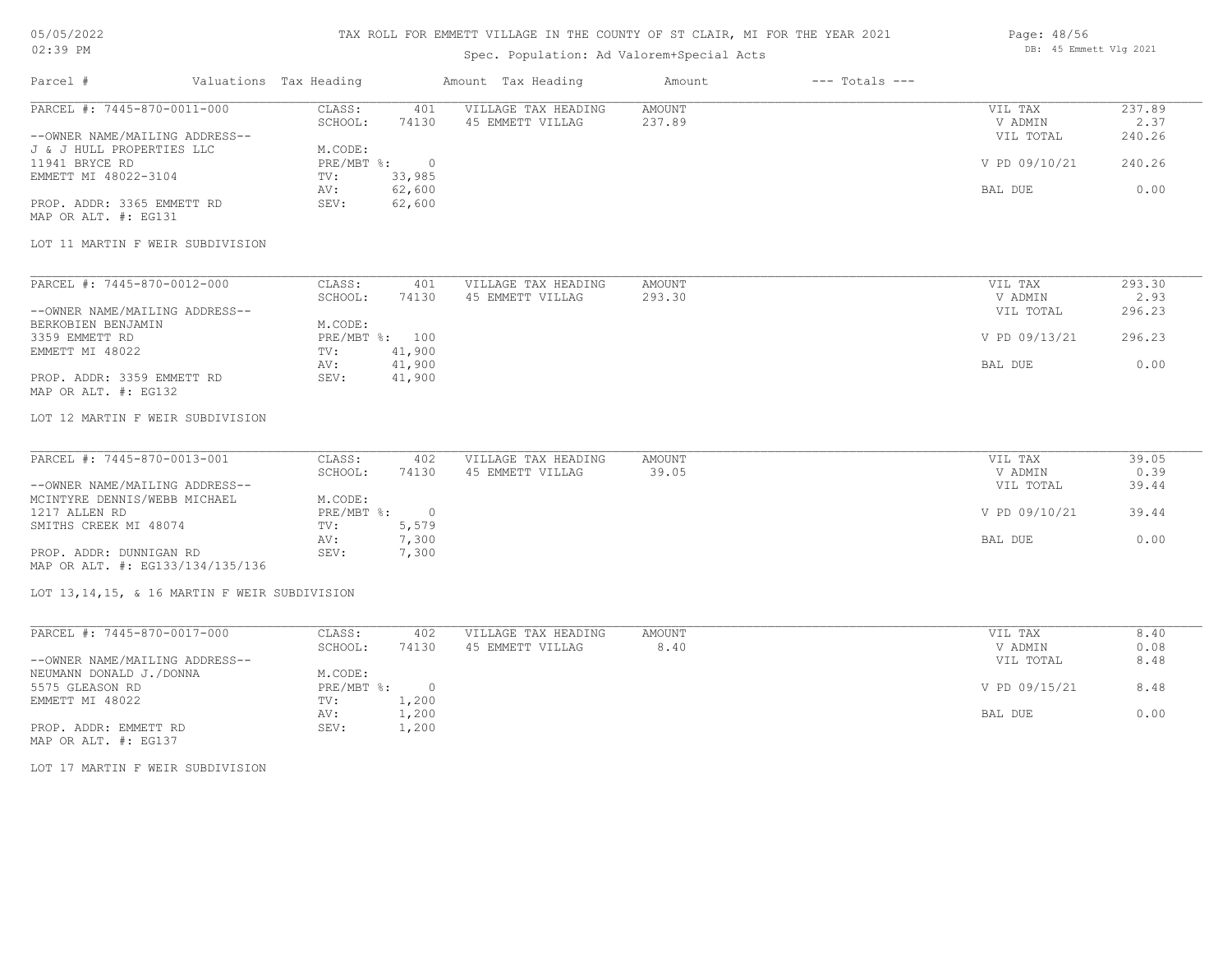## TAX ROLL FOR EMMETT VILLAGE IN THE COUNTY OF ST CLAIR, MI FOR THE YEAR 2021

# Spec. Population: Ad Valorem+Special Acts

| Parcel #                       | Valuations Tax Heading |       | Amount Tax Heading  | Amount | $---$ Totals $---$ |               |       |
|--------------------------------|------------------------|-------|---------------------|--------|--------------------|---------------|-------|
| PARCEL #: 7445-870-0017-500    | CLASS:                 | 402   | VILLAGE TAX HEADING | AMOUNT |                    | VIL TAX       | 28.70 |
|                                | SCHOOL:                | 74130 | 45 EMMETT VILLAG    | 28.70  |                    | V ADMIN       | 0.28  |
| --OWNER NAME/MAILING ADDRESS-- |                        |       |                     |        |                    | VIL TOTAL     | 28.98 |
| NEUMANN DONALD/DONNA           | M.CODE:                |       |                     |        |                    |               |       |
| 5575 GLEASON RD                | PRE/MBT %:             |       |                     |        |                    | V PD 09/15/21 | 28.98 |
| EMMETT MI 48022                | TV:                    | 4,100 |                     |        |                    |               |       |
|                                | AV:                    | 4,100 |                     |        |                    | BAL DUE       | 0.00  |
| PROP. ADDR: DUNNIGAN RD        | SEV:                   | 4,100 |                     |        |                    |               |       |
|                                |                        |       |                     |        |                    |               |       |

MAP OR ALT. #: EG138

#### LOT 18 MARTIN F WEIR SUBDIVISION

| PARCEL #: 7445-870-0018-000    | CLASS:     | 401    | VILLAGE TAX HEADING | AMOUNT | VIL TAX       | 82.41 |
|--------------------------------|------------|--------|---------------------|--------|---------------|-------|
|                                | SCHOOL:    | 74130  | 45 EMMETT VILLAG    | 82.41  | V ADMIN       | 0.82  |
| --OWNER NAME/MAILING ADDRESS-- |            |        |                     |        | VIL TOTAL     | 83.23 |
| BTS INVESTMENTS LLC            | M.CODE:    |        |                     |        |               |       |
| 8423 HEWITT RD                 | PRE/MBT %: |        |                     |        | V PD 09/03/21 | 83.23 |
| AVOCA MI 48006                 | TV:        | 11,773 |                     |        |               |       |
|                                | AV:        | 27,300 |                     |        | BAL DUE       | 0.00  |
| PROP. ADDR: 3340 KINNEY RD     | SEV:       | 27,300 |                     |        |               |       |
| MAP OR ALT. #: EG139           |            |        |                     |        |               |       |

## LOT 19 MARTIN F WEIR SUBDIVISION

| PARCEL #: 7445-870-0019-001      | CLASS:  | 401            | VILLAGE TAX HEADING | AMOUNT | VIL TAX       | 495.27 |
|----------------------------------|---------|----------------|---------------------|--------|---------------|--------|
|                                  | SCHOOL: | 74130          | 45 EMMETT VILLAG    | 495.27 | V ADMIN       | 4.95   |
| --OWNER NAME/MAILING ADDRESS--   |         |                |                     |        | VIL TOTAL     | 500.22 |
| SZYSKA JOSEPH/MARY               | M.CODE: |                |                     |        |               |        |
| 3418 KINNEY RD                   |         | PRE/MBT %: 100 |                     |        | V PD 08/30/21 | 500.22 |
| EMMETT MI 48022                  | TV:     | 70,753         |                     |        |               |        |
|                                  | AV:     | 106,700        |                     |        | BAL DUE       | 0.00   |
| PROP. ADDR: 3418 KINNEY RD       | SEV:    | 106,700        |                     |        |               |        |
| MAP OR ALT. #: EG140/141/142/143 |         |                |                     |        |               |        |

## 19-870-0019-000, 19-870-0020-000, 19-870-0021-000, 19-870-0022-000; LOTS 20, 21, 22 & 23 MARTIN F WEIR SUBDIVISION SPLIT ON 11/21/2007 FROM

| PARCEL #: 7445-999-0002-000    | CLASS:         | 251   | VILLAGE TAX HEADING | AMOUNT | VIL TAX   | 0.00 |
|--------------------------------|----------------|-------|---------------------|--------|-----------|------|
|                                | SCHOOL:        | 74130 | 45 EMMETT VILLAG    | 0.00   | V ADMIN   | 0.00 |
| --OWNER NAME/MAILING ADDRESS-- |                |       |                     |        | VIL TOTAL | 0.00 |
| BISCOS INC                     | M.CODE:        |       |                     |        |           |      |
| PO BOX 188                     | PRE/MBT %: 100 |       |                     |        | BAL DUE   | 0.00 |
| 3146 MAIN ST                   | TV:            |       |                     |        |           |      |
| EMMETT MI 48022                | AV:            |       |                     |        |           |      |
|                                | SEV:           |       |                     |        |           |      |
| PROP. ADDR: 3146 MAIN ST       |                |       |                     |        |           |      |

MAP OR ALT. #:

PERSONAL PROPERTY

Page: 49/56 DB: 45 Emmett Vlg 2021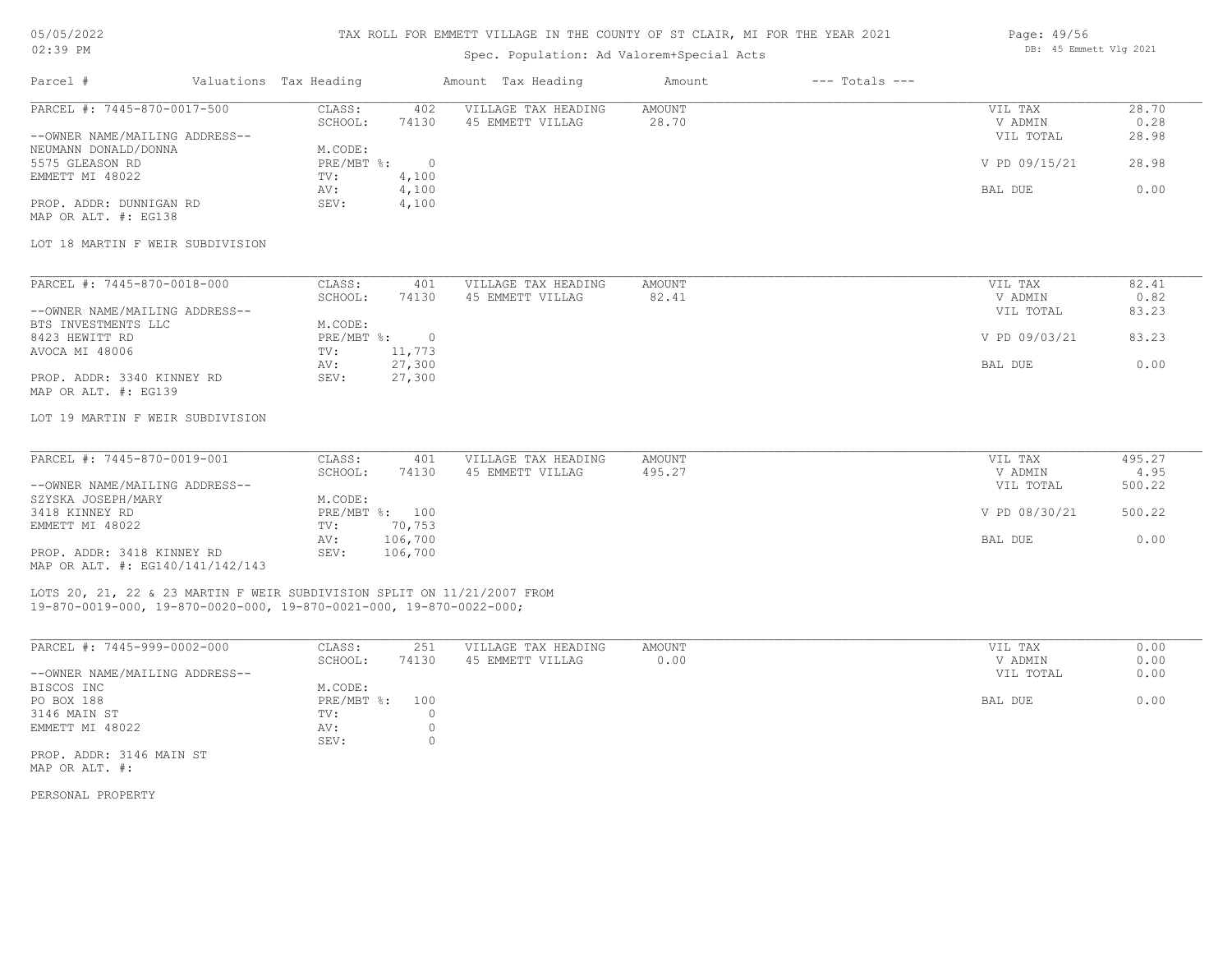# TAX ROLL FOR EMMETT VILLAGE IN THE COUNTY OF ST CLAIR, MI FOR THE YEAR 2021

# Spec. Population: Ad Valorem+Special Acts

| Page: 50/56 |                        |  |
|-------------|------------------------|--|
|             | DB: 45 Emmett Vlg 2021 |  |

| Parcel #                                                                                                                                                                                            | Valuations Tax Heading                                                   |                                                                 | Amount Tax Heading                      | Amount                    | $---$ Totals $---$ |                                                             |                                                   |
|-----------------------------------------------------------------------------------------------------------------------------------------------------------------------------------------------------|--------------------------------------------------------------------------|-----------------------------------------------------------------|-----------------------------------------|---------------------------|--------------------|-------------------------------------------------------------|---------------------------------------------------|
| PARCEL #: 7445-999-0003-075<br>--OWNER NAME/MAILING ADDRESS--<br>DTE ELECTRIC COMPANY<br>P.O. BOX 33017<br>DETROIT MI 48232<br>PROP. ADDR: VILLAGE OF EMMETT<br>MAP OR ALT. #:                      | CLASS:<br>SCHOOL:<br>M.CODE:<br>$PRE/MBT$ $\div$ :<br>TV:<br>AV:<br>SEV: | 551<br>74130<br>$\overline{0}$<br>422,600<br>422,600<br>422,600 | VILLAGE TAX HEADING<br>45 EMMETT VILLAG | <b>AMOUNT</b><br>2,958.20 |                    | VIL TAX<br>V ADMIN<br>VIL TOTAL<br>V PD 08/23/21<br>BAL DUE | 2,958.20<br>29.58<br>2,987.78<br>2,987.78<br>0.00 |
| PERSONAL PROPERTY                                                                                                                                                                                   |                                                                          |                                                                 |                                         |                           |                    |                                                             |                                                   |
| PARCEL #: 7445-999-0005-000<br>--OWNER NAME/MAILING ADDRESS--<br>JEREMY'S AUTOMOTIVE II<br>JAG ENTERPRISE<br>10788 GRATIOT AVE<br>CASCO MI 48064<br>PROP. ADDR: 10820 DUNNIGAN RD<br>MAP OR ALT. #: | CLASS:<br>SCHOOL:<br>M.CODE:<br>PRE/MBT %: 100<br>TV:<br>AV:<br>SEV:     | 251<br>74130<br>55,000<br>55,000<br>55,000                      | VILLAGE TAX HEADING<br>45 EMMETT VILLAG | AMOUNT<br>385.00          |                    | VIL TAX<br>V ADMIN<br>VIL TOTAL<br>V PD 08/03/21<br>BAL DUE | 385.00<br>3.85<br>388.85<br>388.85<br>0.00        |
| PERSONAL PROPERTY<br>PARCEL #: 7445-999-0012-000                                                                                                                                                    | CLASS:<br>SCHOOL:                                                        | 551<br>74130                                                    | VILLAGE TAX HEADING<br>45 EMMETT VILLAG | <b>AMOUNT</b><br>426.30   |                    | VIL TAX<br>V ADMIN                                          | 426.30<br>4.26                                    |
| --OWNER NAME/MAILING ADDRESS--<br>SEMCO ENERGY, INC.<br>1411 3RD ST STE A                                                                                                                           | M.CODE:<br>PRE/MBT %: 0                                                  |                                                                 |                                         |                           |                    | VIL TOTAL<br>V PD 08/23/21                                  | 430.56<br>430.56                                  |
| PORT HURON MI 48061-5004<br>PROP. ADDR: VILLAGE OF EMMETT<br>MAP OR ALT. #:                                                                                                                         | TV:<br>AV:<br>SEV:                                                       | 60,900<br>60,900<br>60,900                                      |                                         |                           |                    | BAL DUE                                                     | 0.00                                              |
| PERSONAL PROPERTY                                                                                                                                                                                   |                                                                          |                                                                 |                                         |                           |                    |                                                             |                                                   |
| PARCEL #: 7445-999-0013-000<br>--OWNER NAME/MAILING ADDRESS--                                                                                                                                       | CLASS:<br>SCHOOL:                                                        | 251<br>74130                                                    | VILLAGE TAX HEADING<br>45 EMMETT VILLAG | AMOUNT<br>0.00            |                    | VIL TAX<br>V ADMIN<br>VIL TOTAL                             | 0.00<br>0.00<br>0.00                              |
| EMMETT HARDWARE<br>10465 BRYCE RD<br>AVOCA MI 48006<br>PROP. ADDR: 3147 MAIN ST                                                                                                                     | M.CODE:<br>PRE/MBT %:<br>TV:<br>AV:<br>SEV:                              | 100<br>$\circ$<br>$\circ$<br>$\circ$                            |                                         |                           |                    | BAL DUE                                                     | 0.00                                              |
| MAP OR ALT. #:                                                                                                                                                                                      |                                                                          |                                                                 |                                         |                           |                    |                                                             |                                                   |

PERSONAL PROPERTY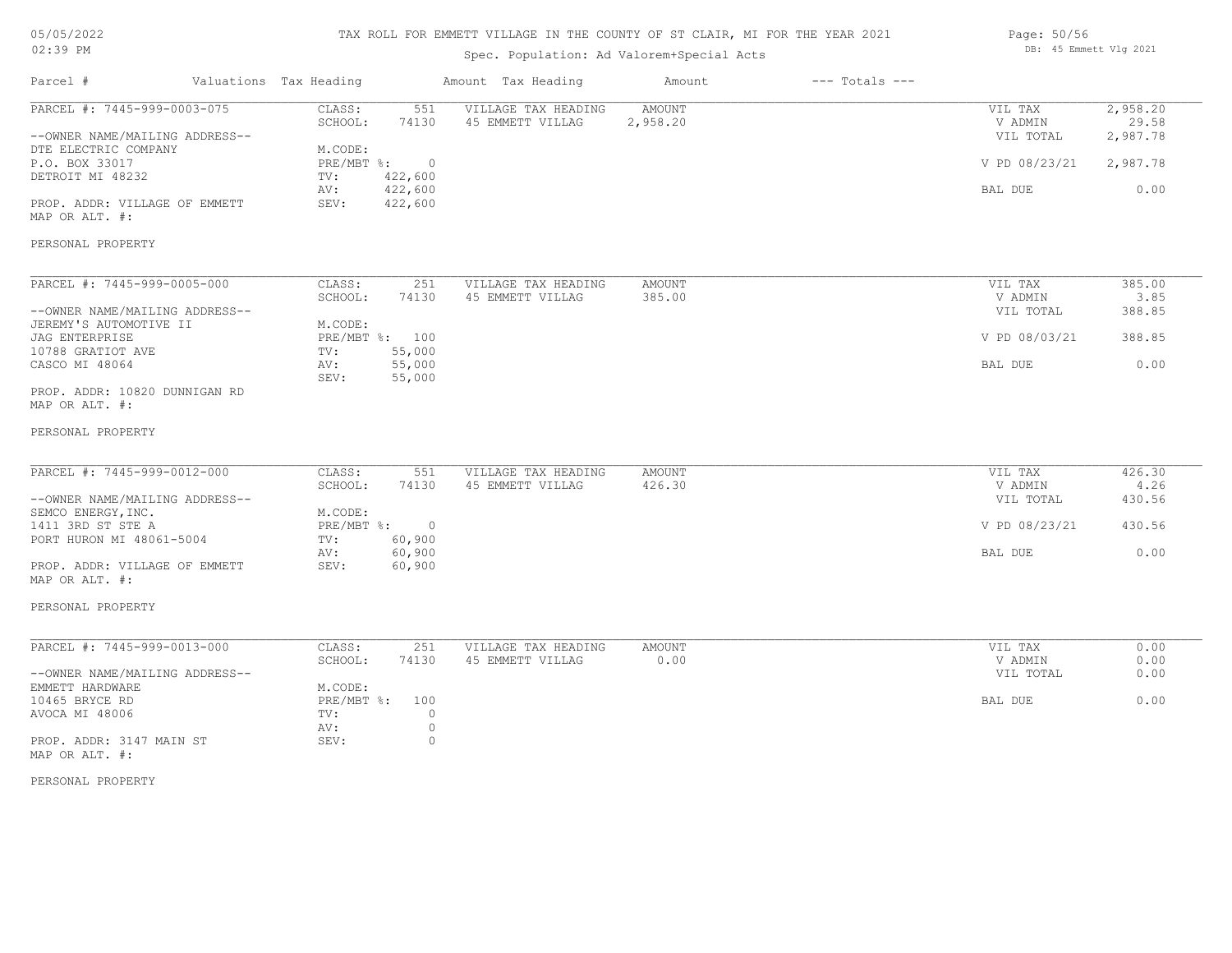# 05/05/2022

02:39 PM

# TAX ROLL FOR EMMETT VILLAGE IN THE COUNTY OF ST CLAIR, MI FOR THE YEAR 2021

# Spec. Population: Ad Valorem+Special Acts

| Parcel #                        | Valuations Tax Heading |       | Amount Tax Heading  | Amount | $---$ Totals $---$ |               |      |
|---------------------------------|------------------------|-------|---------------------|--------|--------------------|---------------|------|
| PARCEL #: 7445-999-0014-000     | CLASS:                 | 351   | VILLAGE TAX HEADING | AMOUNT |                    | VIL TAX       | 0.70 |
|                                 | SCHOOL:                | 74130 | 45 EMMETT VILLAG    | 0.70   |                    | V ADMIN       | 0.00 |
| --OWNER NAME/MAILING ADDRESS--  |                        |       |                     |        |                    | VIL TOTAL     | 0.70 |
| EASTERN MICHIGAN GRAIN LLC      | M.CODE:                |       |                     |        |                    |               |      |
| THE STAR OF THE WEST MILLING CO | $PRE/MBT$ %:           | 100   |                     |        |                    | V PD 08/30/21 | 0.70 |
| 121 E. TUSCOLA ST.              | TV:                    | 100   |                     |        |                    |               |      |
| FRANKENMUTH MI 48734            | AV:                    | 100   |                     |        |                    | BAL DUE       | 0.00 |
|                                 | SEV:                   | 100   |                     |        |                    |               |      |
|                                 |                        |       |                     |        |                    |               |      |

MAP OR ALT. #: PROP. ADDR: 10730 MARY ST

PROPERTY

#### PERSONAL

| PARCEL #: 7445-999-0016-000    | CLASS:         | 251   | VILLAGE TAX HEADING | AMOUNT | VIL TAX   | 0.00 |
|--------------------------------|----------------|-------|---------------------|--------|-----------|------|
|                                | SCHOOL:        | 74130 | 45 EMMETT VILLAG    | 0.00   | V ADMIN   | 0.00 |
| --OWNER NAME/MAILING ADDRESS-- |                |       |                     |        | VIL TOTAL | 0.00 |
| JEFF'S RUBBISH DISPOSAL        | M.CODE:        |       |                     |        |           |      |
| P.O.BOX 337                    | PRE/MBT %: 100 |       |                     |        | BAL DUE   | 0.00 |
| EMMETT MI 48022                | TV:            |       |                     |        |           |      |
|                                | AV:            |       |                     |        |           |      |
| PROP. ADDR: VARIOUS LOCATIONS  | SEV:           |       |                     |        |           |      |
| MAP OR ALT. #:                 |                |       |                     |        |           |      |

#### PERSONAL PROPERTY

| PARCEL #: 7445-999-0024-000    | CLASS:         | 003   | VILLAGE TAX HEADING | AMOUNT | VIL TAX   | 0.00 |
|--------------------------------|----------------|-------|---------------------|--------|-----------|------|
|                                | SCHOOL:        | 74130 | 45 EMMETT VILLAG    | 0.00   | V ADMIN   | 0.00 |
| --OWNER NAME/MAILING ADDRESS-- |                |       |                     |        | VIL TOTAL | 0.00 |
| MORAN WELDING                  | M.CODE:        |       |                     |        |           |      |
| 3188 MAIN ST                   | PRE/MBT %: 100 |       |                     |        | BAL DUE   | 0.00 |
| EMMETT MI 48022                | TV:            |       |                     |        |           |      |
|                                | AV:            |       |                     |        |           |      |
| PROP. ADDR: 3188 MAIN ST       | SEV:           |       |                     |        |           |      |
| MAP OR ALT. #:                 |                |       |                     |        |           |      |

| PARCEL #: 7445-999-0062-000    | CLASS:     | 251   | VILLAGE TAX HEADING | AMOUNT | 0.00<br>VIL TAX   |  |
|--------------------------------|------------|-------|---------------------|--------|-------------------|--|
|                                | SCHOOL:    | 74130 | 45 EMMETT VILLAG    | 0.00   | 0.00<br>V ADMIN   |  |
| --OWNER NAME/MAILING ADDRESS-- |            |       |                     |        | 0.00<br>VIL TOTAL |  |
| TODD MELDRUM                   | M.CODE:    |       |                     |        |                   |  |
| STONE YARD                     | PRE/MBT %: | 100   |                     |        | 0.00<br>BAL DUE   |  |
| 332 STINSON RD                 | TV:        |       |                     |        |                   |  |
| MEMPHIS MI 48041               | AV:        |       |                     |        |                   |  |
|                                | SEV:       |       |                     |        |                   |  |
| PROP. ADDR: 11112 BURT RD      |            |       |                     |        |                   |  |
| MAP OR ALT. #:                 |            |       |                     |        |                   |  |

PERSONAL PROPERTY

Page: 51/56 DB: 45 Emmett Vlg 2021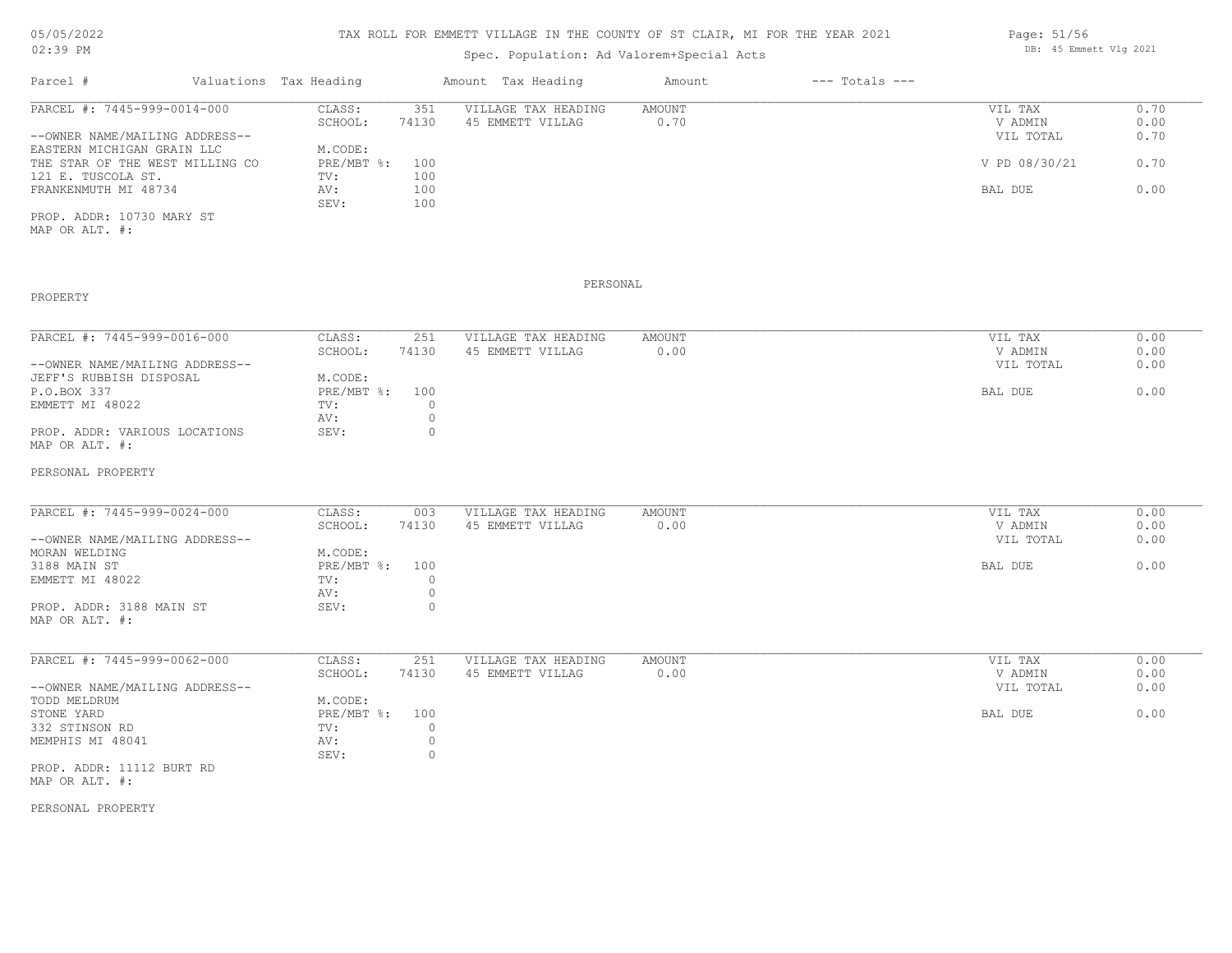# TAX ROLL FOR EMMETT VILLAGE IN THE COUNTY OF ST CLAIR, MI FOR THE YEAR 2021

# Spec. Population: Ad Valorem+Special Acts

| Page: 52/56 |                        |  |
|-------------|------------------------|--|
|             | DB: 45 Emmett Vlg 2021 |  |

| Parcel #                                                                                                | Valuations Tax Heading                         | Amount Tax Heading                          | Amount                | $---$ Totals $---$ |                                 |                      |
|---------------------------------------------------------------------------------------------------------|------------------------------------------------|---------------------------------------------|-----------------------|--------------------|---------------------------------|----------------------|
| PARCEL #: 7445-999-0066-000<br>--OWNER NAME/MAILING ADDRESS--                                           | CLASS:<br>251<br>SCHOOL:<br>74130              | VILLAGE TAX HEADING<br>45 EMMETT VILLAG     | <b>AMOUNT</b><br>5.60 |                    | VIL TAX<br>V ADMIN<br>VIL TOTAL | 5.60<br>0.05<br>5.65 |
| PBG MICHIGAN LLC PEPSI BOTTLING<br>ATTN=TAX DEPT, 3A-300                                                | M.CODE:<br>$PRE/MBT$ $\frac{1}{6}$ :<br>100    |                                             |                       |                    | V PD 09/28/21                   | 5.65                 |
| P.O. BOX 660634<br>DALLAS TX 75266--063                                                                 | 800<br>TV:<br>800<br>AV:<br>SEV:<br>800        |                                             |                       |                    | BAL DUE                         | 0.00                 |
| PROP. ADDR: VARIOUS LOCATIONS<br>MAP OR ALT. #:                                                         |                                                |                                             |                       |                    |                                 |                      |
| PERSONAL PROPERTY VILLAGE OF EMMETT                                                                     |                                                |                                             |                       |                    |                                 |                      |
| PARCEL #: 7445-999-0070-000                                                                             | CLASS:<br>251<br>SCHOOL:<br>74130              | VILLAGE TAX HEADING<br>45 EMMETT VILLAG     | AMOUNT<br>0.00        |                    | VIL TAX<br>V ADMIN              | 0.00<br>0.00         |
| --OWNER NAME/MAILING ADDRESS--                                                                          |                                                |                                             |                       |                    | VIL TOTAL                       | 0.00                 |
| PITNEY BOWES GLOBAL FIN.LLC                                                                             | M.CODE:                                        |                                             |                       |                    |                                 |                      |
| 5310 CYPRESS CENTER DR. SUITE 110                                                                       | $PRE/MBT$ $\div$<br>100                        |                                             |                       |                    | BAL DUE                         | 0.00                 |
| TAMPA FL 33609                                                                                          | $\circ$<br>TV:<br>$\circ$<br>AV:               |                                             |                       |                    |                                 |                      |
| PROP. ADDR: 10730 MARY ST<br>MAP OR ALT. #:                                                             | 0<br>SEV:                                      |                                             |                       |                    |                                 |                      |
| PARCEL #: 7445-999-0071-000                                                                             | CLASS:<br>251                                  | VILLAGE TAX HEADING                         | AMOUNT                |                    | VIL TAX                         | 0.00                 |
|                                                                                                         | SCHOOL:<br>74040                               |                                             |                       |                    | V ADMIN                         | 0.00                 |
| --OWNER NAME/MAILING ADDRESS--<br>WELLS FARGO VENDOR FIN.LLC<br>PROPERTY TAX COMPLIANCE<br>PO BOX 36200 | M.CODE:<br>PRE/MBT %:<br>100<br>$\circ$<br>TV: |                                             |                       |                    | VIL TOTAL<br>BAL DUE            | 0.00<br>0.00         |
| BILLINGS MT 59107-6200                                                                                  | AV:<br>$\circ$<br>SEV:<br>0                    |                                             |                       |                    |                                 |                      |
| PROP. ADDR: 4200 BREEN<br>MAP OR ALT. #:                                                                |                                                |                                             |                       |                    |                                 |                      |
| PARCEL #: 7445-999-0072-000                                                                             | CLASS:<br>251                                  | VILLAGE TAX HEADING                         | AMOUNT                |                    | VIL TAX                         | 324.80               |
| --OWNER NAME/MAILING ADDRESS--                                                                          | SCHOOL:<br>74130                               | 45 EMMETT VILLAG                            | 324.80                |                    | V ADMIN<br>VIL TOTAL            | 3.24<br>328.04       |
| DOLGENCORP LLC                                                                                          | M.CODE:                                        |                                             |                       |                    |                                 |                      |
| CORPORATE TAX CONSULTING                                                                                | PRE/MBT %: 100                                 |                                             |                       |                    | V PD 09/10/21                   | 328.04               |
| PO BOX 503410<br>INDIANAPOLIS IN 46256                                                                  | 46,400<br>TV:<br>46,400<br>AV:                 |                                             |                       |                    | BAL DUE                         | 0.00                 |
|                                                                                                         | SEV:<br>46,400                                 |                                             |                       |                    |                                 |                      |
| PROP. ADDR: 3331 KINNEY RD<br>MAP OR ALT. #:                                                            |                                                |                                             |                       |                    |                                 |                      |
|                                                                                                         |                                                |                                             |                       |                    |                                 |                      |
| PARCEL #: 7445-999-0073-000                                                                             | CLASS:<br>SCHOOL:<br>74130                     | 251 VILLAGE TAX HEADING<br>45 EMMETT VILLAG | AMOUNT<br>0.00        |                    | VIL TAX<br>V ADMIN              | 0.00<br>0.00         |
| --OWNER NAME/MAILING ADDRESS--                                                                          |                                                |                                             |                       |                    | VIL TOTAL                       | 0.00                 |
| TIAA COMMERICAL FINANCE, INC                                                                            | M.CODE:                                        |                                             |                       |                    |                                 |                      |
| OUTSOURCING SOLUTIONS GROUP LLC                                                                         | PRE/MBT %:<br>100                              |                                             |                       |                    | BAL DUE                         | 0.00                 |
| 630 N CENTRAL EXPRESSWAY STE A<br>PLANO TX 75074                                                        | $\circ$<br>TV:<br>$\circ$<br>AV:               |                                             |                       |                    |                                 |                      |
|                                                                                                         | $\circ$<br>SEV:                                |                                             |                       |                    |                                 |                      |
| PROP. ADDR: 3177 MAIN ST<br>MAP OR ALT. #:                                                              |                                                |                                             |                       |                    |                                 |                      |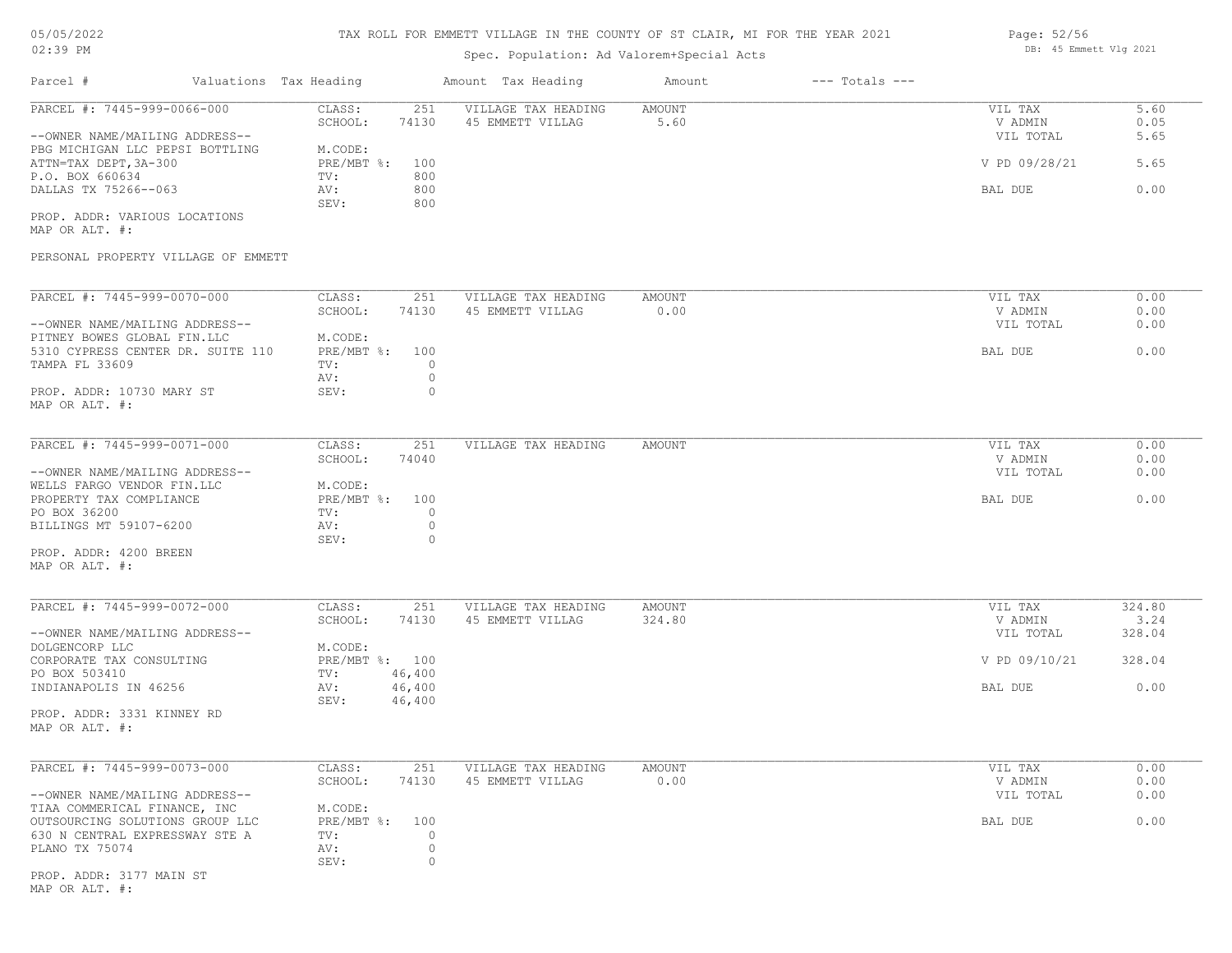# Spec. Population: Ad Valorem+Special Acts

Page: 53/56 DB: 45 Emmett Vlg 2021

| TOTAL ALL DISTRICTS  | REAL       | (BAL DUE) | PERSONAL | (BAL DUE) | <b>EXEMPT</b> | (BAL DUE) |
|----------------------|------------|-----------|----------|-----------|---------------|-----------|
| PARCEL COUNT         | 171        |           | 14       |           | 15            |           |
| TAXABLE VALUE        | 6,772,588  |           | 585,800  |           |               |           |
| ASSESSED VALUE       | 10,279,500 |           | 585,800  |           |               |           |
| SEV VALUE            | 10,279,500 |           | 585,800  |           |               |           |
| PRE/MBT TAXABLE      | 4,322,059  |           | 102,300  |           |               |           |
| N PRE/MBT TAXABLE    | 2,450,529  |           | 483,500  |           | $\circ$       |           |
| EMMETT VILLA<br>V 45 | 47,407.48  | 7,691.10  | 4,100.60 | 0.00      | 0.00          | 0.00      |
| * SP. ASSESSMENTS    | 0.00       | 0.00      | 0.00     | 0.00      | 0.00          | 0.00      |
| V ADMIN FEE          | 473.28     | 76.82     | 40.98    | 0.00      | 0.00          | 0.00      |
| V TOTALS             | 47,880.76  | 7,767.92  | 4,141.58 | 0.00      | 0.00          | 0.00      |
| GRAND TOTALS         | 47,880.76  | 7,767.92  | 4,141.58 | 0.00      | 0.00          | 0.00      |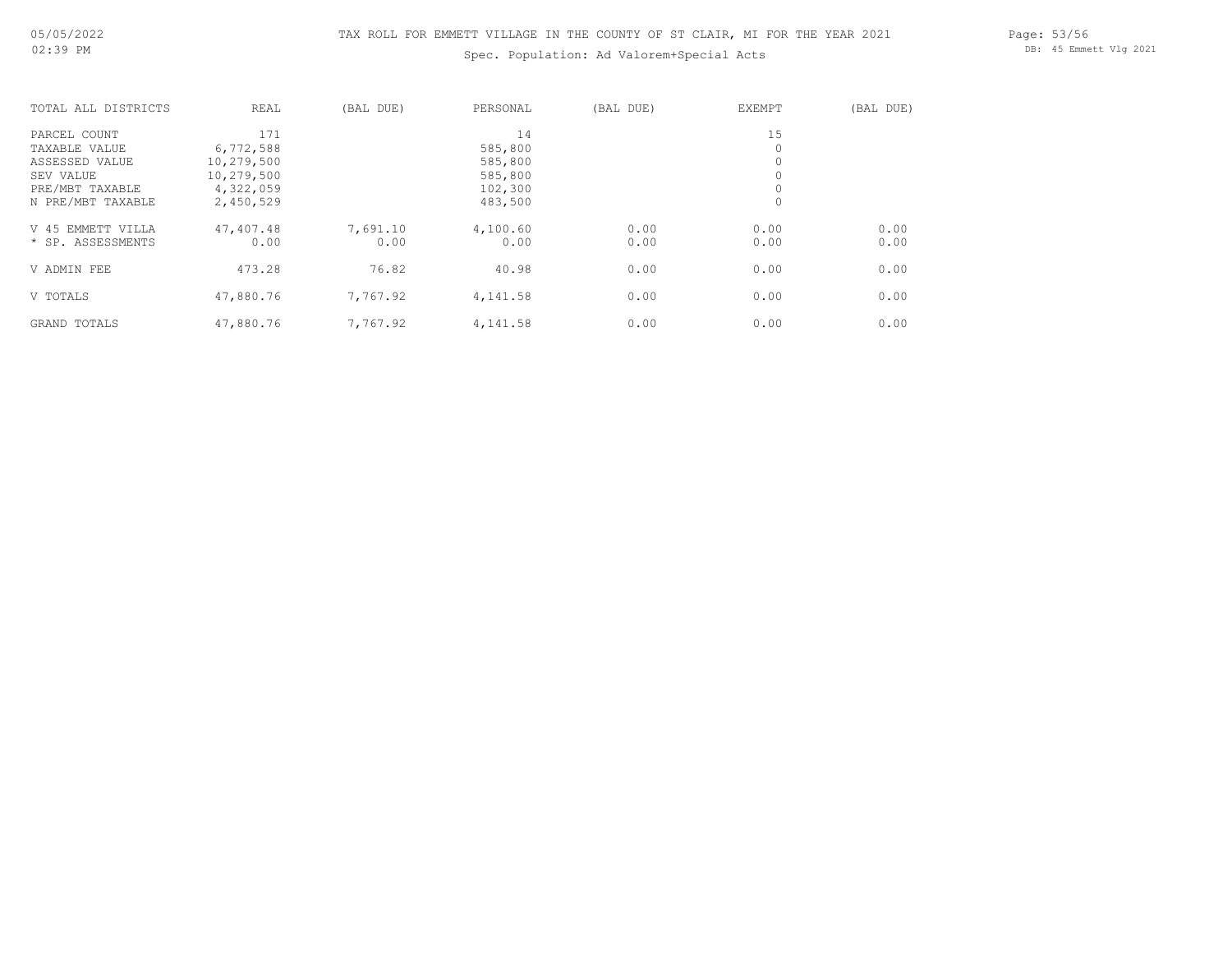# Spec. Population: Ad Valorem+Special Acts

Page: 54/56 DB: 45 Emmett Vlg 2021

| TOTAL ALL DISTRICTS                                                             | LEASED LAND  | (BAL DUE)    | TOTAL                                                     | (BAL DUE)        |
|---------------------------------------------------------------------------------|--------------|--------------|-----------------------------------------------------------|------------------|
| PARCEL COUNT<br>TAXABLE VALUE<br>ASSESSED VALUE<br>SEV VALUE<br>PRE/MBT TAXABLE |              |              | 200<br>7,358,388<br>10,865,300<br>10,865,300<br>4,424,359 |                  |
| NON PRE/MBT TAXABLE                                                             |              |              | 2,934,029                                                 |                  |
| V 45 EMMETT VILLAG<br>* SP. ASSESSMENTS                                         | 0.00<br>0.00 | 0.00<br>0.00 | 51,508.08<br>0.00                                         | 7,691.10<br>0.00 |
| V ADMIN FEE                                                                     | 0.00         | 0.00         | 514.26                                                    | 76.82            |
| V TOTALS                                                                        | 0.00         | 0.00         | 52,022.34                                                 | 7,767.92         |
| TOTALS<br>GRAND                                                                 | 0.00         | 0.00         | 52,022.34                                                 | 7,767.92         |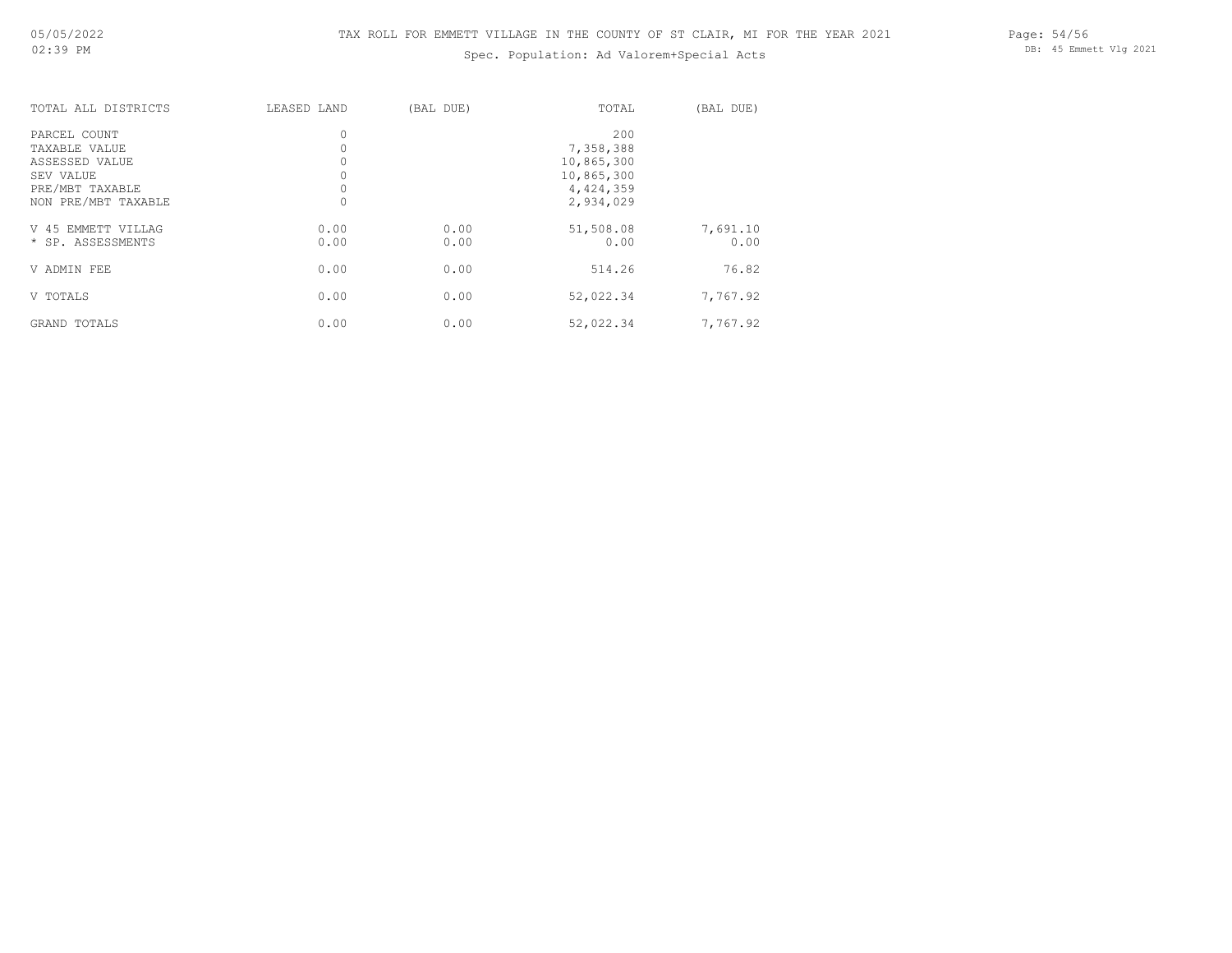## Page: 55/56 DB: 45 Emmett Vlg 2021

# Spec. Population: Ad Valorem+Special Acts

| SCHOOL DISTRICT 74130     | UNIT 45<br>REAL | PERSONAL | EXEMPT | LEASED LAND | TOTAL      |
|---------------------------|-----------------|----------|--------|-------------|------------|
| PARCEL COUNT              | 171             | 13       | 15     |             | 199        |
| TAXABLE VALUE             | 6,772,588       | 585,800  |        |             | 7,358,388  |
| ASSESSED VALUE            | 10,279,500      | 585,800  |        |             | 10,865,300 |
| SEV VALUE                 | 10,279,500      | 585,800  |        |             | 10,865,300 |
| PRE/MBT TAXABLE           | 4,322,059       | 102,300  |        |             | 4,424,359  |
| NON PRE/MBT TAXABLE       | 2,450,529       | 483,500  | 0      |             | 2,934,029  |
| 45 EMMETT VILLAG<br>(V)   | 47,407.48       | 4,100.60 | 0.00   | 0.00        | 51,508.08  |
| SP. ASSESSMENTS<br>$(* )$ | 0.00            | 0.00     | 0.00   | 0.00        | 0.00       |
| ADMIN FEE<br>(V)          | 473.28          | 40.98    | 0.00   | 0.00        | 514.26     |
| TOTALS<br>(V)             | 47,880.76       | 4,141.58 | 0.00   | 0.00        | 52,022.34  |
| GRAND TOTALS              | 47,880.76       | 4,141.58 | 0.00   | 0.00        | 52,022.34  |